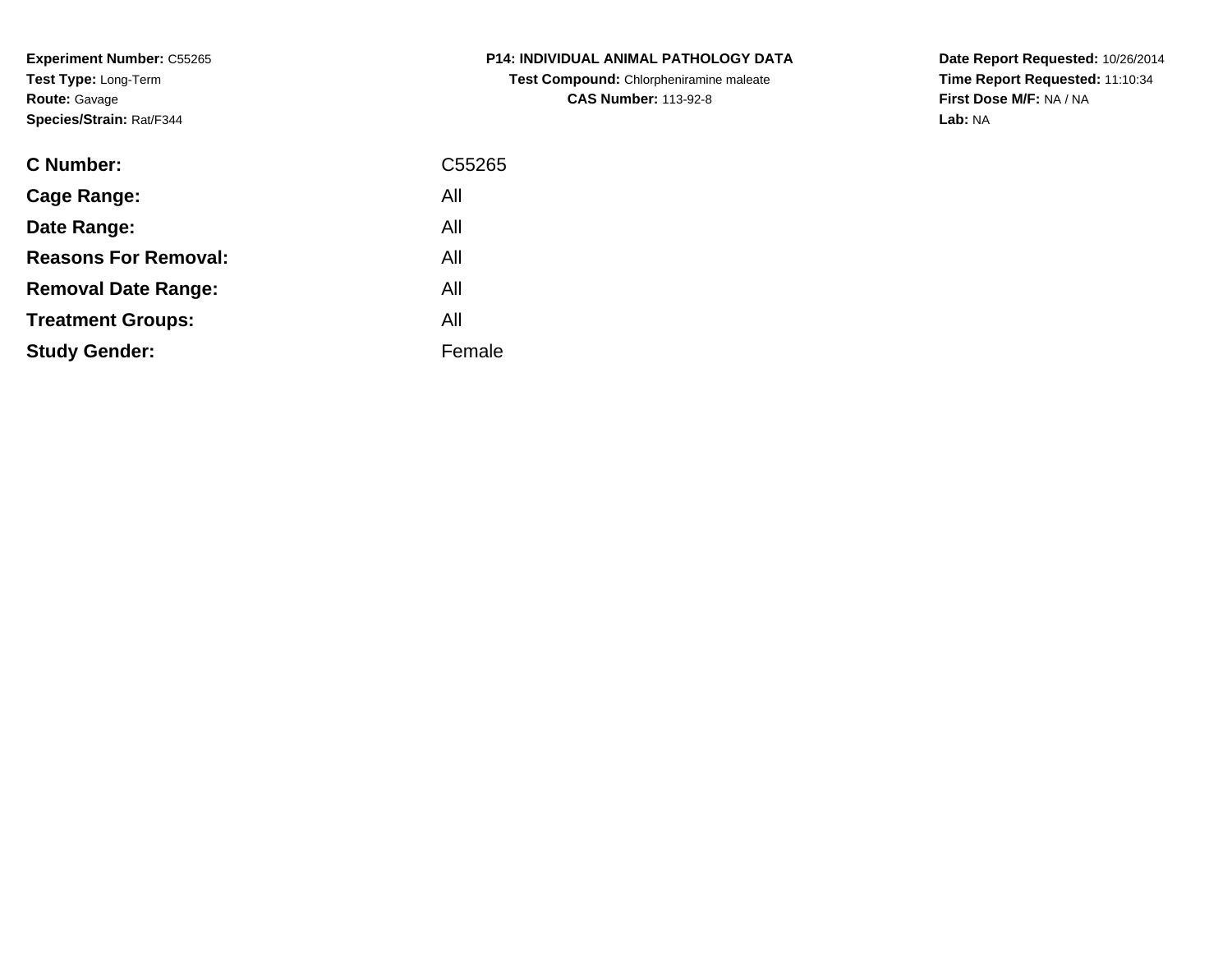**Test Type:** Long-Term

**Route:** Gavage

**Species/Strain:** Rat/F344

# **P14: INDIVIDUAL ANIMAL PATHOLOGY DATA**

**Test Compound:** Chlorpheniramine maleate**CAS Number:** 113-92-8

| <b>ANIMAL ID: 1 002</b> | <b>TRT#: 1</b>            | <b>SEX: Female</b>              | DAY ON TEST: |  |
|-------------------------|---------------------------|---------------------------------|--------------|--|
|                         | <b>DOSE: 060.0 MG/KG</b>  | <b>DISP:</b> Moribund Sacrifice | HISTO:       |  |
| <b>OBSERVATIONS</b>     |                           |                                 |              |  |
| Bone                    | Femur                     | Osteosclerosis                  |              |  |
| Brain                   | Cerebrum                  | Necrosis, Focal                 |              |  |
| Heart                   | Myocardium Nos            | Degeneration, Nos               |              |  |
|                         | Left Atrium Nos           | Thrombus, Organized             |              |  |
| Kidney                  |                           | Nephropathy                     |              |  |
| Liver                   | Hepatocytes               | Necrosis, Focal                 |              |  |
| Mammary gland           |                           | Hyperplasia, Cystic             |              |  |
| Ovary                   |                           | Cyst, Follicular Nos            |              |  |
| Pituitary gland         | <b>Anterior Pituitary</b> | Adenoma, Nos                    |              |  |
| Thymus                  |                           | Pigmentation, Nos               |              |  |
| Unspecified             | Multiple Organs Nos       | Leukemia, Mononuclear Cell      |              |  |
| Uterus                  | Endometrium               | Hyperplasia, Cystic             |              |  |
| PRIMARY CAUSE OF DEATH  | $\,$                      |                                 |              |  |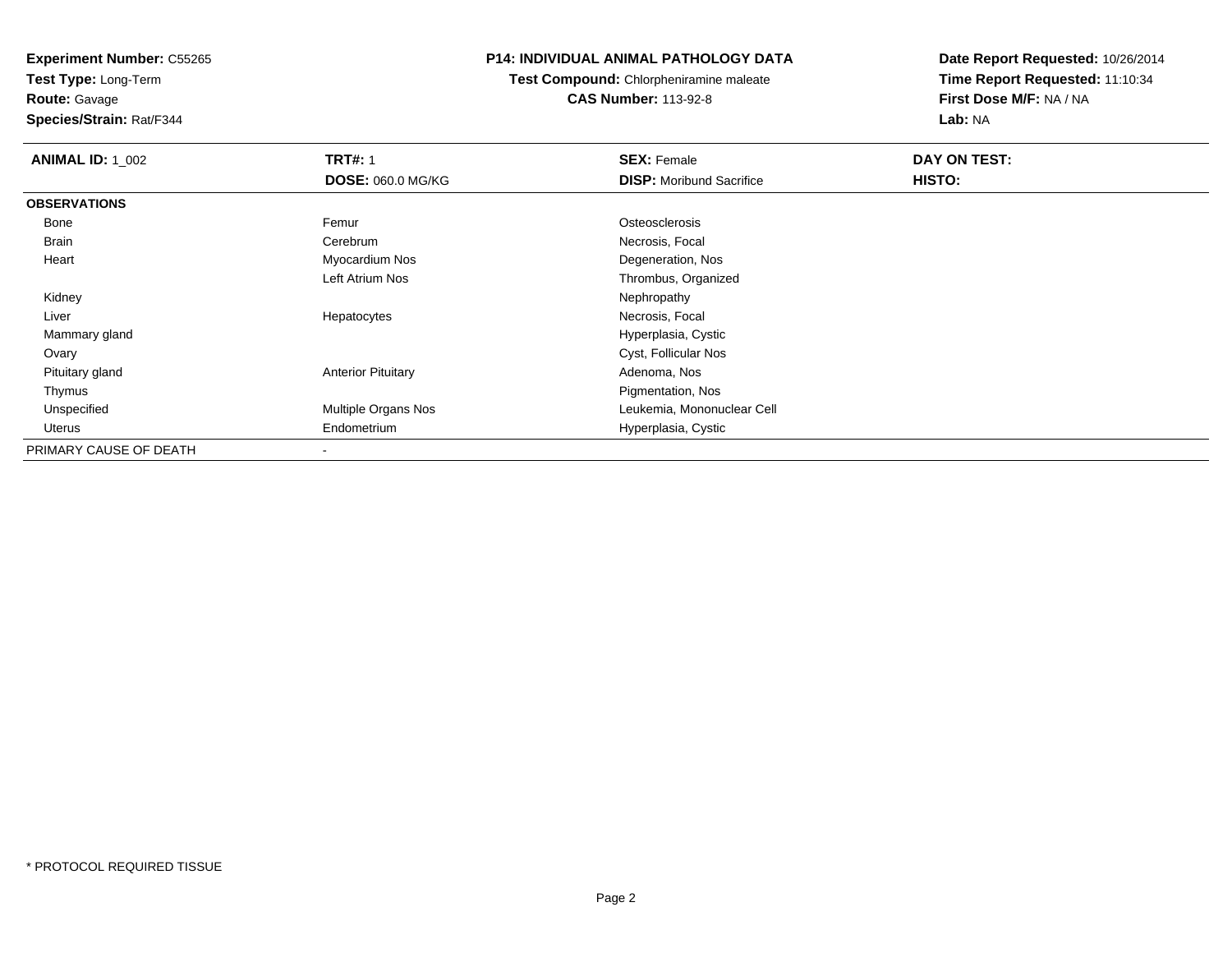| <b>Experiment Number: C55265</b><br>Test Type: Long-Term<br><b>Route: Gavage</b> |                          | <b>P14: INDIVIDUAL ANIMAL PATHOLOGY DATA</b><br>Test Compound: Chlorpheniramine maleate<br><b>CAS Number: 113-92-8</b> | Date Report Requested: 10/26/2014<br>Time Report Requested: 11:10:34<br>First Dose M/F: NA / NA |
|----------------------------------------------------------------------------------|--------------------------|------------------------------------------------------------------------------------------------------------------------|-------------------------------------------------------------------------------------------------|
| Species/Strain: Rat/F344                                                         |                          |                                                                                                                        | Lab: NA                                                                                         |
| <b>ANIMAL ID: 1 004</b>                                                          | <b>TRT#: 1</b>           | <b>SEX:</b> Female                                                                                                     | DAY ON TEST:                                                                                    |
|                                                                                  | <b>DOSE: 060.0 MG/KG</b> | <b>DISP:</b> Natural Death                                                                                             | <b>HISTO:</b>                                                                                   |
| <b>OBSERVATIONS</b>                                                              |                          |                                                                                                                        |                                                                                                 |
| Spleen                                                                           | <b>Follicles</b>         | Depletion, Lymphoid                                                                                                    |                                                                                                 |
| PRIMARY CAUSE OF DEATH                                                           |                          |                                                                                                                        |                                                                                                 |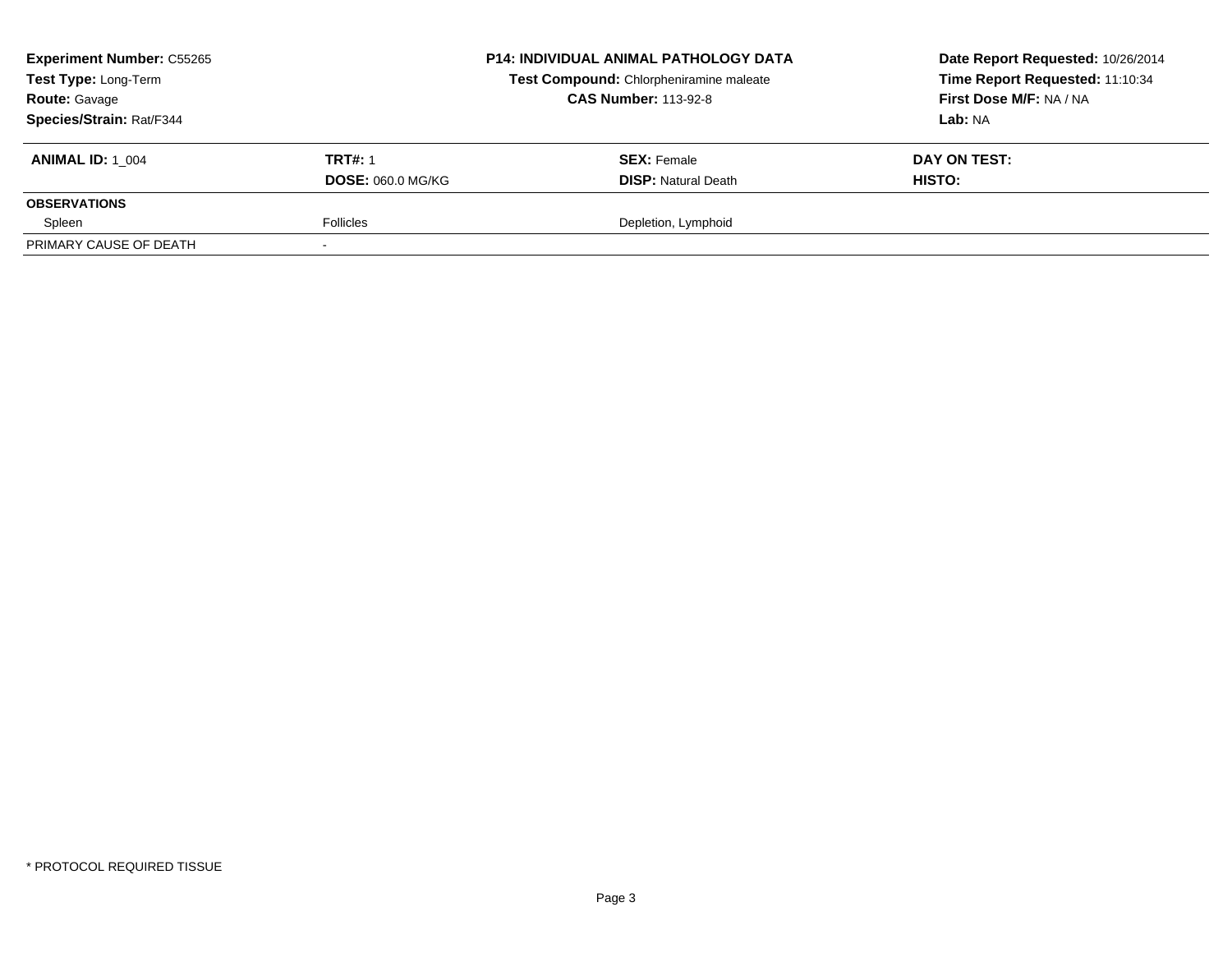**Test Type:** Long-Term

**Route:** Gavage

**Species/Strain:** Rat/F344

## **P14: INDIVIDUAL ANIMAL PATHOLOGY DATA**

**Test Compound:** Chlorpheniramine maleate**CAS Number:** 113-92-8

| <b>ANIMAL ID: 1 005</b> | <b>TRT#: 1</b>            | <b>SEX: Female</b>                | DAY ON TEST: |  |
|-------------------------|---------------------------|-----------------------------------|--------------|--|
|                         | <b>DOSE: 060.0 MG/KG</b>  | <b>DISP: Terminal Sacrifice</b>   | HISTO:       |  |
| <b>OBSERVATIONS</b>     |                           |                                   |              |  |
| Bone marrow             |                           | Hyperplasia, Reticulum Cell       |              |  |
| Eye                     | Retina                    | Atrophy, Focal                    |              |  |
|                         | <b>Crystalline Lens</b>   | Cataract                          |              |  |
| Heart                   | Myocardium Nos            | Degeneration, Nos                 |              |  |
| Kidney                  |                           | Nephropathy                       |              |  |
| Liver                   |                           | Cytoplasmic Change, Basophilic    |              |  |
|                         |                           | Inflammation, Granulomatous Focal |              |  |
| Pituitary gland         | <b>Anterior Pituitary</b> | Cyst, Multiple                    |              |  |
|                         | <b>Anterior Pituitary</b> | Hyperplasia, Focal                |              |  |
| Thyroid                 |                           | Hyperplasia, C Cell               |              |  |
| Uterus                  | Endometrium               | Hyperplasia, Cystic               |              |  |
|                         | <b>Endometrial Stroma</b> | Hyperplasia, Focal                |              |  |
| PRIMARY CAUSE OF DEATH  |                           |                                   |              |  |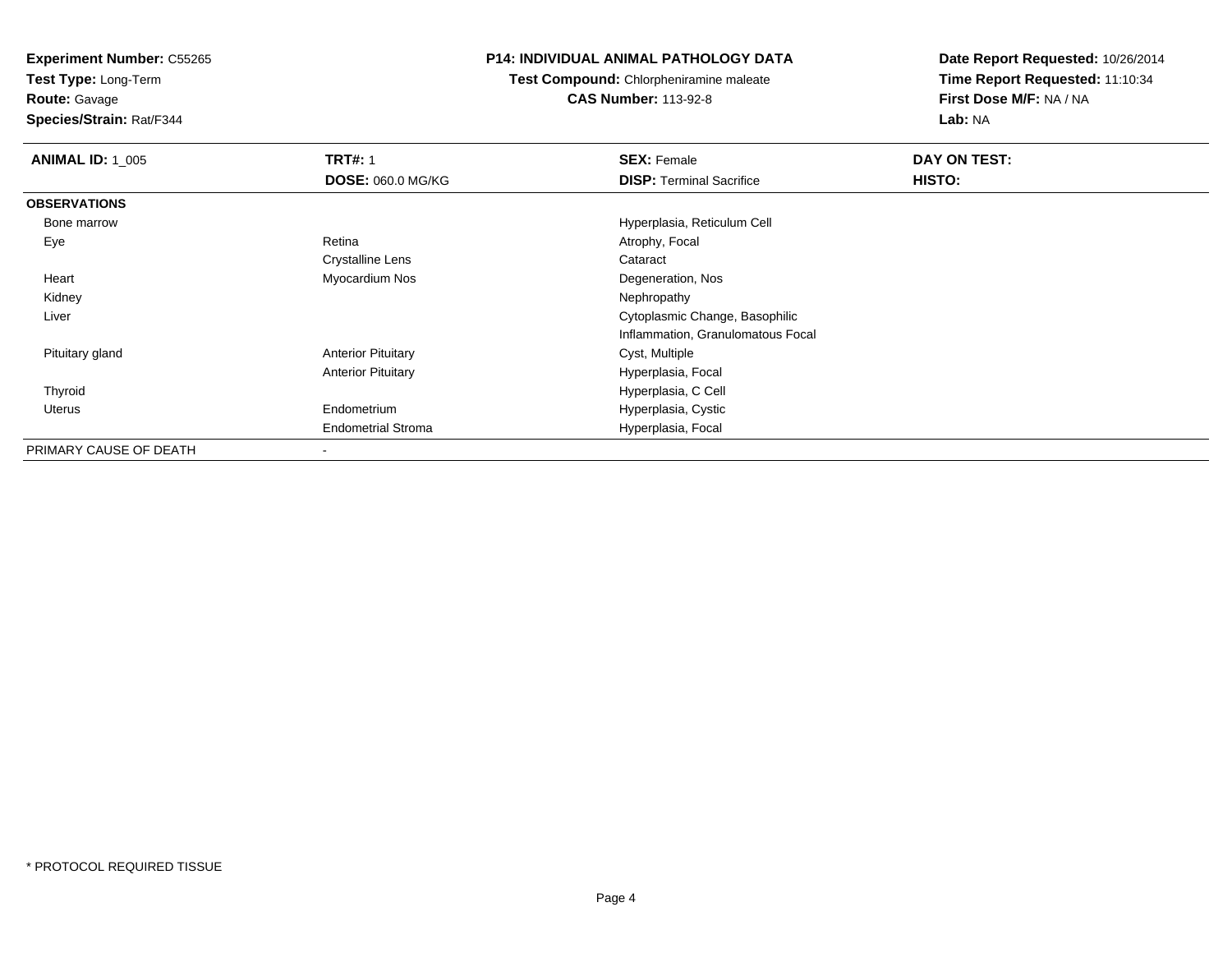| <b>Experiment Number: C55265</b><br>Test Type: Long-Term<br><b>Route: Gavage</b><br>Species/Strain: Rat/F344 |                          | <b>P14: INDIVIDUAL ANIMAL PATHOLOGY DATA</b><br>Test Compound: Chlorpheniramine maleate<br><b>CAS Number: 113-92-8</b> | Date Report Requested: 10/26/2014<br>Time Report Requested: 11:10:34<br>First Dose M/F: NA / NA<br>Lab: NA |
|--------------------------------------------------------------------------------------------------------------|--------------------------|------------------------------------------------------------------------------------------------------------------------|------------------------------------------------------------------------------------------------------------|
| <b>ANIMAL ID: 1 006</b>                                                                                      | <b>TRT#: 1</b>           | <b>SEX: Female</b>                                                                                                     | DAY ON TEST:                                                                                               |
|                                                                                                              | <b>DOSE: 060.0 MG/KG</b> | <b>DISP:</b> Natural Death                                                                                             | <b>HISTO:</b>                                                                                              |
| <b>OBSERVATIONS</b>                                                                                          |                          |                                                                                                                        |                                                                                                            |
| Bone                                                                                                         | Femur                    | Osteosclerosis                                                                                                         |                                                                                                            |
| Liver                                                                                                        |                          | Cytoplasmic Change, Basophilic                                                                                         |                                                                                                            |
|                                                                                                              |                          | Hematopoiesis                                                                                                          |                                                                                                            |
| Pancreas                                                                                                     | Acinus                   | Atrophy, Focal                                                                                                         |                                                                                                            |
| Thyroid                                                                                                      |                          | Hyperplasia, C Cell                                                                                                    |                                                                                                            |
| Uterus                                                                                                       | Endometrium              | Hyperplasia, Cystic                                                                                                    |                                                                                                            |
| PRIMARY CAUSE OF DEATH                                                                                       |                          |                                                                                                                        |                                                                                                            |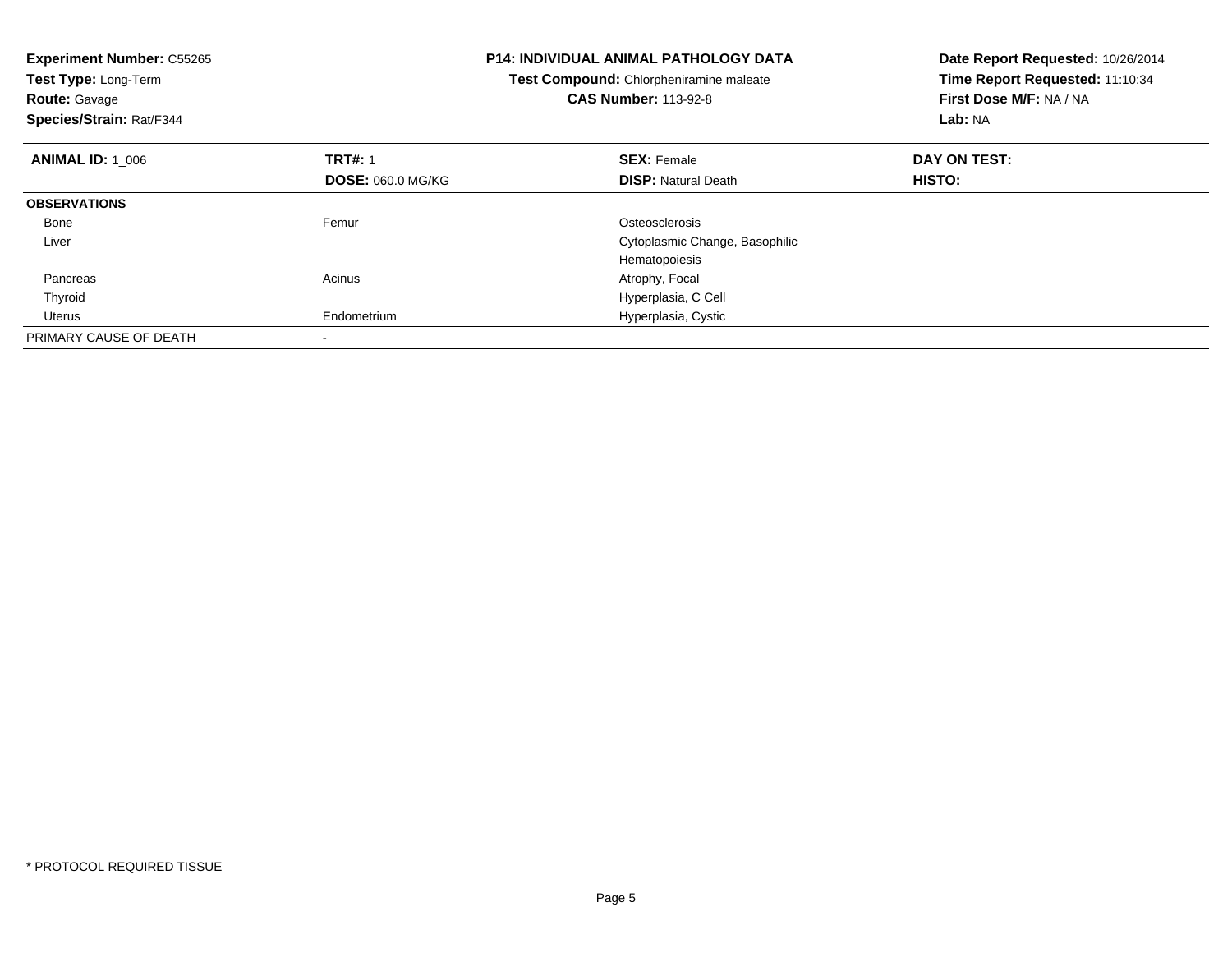**Test Type:** Long-Term

**Route:** Gavage

**Species/Strain:** Rat/F344

## **P14: INDIVIDUAL ANIMAL PATHOLOGY DATA**

**Test Compound:** Chlorpheniramine maleate

**CAS Number:** 113-92-8

| <b>ANIMAL ID: 1 007</b> | <b>TRT#: 1</b>            | <b>SEX: Female</b>                | DAY ON TEST: |
|-------------------------|---------------------------|-----------------------------------|--------------|
|                         | <b>DOSE: 060.0 MG/KG</b>  | <b>DISP: Terminal Sacrifice</b>   | HISTO:       |
| <b>OBSERVATIONS</b>     |                           |                                   |              |
| Bone marrow             |                           | Hyperplasia, Reticulum Cell       |              |
| Heart                   | Myocardium Nos            | Degeneration, Nos                 |              |
| Kidney                  |                           | Nephropathy                       |              |
| Liver                   |                           | Clear-Cell Change                 |              |
|                         | <b>Bile Duct</b>          | Hyperplasia, Focal                |              |
|                         |                           | Inflammation, Granulomatous Focal |              |
| Mammary gland           |                           | Hyperplasia, Cystic               |              |
| Ovary                   |                           | Cyst, Parovarian                  |              |
| Pituitary gland         | <b>Anterior Pituitary</b> | Cyst, Nos                         |              |
|                         | <b>Anterior Pituitary</b> | Hyperplasia, Focal                |              |
| Thyroid                 |                           | Hyperplasia, C Cell               |              |
| Uterus                  | Endometrium               | Hyperplasia, Cystic               |              |
| PRIMARY CAUSE OF DEATH  | $\blacksquare$            |                                   |              |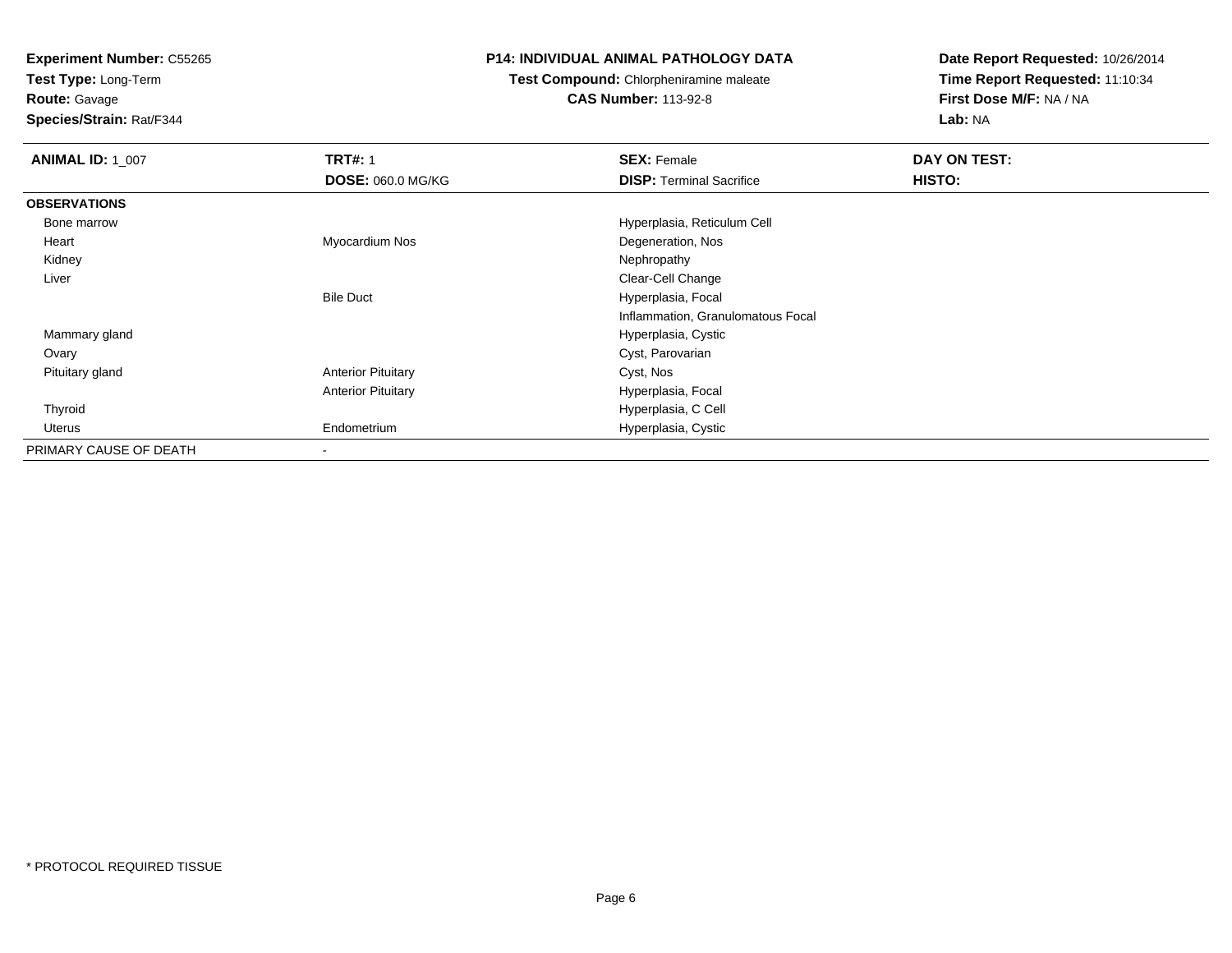| <b>Experiment Number: C55265</b> |                          | <b>P14: INDIVIDUAL ANIMAL PATHOLOGY DATA</b> | Date Report Requested: 10/26/2014 |
|----------------------------------|--------------------------|----------------------------------------------|-----------------------------------|
| Test Type: Long-Term             |                          | Test Compound: Chlorpheniramine maleate      | Time Report Requested: 11:10:34   |
| <b>Route: Gavage</b>             |                          | <b>CAS Number: 113-92-8</b>                  | First Dose M/F: NA / NA           |
| Species/Strain: Rat/F344         |                          |                                              | Lab: NA                           |
| <b>ANIMAL ID: 1 009</b>          | <b>TRT#: 1</b>           | <b>SEX: Female</b>                           | DAY ON TEST:                      |
|                                  | <b>DOSE: 060.0 MG/KG</b> | <b>DISP: Natural Death</b>                   | HISTO:                            |
| <b>OBSERVATIONS</b>              |                          |                                              |                                   |
| Bone                             | Femur                    | Osteosclerosis                               |                                   |
| Heart                            | Myocardium Nos           | Inflammation, Chronic Focal                  |                                   |
| PRIMARY CAUSE OF DEATH           |                          |                                              |                                   |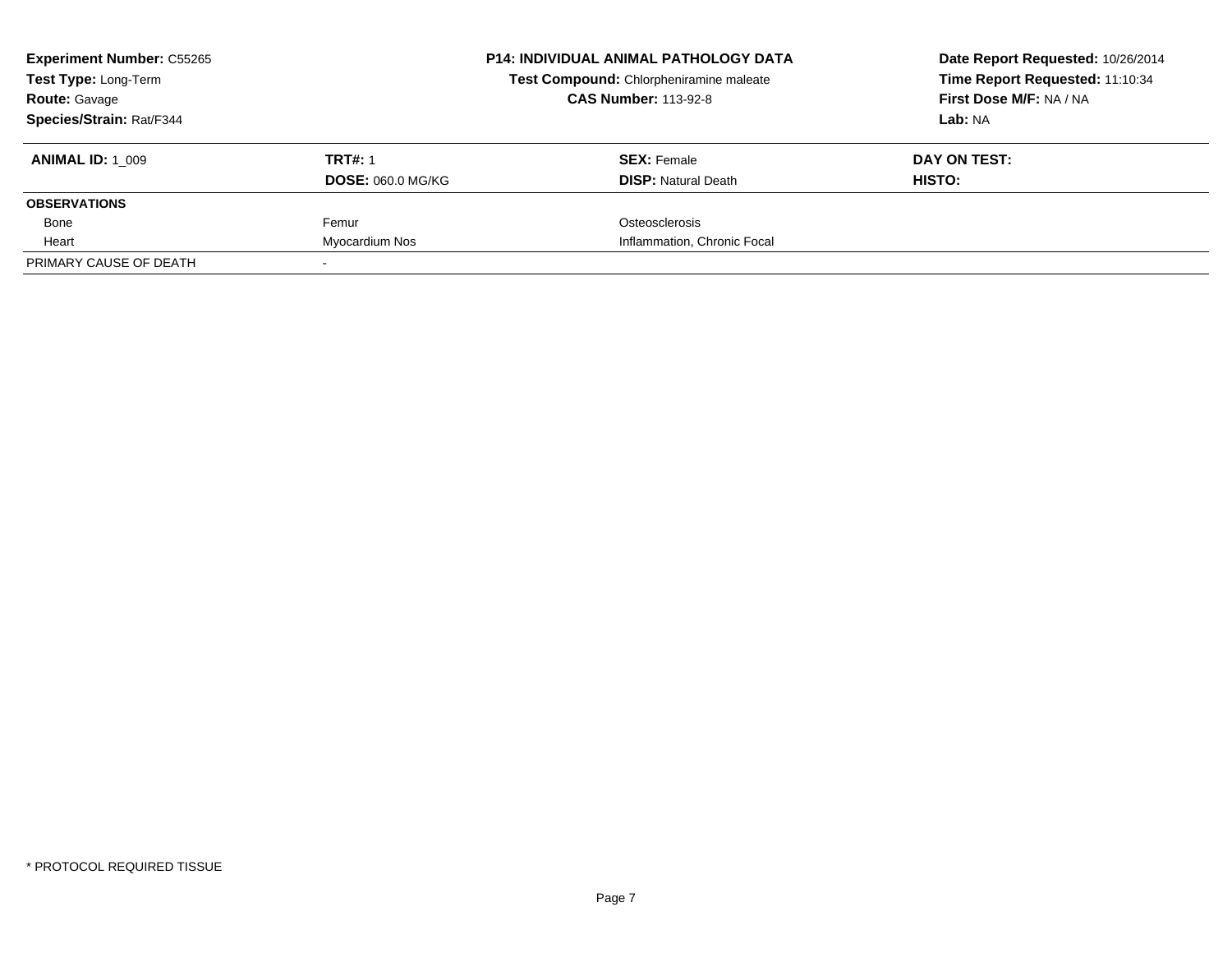| <b>Experiment Number: C55265</b><br>Test Type: Long-Term<br>Route: Gavage<br>Species/Strain: Rat/F344 |                          | <b>P14: INDIVIDUAL ANIMAL PATHOLOGY DATA</b><br>Test Compound: Chlorpheniramine maleate<br><b>CAS Number: 113-92-8</b> | Date Report Requested: 10/26/2014<br>Time Report Requested: 11:10:34<br>First Dose M/F: NA / NA<br>Lab: NA |
|-------------------------------------------------------------------------------------------------------|--------------------------|------------------------------------------------------------------------------------------------------------------------|------------------------------------------------------------------------------------------------------------|
| <b>ANIMAL ID: 1 010</b>                                                                               | <b>TRT#: 1</b>           | <b>SEX:</b> Female                                                                                                     | DAY ON TEST:                                                                                               |
|                                                                                                       | <b>DOSE: 060.0 MG/KG</b> | <b>DISP:</b> Natural Death                                                                                             | <b>HISTO:</b>                                                                                              |
| <b>OBSERVATIONS</b>                                                                                   |                          |                                                                                                                        |                                                                                                            |
| Heart                                                                                                 | Myocardium Nos           | Degeneration, Nos                                                                                                      |                                                                                                            |
| Kidney                                                                                                | Cortex                   | Mineralization                                                                                                         |                                                                                                            |
| Uterus                                                                                                |                          | Dilatation, Nos                                                                                                        |                                                                                                            |
| PRIMARY CAUSE OF DEATH                                                                                |                          |                                                                                                                        |                                                                                                            |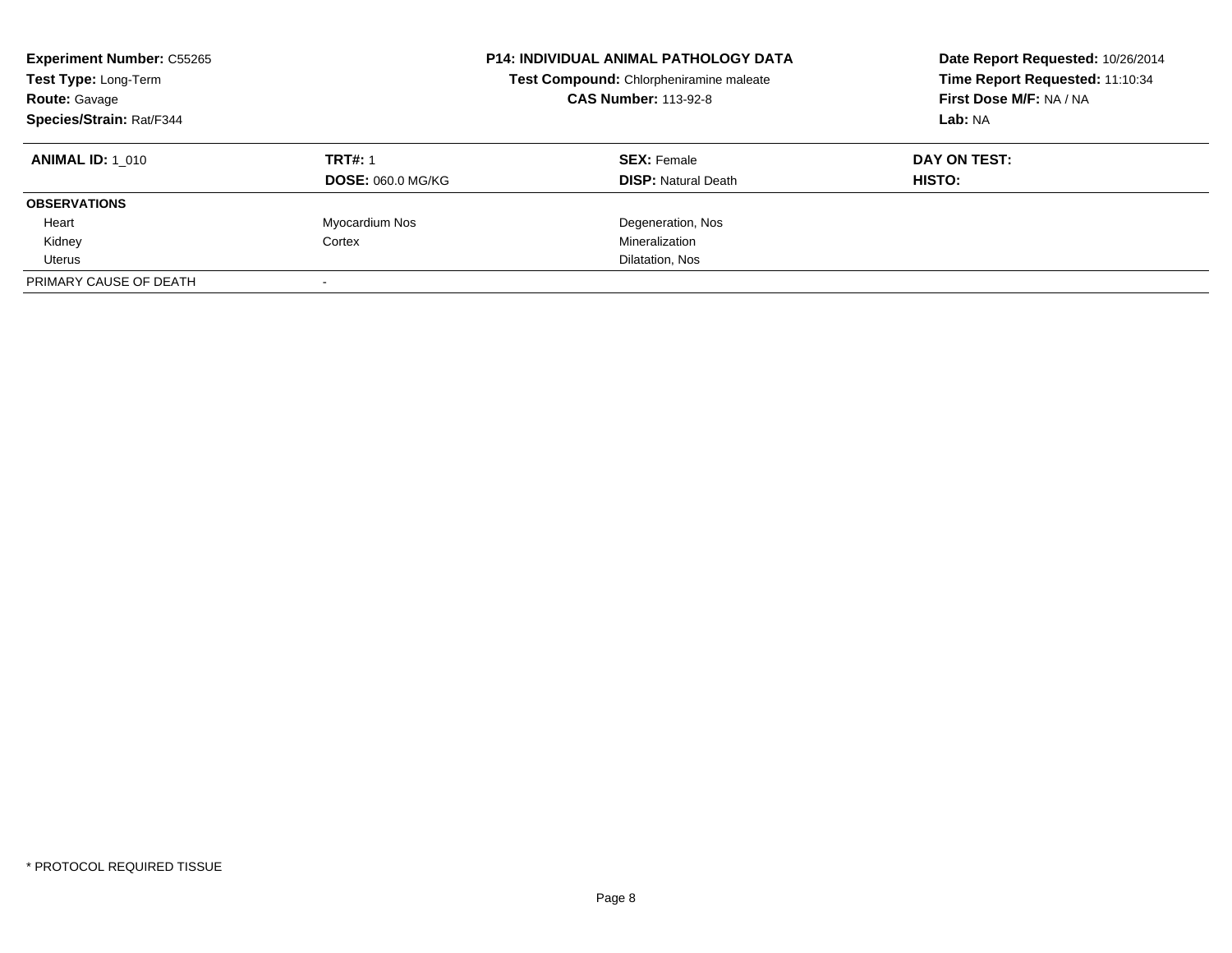| <b>Experiment Number: C55265</b><br><b>Test Type: Long-Term</b><br><b>Route: Gavage</b> |                          | <b>P14: INDIVIDUAL ANIMAL PATHOLOGY DATA</b><br>Test Compound: Chlorpheniramine maleate<br><b>CAS Number: 113-92-8</b> | Date Report Requested: 10/26/2014<br>Time Report Requested: 11:10:34<br>First Dose M/F: NA / NA |
|-----------------------------------------------------------------------------------------|--------------------------|------------------------------------------------------------------------------------------------------------------------|-------------------------------------------------------------------------------------------------|
| Species/Strain: Rat/F344                                                                |                          |                                                                                                                        | Lab: NA                                                                                         |
| <b>ANIMAL ID: 1 011</b>                                                                 | <b>TRT#: 1</b>           | <b>SEX: Female</b>                                                                                                     | DAY ON TEST:                                                                                    |
|                                                                                         | <b>DOSE: 060.0 MG/KG</b> | <b>DISP:</b> Natural Death                                                                                             | HISTO:                                                                                          |
| <b>OBSERVATIONS</b>                                                                     |                          |                                                                                                                        |                                                                                                 |
| Bone                                                                                    | Femur                    | Osteosclerosis                                                                                                         |                                                                                                 |
| Uterus                                                                                  | Endometrium              | Hyperplasia, Cystic                                                                                                    |                                                                                                 |
| PRIMARY CAUSE OF DEATH                                                                  |                          |                                                                                                                        |                                                                                                 |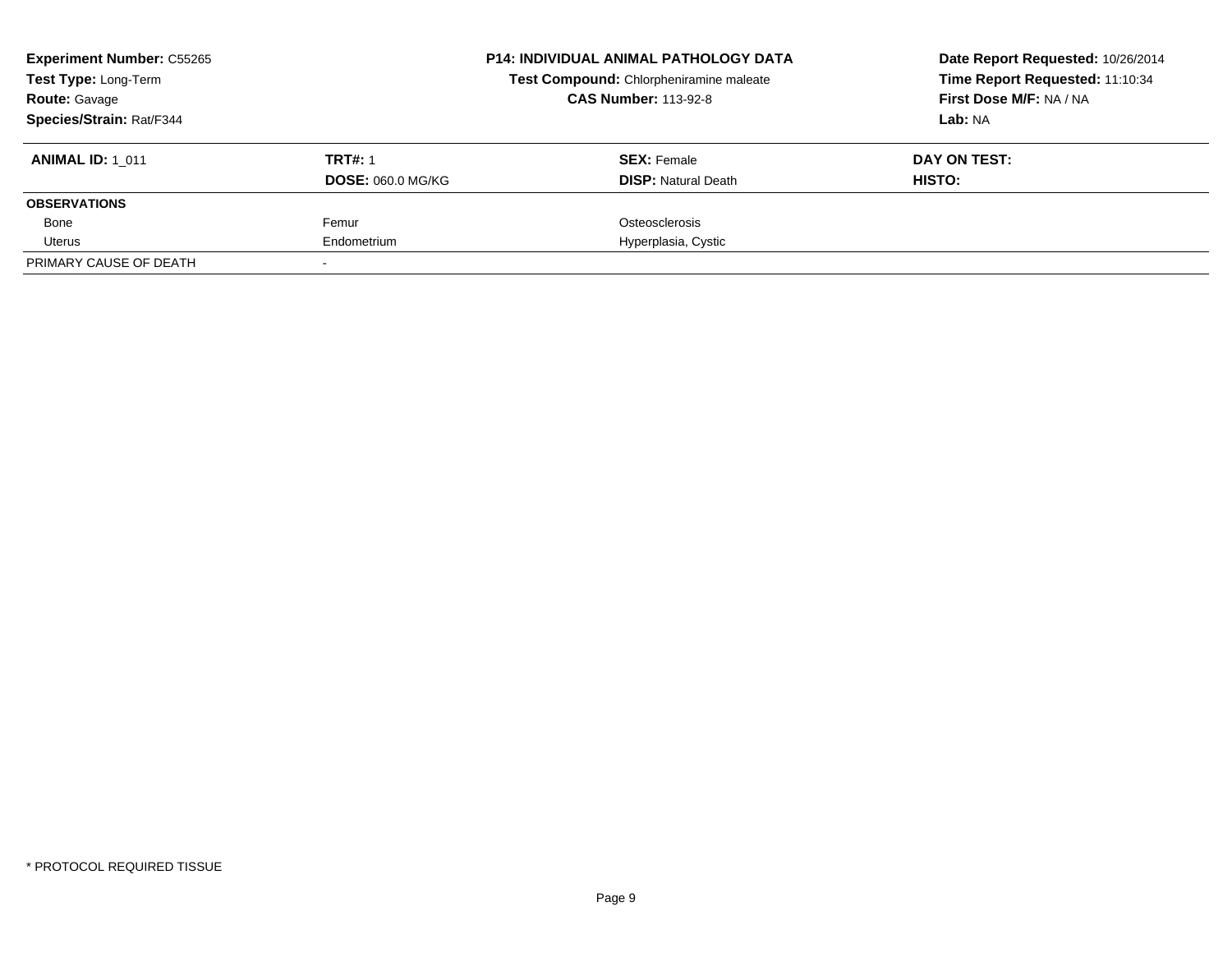| <b>Experiment Number: C55265</b><br>Test Type: Long-Term<br><b>Route: Gavage</b><br>Species/Strain: Rat/F344 |                          | <b>P14: INDIVIDUAL ANIMAL PATHOLOGY DATA</b><br>Test Compound: Chlorpheniramine maleate<br><b>CAS Number: 113-92-8</b> | Date Report Requested: 10/26/2014<br>Time Report Requested: 11:10:34<br>First Dose M/F: NA / NA<br>Lab: NA |
|--------------------------------------------------------------------------------------------------------------|--------------------------|------------------------------------------------------------------------------------------------------------------------|------------------------------------------------------------------------------------------------------------|
| <b>ANIMAL ID: 1 012</b>                                                                                      | <b>TRT#: 1</b>           | <b>SEX: Female</b>                                                                                                     | DAY ON TEST:                                                                                               |
|                                                                                                              | <b>DOSE: 060.0 MG/KG</b> | <b>DISP:</b> Natural Death                                                                                             | HISTO:                                                                                                     |
| <b>OBSERVATIONS</b>                                                                                          |                          |                                                                                                                        |                                                                                                            |
| Bone marrow                                                                                                  |                          | Inflammation, Granulomatous Focal                                                                                      |                                                                                                            |
| Heart                                                                                                        | Myocardium Nos           | Degeneration, Nos                                                                                                      |                                                                                                            |
| Liver                                                                                                        | <b>Bile Duct</b>         | Hyperplasia, Focal                                                                                                     |                                                                                                            |
|                                                                                                              |                          | Inflammation, Granulomatous Focal                                                                                      |                                                                                                            |
| Thyroid                                                                                                      |                          | Hyperplasia, C Cell                                                                                                    |                                                                                                            |
| Uterus                                                                                                       |                          | Dilatation, Nos                                                                                                        |                                                                                                            |
|                                                                                                              |                          | <b>Endometrial Stromal Polyp</b>                                                                                       |                                                                                                            |
| PRIMARY CAUSE OF DEATH                                                                                       |                          |                                                                                                                        |                                                                                                            |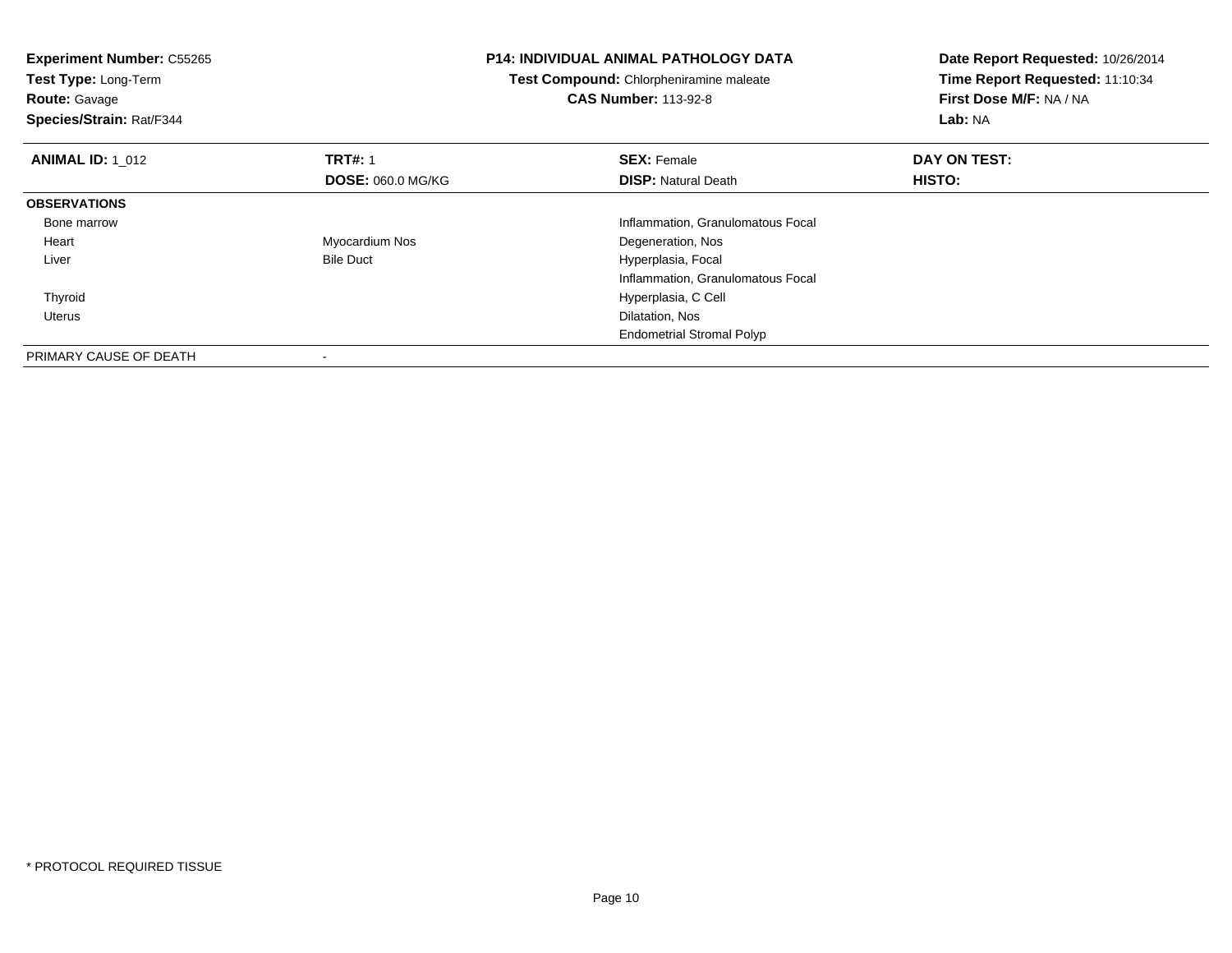| <b>Experiment Number: C55265</b><br>Test Type: Long-Term<br><b>Route: Gavage</b><br>Species/Strain: Rat/F344 |                          | <b>P14: INDIVIDUAL ANIMAL PATHOLOGY DATA</b><br>Test Compound: Chlorpheniramine maleate<br><b>CAS Number: 113-92-8</b> | Date Report Requested: 10/26/2014<br>Time Report Requested: 11:10:34<br>First Dose M/F: NA / NA<br>Lab: NA |
|--------------------------------------------------------------------------------------------------------------|--------------------------|------------------------------------------------------------------------------------------------------------------------|------------------------------------------------------------------------------------------------------------|
| <b>ANIMAL ID: 1 013</b>                                                                                      | <b>TRT#: 1</b>           | <b>SEX: Female</b>                                                                                                     | DAY ON TEST:                                                                                               |
|                                                                                                              | <b>DOSE: 060.0 MG/KG</b> | <b>DISP:</b> Natural Death                                                                                             | HISTO:                                                                                                     |
| <b>OBSERVATIONS</b>                                                                                          |                          |                                                                                                                        |                                                                                                            |
| Heart                                                                                                        | Myocardium Nos           | Degeneration, Nos                                                                                                      |                                                                                                            |
| Uterus                                                                                                       |                          | Dilatation, Nos                                                                                                        |                                                                                                            |
|                                                                                                              | Endometrium              | Hyperplasia, Cystic                                                                                                    |                                                                                                            |
| PRIMARY CAUSE OF DEATH                                                                                       |                          |                                                                                                                        |                                                                                                            |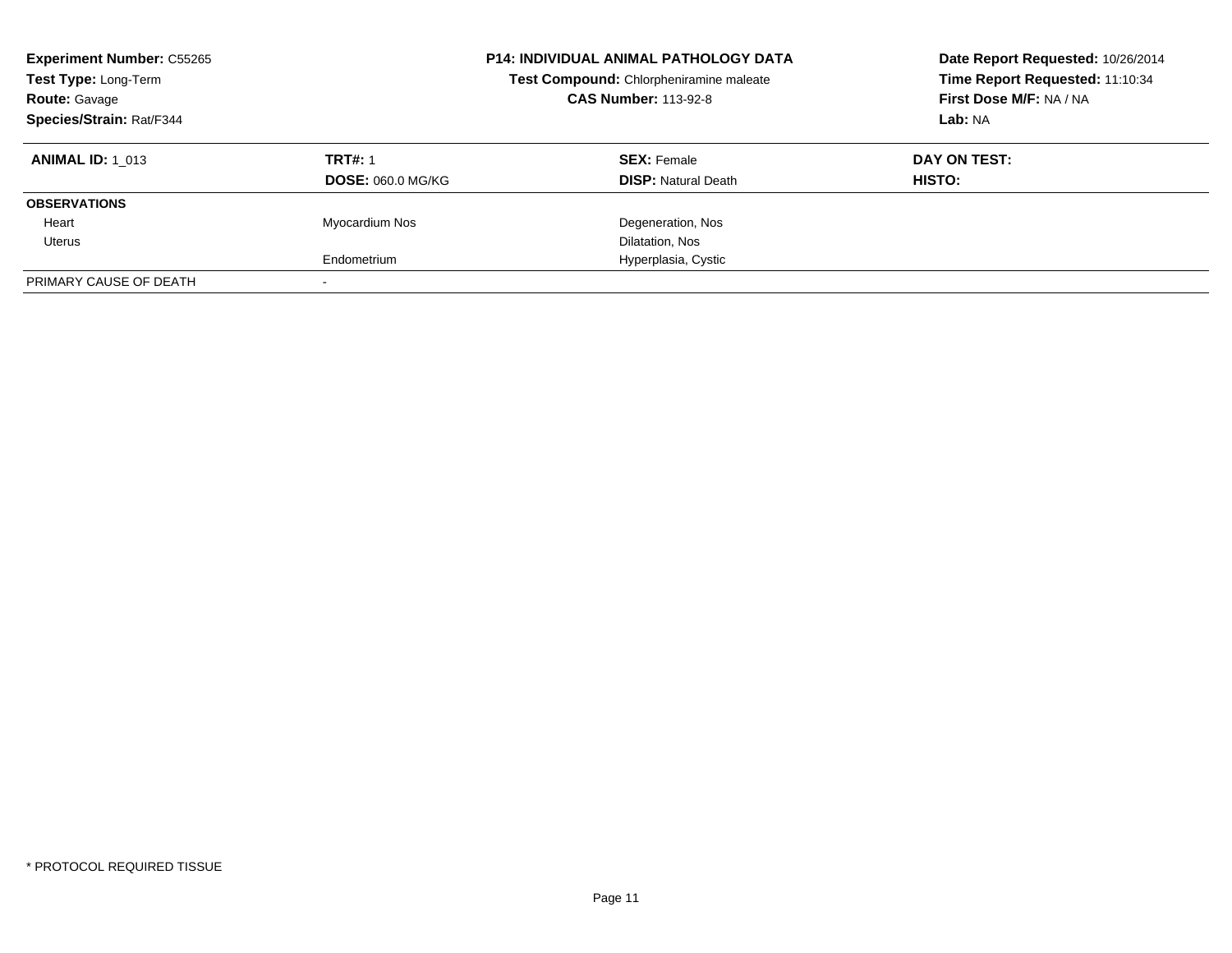| <b>Experiment Number: C55265</b><br>Test Type: Long-Term<br><b>Route: Gavage</b><br><b>Species/Strain: Rat/F344</b> |                          | <b>P14: INDIVIDUAL ANIMAL PATHOLOGY DATA</b><br>Test Compound: Chlorpheniramine maleate<br><b>CAS Number: 113-92-8</b> | Date Report Requested: 10/26/2014<br>Time Report Requested: 11:10:34<br>First Dose M/F: NA / NA<br>Lab: NA |
|---------------------------------------------------------------------------------------------------------------------|--------------------------|------------------------------------------------------------------------------------------------------------------------|------------------------------------------------------------------------------------------------------------|
| <b>ANIMAL ID: 1 017</b>                                                                                             | <b>TRT#: 1</b>           | <b>SEX:</b> Female                                                                                                     | DAY ON TEST:                                                                                               |
| <b>OBSERVATIONS</b>                                                                                                 | <b>DOSE: 060.0 MG/KG</b> | <b>DISP:</b> Natural Death                                                                                             | <b>HISTO:</b>                                                                                              |
| Mammary gland                                                                                                       |                          | Hyperplasia, Cystic                                                                                                    |                                                                                                            |
| PRIMARY CAUSE OF DEATH                                                                                              |                          |                                                                                                                        |                                                                                                            |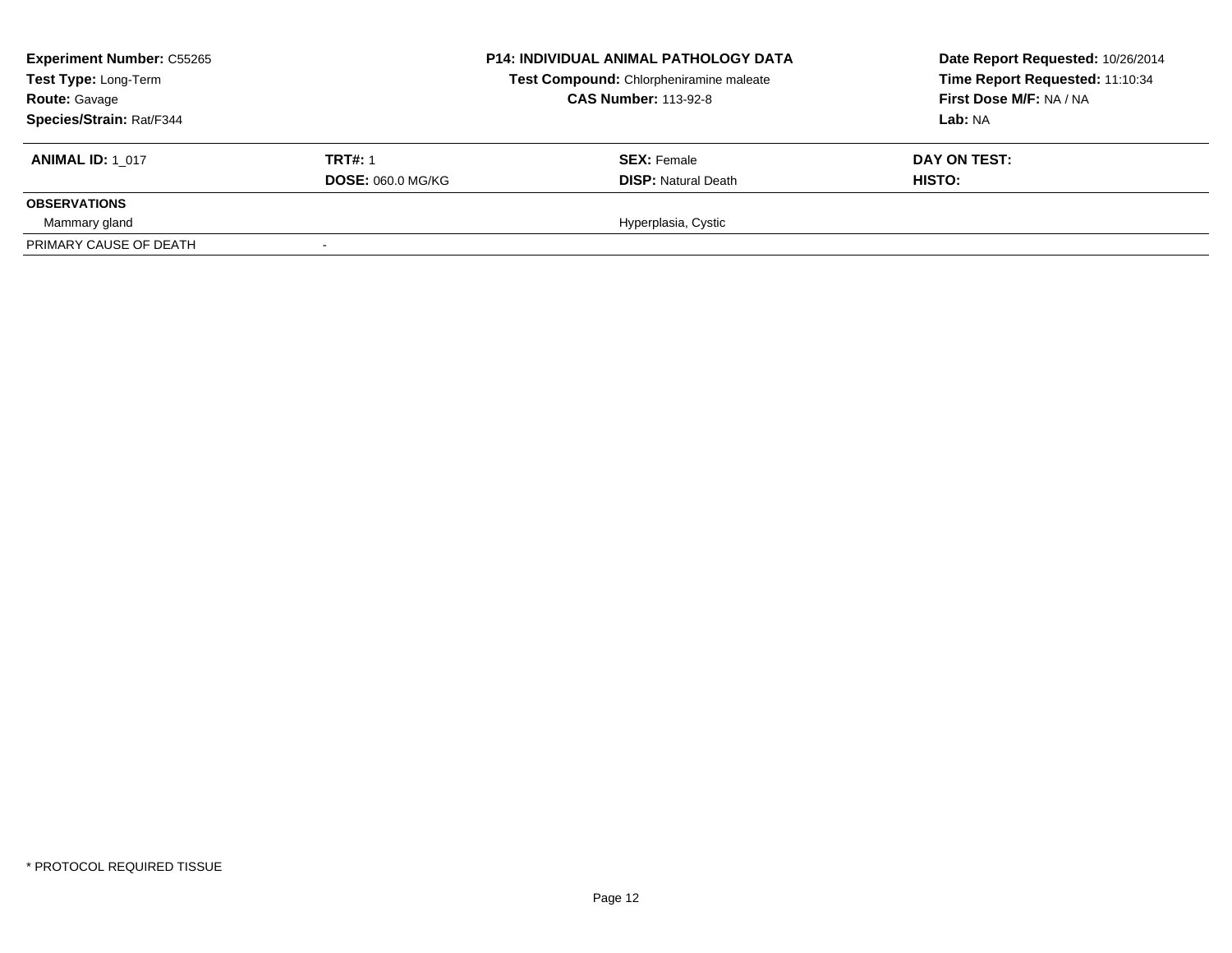**Test Type:** Long-Term

**Route:** Gavage

**Species/Strain:** Rat/F344

#### **P14: INDIVIDUAL ANIMAL PATHOLOGY DATA**

**Test Compound:** Chlorpheniramine maleate**CAS Number:** 113-92-8

| <b>ANIMAL ID: 1_018</b> | <b>TRT#: 1</b>            | <b>SEX: Female</b>             | DAY ON TEST: |  |
|-------------------------|---------------------------|--------------------------------|--------------|--|
|                         | <b>DOSE: 060.0 MG/KG</b>  | <b>DISP: Natural Death</b>     | HISTO:       |  |
| <b>OBSERVATIONS</b>     |                           |                                |              |  |
| Eye                     | Retina                    | Atrophy, Focal                 |              |  |
|                         | <b>Crystalline Lens</b>   | Cataract                       |              |  |
| Heart                   | Myocardium Nos            | Degeneration, Nos              |              |  |
|                         |                           | Periarteritis                  |              |  |
| Kidney                  |                           | Nephropathy                    |              |  |
| Liver                   |                           | Cytoplasmic Change, Basophilic |              |  |
| Mammary gland           |                           | Hyperplasia, Cystic            |              |  |
| Pituitary gland         | <b>Anterior Pituitary</b> | Adenoma, Nos                   |              |  |
| Uterus                  | Endometrium               | Hyperplasia, Cystic            |              |  |
| PRIMARY CAUSE OF DEATH  |                           |                                |              |  |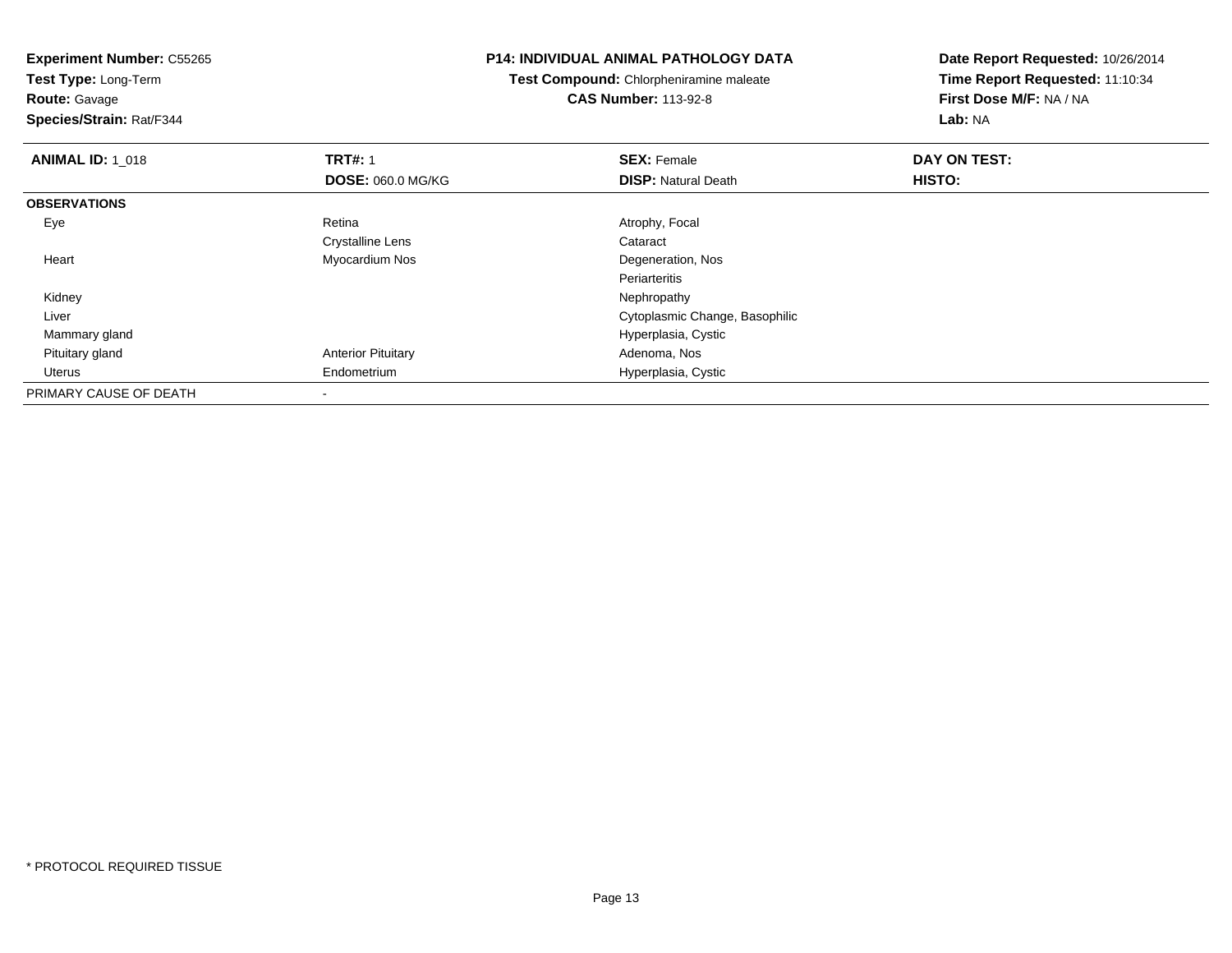**Test Type:** Long-Term

**Route:** Gavage

**Species/Strain:** Rat/F344

## **P14: INDIVIDUAL ANIMAL PATHOLOGY DATA**

**Test Compound:** Chlorpheniramine maleate**CAS Number:** 113-92-8

| <b>ANIMAL ID: 1_019</b> | <b>TRT#: 1</b>            | <b>SEX: Female</b>                | DAY ON TEST: |
|-------------------------|---------------------------|-----------------------------------|--------------|
|                         | <b>DOSE: 060.0 MG/KG</b>  | <b>DISP:</b> Moribund Sacrifice   | HISTO:       |
| <b>OBSERVATIONS</b>     |                           |                                   |              |
| Eye                     |                           | Atrophy, Focal                    |              |
|                         |                           | Collapse                          |              |
|                         |                           | Inflammation, Acute/Chronic       |              |
| Heart                   | Myocardium Nos            | Degeneration, Nos                 |              |
| Intestine Large         | Cecum, Colon              | Inflammation, Active Chronic      |              |
|                         | Cecum, Colon              | Ulcer, Nos                        |              |
| Kidney                  |                           | Nephropathy                       |              |
| Liver                   |                           | Cytoplasmic Change, Basophilic    |              |
|                         |                           | Inflammation, Granulomatous Focal |              |
|                         | Hepatocytes               | Necrosis, Focal                   |              |
| Mammary gland           |                           | Hyperplasia, Cystic               |              |
| Pituitary gland         | <b>Anterior Pituitary</b> | Adenoma, Nos                      |              |
| Thyroid                 |                           | Hyperplasia, C Cell               |              |
| PRIMARY CAUSE OF DEATH  |                           |                                   |              |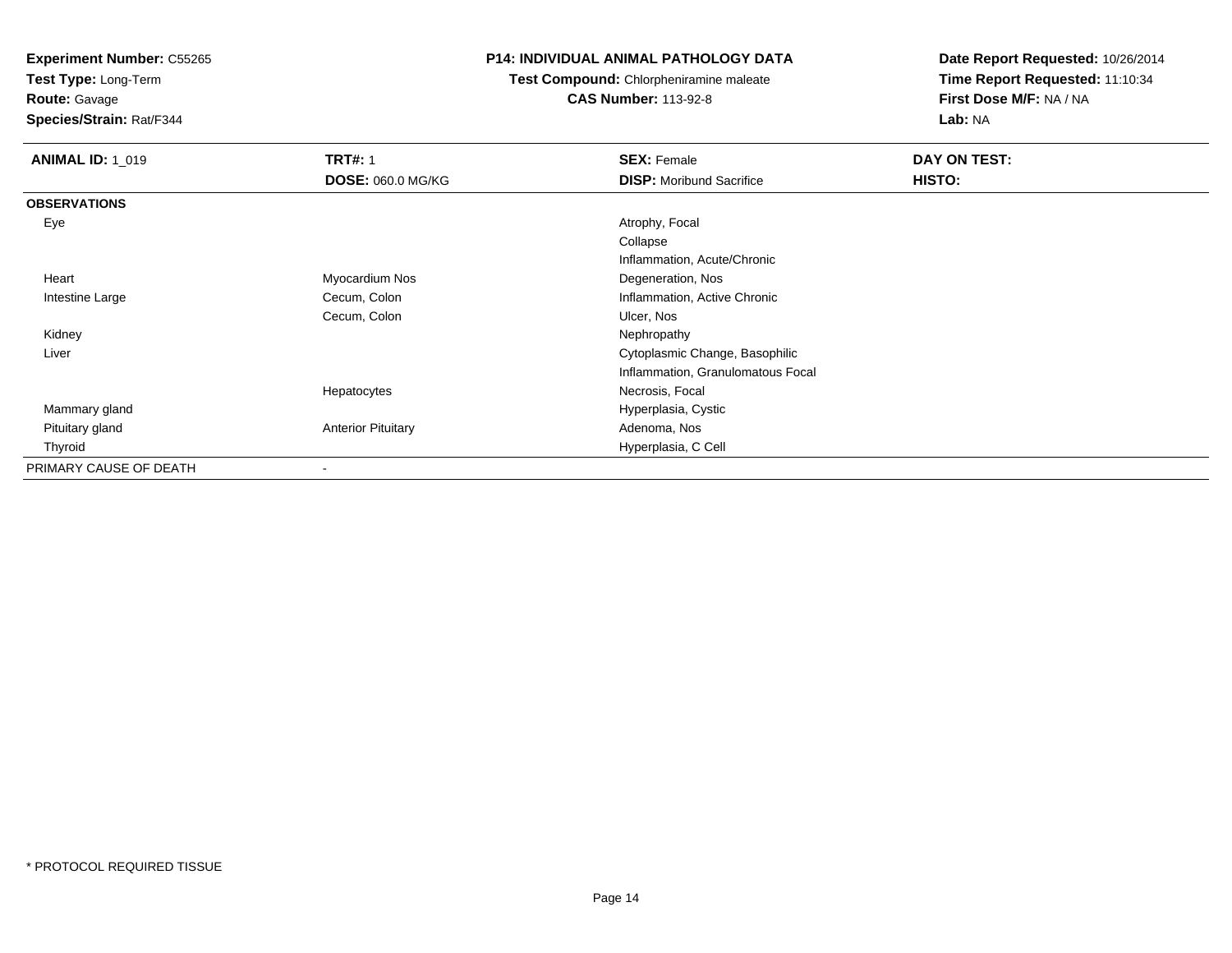**Test Type:** Long-Term**Route:** Gavage

**Species/Strain:** Rat/F344

## **P14: INDIVIDUAL ANIMAL PATHOLOGY DATA**

**Test Compound:** Chlorpheniramine maleate**CAS Number:** 113-92-8

| <b>ANIMAL ID: 1 020</b> | <b>TRT#: 1</b>             | <b>SEX: Female</b>              | DAY ON TEST: |  |
|-------------------------|----------------------------|---------------------------------|--------------|--|
|                         | <b>DOSE: 060.0 MG/KG</b>   | <b>DISP:</b> Terminal Sacrifice | HISTO:       |  |
| <b>OBSERVATIONS</b>     |                            |                                 |              |  |
| Adrenal gland           | Cortex Nos                 | Metamorphosis, Fatty            |              |  |
| Heart                   | Myocardium Nos             | Degeneration, Nos               |              |  |
| Intestine Large         | Colon                      | <b>Diverticulosis</b>           |              |  |
| Kidney                  |                            | Nephropathy                     |              |  |
| Liver                   |                            | Cytoplasmic Change, Basophilic  |              |  |
| Mammary gland           |                            | Hyperplasia, Cystic             |              |  |
| Pituitary gland         | <b>Anterior Pituitary</b>  | Adenoma, Nos                    |              |  |
| Thyroid                 |                            | Hyperplasia, C Cell             |              |  |
| Unspecified             | <b>Multiple Organs Nos</b> | Leukemia, Mononuclear Cell      |              |  |
| Uterus                  | Endometrium                | Hyperplasia, Cystic             |              |  |
| PRIMARY CAUSE OF DEATH  |                            |                                 |              |  |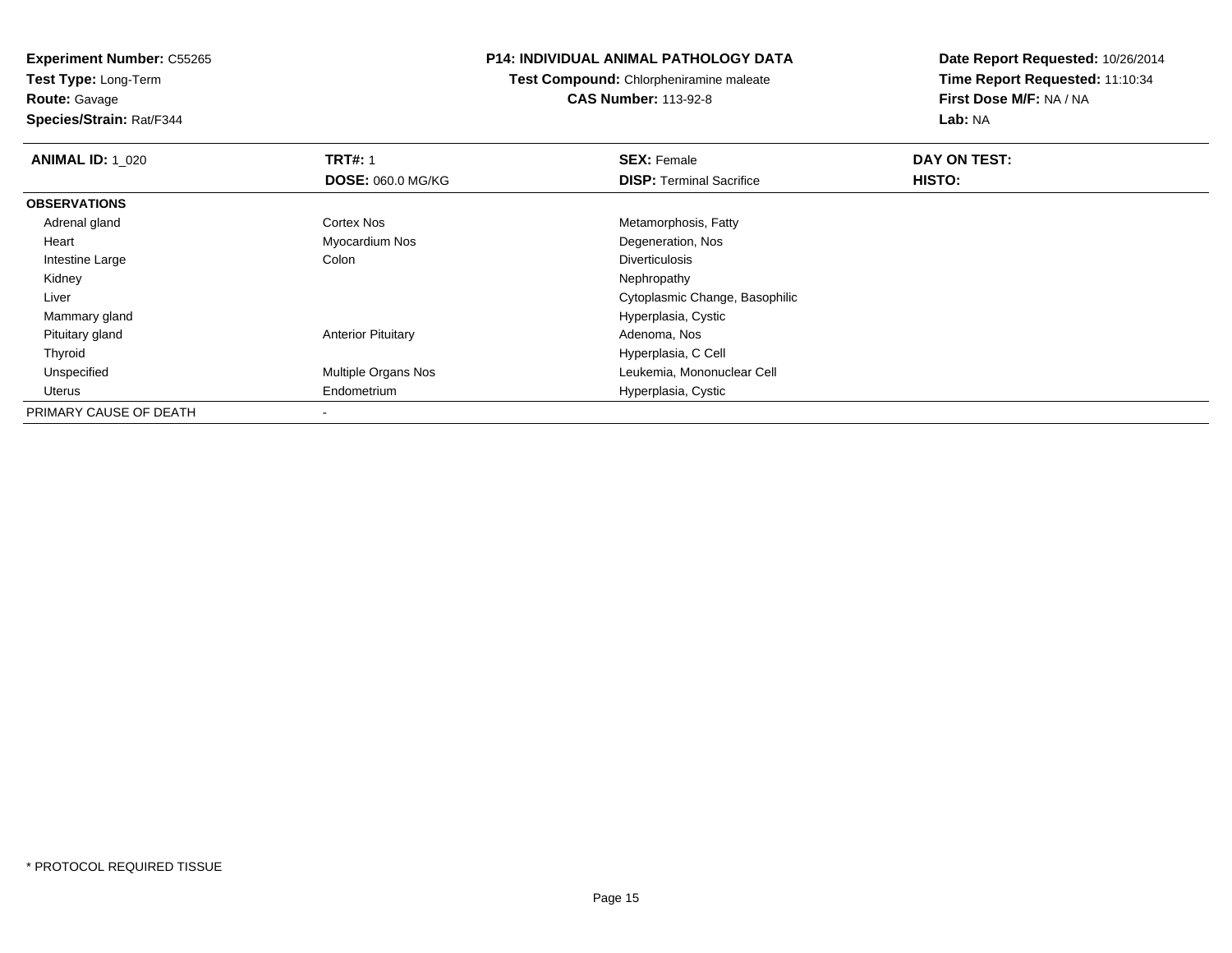| <b>Experiment Number: C55265</b><br>Test Type: Long-Term<br><b>Route: Gavage</b><br>Species/Strain: Rat/F344 |                          | <b>P14: INDIVIDUAL ANIMAL PATHOLOGY DATA</b><br>Test Compound: Chlorpheniramine maleate<br><b>CAS Number: 113-92-8</b> | Date Report Requested: 10/26/2014<br>Time Report Requested: 11:10:34<br>First Dose M/F: NA / NA<br>Lab: NA |
|--------------------------------------------------------------------------------------------------------------|--------------------------|------------------------------------------------------------------------------------------------------------------------|------------------------------------------------------------------------------------------------------------|
| <b>ANIMAL ID: 1 021</b>                                                                                      | <b>TRT#: 1</b>           | <b>SEX: Female</b>                                                                                                     | DAY ON TEST:                                                                                               |
|                                                                                                              | <b>DOSE: 060.0 MG/KG</b> | <b>DISP: Natural Death</b>                                                                                             | HISTO:                                                                                                     |
| <b>OBSERVATIONS</b>                                                                                          |                          |                                                                                                                        |                                                                                                            |
| Liver                                                                                                        |                          | Inflammation, Granulomatous Focal                                                                                      |                                                                                                            |
| Thyroid                                                                                                      |                          | Hyperplasia, C Cell                                                                                                    |                                                                                                            |
| Uterus                                                                                                       |                          | Dilatation, Nos                                                                                                        |                                                                                                            |
| PRIMARY CAUSE OF DEATH                                                                                       |                          |                                                                                                                        |                                                                                                            |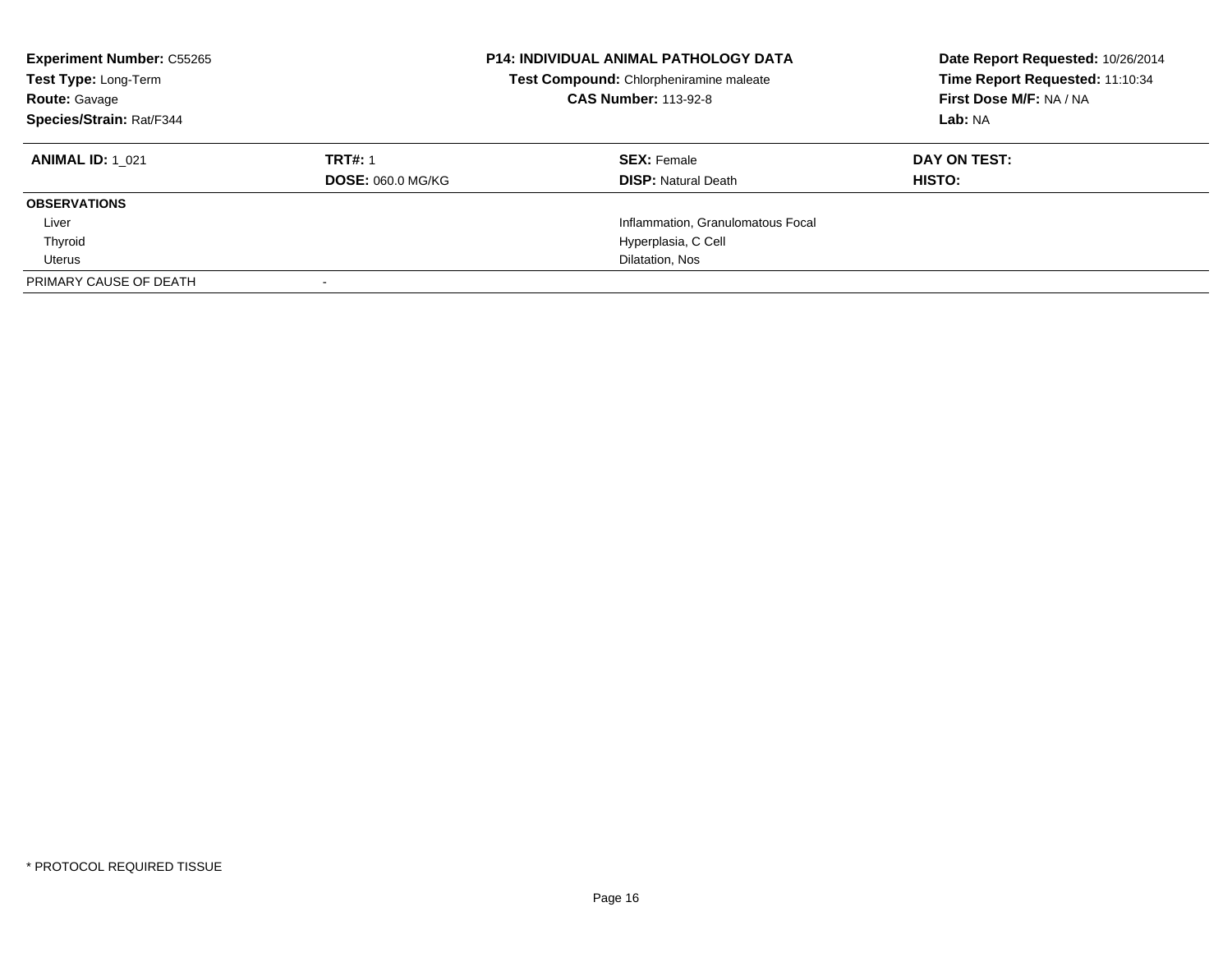| <b>Experiment Number: C55265</b><br>Test Type: Long-Term<br><b>Route: Gavage</b><br>Species/Strain: Rat/F344 |                                            | <b>P14: INDIVIDUAL ANIMAL PATHOLOGY DATA</b><br>Test Compound: Chlorpheniramine maleate<br><b>CAS Number: 113-92-8</b> | Date Report Requested: 10/26/2014<br>Time Report Requested: 11:10:34<br>First Dose M/F: NA / NA<br>Lab: NA |
|--------------------------------------------------------------------------------------------------------------|--------------------------------------------|------------------------------------------------------------------------------------------------------------------------|------------------------------------------------------------------------------------------------------------|
| <b>ANIMAL ID:</b> 1 022                                                                                      | <b>TRT#: 1</b><br><b>DOSE: 060.0 MG/KG</b> | <b>SEX: Female</b><br><b>DISP:</b> Natural Death                                                                       | DAY ON TEST:<br><b>HISTO:</b>                                                                              |
| <b>OBSERVATIONS</b>                                                                                          |                                            |                                                                                                                        |                                                                                                            |
| Heart                                                                                                        | Myocardium Nos                             | Degeneration, Nos                                                                                                      |                                                                                                            |
| Liver                                                                                                        |                                            | Inflammation, Granulomatous Focal                                                                                      |                                                                                                            |
| Uterus                                                                                                       | Endometrium                                | Hyperplasia, Cystic                                                                                                    |                                                                                                            |
| PRIMARY CAUSE OF DEATH                                                                                       |                                            |                                                                                                                        |                                                                                                            |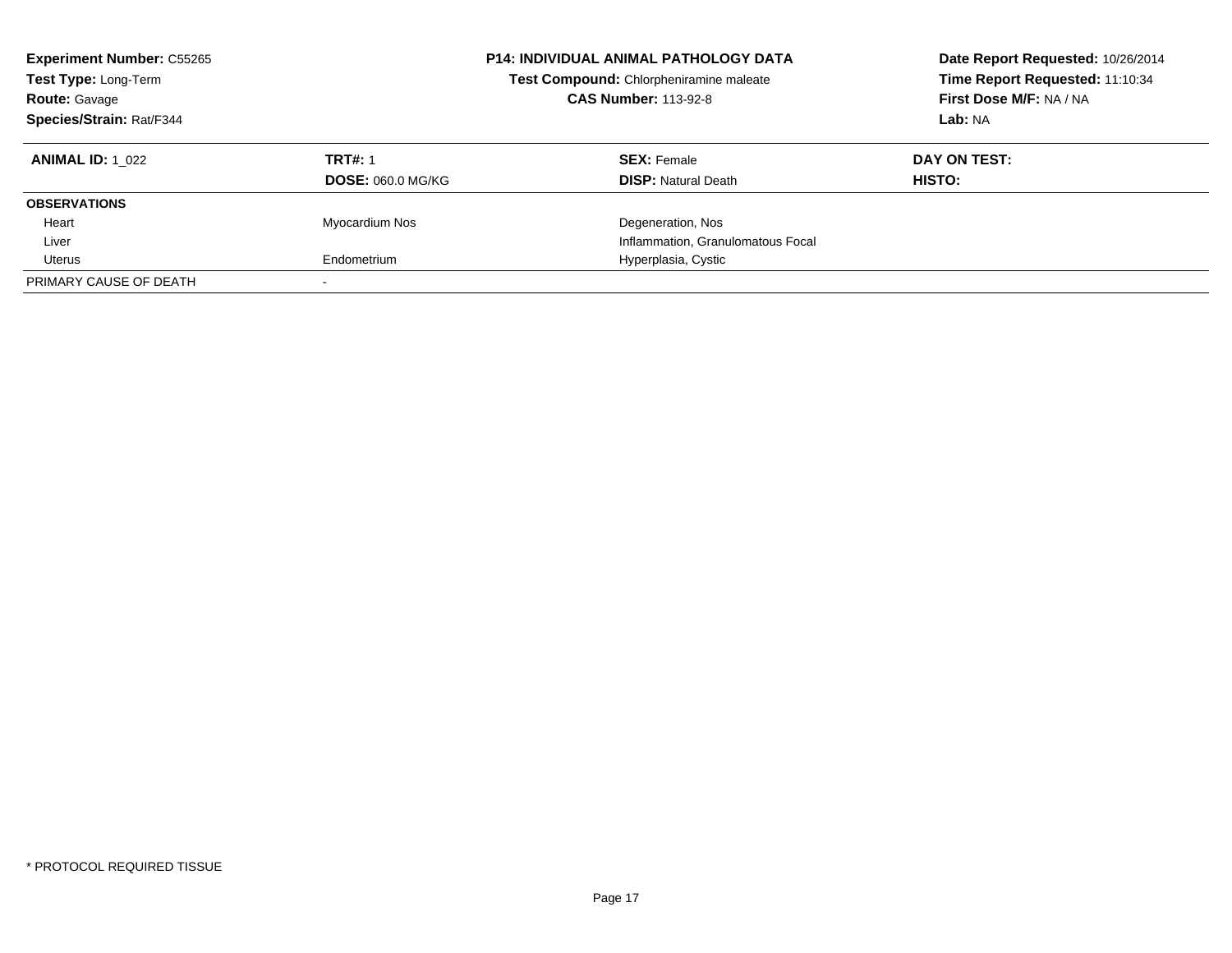| <b>Experiment Number: C55265</b><br>Test Type: Long-Term<br><b>Route: Gavage</b><br>Species/Strain: Rat/F344 |                          | <b>P14: INDIVIDUAL ANIMAL PATHOLOGY DATA</b><br>Test Compound: Chlorpheniramine maleate<br><b>CAS Number: 113-92-8</b> | Date Report Requested: 10/26/2014<br>Time Report Requested: 11:10:34<br>First Dose M/F: NA / NA<br>Lab: NA |
|--------------------------------------------------------------------------------------------------------------|--------------------------|------------------------------------------------------------------------------------------------------------------------|------------------------------------------------------------------------------------------------------------|
| <b>ANIMAL ID: 1 023</b>                                                                                      | <b>TRT#: 1</b>           | <b>SEX: Female</b>                                                                                                     | DAY ON TEST:                                                                                               |
|                                                                                                              | <b>DOSE: 060.0 MG/KG</b> | <b>DISP:</b> Natural Death                                                                                             | HISTO:                                                                                                     |
| <b>OBSERVATIONS</b>                                                                                          |                          |                                                                                                                        |                                                                                                            |
| Liver                                                                                                        | <b>Bile Duct</b>         | Hyperplasia, Focal                                                                                                     |                                                                                                            |
|                                                                                                              |                          | Inflammation, Granulomatous Focal                                                                                      |                                                                                                            |
| Lymph node                                                                                                   | Mandibular Lymph Node    | Inflammation, Granulomatous Focal                                                                                      |                                                                                                            |
| PRIMARY CAUSE OF DEATH                                                                                       |                          |                                                                                                                        |                                                                                                            |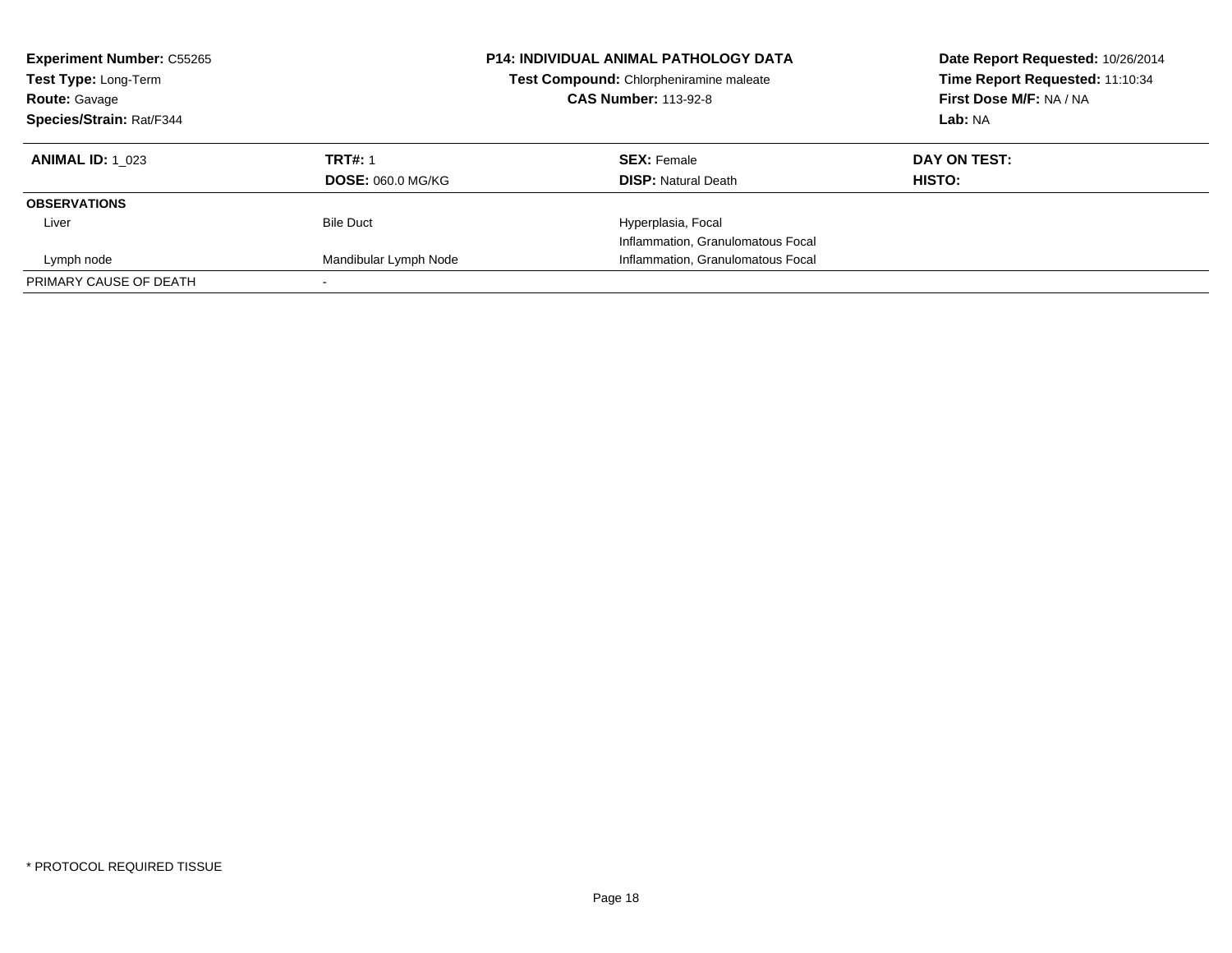| <b>Experiment Number: C55265</b><br>Test Type: Long-Term<br><b>Route: Gavage</b> |                          | <b>P14: INDIVIDUAL ANIMAL PATHOLOGY DATA</b><br>Test Compound: Chlorpheniramine maleate<br><b>CAS Number: 113-92-8</b> | Date Report Requested: 10/26/2014<br>Time Report Requested: 11:10:34<br>First Dose M/F: NA / NA |
|----------------------------------------------------------------------------------|--------------------------|------------------------------------------------------------------------------------------------------------------------|-------------------------------------------------------------------------------------------------|
| Species/Strain: Rat/F344                                                         |                          |                                                                                                                        | Lab: NA                                                                                         |
| <b>ANIMAL ID: 1 024</b>                                                          | <b>TRT#: 1</b>           | <b>SEX: Female</b>                                                                                                     | DAY ON TEST:                                                                                    |
|                                                                                  | <b>DOSE: 060.0 MG/KG</b> | <b>DISP: Dosing Accident</b>                                                                                           | <b>HISTO:</b>                                                                                   |
| <b>OBSERVATIONS</b>                                                              |                          |                                                                                                                        |                                                                                                 |
| Lung                                                                             |                          | Inflammation, Interstitial                                                                                             |                                                                                                 |
| PRIMARY CAUSE OF DEATH                                                           |                          |                                                                                                                        |                                                                                                 |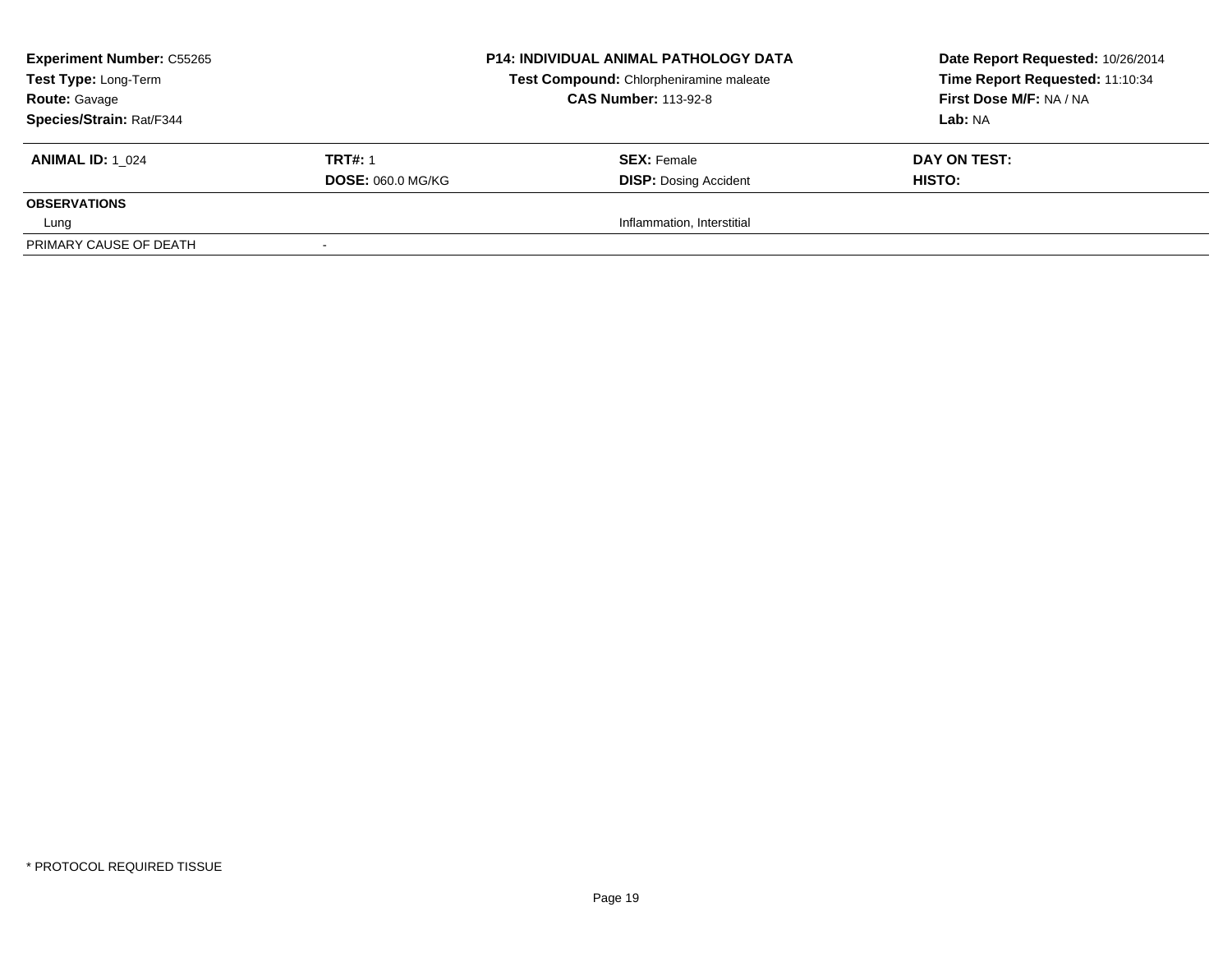| <b>Experiment Number: C55265</b><br><b>Test Type: Long-Term</b><br><b>Route: Gavage</b><br>Species/Strain: Rat/F344 |                          | <b>P14: INDIVIDUAL ANIMAL PATHOLOGY DATA</b><br>Test Compound: Chlorpheniramine maleate<br><b>CAS Number: 113-92-8</b> | Date Report Requested: 10/26/2014<br>Time Report Requested: 11:10:34<br>First Dose M/F: NA / NA<br>Lab: NA |
|---------------------------------------------------------------------------------------------------------------------|--------------------------|------------------------------------------------------------------------------------------------------------------------|------------------------------------------------------------------------------------------------------------|
| <b>ANIMAL ID: 1_025</b>                                                                                             | <b>TRT#: 1</b>           | <b>SEX: Female</b>                                                                                                     | DAY ON TEST:                                                                                               |
|                                                                                                                     | <b>DOSE: 060.0 MG/KG</b> | <b>DISP:</b> Natural Death                                                                                             | HISTO:                                                                                                     |
| <b>OBSERVATIONS</b>                                                                                                 |                          |                                                                                                                        |                                                                                                            |
| Adrenal gland                                                                                                       | Cortex Nos               | Metamorphosis, Fatty                                                                                                   |                                                                                                            |
| Heart                                                                                                               | Myocardium Nos           | Degeneration, Nos                                                                                                      |                                                                                                            |
| Liver                                                                                                               |                          | Cytoplasmic Change, Basophilic                                                                                         |                                                                                                            |
|                                                                                                                     | <b>Bile Duct</b>         | Hyperplasia, Focal                                                                                                     |                                                                                                            |
| Mammary gland                                                                                                       |                          | Hyperplasia, Cystic                                                                                                    |                                                                                                            |
| Unspecified                                                                                                         | Tail                     | Fibroma                                                                                                                |                                                                                                            |
| Uterus                                                                                                              | Endometrium              | Hyperplasia, Cystic                                                                                                    |                                                                                                            |
| PRIMARY CAUSE OF DEATH                                                                                              |                          |                                                                                                                        |                                                                                                            |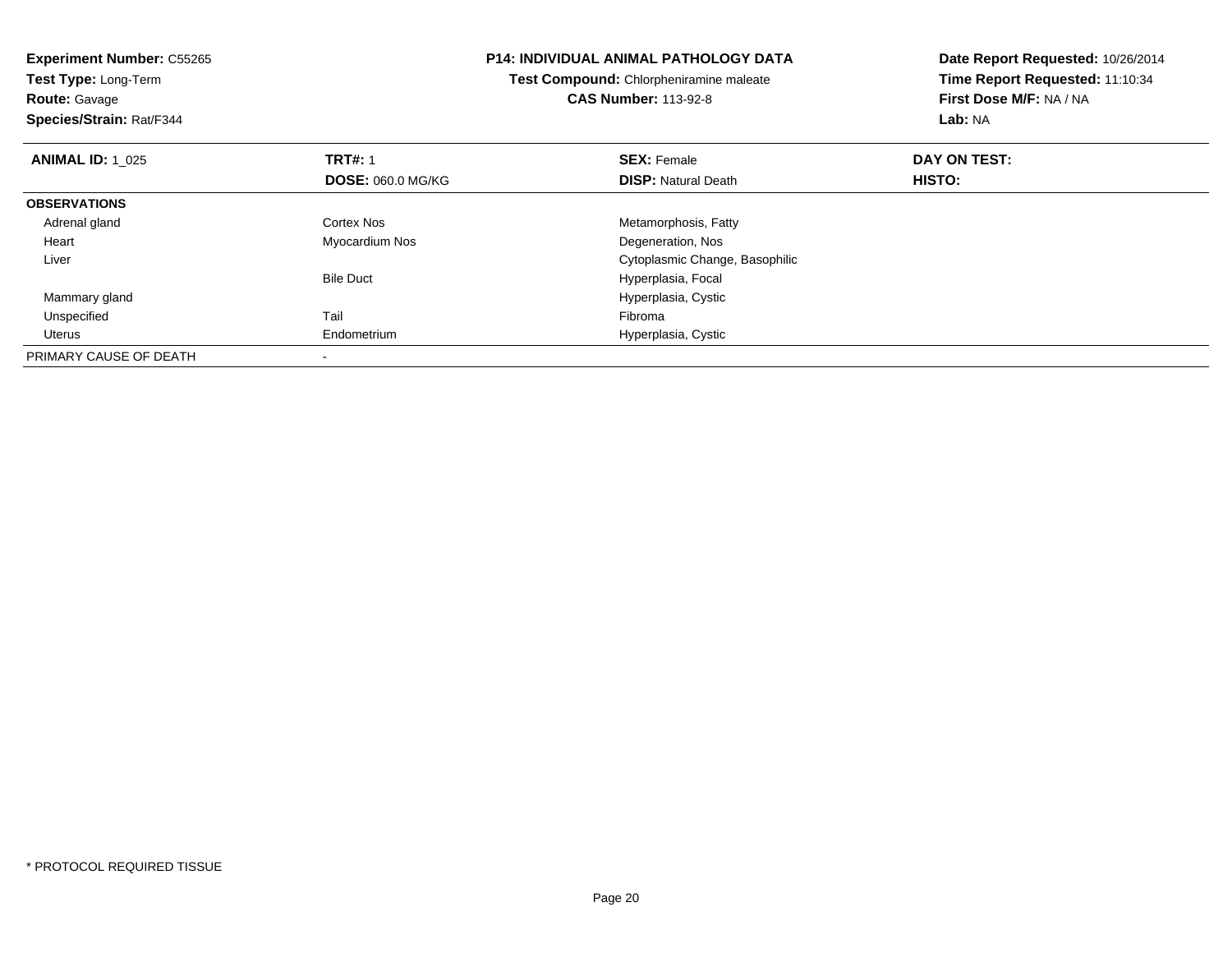| <b>Experiment Number: C55265</b><br>Test Type: Long-Term<br><b>Route: Gavage</b><br>Species/Strain: Rat/F344 |                           | <b>P14: INDIVIDUAL ANIMAL PATHOLOGY DATA</b><br>Test Compound: Chlorpheniramine maleate<br><b>CAS Number: 113-92-8</b> | Date Report Requested: 10/26/2014<br>Time Report Requested: 11:10:34<br>First Dose M/F: NA / NA<br>Lab: NA |
|--------------------------------------------------------------------------------------------------------------|---------------------------|------------------------------------------------------------------------------------------------------------------------|------------------------------------------------------------------------------------------------------------|
| <b>ANIMAL ID: 1 026</b>                                                                                      | <b>TRT#: 1</b>            | <b>SEX: Female</b>                                                                                                     | DAY ON TEST:                                                                                               |
|                                                                                                              | <b>DOSE: 060.0 MG/KG</b>  | <b>DISP:</b> Natural Death                                                                                             | HISTO:                                                                                                     |
| <b>OBSERVATIONS</b>                                                                                          |                           |                                                                                                                        |                                                                                                            |
| Lung                                                                                                         |                           | Edema, Nos                                                                                                             |                                                                                                            |
|                                                                                                              |                           | Perivasculitis                                                                                                         |                                                                                                            |
| Thyroid                                                                                                      |                           | Hyperplasia, C Cell                                                                                                    |                                                                                                            |
| Uterus                                                                                                       |                           | Dilatation, Nos                                                                                                        |                                                                                                            |
|                                                                                                              | Endometrium               | Hyperplasia, Cystic                                                                                                    |                                                                                                            |
|                                                                                                              | <b>Endometrial Stroma</b> | Inflammation, Acute Diffuse                                                                                            |                                                                                                            |
| PRIMARY CAUSE OF DEATH                                                                                       |                           |                                                                                                                        |                                                                                                            |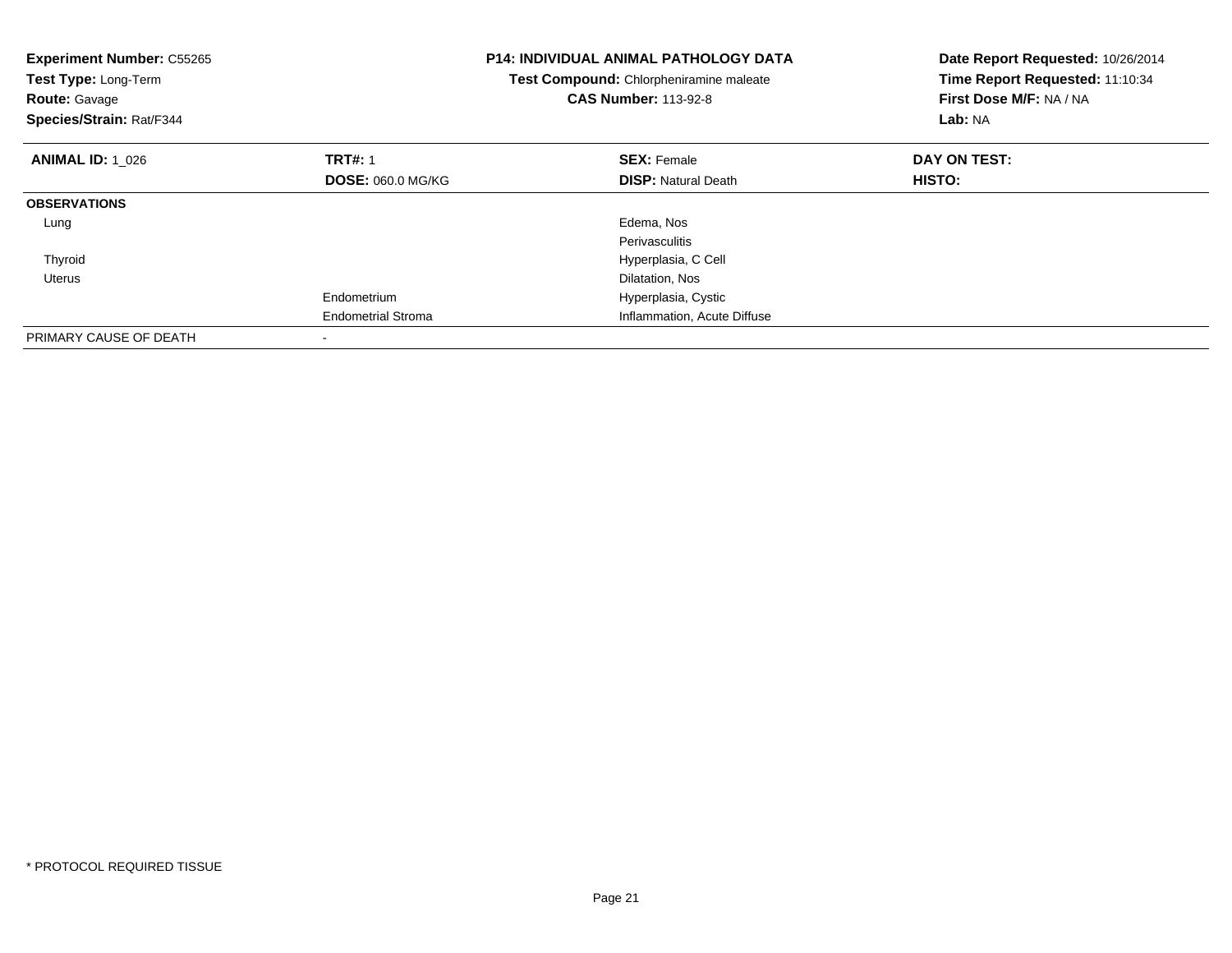| <b>Experiment Number: C55265</b><br>Test Type: Long-Term<br><b>Route: Gavage</b><br>Species/Strain: Rat/F344 |                                            | <b>P14: INDIVIDUAL ANIMAL PATHOLOGY DATA</b><br>Test Compound: Chlorpheniramine maleate<br><b>CAS Number: 113-92-8</b> | Date Report Requested: 10/26/2014<br>Time Report Requested: 11:10:34<br>First Dose M/F: NA / NA<br>Lab: NA |
|--------------------------------------------------------------------------------------------------------------|--------------------------------------------|------------------------------------------------------------------------------------------------------------------------|------------------------------------------------------------------------------------------------------------|
| <b>ANIMAL ID: 1 027</b>                                                                                      | <b>TRT#: 1</b><br><b>DOSE: 060.0 MG/KG</b> | <b>SEX: Female</b><br><b>DISP: Natural Death</b>                                                                       | DAY ON TEST:<br>HISTO:                                                                                     |
| <b>OBSERVATIONS</b>                                                                                          |                                            |                                                                                                                        |                                                                                                            |
| Adrenal gland<br>Esophagus                                                                                   | Cortex Nos                                 | Hyperplasia, Nos<br>Dilatation, Nos                                                                                    |                                                                                                            |
| Eye                                                                                                          | Crystalline Lens<br>Retina<br>Iris         | Cataract<br>Degeneration, Nos<br>Inflammation, Chronic                                                                 |                                                                                                            |
| Heart                                                                                                        | Myocardium Nos                             | Degeneration, Nos                                                                                                      |                                                                                                            |
| Liver                                                                                                        | <b>Bile Duct</b>                           | Hyperplasia, Focal                                                                                                     |                                                                                                            |
| PRIMARY CAUSE OF DEATH                                                                                       |                                            |                                                                                                                        |                                                                                                            |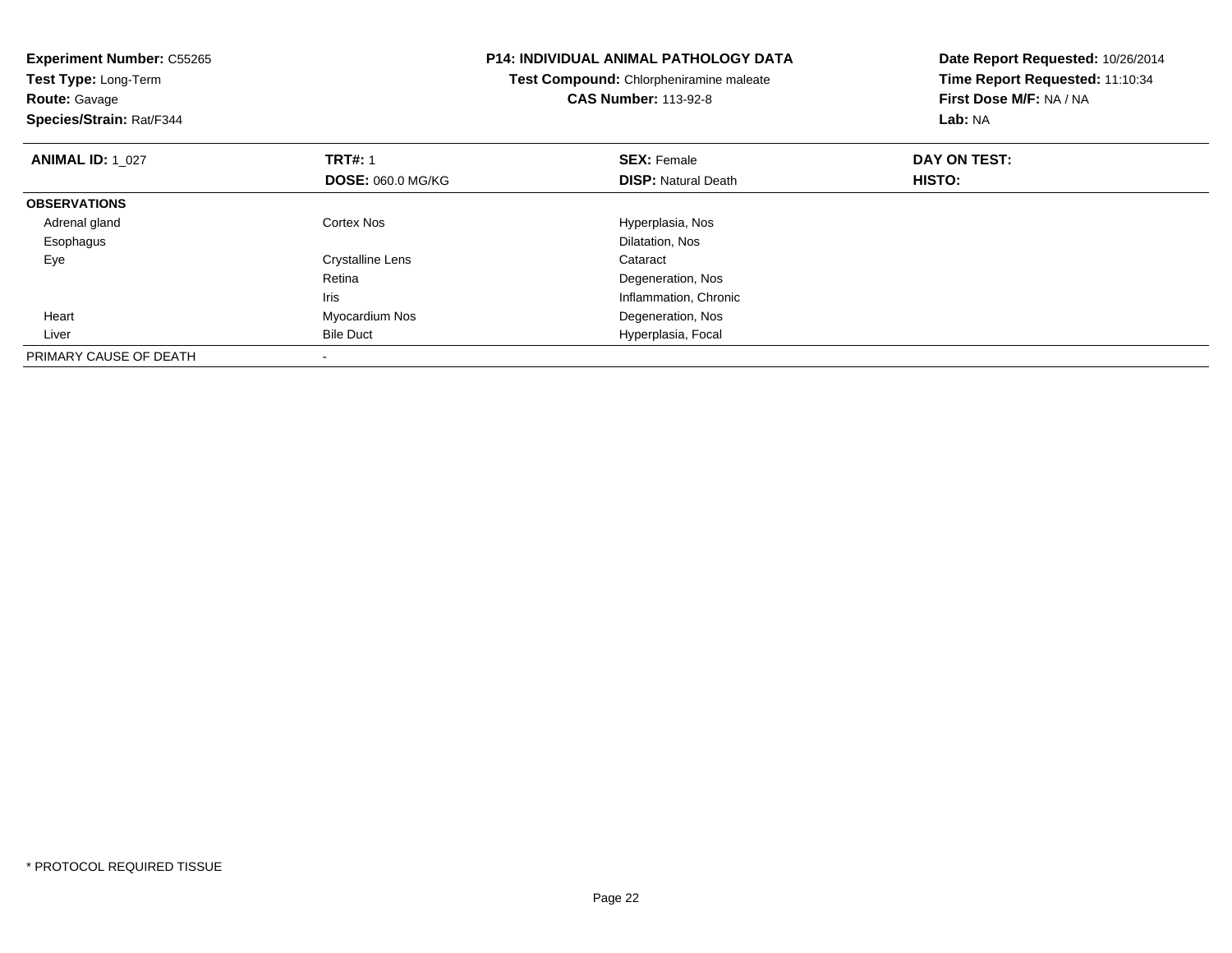| <b>Experiment Number: C55265</b><br>Test Type: Long-Term<br><b>Route: Gavage</b><br>Species/Strain: Rat/F344 |                                            | <b>P14: INDIVIDUAL ANIMAL PATHOLOGY DATA</b><br>Test Compound: Chlorpheniramine maleate<br><b>CAS Number: 113-92-8</b> | Date Report Requested: 10/26/2014<br>Time Report Requested: 11:10:34<br>First Dose M/F: NA / NA<br>Lab: NA |
|--------------------------------------------------------------------------------------------------------------|--------------------------------------------|------------------------------------------------------------------------------------------------------------------------|------------------------------------------------------------------------------------------------------------|
| <b>ANIMAL ID: 1 028</b>                                                                                      | <b>TRT#: 1</b><br><b>DOSE: 060.0 MG/KG</b> | <b>SEX: Female</b><br><b>DISP: Natural Death</b>                                                                       | DAY ON TEST:<br>HISTO:                                                                                     |
| <b>OBSERVATIONS</b>                                                                                          |                                            |                                                                                                                        |                                                                                                            |
| Adrenal gland                                                                                                | Medulla                                    | Mineralization                                                                                                         |                                                                                                            |
| Heart                                                                                                        | Myocardium Nos                             | Degeneration, Nos                                                                                                      |                                                                                                            |
| Liver                                                                                                        | <b>Bile Duct</b>                           | Hyperplasia, Focal                                                                                                     |                                                                                                            |
| Uterus                                                                                                       |                                            | Dilatation, Nos                                                                                                        |                                                                                                            |
| PRIMARY CAUSE OF DEATH                                                                                       |                                            |                                                                                                                        |                                                                                                            |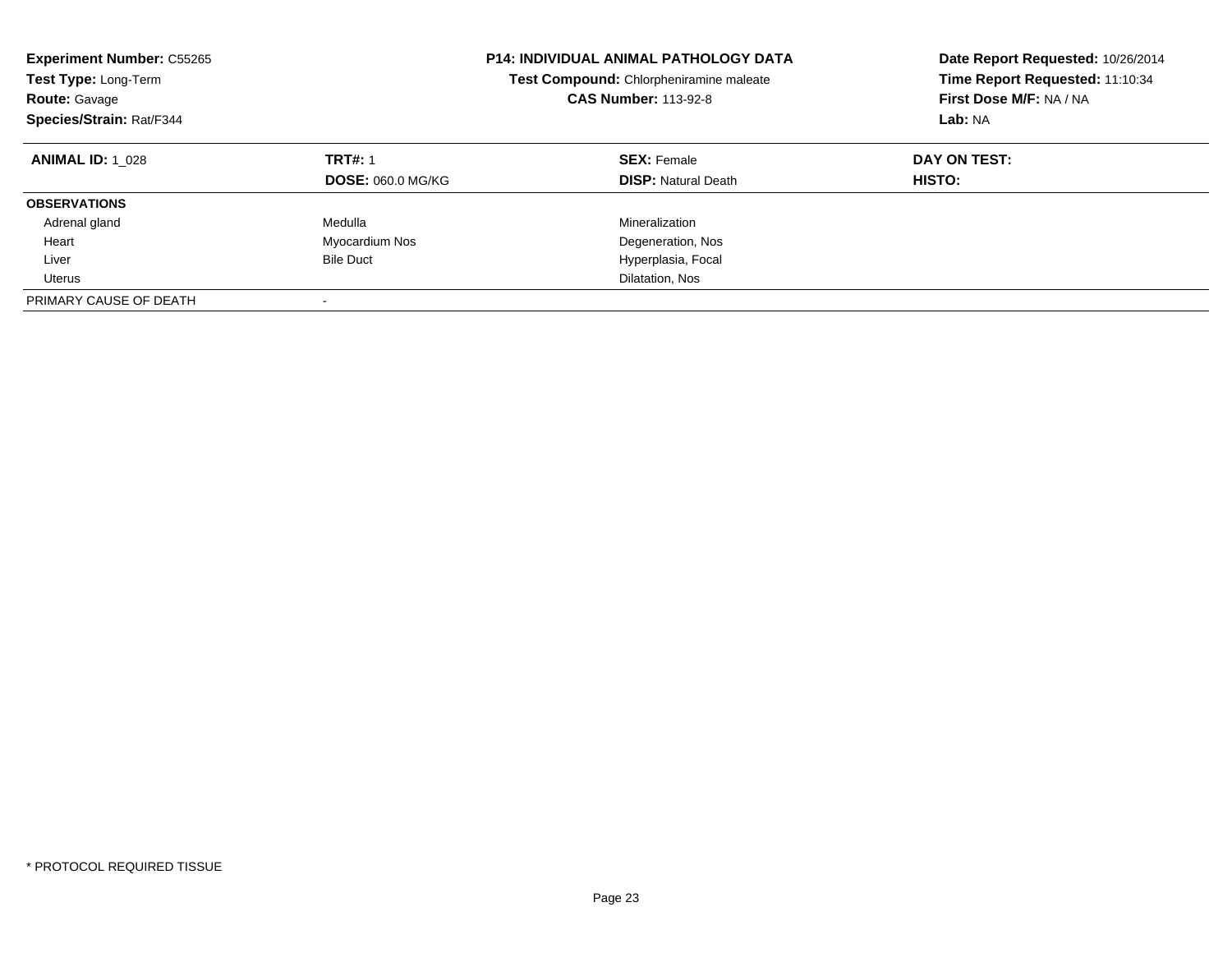| <b>Experiment Number: C55265</b> |                          | <b>P14: INDIVIDUAL ANIMAL PATHOLOGY DATA</b> | Date Report Requested: 10/26/2014 |
|----------------------------------|--------------------------|----------------------------------------------|-----------------------------------|
| Test Type: Long-Term             |                          | Test Compound: Chlorpheniramine maleate      | Time Report Requested: 11:10:34   |
| <b>Route: Gavage</b>             |                          | <b>CAS Number: 113-92-8</b>                  | First Dose M/F: NA / NA           |
| Species/Strain: Rat/F344         |                          |                                              | Lab: NA                           |
| <b>ANIMAL ID: 1 029</b>          | <b>TRT#: 1</b>           | <b>SEX: Female</b>                           | DAY ON TEST:                      |
|                                  | <b>DOSE: 060.0 MG/KG</b> | <b>DISP:</b> Natural Death                   | <b>HISTO:</b>                     |
| <b>OBSERVATIONS</b>              |                          |                                              |                                   |
| Esophagus                        |                          | Dilatation, Nos                              |                                   |
| Liver                            | Hepatocytes              | Necrosis, Focal                              |                                   |
| PRIMARY CAUSE OF DEATH           |                          |                                              |                                   |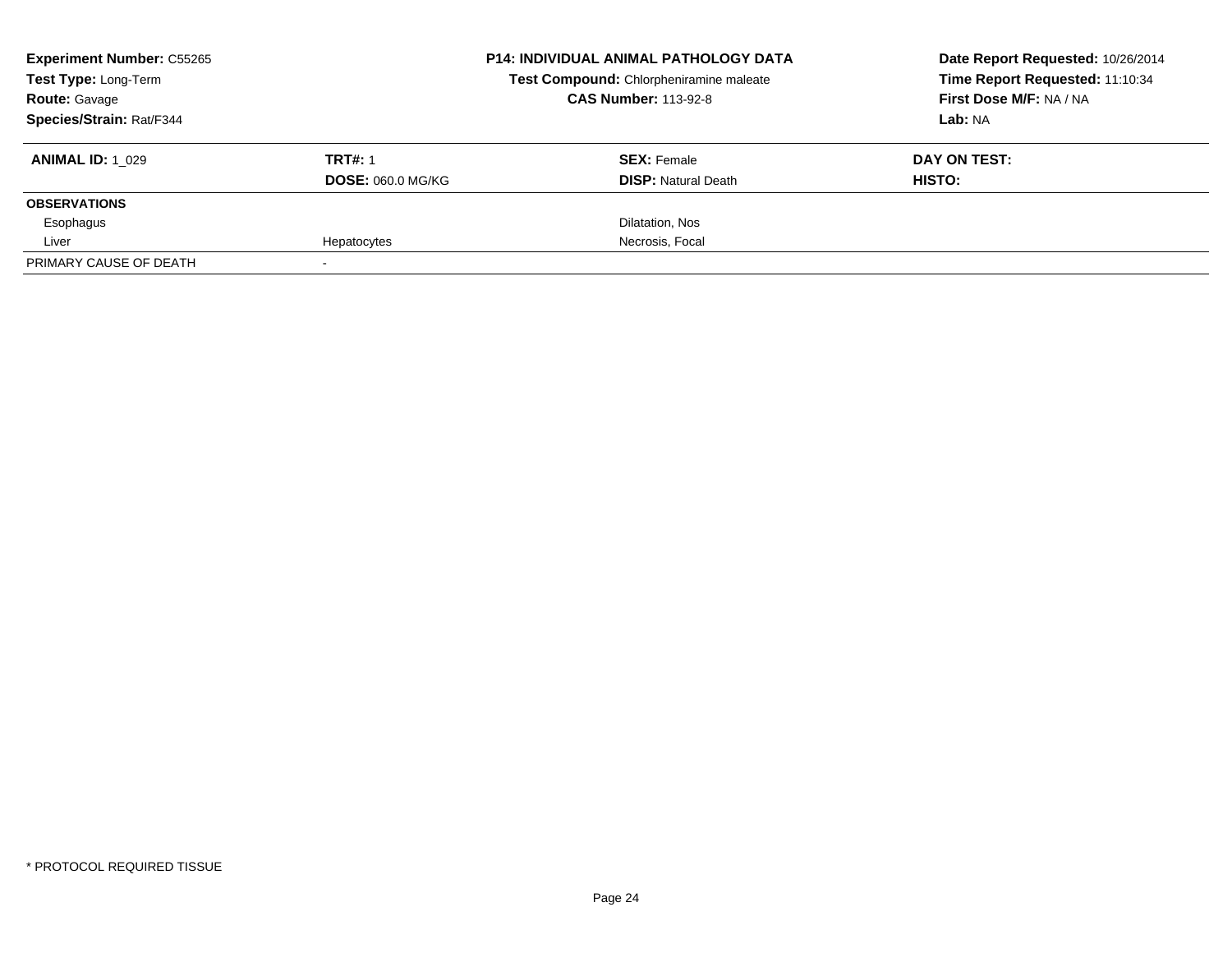| <b>Experiment Number: C55265</b><br>Test Type: Long-Term |                          | <b>P14: INDIVIDUAL ANIMAL PATHOLOGY DATA</b> | Date Report Requested: 10/26/2014 |
|----------------------------------------------------------|--------------------------|----------------------------------------------|-----------------------------------|
|                                                          |                          | Test Compound: Chlorpheniramine maleate      | Time Report Requested: 11:10:34   |
| <b>Route: Gavage</b>                                     |                          | <b>CAS Number: 113-92-8</b>                  | First Dose M/F: NA / NA           |
| Species/Strain: Rat/F344                                 |                          |                                              | Lab: NA                           |
| <b>ANIMAL ID: 1 030</b>                                  | <b>TRT#: 1</b>           | <b>SEX: Female</b>                           | DAY ON TEST:                      |
|                                                          | <b>DOSE: 060.0 MG/KG</b> | <b>DISP:</b> Natural Death                   | HISTO:                            |
| <b>OBSERVATIONS</b>                                      |                          |                                              |                                   |
| Skin                                                     | Dermis                   | Fibrosis, Diffuse                            |                                   |
| Uterus                                                   |                          | Inflammation, Acute/Chronic                  |                                   |
| PRIMARY CAUSE OF DEATH                                   |                          |                                              |                                   |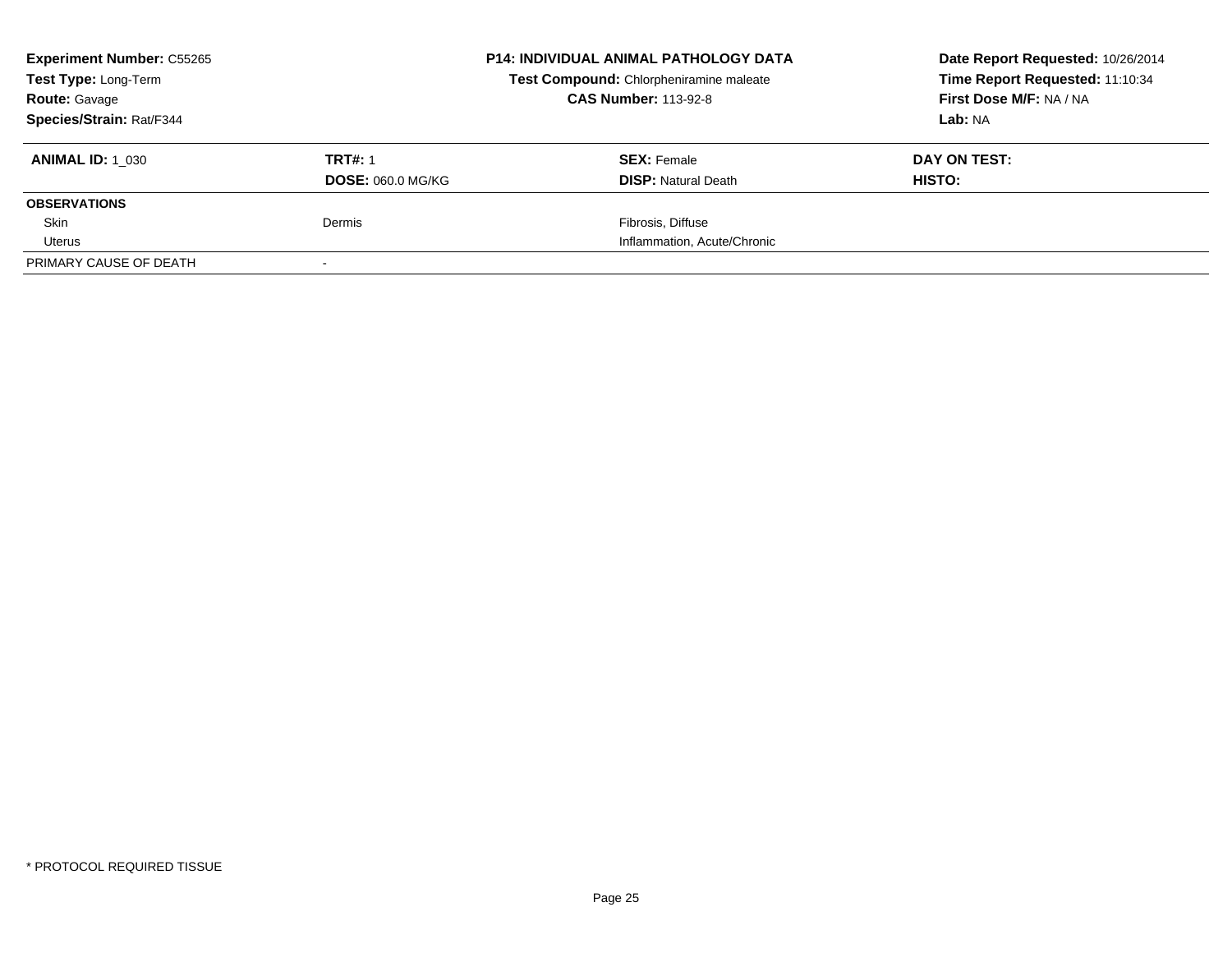| <b>Experiment Number: C55265</b><br><b>P14: INDIVIDUAL ANIMAL PATHOLOGY DATA</b><br>Test Compound: Chlorpheniramine maleate<br><b>Test Type: Long-Term</b><br><b>Route: Gavage</b> |                          | <b>CAS Number: 113-92-8</b> | Date Report Requested: 10/26/2014<br>Time Report Requested: 11:10:34<br>First Dose M/F: NA / NA |  |
|------------------------------------------------------------------------------------------------------------------------------------------------------------------------------------|--------------------------|-----------------------------|-------------------------------------------------------------------------------------------------|--|
| Species/Strain: Rat/F344                                                                                                                                                           |                          |                             | Lab: NA                                                                                         |  |
| <b>ANIMAL ID: 1 031</b>                                                                                                                                                            | <b>TRT#: 1</b>           | <b>SEX: Female</b>          | DAY ON TEST:                                                                                    |  |
|                                                                                                                                                                                    | <b>DOSE: 060.0 MG/KG</b> | <b>DISP:</b> Natural Death  | HISTO:                                                                                          |  |
| <b>OBSERVATIONS</b>                                                                                                                                                                |                          |                             |                                                                                                 |  |
| Lung                                                                                                                                                                               |                          | Edema, Nos                  |                                                                                                 |  |
| Lymph node                                                                                                                                                                         | Mesenteric Lymph Node    | Depletion, Lymphoid         |                                                                                                 |  |
| PRIMARY CAUSE OF DEATH                                                                                                                                                             |                          |                             |                                                                                                 |  |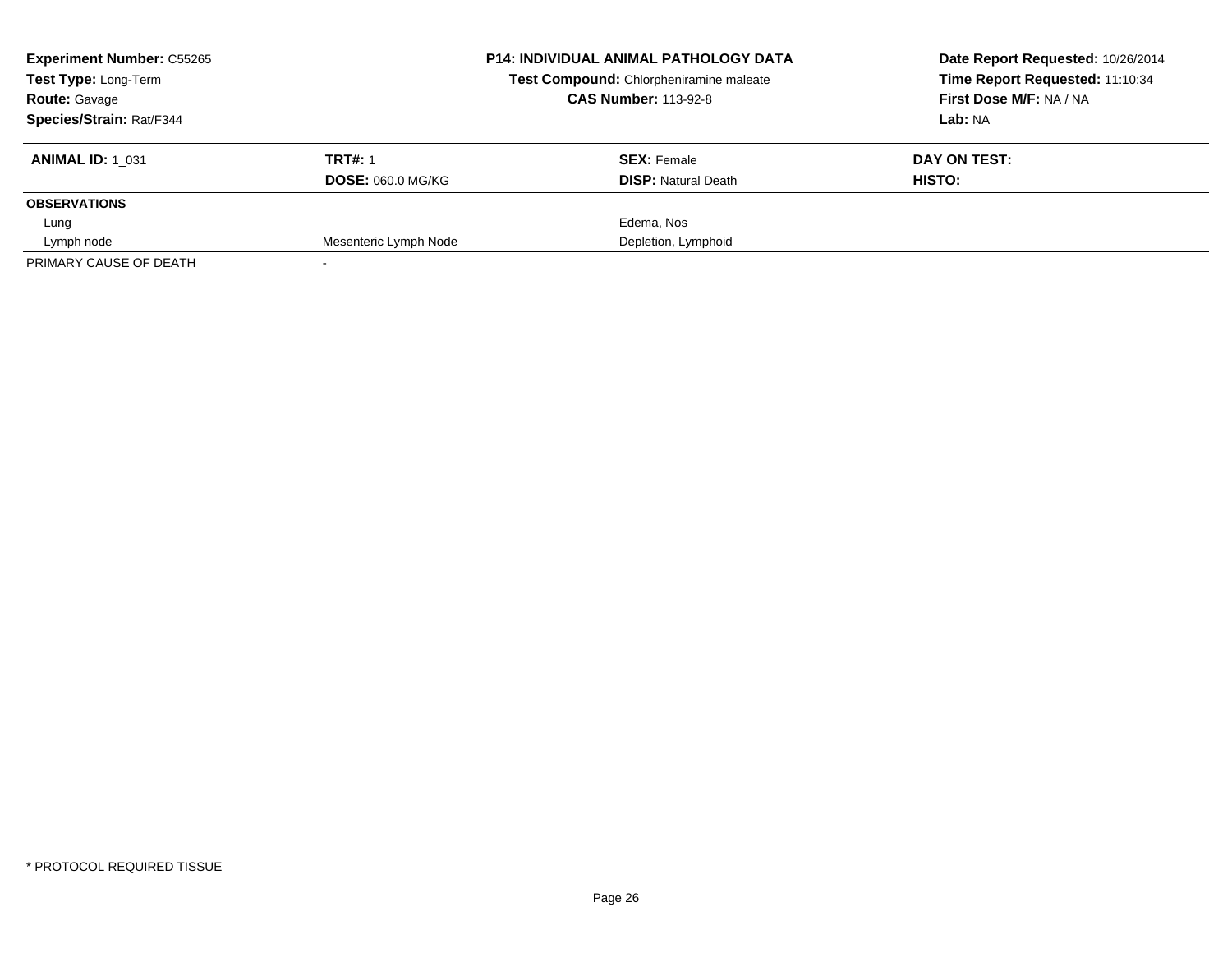| <b>Experiment Number: C55265</b><br>Test Type: Long-Term<br><b>CAS Number: 113-92-8</b><br><b>Route: Gavage</b><br>Species/Strain: Rat/F344 |                                            | <b>P14: INDIVIDUAL ANIMAL PATHOLOGY DATA</b><br>Test Compound: Chlorpheniramine maleate | Date Report Requested: 10/26/2014<br>Time Report Requested: 11:10:34<br>First Dose M/F: NA / NA<br>Lab: NA |
|---------------------------------------------------------------------------------------------------------------------------------------------|--------------------------------------------|-----------------------------------------------------------------------------------------|------------------------------------------------------------------------------------------------------------|
| <b>ANIMAL ID: 1_032</b>                                                                                                                     | <b>TRT#: 1</b><br><b>DOSE: 060.0 MG/KG</b> | <b>SEX: Female</b><br><b>DISP:</b> Natural Death                                        | DAY ON TEST:<br>HISTO:                                                                                     |
| <b>OBSERVATIONS</b>                                                                                                                         |                                            |                                                                                         |                                                                                                            |
| Heart                                                                                                                                       | Myocardium Nos                             | Degeneration, Nos                                                                       |                                                                                                            |
| Liver                                                                                                                                       | <b>Bile Duct</b>                           | Hyperplasia, Focal                                                                      |                                                                                                            |
| Lymph node                                                                                                                                  | Mandibular Lymph Node                      | Histiocytosis                                                                           |                                                                                                            |
| Ovary                                                                                                                                       |                                            | Cyst, Parovarian                                                                        |                                                                                                            |
| PRIMARY CAUSE OF DEATH                                                                                                                      |                                            |                                                                                         |                                                                                                            |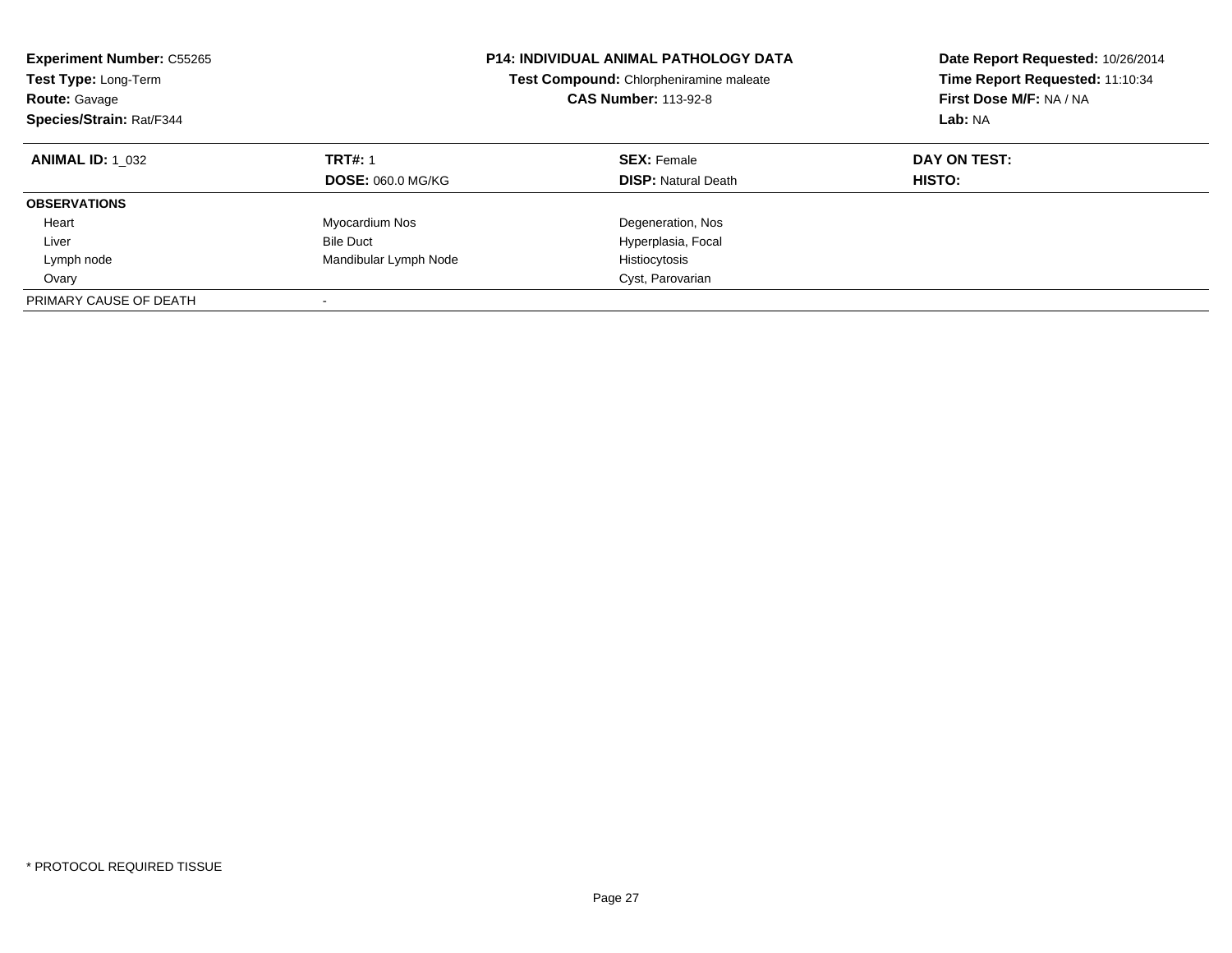**Test Type:** Long-Term

**Route:** Gavage

**Species/Strain:** Rat/F344

# **P14: INDIVIDUAL ANIMAL PATHOLOGY DATA**

**Test Compound:** Chlorpheniramine maleate**CAS Number:** 113-92-8

| <b>ANIMAL ID: 1_033</b> | <b>TRT#: 1</b>            | <b>SEX: Female</b>                | DAY ON TEST: |  |
|-------------------------|---------------------------|-----------------------------------|--------------|--|
|                         | <b>DOSE: 060.0 MG/KG</b>  | <b>DISP: Terminal Sacrifice</b>   | HISTO:       |  |
| <b>OBSERVATIONS</b>     |                           |                                   |              |  |
| Adrenal gland           | Cortex Nos                | Hyperplasia, Focal                |              |  |
|                         | <b>Cortex Nos</b>         | Metamorphosis, Fatty              |              |  |
| <b>Brain</b>            | Cerebrum                  | Atrophy, Pressure                 |              |  |
|                         | Ventricle                 | Hydrocephalus, Nos                |              |  |
| Eye                     | Retina                    | Atrophy, Focal                    |              |  |
|                         | <b>Crystalline Lens</b>   | Cataract                          |              |  |
| Heart                   | Myocardium Nos            | Degeneration, Nos                 |              |  |
| Kidney                  |                           | Nephropathy                       |              |  |
| Liver                   |                           | Inflammation, Granulomatous Focal |              |  |
|                         |                           | Neoplastic Nodule                 |              |  |
| Lung                    |                           | Inflammation, Granulomatous Focal |              |  |
| Mammary gland           |                           | Hyperplasia, Cystic               |              |  |
| Pituitary gland         | <b>Anterior Pituitary</b> | Adenoma, Nos                      |              |  |
| Thyroid                 |                           | Hyperplasia, C Cell               |              |  |
| Uterus                  | Endometrium               | Hyperplasia, Cystic               |              |  |
| PRIMARY CAUSE OF DEATH  |                           |                                   |              |  |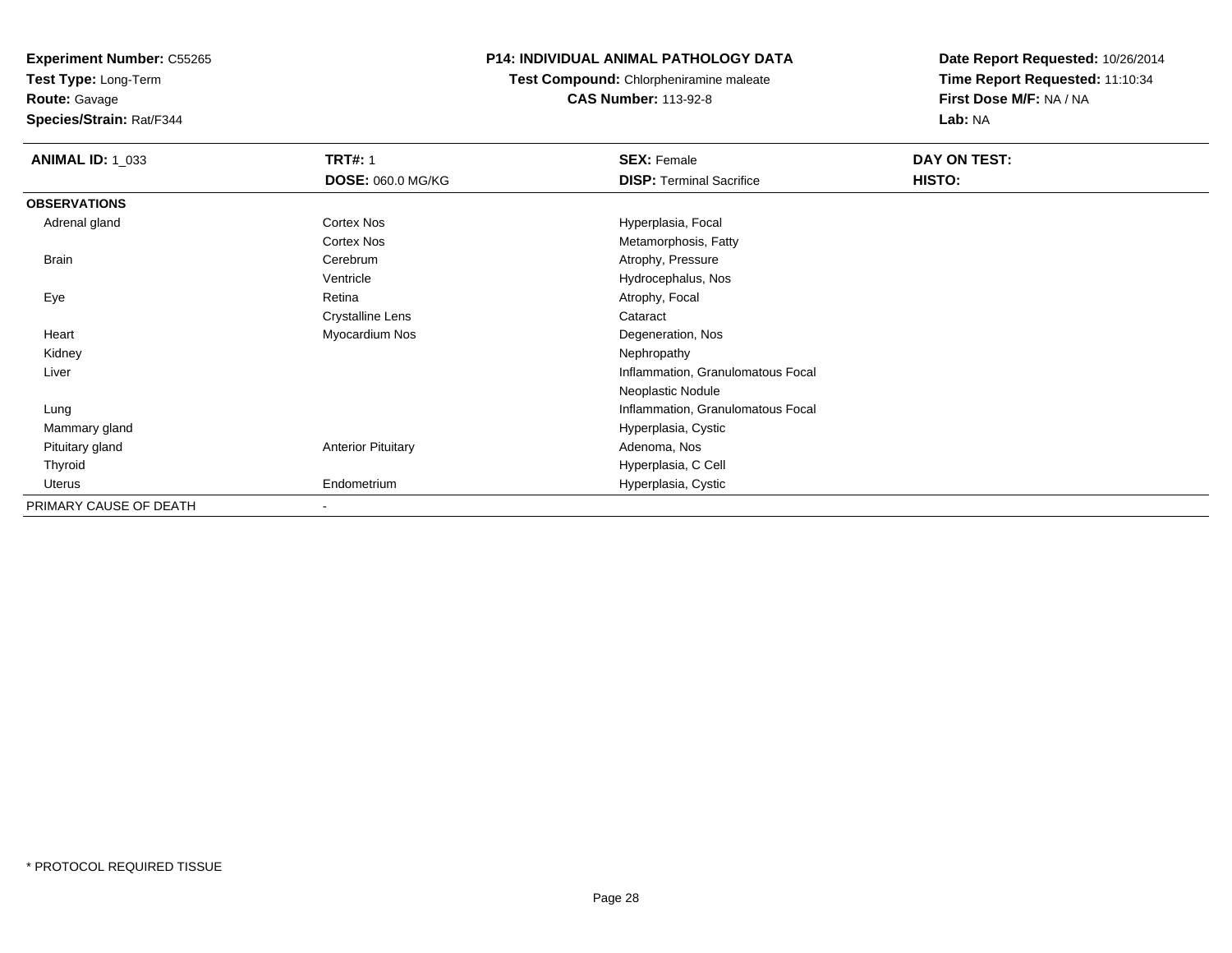| <b>Experiment Number: C55265</b><br>Test Type: Long-Term<br><b>Route: Gavage</b><br>Species/Strain: Rat/F344 |                                            | <b>P14: INDIVIDUAL ANIMAL PATHOLOGY DATA</b><br>Test Compound: Chlorpheniramine maleate<br><b>CAS Number: 113-92-8</b> | Date Report Requested: 10/26/2014<br>Time Report Requested: 11:10:34<br>First Dose M/F: NA / NA<br><b>Lab:</b> NA |  |
|--------------------------------------------------------------------------------------------------------------|--------------------------------------------|------------------------------------------------------------------------------------------------------------------------|-------------------------------------------------------------------------------------------------------------------|--|
| <b>ANIMAL ID: 1 034</b>                                                                                      | <b>TRT#: 1</b><br><b>DOSE: 060.0 MG/KG</b> | <b>SEX: Female</b><br><b>DISP: Natural Death</b>                                                                       | DAY ON TEST:<br>HISTO:                                                                                            |  |
| <b>OBSERVATIONS</b>                                                                                          |                                            |                                                                                                                        |                                                                                                                   |  |
| Heart                                                                                                        | Myocardium Nos                             | Degeneration, Nos                                                                                                      |                                                                                                                   |  |
| PRIMARY CAUSE OF DEATH                                                                                       |                                            |                                                                                                                        |                                                                                                                   |  |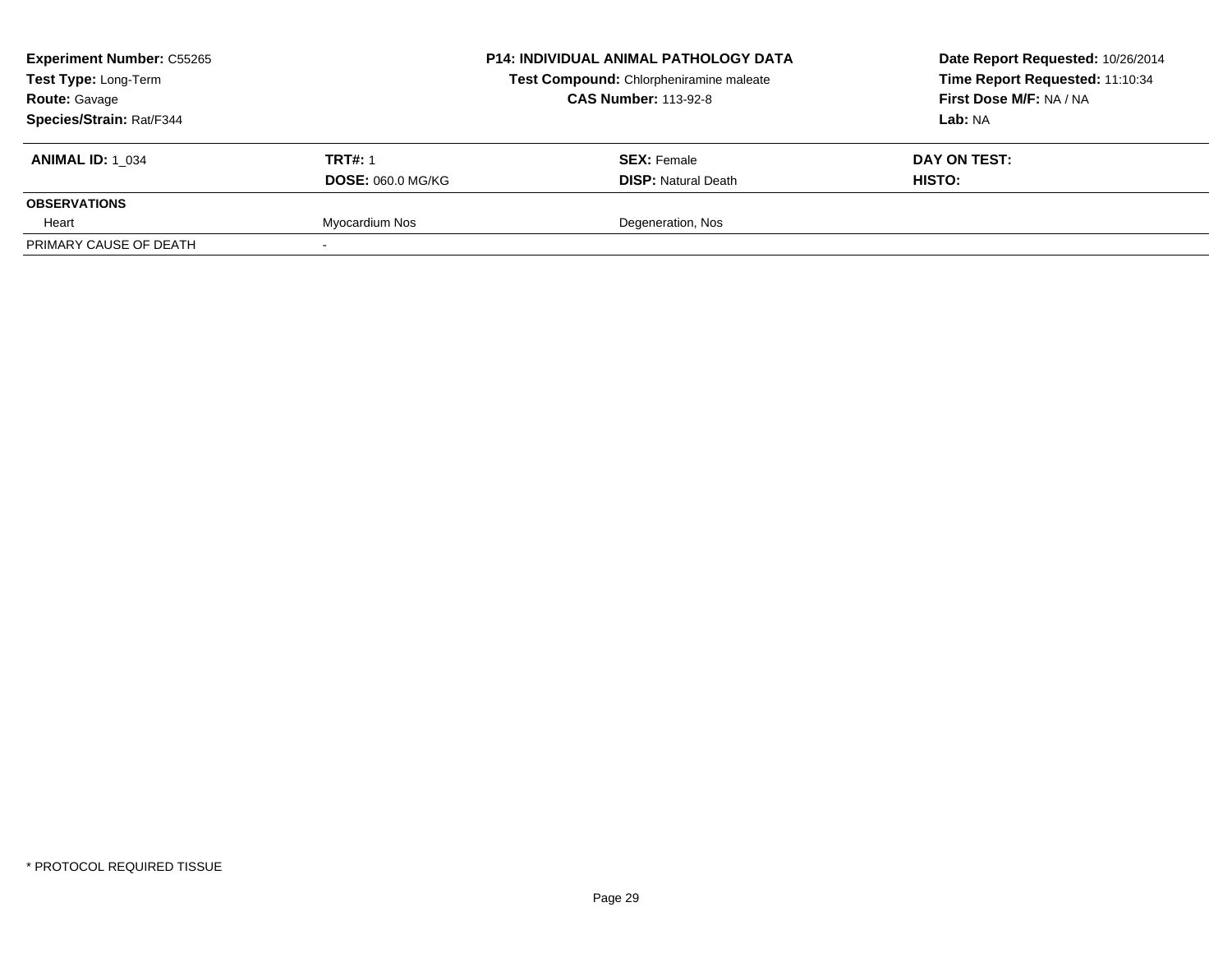**Test Type:** Long-Term

**Route:** Gavage

**Species/Strain:** Rat/F344

#### **P14: INDIVIDUAL ANIMAL PATHOLOGY DATA**

**Test Compound:** Chlorpheniramine maleate**CAS Number:** 113-92-8

| <b>ANIMAL ID: 1_035</b> | <b>TRT#: 1</b>            | <b>SEX: Female</b>                | DAY ON TEST: |  |
|-------------------------|---------------------------|-----------------------------------|--------------|--|
|                         | <b>DOSE: 060.0 MG/KG</b>  | <b>DISP:</b> Terminal Sacrifice   | HISTO:       |  |
| <b>OBSERVATIONS</b>     |                           |                                   |              |  |
| Adrenal gland           |                           | Cortical Adenoma                  |              |  |
| Bone marrow             |                           | Hyperplasia, Reticulum Cell       |              |  |
| Eye                     | Retina                    | Atrophy, Focal                    |              |  |
|                         | <b>Crystalline Lens</b>   | Cataract                          |              |  |
| Heart                   | Myocardium Nos            | Degeneration, Nos                 |              |  |
| Kidney                  |                           | Nephropathy                       |              |  |
| Liver                   |                           | Inflammation, Granulomatous Focal |              |  |
| Mammary gland           |                           | Hyperplasia, Cystic               |              |  |
| Pituitary gland         | <b>Anterior Pituitary</b> | Adenoma, Nos                      |              |  |
| Thyroid                 |                           | Hyperplasia, C Cell               |              |  |
| Uterus                  | Endometrium               | Hyperplasia, Cystic               |              |  |
| PRIMARY CAUSE OF DEATH  |                           |                                   |              |  |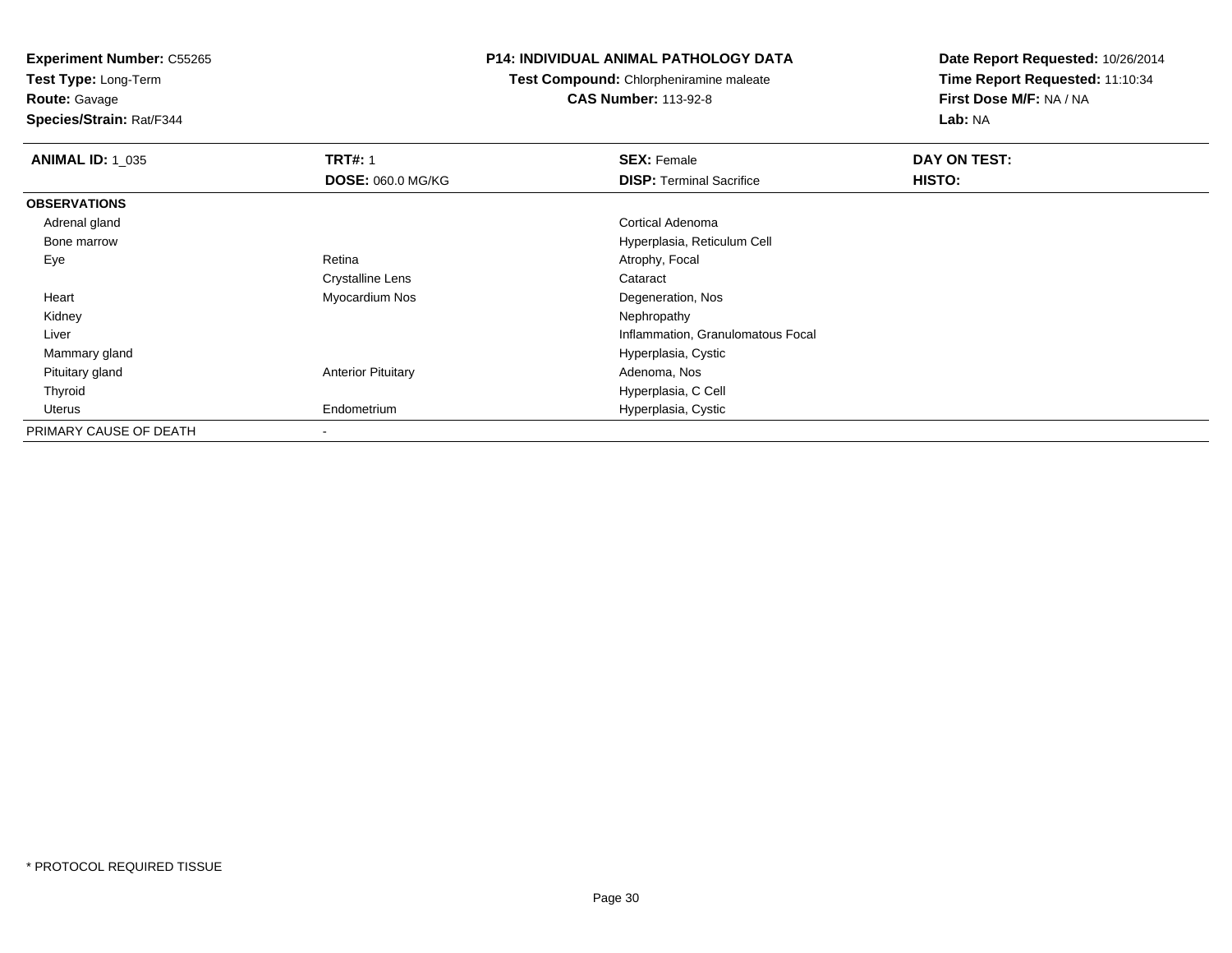| <b>Experiment Number: C55265</b><br>Test Type: Long-Term<br><b>Route: Gavage</b><br>Species/Strain: Rat/F344 |                                            | <b>P14: INDIVIDUAL ANIMAL PATHOLOGY DATA</b><br>Test Compound: Chlorpheniramine maleate<br><b>CAS Number: 113-92-8</b> | Date Report Requested: 10/26/2014<br>Time Report Requested: 11:10:34<br>First Dose M/F: NA / NA<br>Lab: NA |
|--------------------------------------------------------------------------------------------------------------|--------------------------------------------|------------------------------------------------------------------------------------------------------------------------|------------------------------------------------------------------------------------------------------------|
| <b>ANIMAL ID: 1 036</b>                                                                                      | <b>TRT#: 1</b><br><b>DOSE: 060.0 MG/KG</b> | <b>SEX: Female</b><br><b>DISP: Natural Death</b>                                                                       | DAY ON TEST:<br><b>HISTO:</b>                                                                              |
| <b>OBSERVATIONS</b>                                                                                          |                                            |                                                                                                                        |                                                                                                            |
| Thymus                                                                                                       | Medulla                                    | Hemorrhage                                                                                                             |                                                                                                            |
| PRIMARY CAUSE OF DEATH                                                                                       |                                            |                                                                                                                        |                                                                                                            |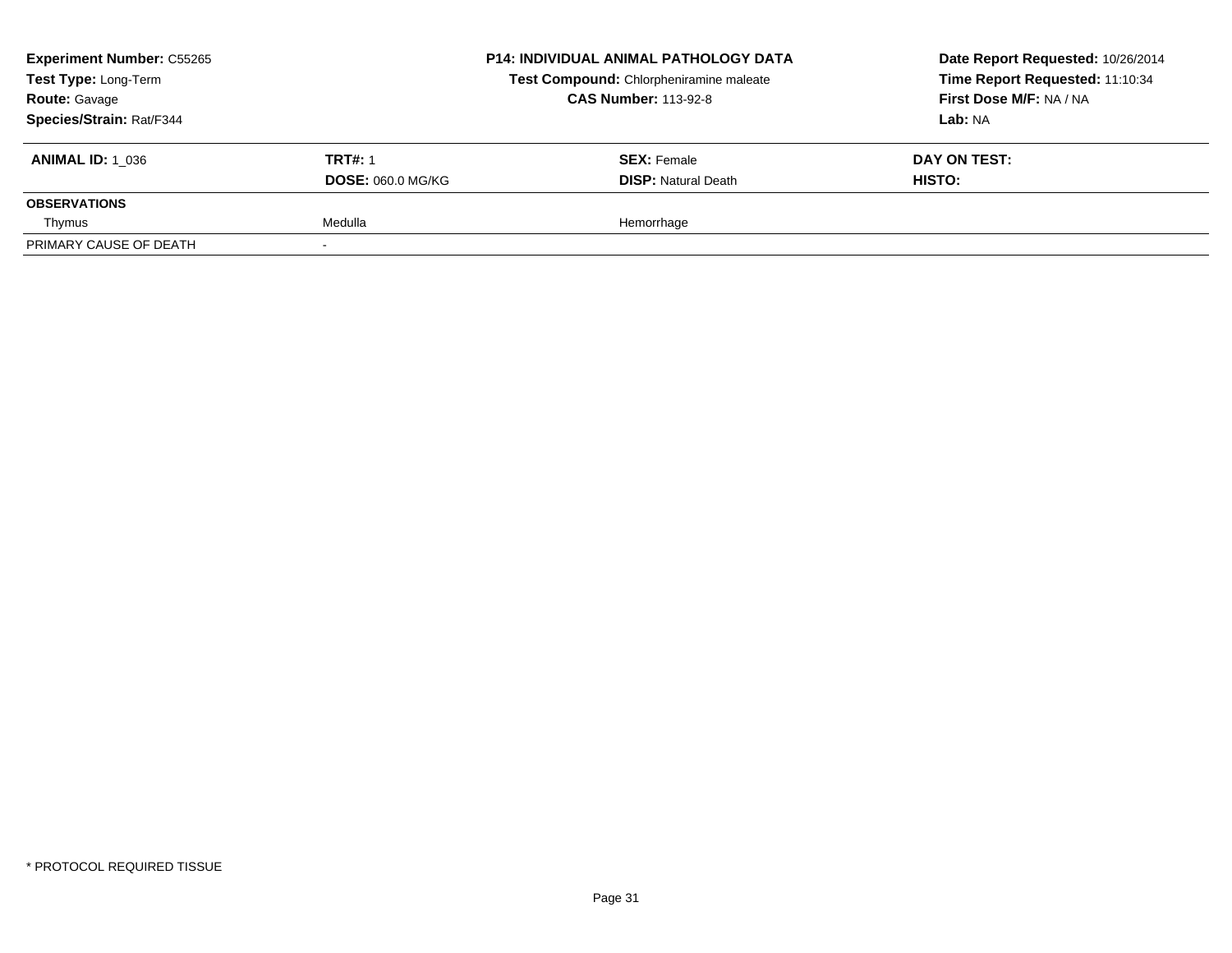| <b>Experiment Number: C55265</b><br>Test Type: Long-Term<br><b>Route: Gavage</b> | <b>P14: INDIVIDUAL ANIMAL PATHOLOGY DATA</b><br>Test Compound: Chlorpheniramine maleate<br><b>CAS Number: 113-92-8</b> |                            | Date Report Requested: 10/26/2014<br>Time Report Requested: 11:10:34<br>First Dose M/F: NA / NA |  |
|----------------------------------------------------------------------------------|------------------------------------------------------------------------------------------------------------------------|----------------------------|-------------------------------------------------------------------------------------------------|--|
| Species/Strain: Rat/F344                                                         |                                                                                                                        |                            | Lab: NA                                                                                         |  |
| <b>ANIMAL ID: 1 037</b>                                                          | <b>TRT#: 1</b>                                                                                                         | <b>SEX: Female</b>         | DAY ON TEST:                                                                                    |  |
|                                                                                  | <b>DOSE: 060.0 MG/KG</b>                                                                                               | <b>DISP: Natural Death</b> | HISTO:                                                                                          |  |
| <b>OBSERVATIONS</b>                                                              |                                                                                                                        |                            |                                                                                                 |  |
| Heart                                                                            | Myocardium Nos                                                                                                         | Degeneration, Nos          |                                                                                                 |  |
| PRIMARY CAUSE OF DEATH                                                           |                                                                                                                        |                            |                                                                                                 |  |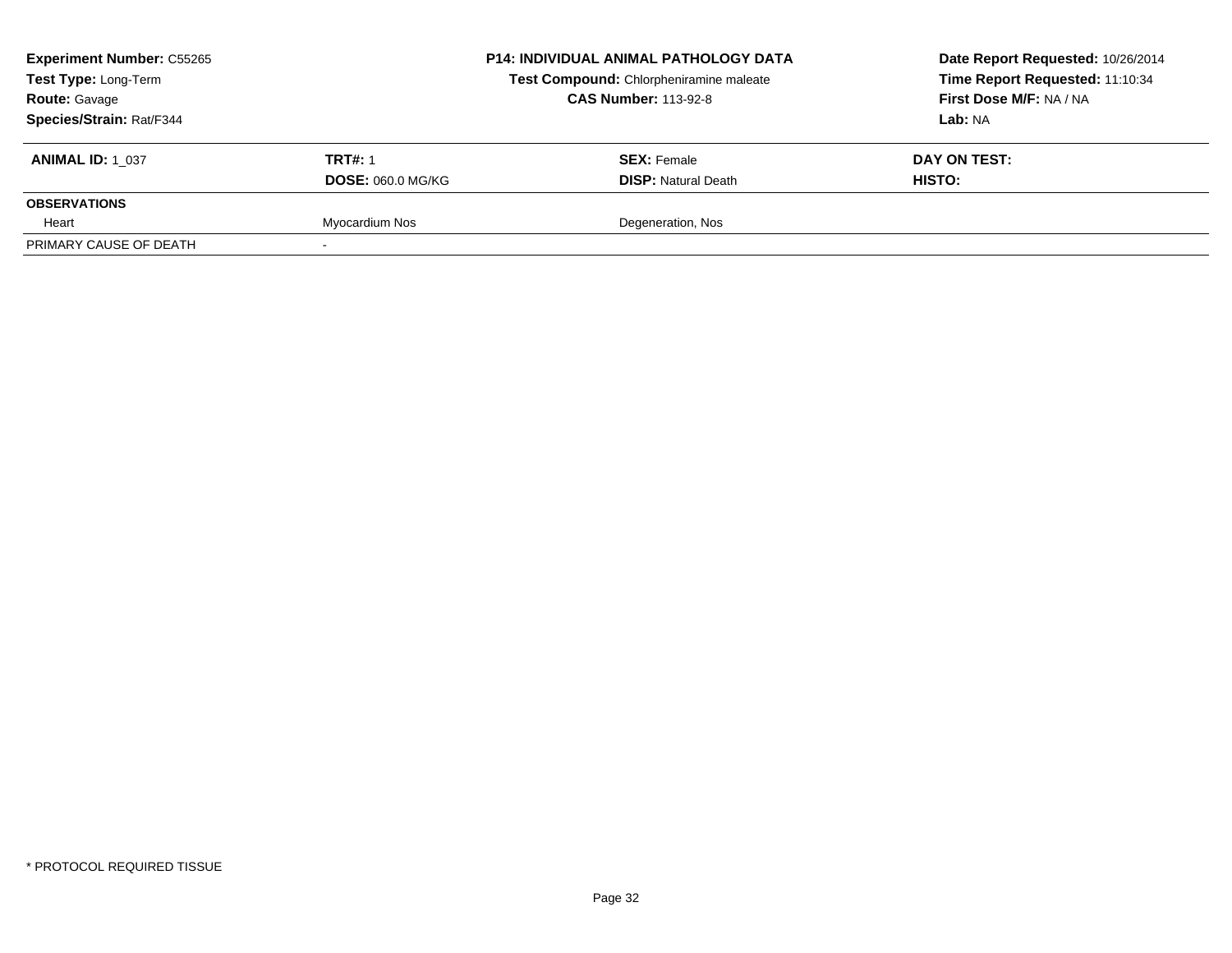| <b>Experiment Number: C55265</b><br>Test Type: Long-Term<br><b>Route: Gavage</b><br>Species/Strain: Rat/F344 |                                            | <b>P14: INDIVIDUAL ANIMAL PATHOLOGY DATA</b><br>Test Compound: Chlorpheniramine maleate<br><b>CAS Number: 113-92-8</b> | Date Report Requested: 10/26/2014<br>Time Report Requested: 11:10:34<br>First Dose M/F: NA / NA<br>Lab: NA |  |
|--------------------------------------------------------------------------------------------------------------|--------------------------------------------|------------------------------------------------------------------------------------------------------------------------|------------------------------------------------------------------------------------------------------------|--|
| <b>ANIMAL ID: 1 038</b>                                                                                      | <b>TRT#: 1</b><br><b>DOSE: 060.0 MG/KG</b> | <b>SEX: Female</b><br><b>DISP: Natural Death</b>                                                                       | DAY ON TEST:<br><b>HISTO:</b>                                                                              |  |
| <b>OBSERVATIONS</b>                                                                                          |                                            |                                                                                                                        |                                                                                                            |  |
| Lung                                                                                                         | Alveoli                                    | Hemorrhage                                                                                                             |                                                                                                            |  |
| PRIMARY CAUSE OF DEATH                                                                                       |                                            |                                                                                                                        |                                                                                                            |  |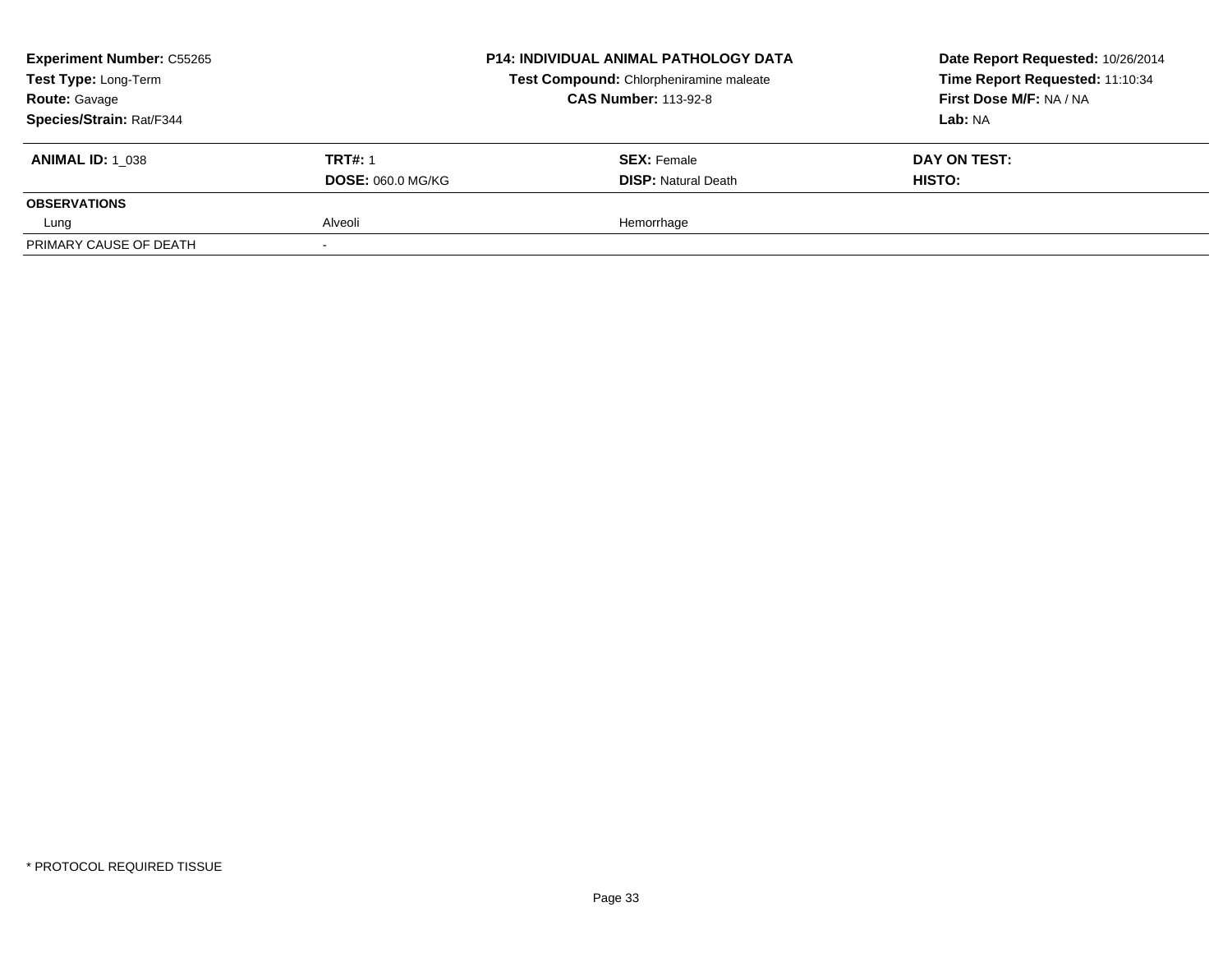| <b>Experiment Number: C55265</b><br>Test Type: Long-Term<br><b>Route: Gavage</b> |                          | <b>P14: INDIVIDUAL ANIMAL PATHOLOGY DATA</b><br>Test Compound: Chlorpheniramine maleate<br><b>CAS Number: 113-92-8</b> | Date Report Requested: 10/26/2014<br>Time Report Requested: 11:10:34<br>First Dose M/F: NA / NA |  |
|----------------------------------------------------------------------------------|--------------------------|------------------------------------------------------------------------------------------------------------------------|-------------------------------------------------------------------------------------------------|--|
| Species/Strain: Rat/F344                                                         |                          |                                                                                                                        | Lab: NA                                                                                         |  |
| <b>ANIMAL ID: 1 039</b>                                                          | <b>TRT#: 1</b>           | <b>SEX: Female</b>                                                                                                     | DAY ON TEST:                                                                                    |  |
|                                                                                  | <b>DOSE: 060.0 MG/KG</b> | <b>DISP: Natural Death</b>                                                                                             | HISTO:                                                                                          |  |
| <b>OBSERVATIONS</b>                                                              |                          |                                                                                                                        |                                                                                                 |  |
| Heart                                                                            | Myocardium Nos           | Inflammation, Acute/Chronic                                                                                            |                                                                                                 |  |
| PRIMARY CAUSE OF DEATH                                                           |                          |                                                                                                                        |                                                                                                 |  |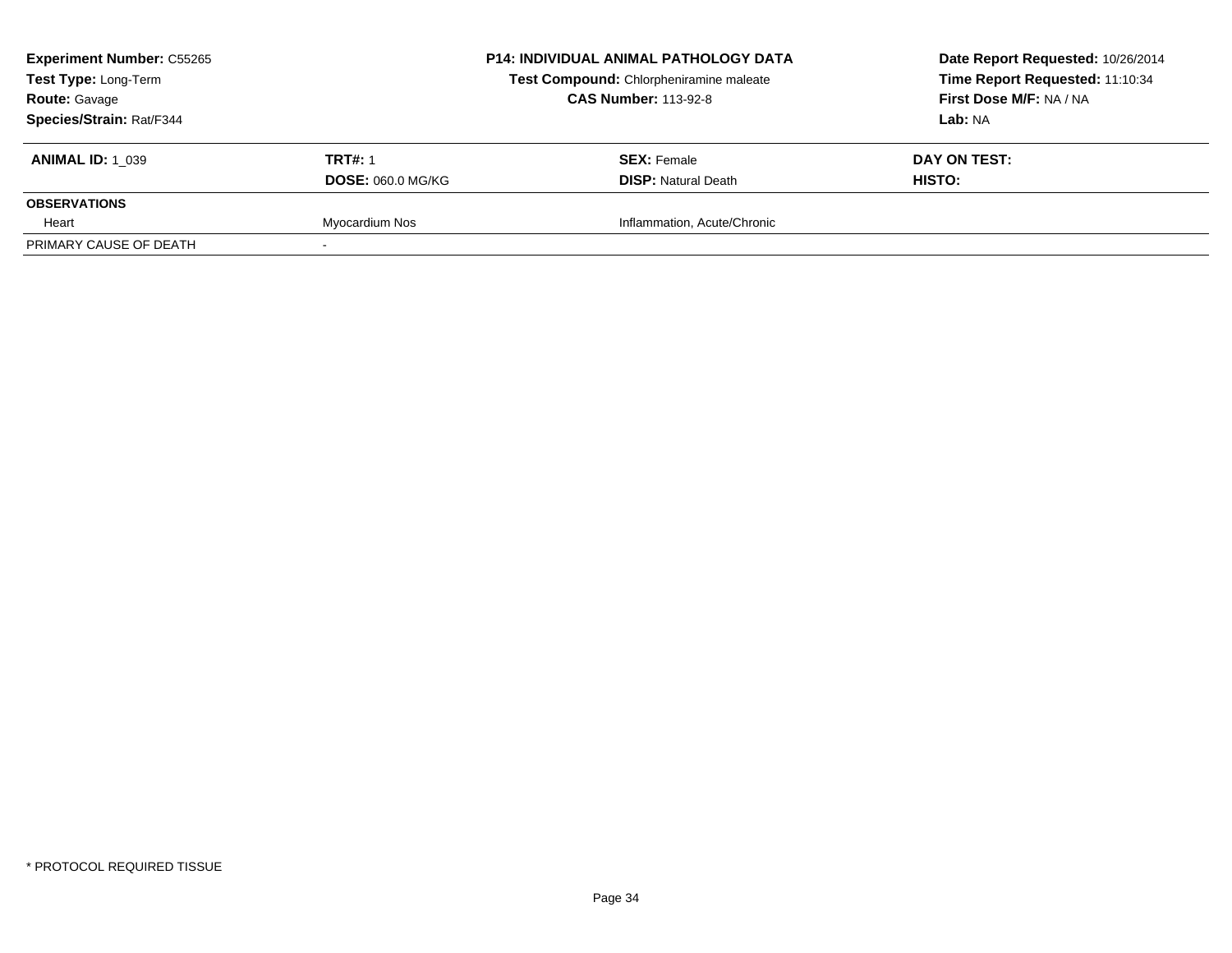| <b>Experiment Number: C55265</b><br>Test Type: Long-Term<br><b>Route: Gavage</b><br>Species/Strain: Rat/F344 |                                            | <b>P14: INDIVIDUAL ANIMAL PATHOLOGY DATA</b><br>Test Compound: Chlorpheniramine maleate<br><b>CAS Number: 113-92-8</b> | Date Report Requested: 10/26/2014<br>Time Report Requested: 11:10:34<br>First Dose M/F: NA / NA<br><b>Lab: NA</b> |  |
|--------------------------------------------------------------------------------------------------------------|--------------------------------------------|------------------------------------------------------------------------------------------------------------------------|-------------------------------------------------------------------------------------------------------------------|--|
| <b>ANIMAL ID: 1 042</b>                                                                                      | <b>TRT#: 1</b><br><b>DOSE: 060.0 MG/KG</b> | <b>SEX:</b> Female<br><b>DISP:</b> Natural Death                                                                       | DAY ON TEST:<br>HISTO:                                                                                            |  |
| <b>OBSERVATIONS</b>                                                                                          |                                            |                                                                                                                        |                                                                                                                   |  |
| Esophagus                                                                                                    |                                            | Dilatation, Nos                                                                                                        |                                                                                                                   |  |
| PRIMARY CAUSE OF DEATH                                                                                       | $\overline{\phantom{a}}$                   |                                                                                                                        |                                                                                                                   |  |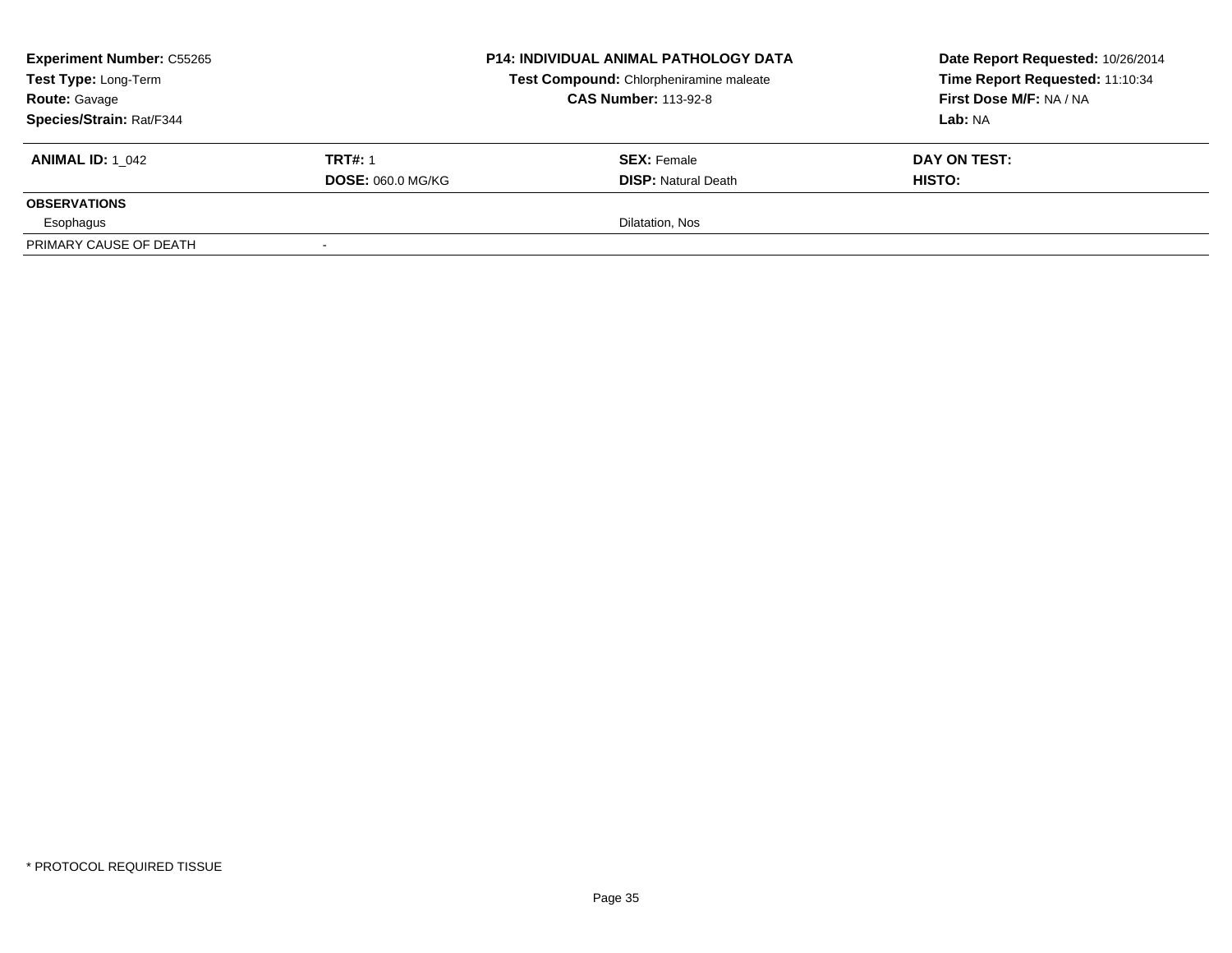| <b>Experiment Number: C55265</b><br>Test Type: Long-Term<br><b>Route: Gavage</b><br>Species/Strain: Rat/F344 | <b>P14: INDIVIDUAL ANIMAL PATHOLOGY DATA</b><br>Test Compound: Chlorpheniramine maleate<br><b>CAS Number: 113-92-8</b> |                                                  | Date Report Requested: 10/26/2014<br>Time Report Requested: 11:10:34<br>First Dose M/F: NA / NA<br>Lab: NA |
|--------------------------------------------------------------------------------------------------------------|------------------------------------------------------------------------------------------------------------------------|--------------------------------------------------|------------------------------------------------------------------------------------------------------------|
| <b>ANIMAL ID: 1 043</b>                                                                                      | <b>TRT#: 1</b><br><b>DOSE: 060.0 MG/KG</b>                                                                             | <b>SEX: Female</b><br><b>DISP:</b> Natural Death | DAY ON TEST:<br><b>HISTO:</b>                                                                              |
| <b>OBSERVATIONS</b>                                                                                          |                                                                                                                        |                                                  |                                                                                                            |
| Liver                                                                                                        | <b>Bile Duct</b>                                                                                                       | Hyperplasia, Focal                               |                                                                                                            |
| Mammary gland                                                                                                |                                                                                                                        | Hyperplasia, Cystic                              |                                                                                                            |
| Uterus                                                                                                       |                                                                                                                        | Dilatation, Nos                                  |                                                                                                            |
|                                                                                                              | Endometrium                                                                                                            | Hyperplasia, Cystic                              |                                                                                                            |
| PRIMARY CAUSE OF DEATH                                                                                       |                                                                                                                        |                                                  |                                                                                                            |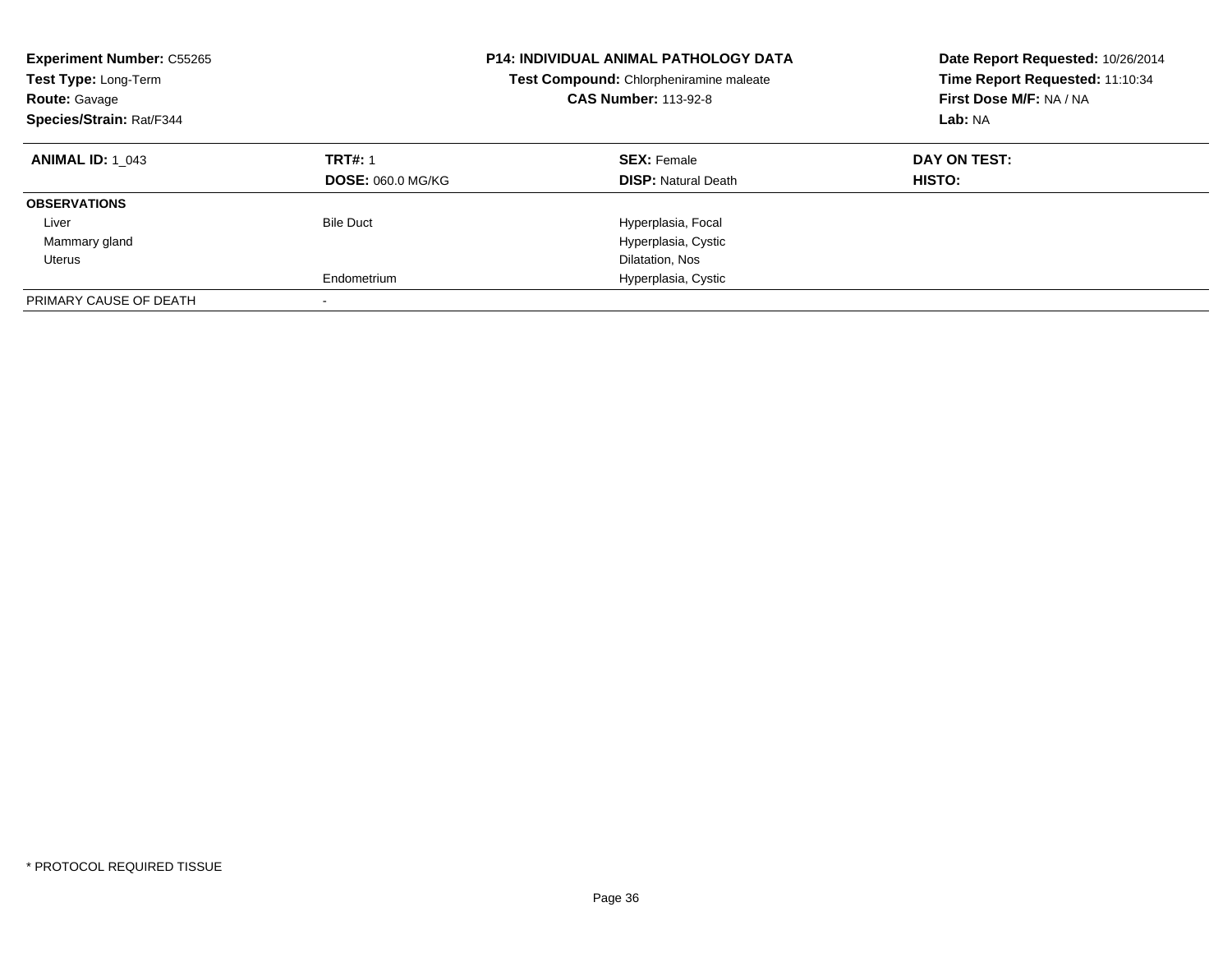| <b>Experiment Number: C55265</b><br>Test Type: Long-Term<br><b>Route: Gavage</b><br>Species/Strain: Rat/F344 |                                            | <b>P14: INDIVIDUAL ANIMAL PATHOLOGY DATA</b><br>Test Compound: Chlorpheniramine maleate<br><b>CAS Number: 113-92-8</b> | Date Report Requested: 10/26/2014<br>Time Report Requested: 11:10:34<br>First Dose M/F: NA / NA<br>Lab: NA |
|--------------------------------------------------------------------------------------------------------------|--------------------------------------------|------------------------------------------------------------------------------------------------------------------------|------------------------------------------------------------------------------------------------------------|
| <b>ANIMAL ID: 1 046</b>                                                                                      | <b>TRT#: 1</b><br><b>DOSE: 060.0 MG/KG</b> | <b>SEX: Female</b><br><b>DISP: Natural Death</b>                                                                       | DAY ON TEST:<br>HISTO:                                                                                     |
| <b>OBSERVATIONS</b>                                                                                          |                                            |                                                                                                                        |                                                                                                            |
| Uterus                                                                                                       | Endometrium                                | Hyperplasia, Cystic                                                                                                    |                                                                                                            |
| PRIMARY CAUSE OF DEATH                                                                                       |                                            |                                                                                                                        |                                                                                                            |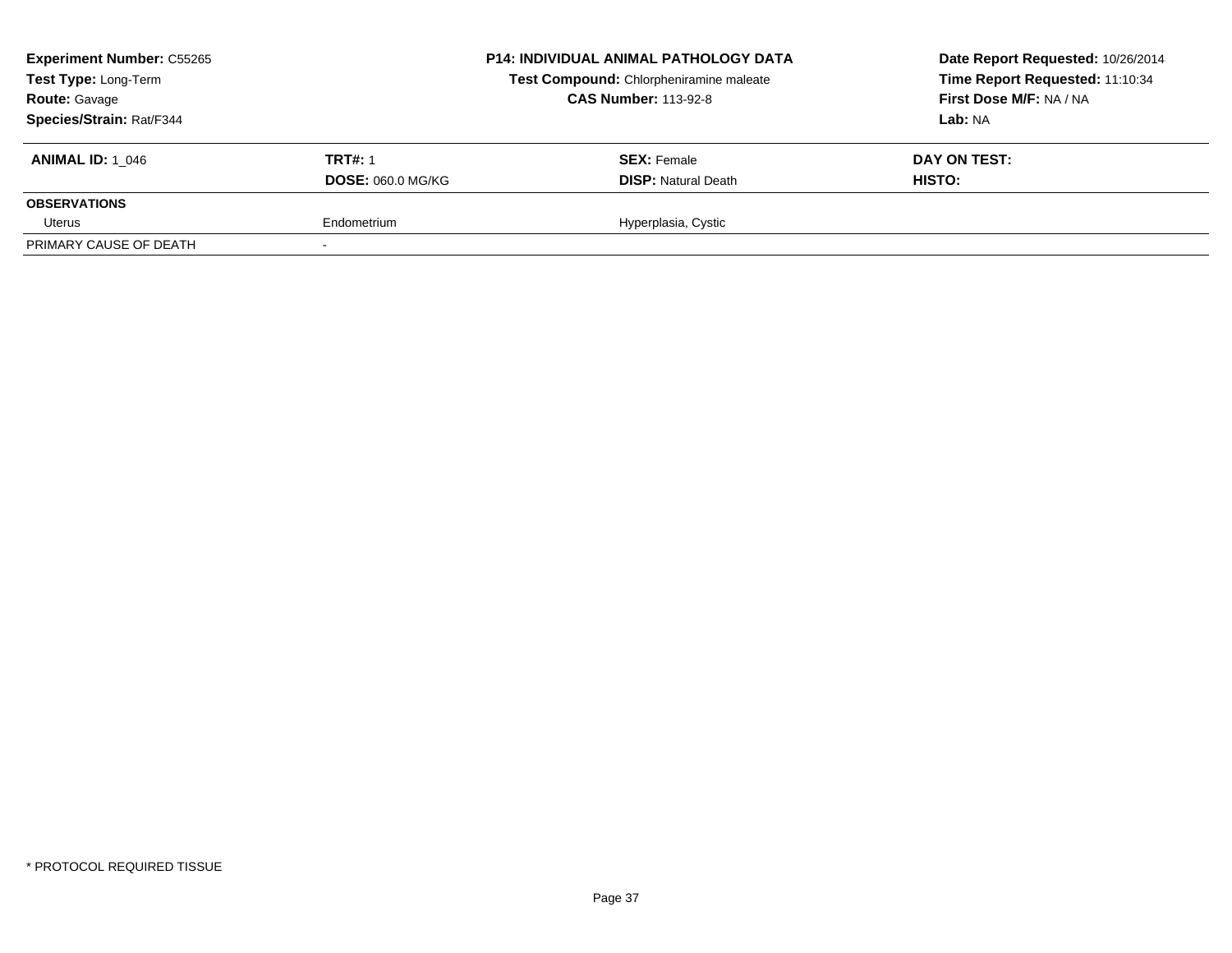**Test Type:** Long-Term**Route:** Gavage

**Species/Strain:** Rat/F344

# **P14: INDIVIDUAL ANIMAL PATHOLOGY DATA**

**Test Compound:** Chlorpheniramine maleate**CAS Number:** 113-92-8

| <b>ANIMAL ID: 1_048</b> | <b>TRT#: 1</b>           | <b>SEX: Female</b>              | DAY ON TEST: |  |
|-------------------------|--------------------------|---------------------------------|--------------|--|
|                         | <b>DOSE: 060.0 MG/KG</b> | <b>DISP: Terminal Sacrifice</b> | HISTO:       |  |
| <b>OBSERVATIONS</b>     |                          |                                 |              |  |
| Adrenal gland           | <b>Cortex Nos</b>        | Metamorphosis, Fatty            |              |  |
| Clitoral gland          |                          | Inflammation, Chronic Focal     |              |  |
| Heart                   | Myocardium Nos           | Degeneration, Nos               |              |  |
| Kidney                  |                          | Nephropathy                     |              |  |
| Liver                   |                          | Clear-Cell Change               |              |  |
|                         |                          | Cytoplasmic Change, Basophilic  |              |  |
|                         | <b>Bile Duct</b>         | Hyperplasia, Focal              |              |  |
| Mammary gland           |                          | Hyperplasia, Cystic             |              |  |
| Pancreas                | Acinus                   | Atrophy, Focal                  |              |  |
| Thyroid                 |                          | Hyperplasia, C Cell             |              |  |
| Uterus                  | Endometrium              | Hyperplasia, Cystic             |              |  |
| PRIMARY CAUSE OF DEATH  | $\,$                     |                                 |              |  |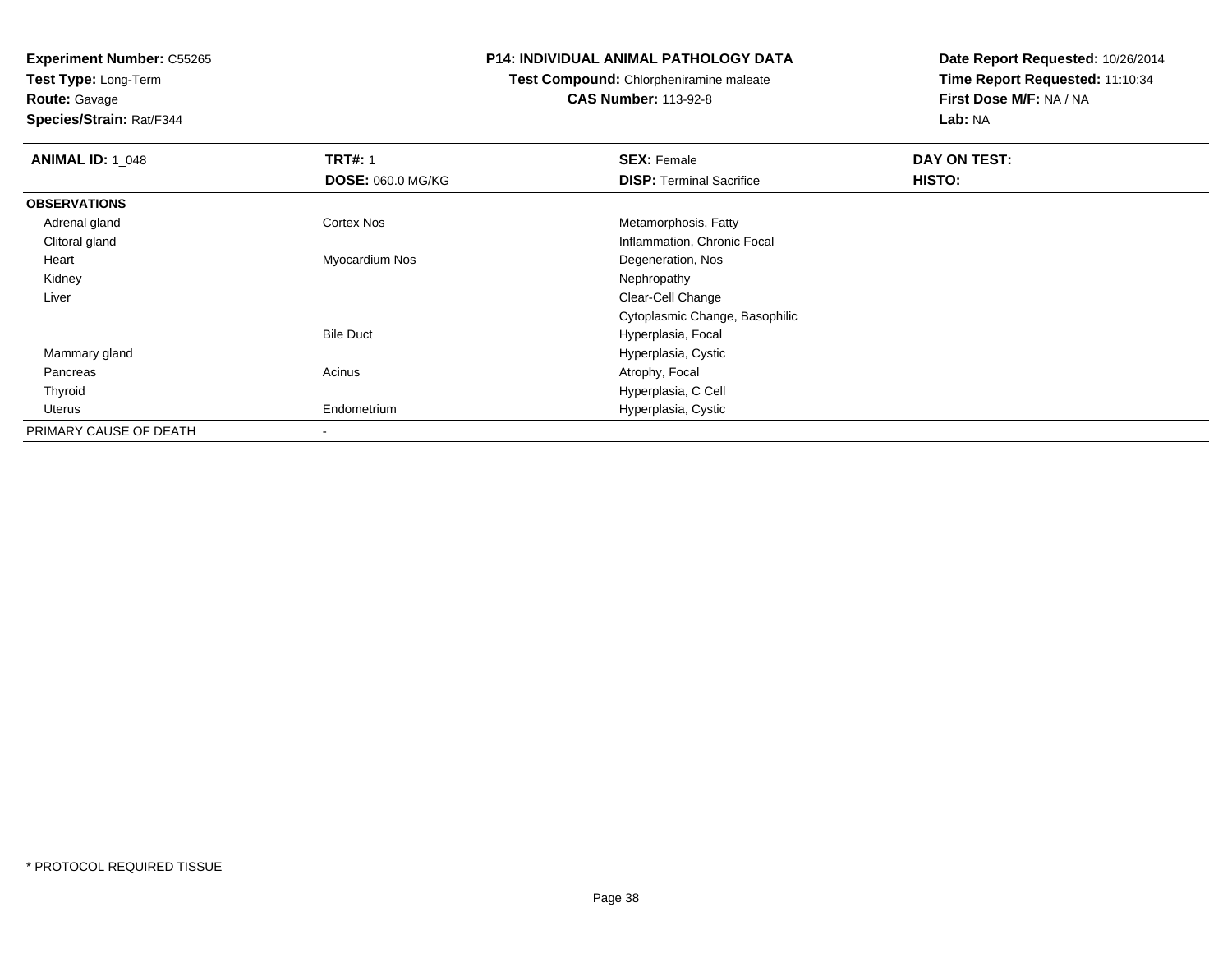| <b>Experiment Number: C55265</b><br>Test Type: Long-Term<br><b>Route: Gavage</b><br>Species/Strain: Rat/F344 |                          | <b>P14: INDIVIDUAL ANIMAL PATHOLOGY DATA</b><br>Test Compound: Chlorpheniramine maleate<br><b>CAS Number: 113-92-8</b> | Date Report Requested: 10/26/2014<br>Time Report Requested: 11:10:34<br>First Dose M/F: NA / NA |
|--------------------------------------------------------------------------------------------------------------|--------------------------|------------------------------------------------------------------------------------------------------------------------|-------------------------------------------------------------------------------------------------|
|                                                                                                              |                          |                                                                                                                        | Lab: NA                                                                                         |
| <b>ANIMAL ID: 1 049</b>                                                                                      | <b>TRT#: 1</b>           | <b>SEX: Female</b>                                                                                                     | DAY ON TEST:                                                                                    |
|                                                                                                              | <b>DOSE: 060.0 MG/KG</b> | <b>DISP:</b> Natural Death                                                                                             | HISTO:                                                                                          |
| <b>OBSERVATIONS</b>                                                                                          |                          |                                                                                                                        |                                                                                                 |
| Ovary                                                                                                        |                          | Congestion, Nos                                                                                                        |                                                                                                 |
| Uterus                                                                                                       |                          | Dilatation, Nos                                                                                                        |                                                                                                 |
| PRIMARY CAUSE OF DEATH                                                                                       |                          |                                                                                                                        |                                                                                                 |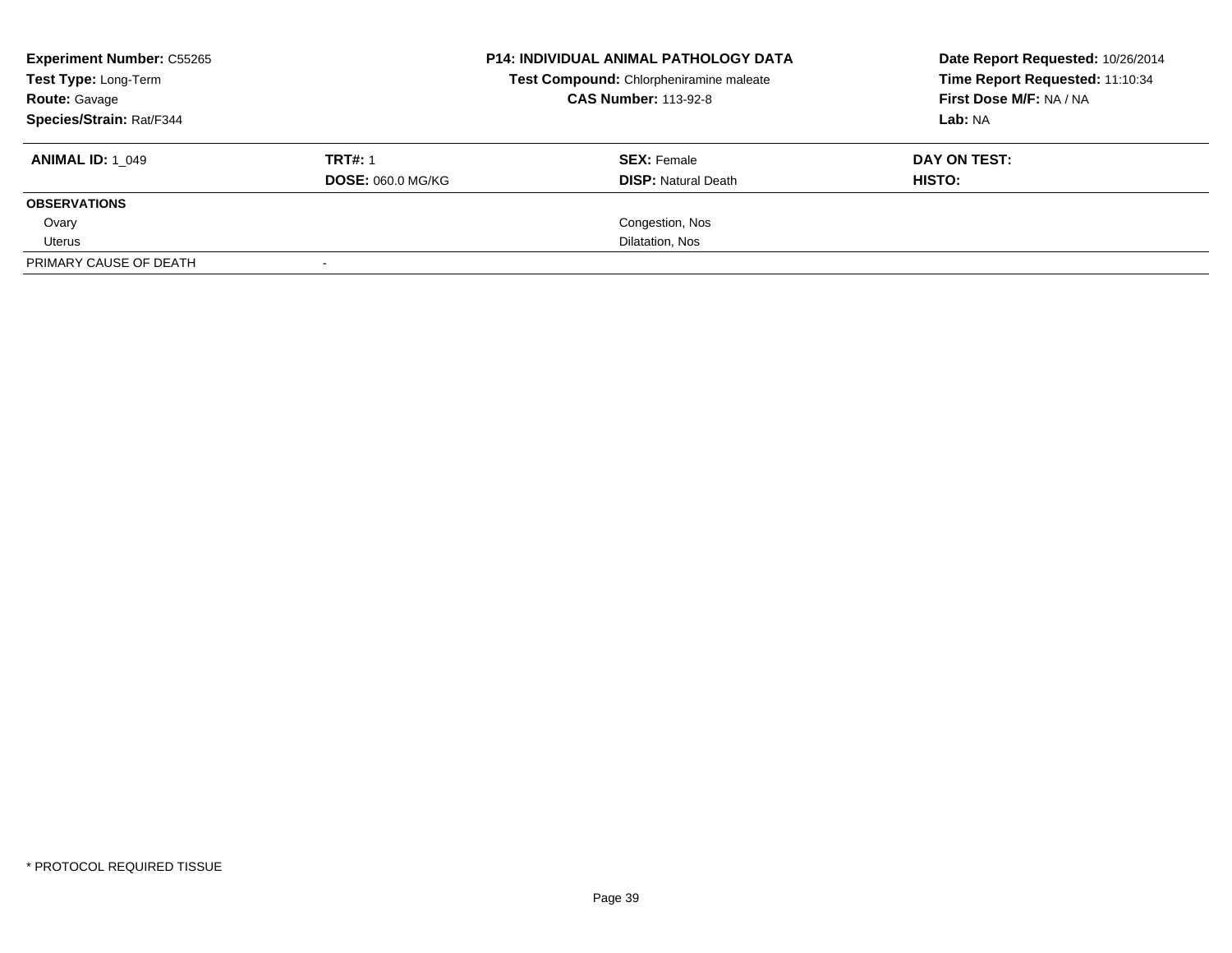| <b>Experiment Number: C55265</b><br>Test Type: Long-Term<br><b>Route: Gavage</b><br>Species/Strain: Rat/F344 |                                            | <b>P14: INDIVIDUAL ANIMAL PATHOLOGY DATA</b><br>Test Compound: Chlorpheniramine maleate<br><b>CAS Number: 113-92-8</b> | Date Report Requested: 10/26/2014<br>Time Report Requested: 11:10:34<br>First Dose M/F: NA / NA<br>Lab: NA |
|--------------------------------------------------------------------------------------------------------------|--------------------------------------------|------------------------------------------------------------------------------------------------------------------------|------------------------------------------------------------------------------------------------------------|
| <b>ANIMAL ID: 1 050</b>                                                                                      | <b>TRT#: 1</b><br><b>DOSE: 060.0 MG/KG</b> | <b>SEX: Female</b><br><b>DISP:</b> Natural Death                                                                       | DAY ON TEST:<br>HISTO:                                                                                     |
| <b>OBSERVATIONS</b>                                                                                          |                                            |                                                                                                                        |                                                                                                            |
| Liver                                                                                                        |                                            | Congestion, Acute Passive                                                                                              |                                                                                                            |
| PRIMARY CAUSE OF DEATH                                                                                       |                                            |                                                                                                                        |                                                                                                            |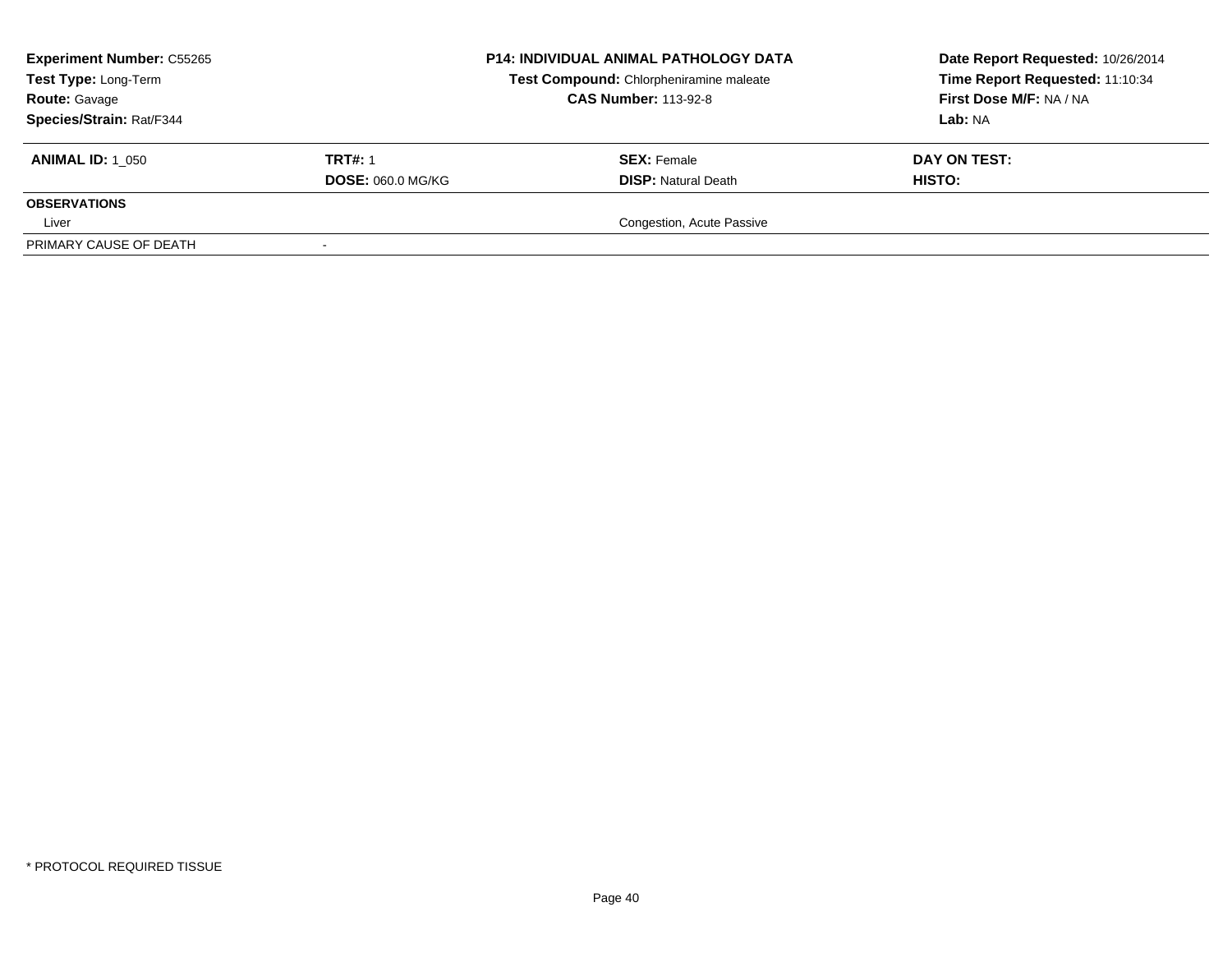| <b>Experiment Number: C55265</b><br>Test Type: Long-Term<br><b>Route: Gavage</b><br>Species/Strain: Rat/F344 |                                     | <b>P14: INDIVIDUAL ANIMAL PATHOLOGY DATA</b><br>Test Compound: Chlorpheniramine maleate<br><b>CAS Number: 113-92-8</b> | Date Report Requested: 10/26/2014<br>Time Report Requested: 11:10:34<br>First Dose M/F: NA / NA<br><b>Lab: NA</b> |
|--------------------------------------------------------------------------------------------------------------|-------------------------------------|------------------------------------------------------------------------------------------------------------------------|-------------------------------------------------------------------------------------------------------------------|
| <b>ANIMAL ID: 2 001</b>                                                                                      | TRT#: 2<br><b>DOSE: 030.0 MG/KG</b> | <b>SEX:</b> Female<br><b>DISP:</b> Natural Death                                                                       | DAY ON TEST:<br>HISTO:                                                                                            |
| <b>OBSERVATIONS</b><br>Uterus                                                                                |                                     | Dilatation, Nos                                                                                                        |                                                                                                                   |
| PRIMARY CAUSE OF DEATH                                                                                       | $\overline{\phantom{a}}$            |                                                                                                                        |                                                                                                                   |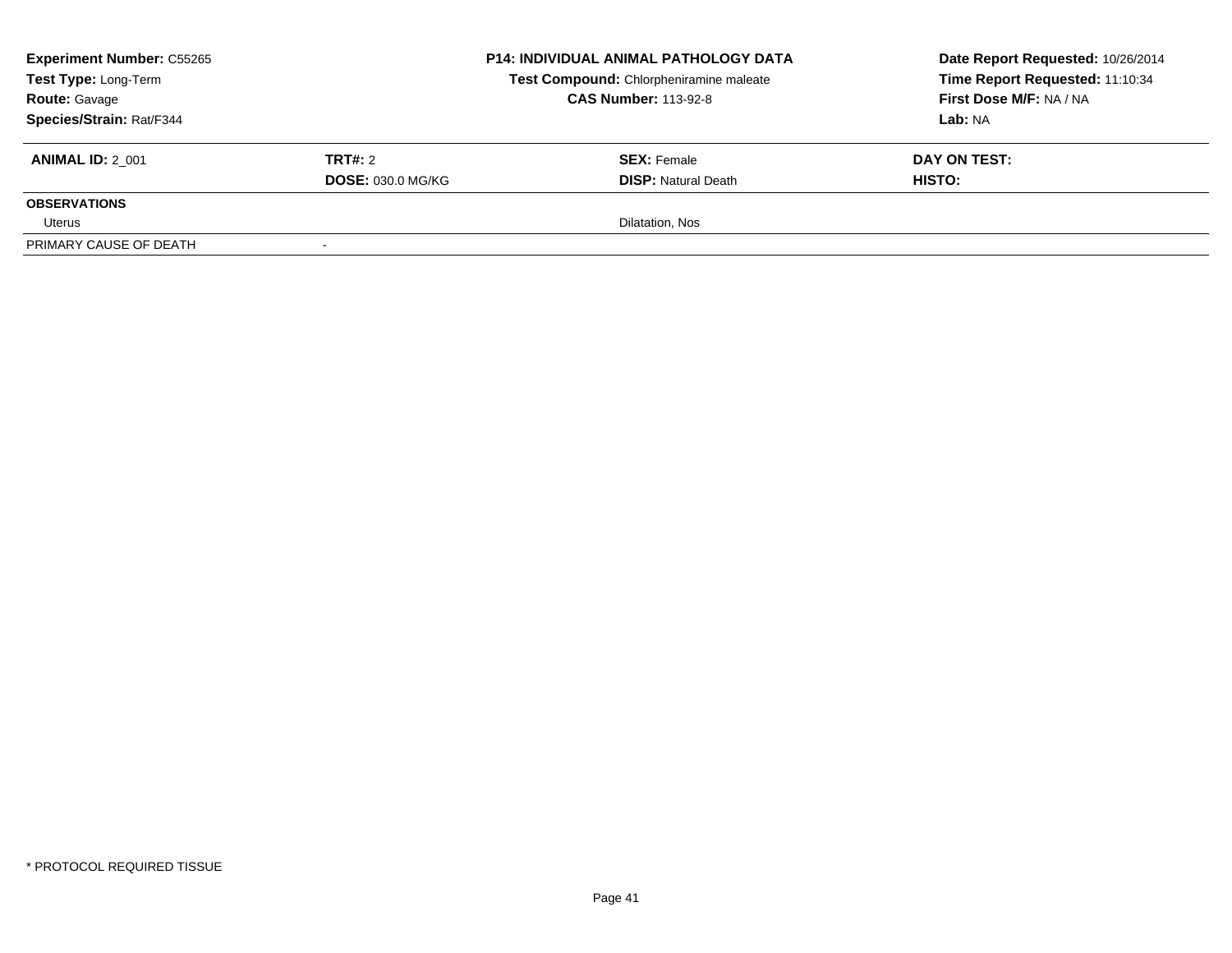**Test Type:** Long-Term**Route:** Gavage

**Species/Strain:** Rat/F344

### **P14: INDIVIDUAL ANIMAL PATHOLOGY DATA**

**Test Compound:** Chlorpheniramine maleate**CAS Number:** 113-92-8

| <b>ANIMAL ID: 2 002</b> | <b>TRT#: 2</b>    | <b>SEX: Female</b>                | DAY ON TEST: |  |
|-------------------------|-------------------|-----------------------------------|--------------|--|
|                         | DOSE: 030.0 MG/KG | <b>DISP: Terminal Sacrifice</b>   | HISTO:       |  |
| <b>OBSERVATIONS</b>     |                   |                                   |              |  |
| Adrenal gland           | <b>Cortex Nos</b> | Hyperplasia, Focal                |              |  |
| Heart                   | Myocardium Nos    | Degeneration, Nos                 |              |  |
| Intestine Large         | Colon             | Parasitism                        |              |  |
| Liver                   |                   | Cytoplasmic Change, Basophilic    |              |  |
|                         |                   | Inflammation, Granulomatous Focal |              |  |
| Lymph node              | Thymic Lymph Node | Hemosiderosis                     |              |  |
| Pancreas                | Acinus            | Atrophy, Focal                    |              |  |
| Parathyroid gland       |                   | Adenoma, Nos                      |              |  |
| Thyroid                 |                   | Hyperplasia, C Cell               |              |  |
| PRIMARY CAUSE OF DEATH  |                   |                                   |              |  |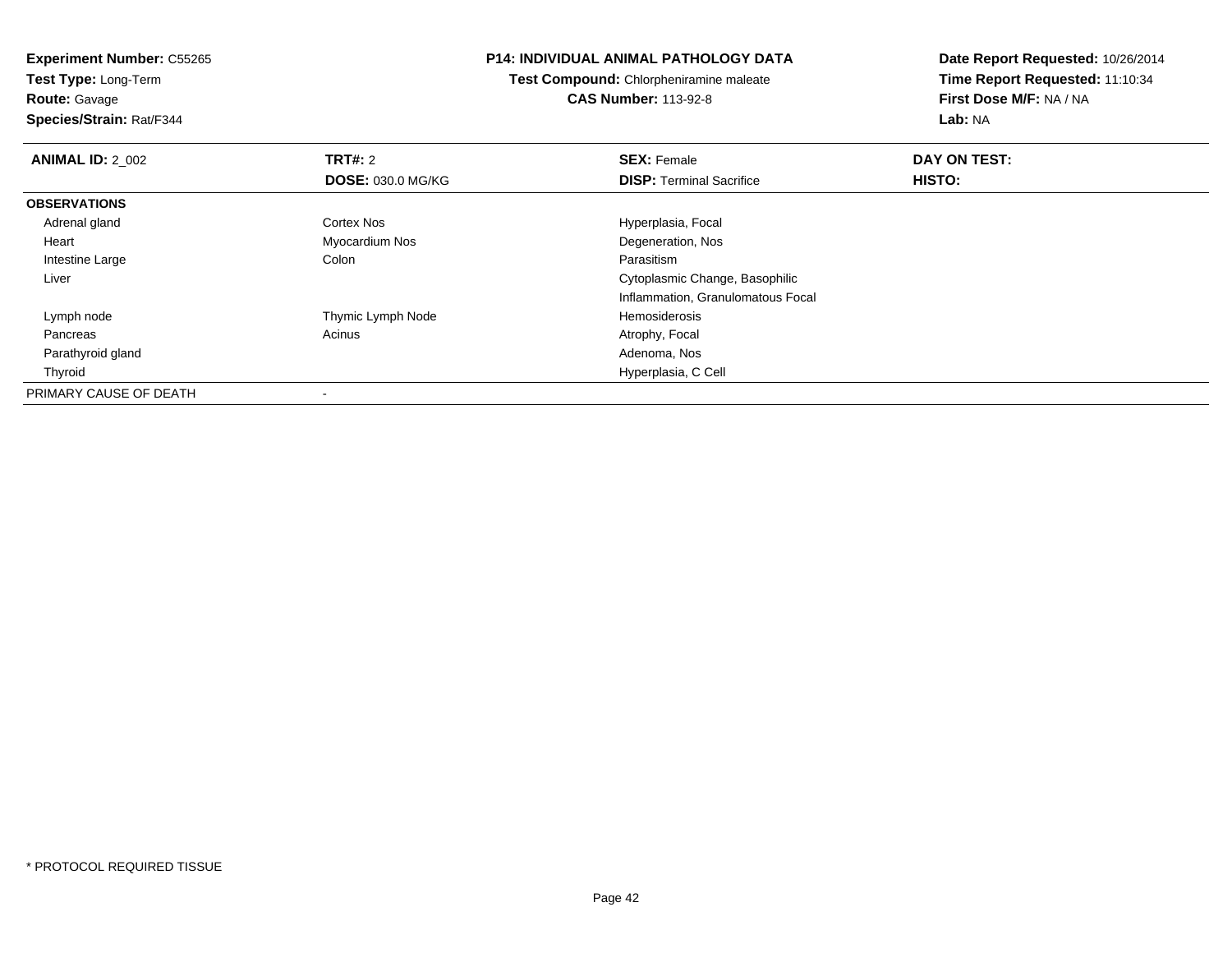| <b>Experiment Number: C55265</b><br>Test Type: Long-Term<br><b>Route: Gavage</b><br>Species/Strain: Rat/F344 |                          | <b>P14: INDIVIDUAL ANIMAL PATHOLOGY DATA</b><br>Test Compound: Chlorpheniramine maleate<br><b>CAS Number: 113-92-8</b> | Date Report Requested: 10/26/2014<br>Time Report Requested: 11:10:34<br>First Dose M/F: NA / NA<br>Lab: NA |
|--------------------------------------------------------------------------------------------------------------|--------------------------|------------------------------------------------------------------------------------------------------------------------|------------------------------------------------------------------------------------------------------------|
| <b>ANIMAL ID: 2 003</b>                                                                                      | TRT#: 2                  | <b>SEX: Female</b>                                                                                                     | DAY ON TEST:                                                                                               |
|                                                                                                              | <b>DOSE: 030.0 MG/KG</b> | <b>DISP:</b> Natural Death                                                                                             | HISTO:                                                                                                     |
| <b>OBSERVATIONS</b>                                                                                          |                          |                                                                                                                        |                                                                                                            |
| Adrenal gland                                                                                                | Cortex Nos               | <b>Focal Cellular Change</b>                                                                                           |                                                                                                            |
| Heart                                                                                                        | Myocardium Nos           | Degeneration, Nos                                                                                                      |                                                                                                            |
| Liver                                                                                                        |                          | Cytoplasmic Change, Basophilic                                                                                         |                                                                                                            |
|                                                                                                              | <b>Bile Duct</b>         | Hyperplasia, Focal                                                                                                     |                                                                                                            |
| PRIMARY CAUSE OF DEATH                                                                                       |                          |                                                                                                                        |                                                                                                            |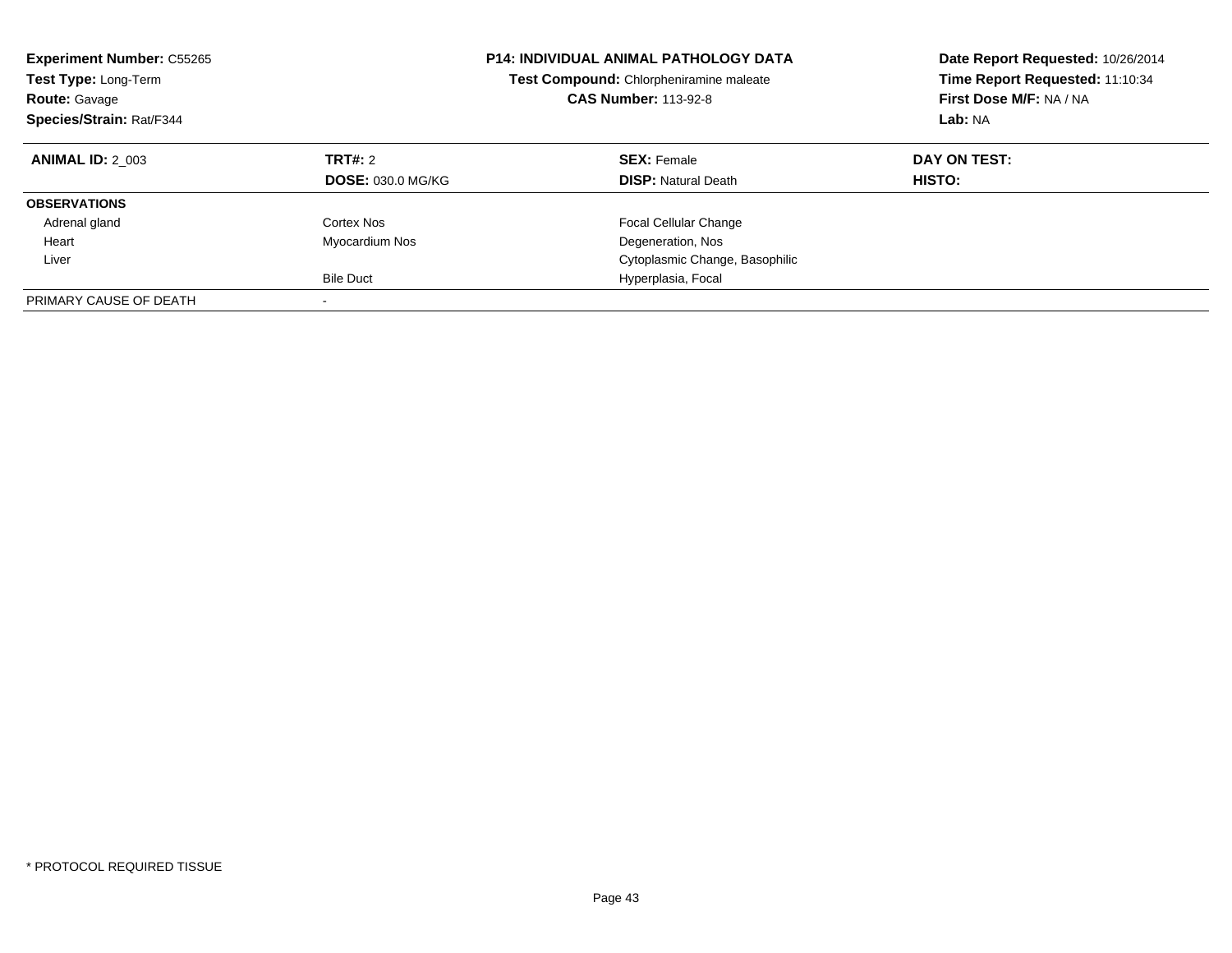| <b>Experiment Number: C55265</b><br>Test Type: Long-Term<br><b>Route: Gavage</b><br>Species/Strain: Rat/F344 |                           | <b>P14: INDIVIDUAL ANIMAL PATHOLOGY DATA</b><br>Test Compound: Chlorpheniramine maleate<br><b>CAS Number: 113-92-8</b> | Date Report Requested: 10/26/2014<br>Time Report Requested: 11:10:34<br>First Dose M/F: NA / NA<br>Lab: NA |
|--------------------------------------------------------------------------------------------------------------|---------------------------|------------------------------------------------------------------------------------------------------------------------|------------------------------------------------------------------------------------------------------------|
| <b>ANIMAL ID: 2 004</b>                                                                                      | TRT#: 2                   | <b>SEX: Female</b>                                                                                                     | DAY ON TEST:                                                                                               |
|                                                                                                              | <b>DOSE: 030.0 MG/KG</b>  | <b>DISP:</b> Natural Death                                                                                             | HISTO:                                                                                                     |
| <b>OBSERVATIONS</b>                                                                                          |                           |                                                                                                                        |                                                                                                            |
| Bone marrow                                                                                                  |                           | Fibrosis, Myelo                                                                                                        |                                                                                                            |
| Heart                                                                                                        | Myocardium Nos            | Degeneration, Nos                                                                                                      |                                                                                                            |
| Liver                                                                                                        |                           | Inflammation, Granulomatous Focal                                                                                      |                                                                                                            |
| Pituitary gland                                                                                              | <b>Anterior Pituitary</b> | Cyst, Nos                                                                                                              |                                                                                                            |
| Uterus                                                                                                       |                           | Dilatation, Nos                                                                                                        |                                                                                                            |
|                                                                                                              |                           | <b>Endometrial Stromal Polyp</b>                                                                                       |                                                                                                            |
| PRIMARY CAUSE OF DEATH                                                                                       |                           |                                                                                                                        |                                                                                                            |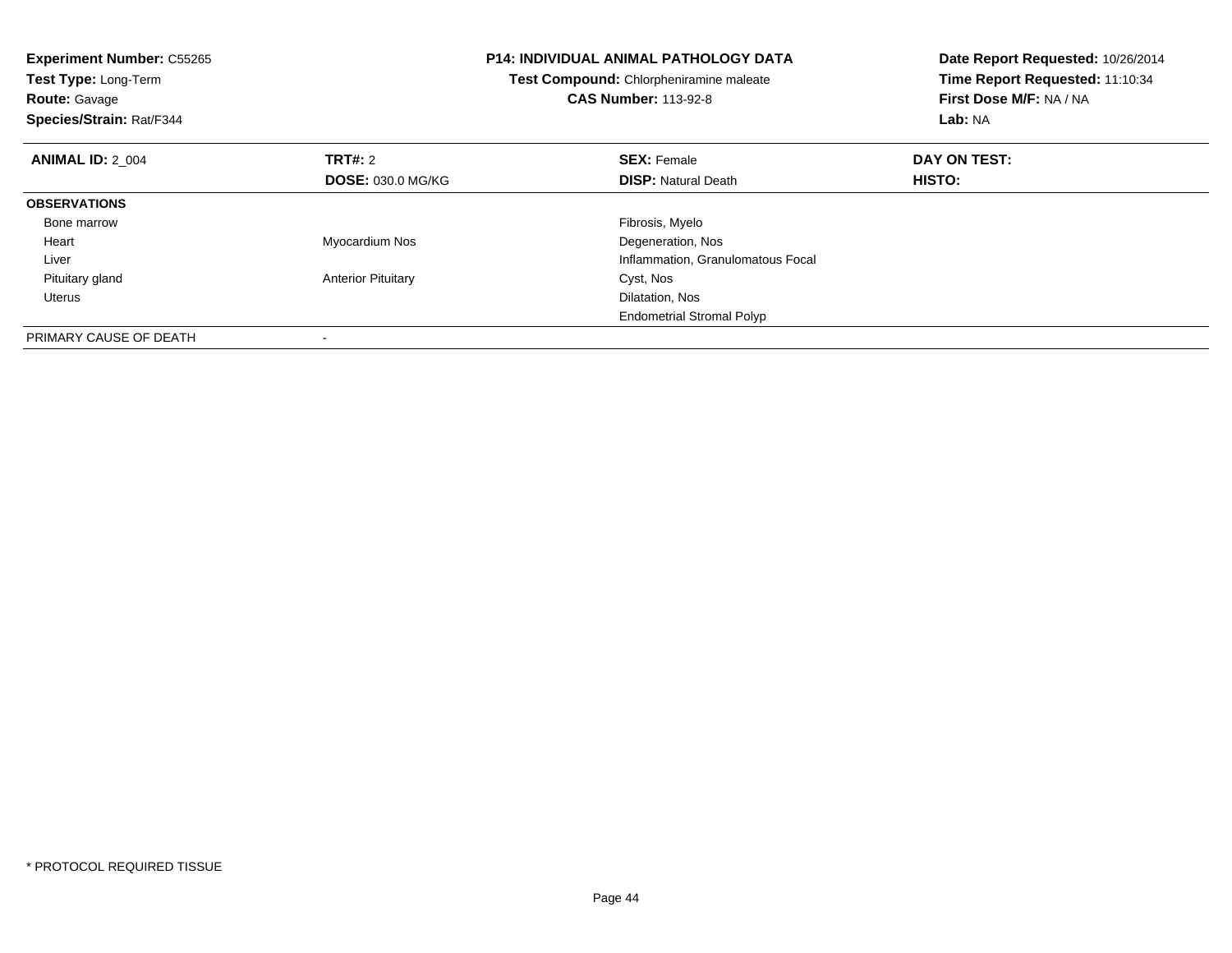**Test Type:** Long-Term

**Route:** Gavage

**Species/Strain:** Rat/F344

# **P14: INDIVIDUAL ANIMAL PATHOLOGY DATA**

**Test Compound:** Chlorpheniramine maleate**CAS Number:** 113-92-8

| <b>ANIMAL ID: 2_005</b> | <b>TRT#: 2</b>            | <b>SEX: Female</b>                | DAY ON TEST:  |  |
|-------------------------|---------------------------|-----------------------------------|---------------|--|
|                         | DOSE: 030.0 MG/KG         | <b>DISP: Terminal Sacrifice</b>   | <b>HISTO:</b> |  |
| <b>OBSERVATIONS</b>     |                           |                                   |               |  |
| Adrenal gland           | <b>Cortex Nos</b>         | Focal Cellular Change             |               |  |
|                         | <b>Cortex Nos</b>         | Hyperplasia, Focal                |               |  |
|                         | <b>Cortex Nos</b>         | Metamorphosis, Fatty              |               |  |
| Heart                   | Myocardium Nos            | Degeneration, Nos                 |               |  |
| Kidney                  |                           | Nephropathy                       |               |  |
| Liver                   |                           | Cytoplasmic Change, Basophilic    |               |  |
|                         |                           | Inflammation, Granulomatous Focal |               |  |
| Lung                    | Alveoli                   | Hemorrhage                        |               |  |
| Lymph node              | Mandibular Lymph Node     | Hemorrhage                        |               |  |
| Ovary                   |                           | Cyst, Follicular Nos              |               |  |
| Pancreas                | Acinus                    | Atrophy, Focal                    |               |  |
| Pituitary gland         | <b>Anterior Pituitary</b> | Adenoma, Nos                      |               |  |
| Thyroid                 |                           | Hyperplasia, C Cell               |               |  |
| PRIMARY CAUSE OF DEATH  |                           |                                   |               |  |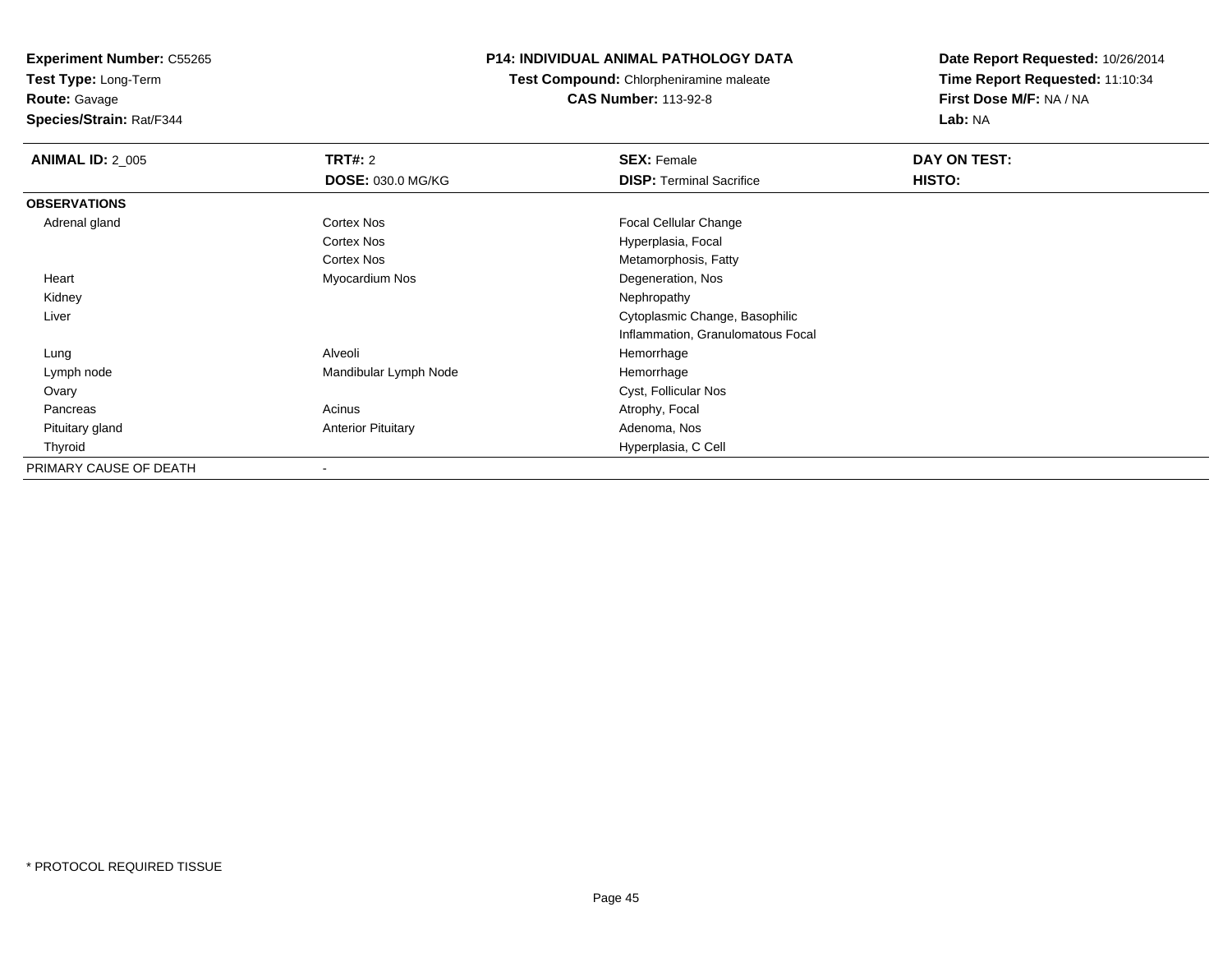**Experiment Number:** C55265**Test Type:** Long-Term**Route:** Gavage **Species/Strain:** Rat/F344**P14: INDIVIDUAL ANIMAL PATHOLOGY DATATest Compound:** Chlorpheniramine maleate**CAS Number:** 113-92-8**Date Report Requested:** 10/26/2014**Time Report Requested:** 11:10:34**First Dose M/F:** NA / NA**Lab:** NA**ANIMAL ID: 2 006 6 DAY ON TEST: TRT#:** 2 **SEX:** Female **SEX:** Female **DOSE:** 030.0 MG/KG**DISP:** Terminal Sacrifice **HISTO: OBSERVATIONS** Adrenal glandCortex Nos **Focal Cellular Change**  Blood vessel Aorta Nos Periarteritis Heart Myocardium Nos Degeneration, Nos Kidneyy the control of the control of the control of the control of the control of the control of the control of the control of the control of the control of the control of the control of the control of the control of the contro Liver Cytoplasmic Change, Basophilic Inflammation, Granulomatous Focal Lung Hyperplasia, Alveolar Epithelium Mammary glandd and the control of the control of the control of the control of the control of the control of the control of the control of the control of the control of the control of the control of the control of the control of the co

Hyperplasia, C Cell

Hyperplasia, Cystic

Thyroid

PRIMARY CAUSE OF DEATH

-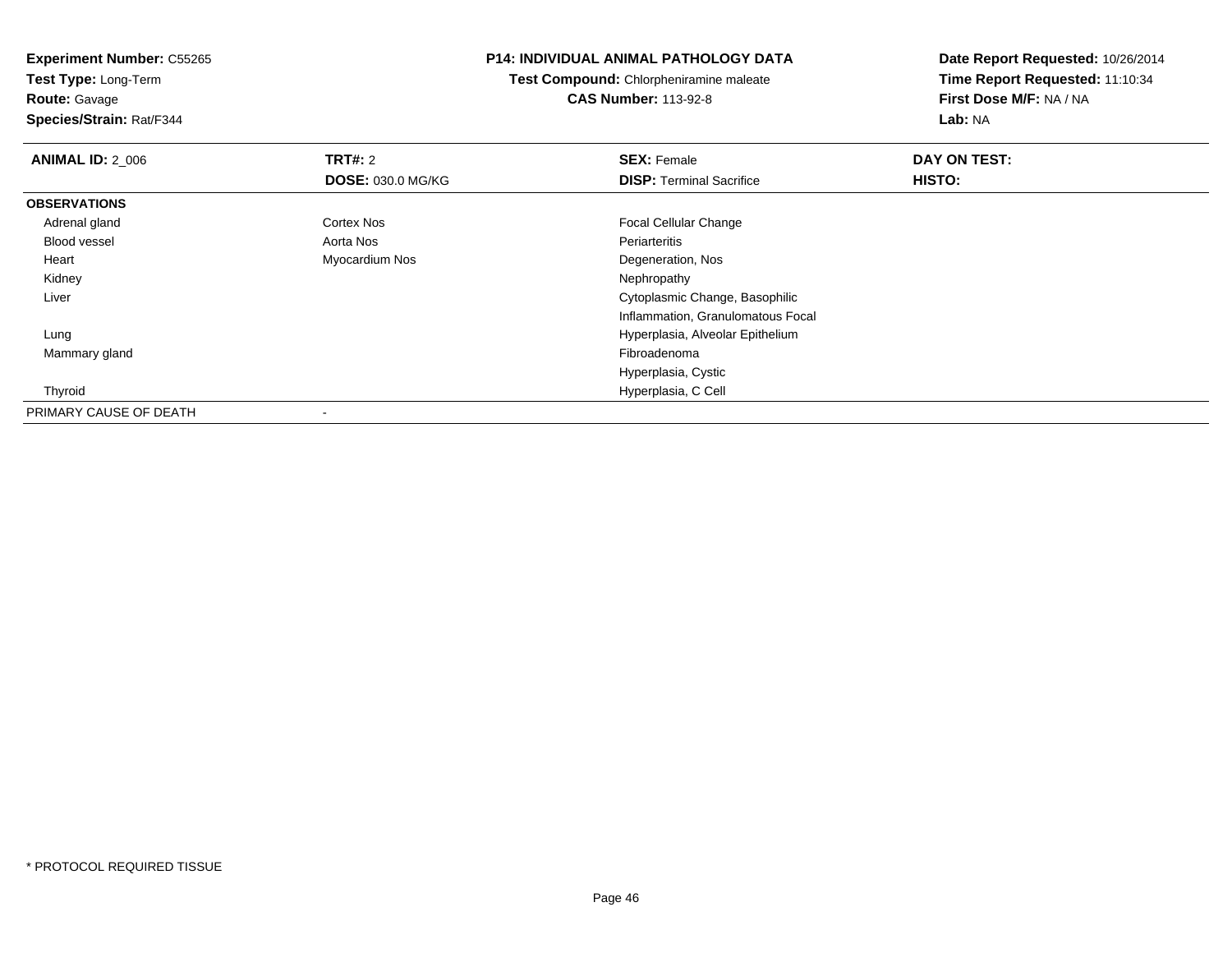**Test Type:** Long-Term**Route:** Gavage

**Species/Strain:** Rat/F344

### **P14: INDIVIDUAL ANIMAL PATHOLOGY DATA**

**Test Compound:** Chlorpheniramine maleate**CAS Number:** 113-92-8

| <b>ANIMAL ID: 2_007</b> | <b>TRT#: 2</b>            | <b>SEX: Female</b>             | DAY ON TEST: |  |
|-------------------------|---------------------------|--------------------------------|--------------|--|
|                         | <b>DOSE: 030.0 MG/KG</b>  | <b>DISP: Natural Death</b>     | HISTO:       |  |
| <b>OBSERVATIONS</b>     |                           |                                |              |  |
| Brain                   | Cerebrum                  | Atrophy, Pressure              |              |  |
| Heart                   | Myocardium Nos            | Degeneration, Nos              |              |  |
| Intestine Large         | Colon                     | Parasitism                     |              |  |
| Kidney                  |                           | Nephropathy                    |              |  |
| Liver                   |                           | Cytoplasmic Change, Basophilic |              |  |
| Mammary gland           |                           | Fibroadenoma                   |              |  |
|                         |                           | Hyperplasia, Cystic            |              |  |
| Ovary                   |                           | Cyst, Parovarian               |              |  |
| Pituitary gland         | <b>Anterior Pituitary</b> | Adenoma, Nos                   |              |  |
| Spleen                  | Follicles                 | Depletion, Lymphoid            |              |  |
| PRIMARY CAUSE OF DEATH  |                           |                                |              |  |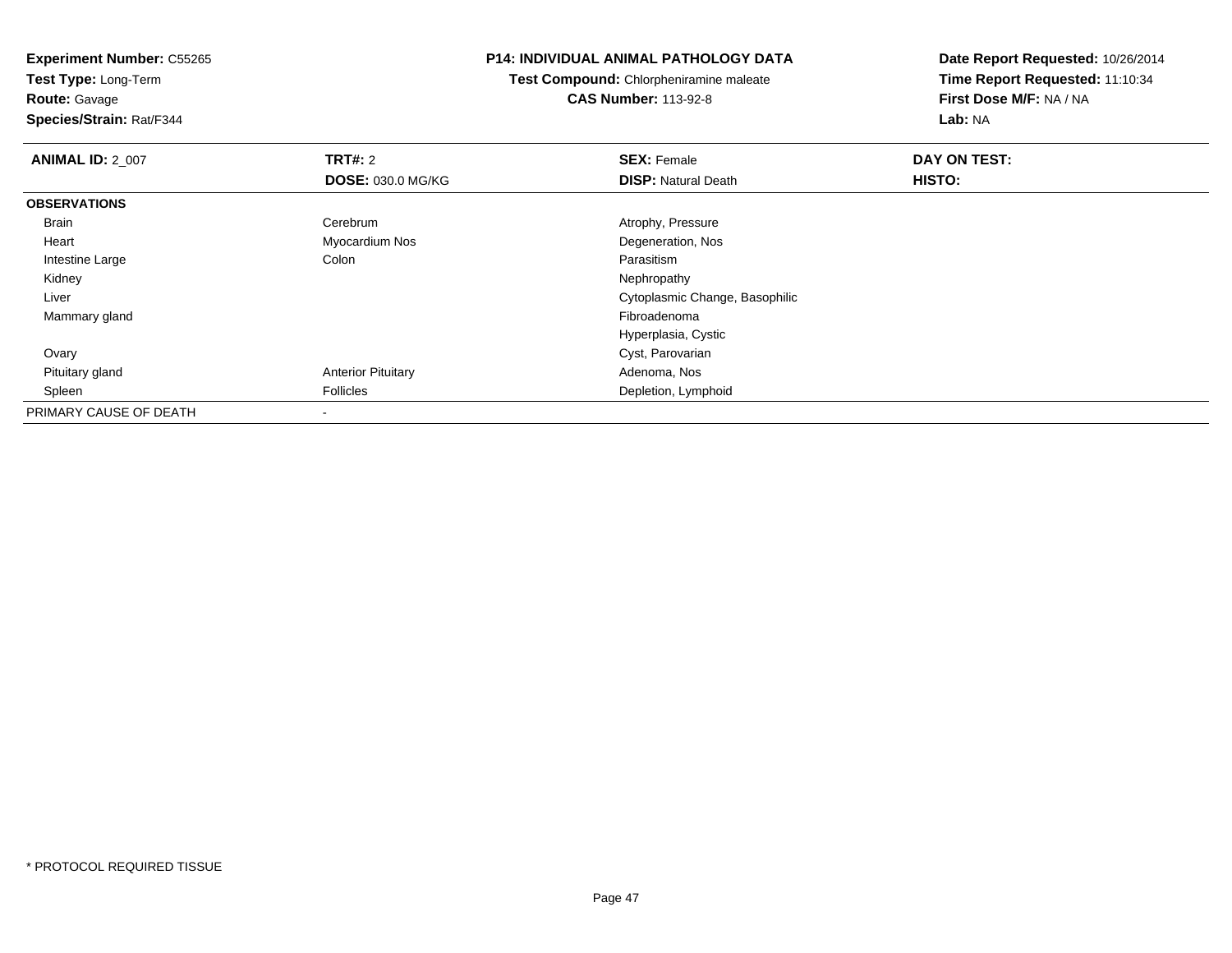**Test Type:** Long-Term

# **Route:** Gavage

**Species/Strain:** Rat/F344

### **P14: INDIVIDUAL ANIMAL PATHOLOGY DATA**

# **Test Compound:** Chlorpheniramine maleate**CAS Number:** 113-92-8

| <b>ANIMAL ID: 2_008</b> | <b>TRT#: 2</b>            | <b>SEX: Female</b>                | DAY ON TEST: |  |
|-------------------------|---------------------------|-----------------------------------|--------------|--|
|                         | DOSE: 030.0 MG/KG         | <b>DISP:</b> Terminal Sacrifice   | HISTO:       |  |
| <b>OBSERVATIONS</b>     |                           |                                   |              |  |
| Adrenal gland           | Cortex Nos                | Hyperplasia, Focal                |              |  |
|                         | Cortex Nos                | Metamorphosis, Fatty              |              |  |
| Heart                   | Myocardium Nos            | Degeneration, Nos                 |              |  |
| Kidney                  |                           | Nephropathy                       |              |  |
| Liver                   |                           | Clear-Cell Change                 |              |  |
|                         |                           | Cytoplasmic Change, Basophilic    |              |  |
|                         |                           | Inflammation, Granulomatous Focal |              |  |
| Mammary gland           |                           | Hyperplasia, Cystic               |              |  |
| Pituitary gland         | <b>Anterior Pituitary</b> | Cyst, Multiple                    |              |  |
|                         | <b>Anterior Pituitary</b> | Hemosiderosis                     |              |  |
| Thyroid                 |                           | Hyperplasia, C Cell               |              |  |
| PRIMARY CAUSE OF DEATH  |                           |                                   |              |  |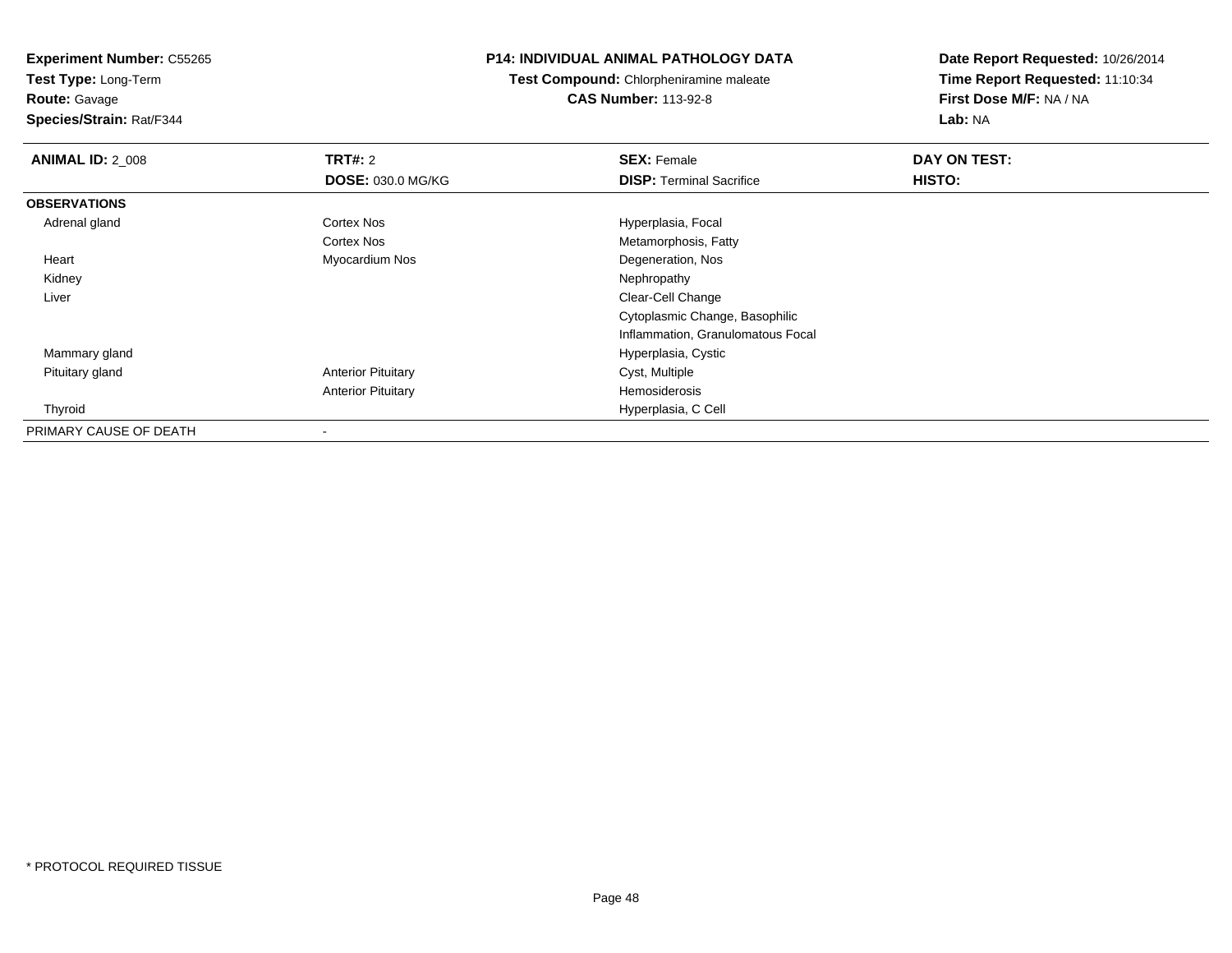**Experiment Number:** C55265**Test Type:** Long-Term**Route:** Gavage **Species/Strain:** Rat/F344**P14: INDIVIDUAL ANIMAL PATHOLOGY DATATest Compound:** Chlorpheniramine maleate**CAS Number:** 113-92-8**Date Report Requested:** 10/26/2014**Time Report Requested:** 11:10:34**First Dose M/F:** NA / NA**Lab:** NA**ANIMAL ID: 2 009 TRT#:** 2 **SEX:** Female **DAY ON TEST: DOSE:** 030.0 MG/KG**DISP:** Terminal Sacrifice **HISTO: OBSERVATIONS** Adrenal glandCortex Nos **Hyperplasia**, Focal Cortex Nos Metamorphosis, Fatty Brain Cerebrum Atrophy, Pressure Ventricle Hydrocephalus, Nos Heart Myocardium Nos Degeneration, Nos Kidneyy the control of the control of the control of the control of the control of the control of the control of the control of the control of the control of the control of the control of the control of the control of the contro Liver Focal Cellular Change Inflammation, Granulomatous Focal Mammary gland Hyperplasia, Cystic Pituitary glandAnterior Pituitary **Adenoma, Nos** Adenoma, Nos PRIMARY CAUSE OF DEATH

-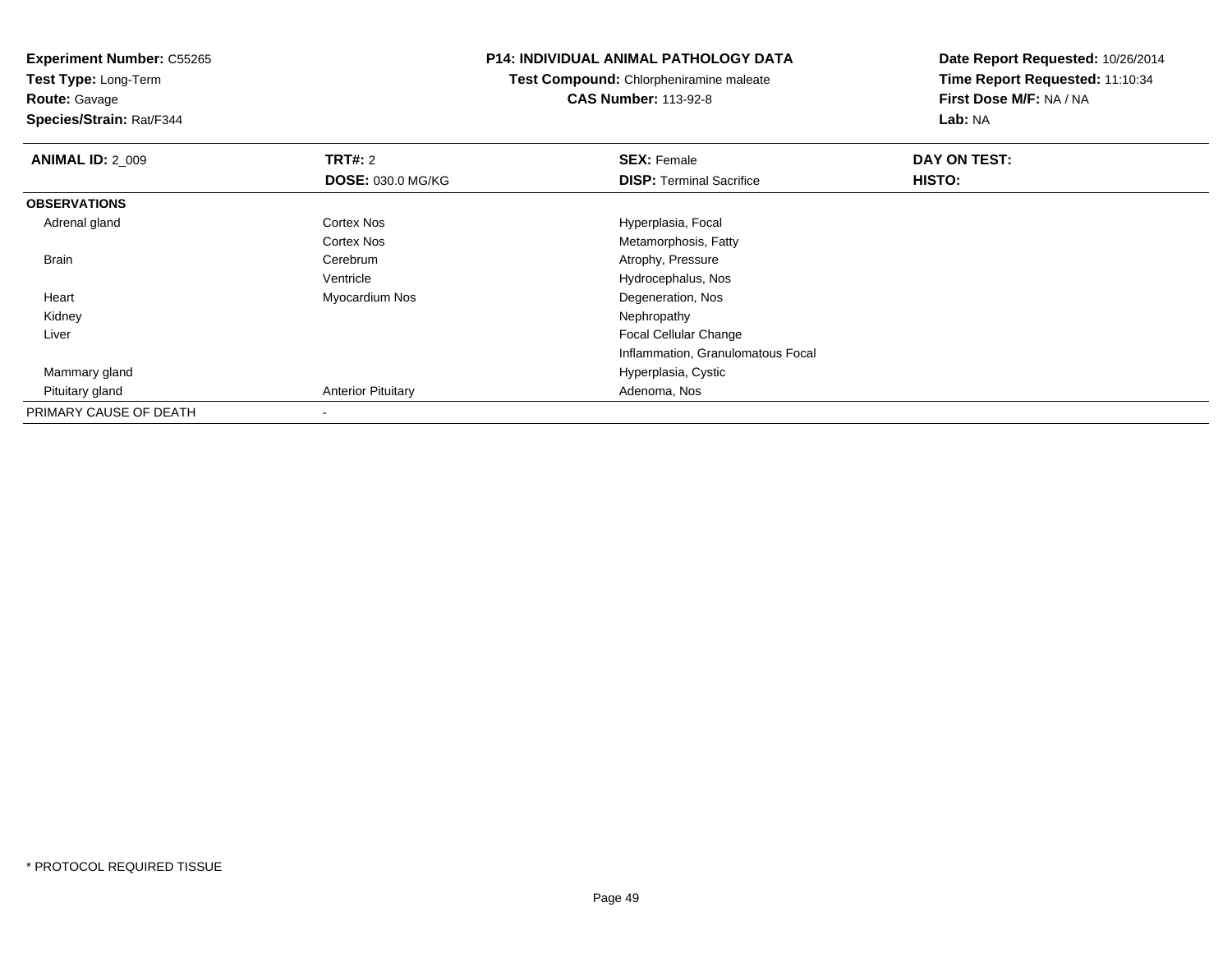**Test Type:** Long-Term**Route:** Gavage

**Species/Strain:** Rat/F344

#### **P14: INDIVIDUAL ANIMAL PATHOLOGY DATA**

# **Test Compound:** Chlorpheniramine maleate**CAS Number:** 113-92-8

| <b>ANIMAL ID: 2_010</b> | <b>TRT#: 2</b>            | <b>SEX: Female</b>                | DAY ON TEST: |  |
|-------------------------|---------------------------|-----------------------------------|--------------|--|
|                         | <b>DOSE: 030.0 MG/KG</b>  | <b>DISP: Terminal Sacrifice</b>   | HISTO:       |  |
| <b>OBSERVATIONS</b>     |                           |                                   |              |  |
| Bone                    | Femur                     | Osteosclerosis                    |              |  |
| Heart                   | Myocardium Nos            | Degeneration, Nos                 |              |  |
| Kidney                  |                           | Nephropathy                       |              |  |
| Liver                   |                           | Cytoplasmic Change, Basophilic    |              |  |
|                         |                           | Inflammation, Granulomatous Focal |              |  |
| Mammary gland           |                           | Hyperplasia, Cystic               |              |  |
| Pituitary gland         | <b>Anterior Pituitary</b> | Hyperplasia, Focal                |              |  |
| Thyroid                 |                           | Hyperplasia, C Cell               |              |  |
| Uterus                  | Cervix Uteri              | Diverticulum                      |              |  |
|                         | Endometrium               | Hyperplasia, Cystic               |              |  |
| PRIMARY CAUSE OF DEATH  |                           |                                   |              |  |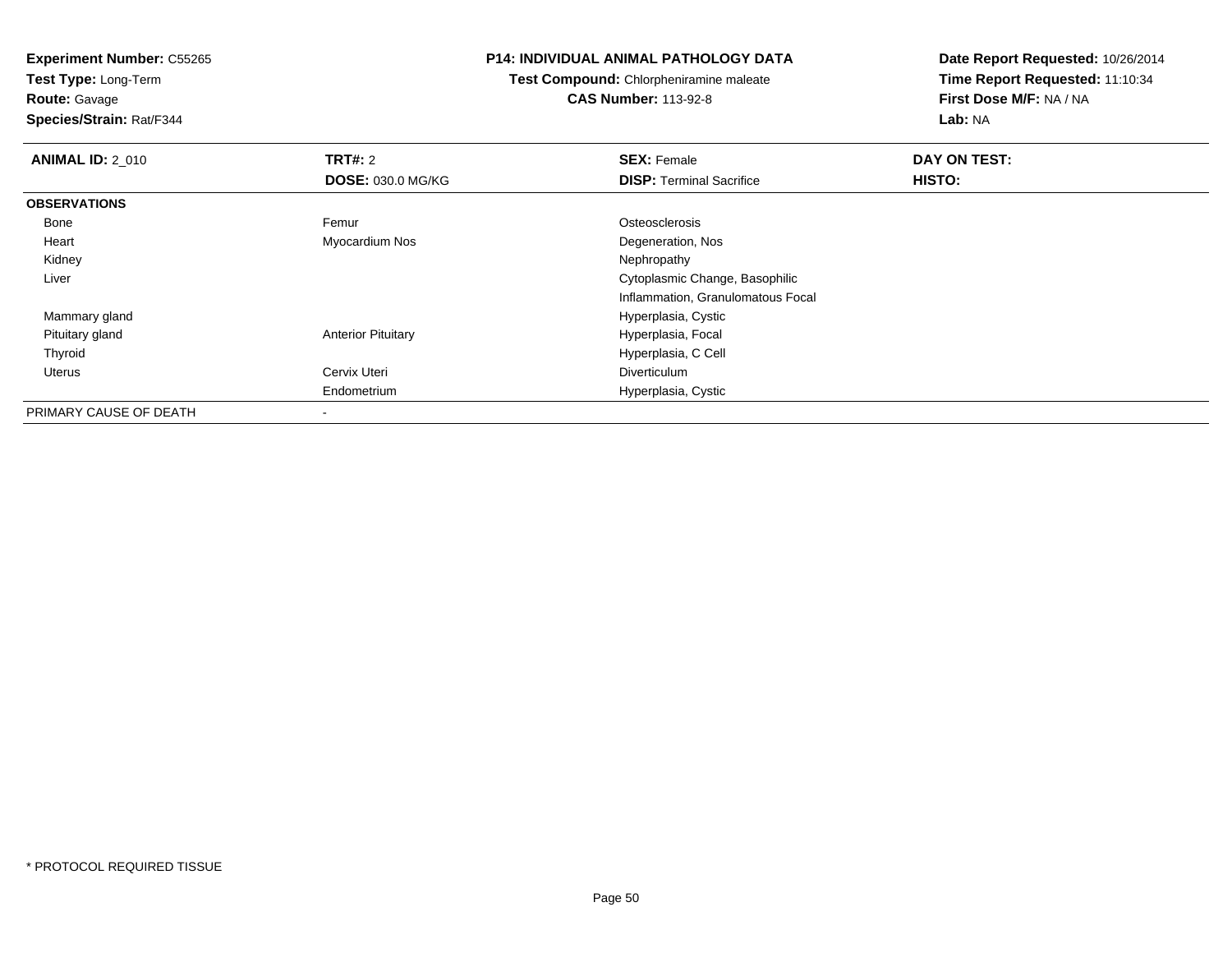**Test Type:** Long-Term

**Route:** Gavage

**Species/Strain:** Rat/F344

#### **P14: INDIVIDUAL ANIMAL PATHOLOGY DATA**

**Test Compound:** Chlorpheniramine maleate**CAS Number:** 113-92-8

| <b>ANIMAL ID: 2_011</b> | <b>TRT#: 2</b>           | <b>SEX: Female</b>                | DAY ON TEST: |  |
|-------------------------|--------------------------|-----------------------------------|--------------|--|
|                         | <b>DOSE: 030.0 MG/KG</b> | <b>DISP: Dosing Accident</b>      | HISTO:       |  |
| <b>OBSERVATIONS</b>     |                          |                                   |              |  |
| Esophagus               |                          | Wound, Lacerated                  |              |  |
| Heart                   | Myocardium Nos           | Degeneration, Nos                 |              |  |
| Kidney                  | Pelvis/Mucosa            | Hyperplasia, Epithelial           |              |  |
|                         |                          | Nephropathy                       |              |  |
| Liver                   |                          | Cytoplasmic Change, Basophilic    |              |  |
|                         | <b>Bile Duct</b>         | Hyperplasia, Focal                |              |  |
|                         |                          | Inflammation, Granulomatous Focal |              |  |
| Lung                    |                          | Aspiration, Foreign Body          |              |  |
| Ovary                   |                          | Cyst, Parovarian                  |              |  |
| Thyroid                 |                          | Hyperplasia, C Cell               |              |  |
| PRIMARY CAUSE OF DEATH  |                          |                                   |              |  |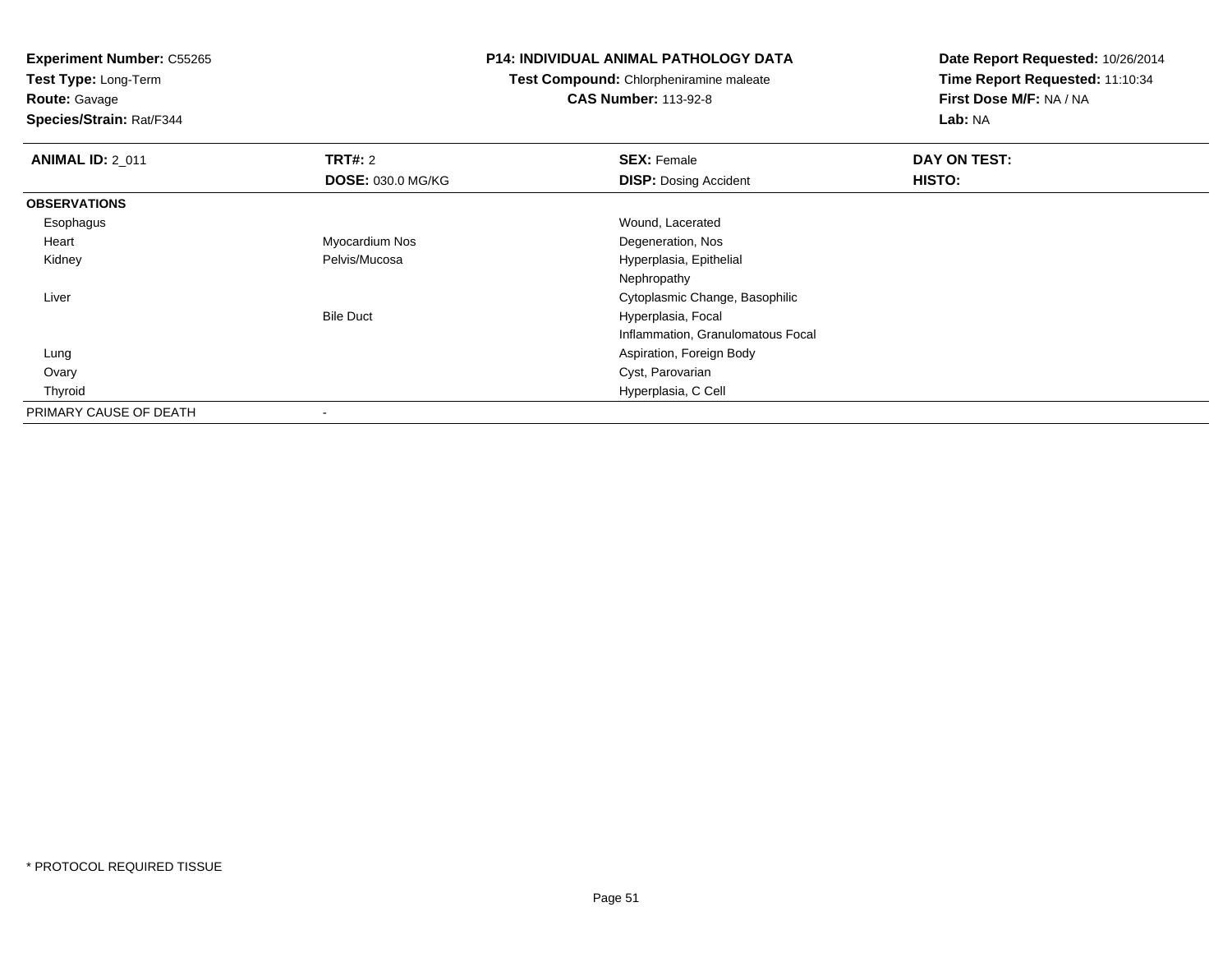| <b>Experiment Number: C55265</b><br>Test Type: Long-Term<br><b>Route: Gavage</b><br>Species/Strain: Rat/F344 |                          | <b>P14: INDIVIDUAL ANIMAL PATHOLOGY DATA</b><br>Test Compound: Chlorpheniramine maleate<br><b>CAS Number: 113-92-8</b> | Date Report Requested: 10/26/2014<br>Time Report Requested: 11:10:34<br>First Dose M/F: NA / NA<br>Lab: NA |
|--------------------------------------------------------------------------------------------------------------|--------------------------|------------------------------------------------------------------------------------------------------------------------|------------------------------------------------------------------------------------------------------------|
| <b>ANIMAL ID: 2 012</b>                                                                                      | TRT#: 2                  | <b>SEX: Female</b>                                                                                                     | DAY ON TEST:                                                                                               |
|                                                                                                              | <b>DOSE: 030.0 MG/KG</b> | <b>DISP:</b> Terminal Sacrifice                                                                                        | <b>HISTO:</b>                                                                                              |
| <b>OBSERVATIONS</b>                                                                                          |                          |                                                                                                                        |                                                                                                            |
| Bone marrow                                                                                                  |                          | Hyperplasia, Reticulum Cell                                                                                            |                                                                                                            |
| Heart                                                                                                        | Myocardium Nos           | Degeneration, Nos                                                                                                      |                                                                                                            |
| Kidney                                                                                                       |                          | Nephropathy                                                                                                            |                                                                                                            |
| Liver                                                                                                        |                          | Cytoplasmic Change, Basophilic                                                                                         |                                                                                                            |
|                                                                                                              |                          | Inflammation, Granulomatous Focal                                                                                      |                                                                                                            |
| Unspecified                                                                                                  | Multiple Organs Nos      | Leukemia, Mononuclear Cell                                                                                             |                                                                                                            |
| PRIMARY CAUSE OF DEATH                                                                                       |                          |                                                                                                                        |                                                                                                            |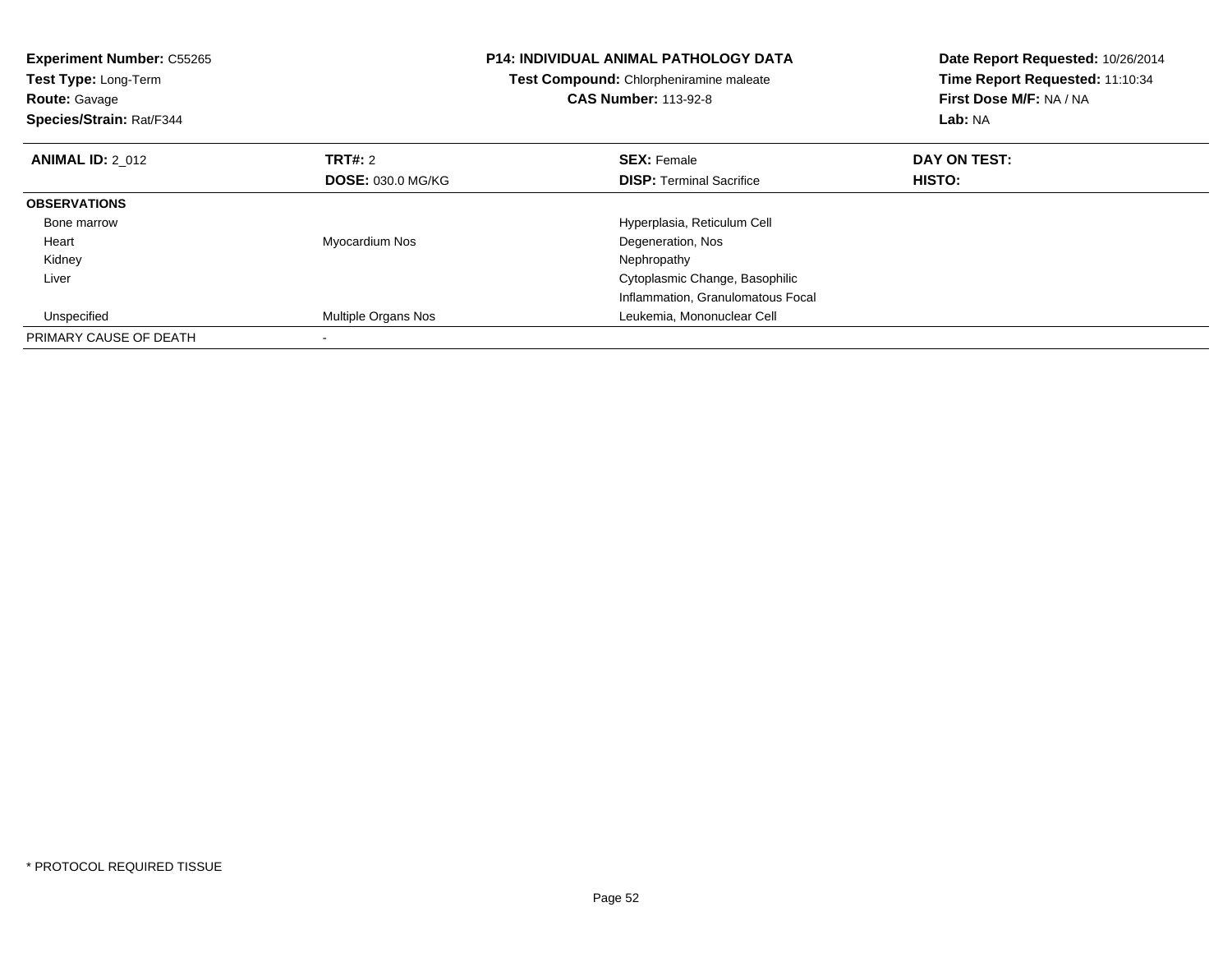**Experiment Number:** C55265**Test Type:** Long-Term**Route:** Gavage **Species/Strain:** Rat/F344**P14: INDIVIDUAL ANIMAL PATHOLOGY DATATest Compound:** Chlorpheniramine maleate**CAS Number:** 113-92-8**Date Report Requested:** 10/26/2014**Time Report Requested:** 11:10:34**First Dose M/F:** NA / NA**Lab:** NA**ANIMAL ID: 2 013 TRT#:** 2 **SEX:** Female **DAY ON TEST: DOSE:** 030.0 MG/KG**DISP:** Moribund Sacrifice **HISTO: OBSERVATIONS** Adrenal glandCortex Nos **Metamorphosis, Fatty**  Heart Myocardium Nos Degeneration, Nos LiverBile Duct **Hyperplasia**, Focal Pituitary glandAnterior Pituitary **Cyst, Multiple** Anterior Pituitary Hyperplasia, Focal Thyroidd C-Cell Adenoma and the control of the control of the control of the control of the control of the control of the control of the control of the control of the control of the control of the control of the control of the co Hyperplasia, C Cell Unspecified Multiple Organs Nos Leukemia, Mononuclear Cell Uterus Endometrium Hyperplasia, Cystic PRIMARY CAUSE OF DEATH

-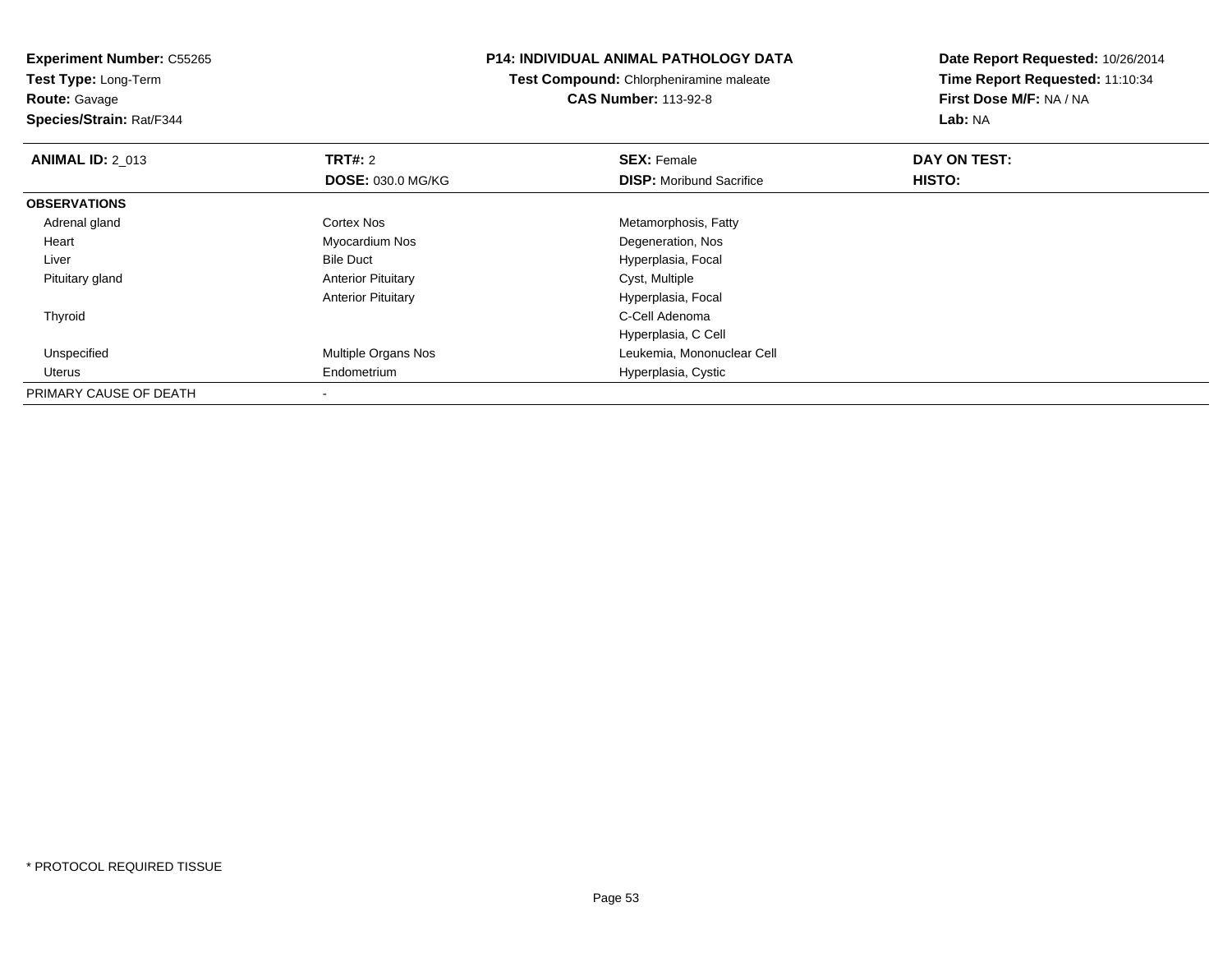**Test Type:** Long-Term**Route:** Gavage

**Species/Strain:** Rat/F344

### **P14: INDIVIDUAL ANIMAL PATHOLOGY DATA**

**Test Compound:** Chlorpheniramine maleate**CAS Number:** 113-92-8

| <b>ANIMAL ID: 2_014</b> | <b>TRT#: 2</b>            | <b>SEX: Female</b>                | DAY ON TEST: |  |
|-------------------------|---------------------------|-----------------------------------|--------------|--|
|                         | <b>DOSE: 030.0 MG/KG</b>  | <b>DISP: Terminal Sacrifice</b>   | HISTO:       |  |
| <b>OBSERVATIONS</b>     |                           |                                   |              |  |
| Adrenal gland           | Cortex Nos                | Hyperplasia, Focal                |              |  |
| Heart                   | Myocardium Nos            | Degeneration, Nos                 |              |  |
| Kidney                  |                           | Nephropathy                       |              |  |
| Liver                   |                           | Clear-Cell Change                 |              |  |
|                         |                           | Cytoplasmic Change, Basophilic    |              |  |
|                         |                           | Inflammation, Granulomatous Focal |              |  |
| Pituitary gland         | <b>Anterior Pituitary</b> | Cyst, Nos                         |              |  |
|                         | <b>Anterior Pituitary</b> | Hyperplasia, Focal                |              |  |
| Thyroid                 |                           | Hyperplasia, C Cell               |              |  |
| Uterus                  |                           | <b>Endometrial Stromal Polyp</b>  |              |  |
| PRIMARY CAUSE OF DEATH  |                           |                                   |              |  |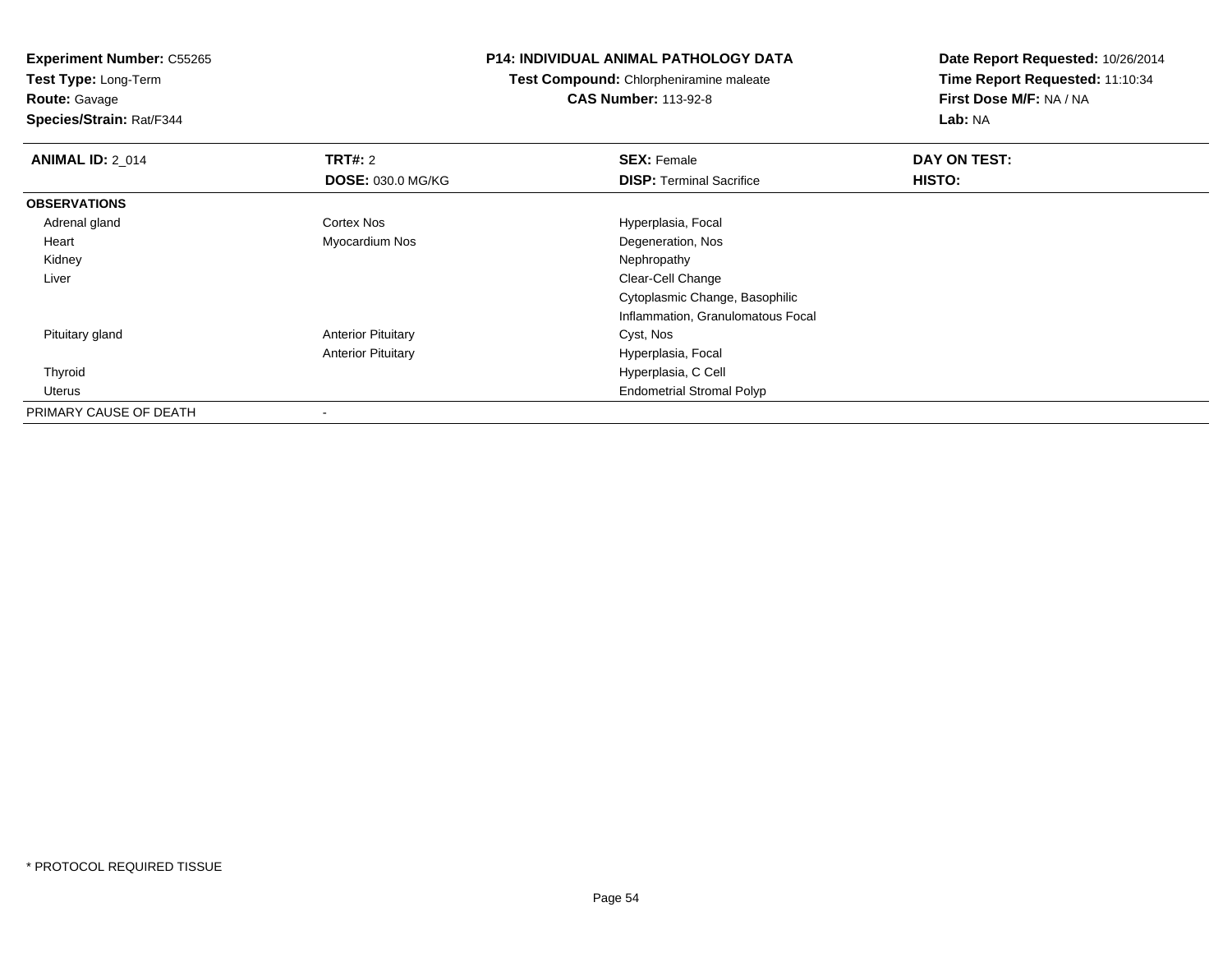**Test Type:** Long-Term**Route:** Gavage

**Species/Strain:** Rat/F344

# **P14: INDIVIDUAL ANIMAL PATHOLOGY DATA**

**Test Compound:** Chlorpheniramine maleate**CAS Number:** 113-92-8

| <b>ANIMAL ID: 2_015</b> | <b>TRT#: 2</b>            | <b>SEX: Female</b>                | DAY ON TEST: |  |
|-------------------------|---------------------------|-----------------------------------|--------------|--|
|                         | <b>DOSE: 030.0 MG/KG</b>  | <b>DISP:</b> Terminal Sacrifice   | HISTO:       |  |
| <b>OBSERVATIONS</b>     |                           |                                   |              |  |
| Adrenal gland           | Cortex Nos                | Hyperplasia, Nos                  |              |  |
| Heart                   | Myocardium Nos            | Degeneration, Nos                 |              |  |
| Kidney                  |                           | Nephropathy                       |              |  |
| Liver                   | <b>Bile Duct</b>          | Hyperplasia, Focal                |              |  |
|                         |                           | Inflammation, Granulomatous Focal |              |  |
| Lymph node              | Thymic Lymph Node         | Lymphangiectasis                  |              |  |
| Mammary gland           |                           | Hyperplasia, Cystic               |              |  |
| Ovary                   |                           | Cyst, Follicular Nos              |              |  |
| Pituitary gland         | <b>Anterior Pituitary</b> | Hyperplasia, Focal                |              |  |
| Thyroid                 |                           | Hyperplasia, C Cell               |              |  |
| Uterus                  |                           | <b>Endometrial Stromal Polyp</b>  |              |  |
| PRIMARY CAUSE OF DEATH  |                           |                                   |              |  |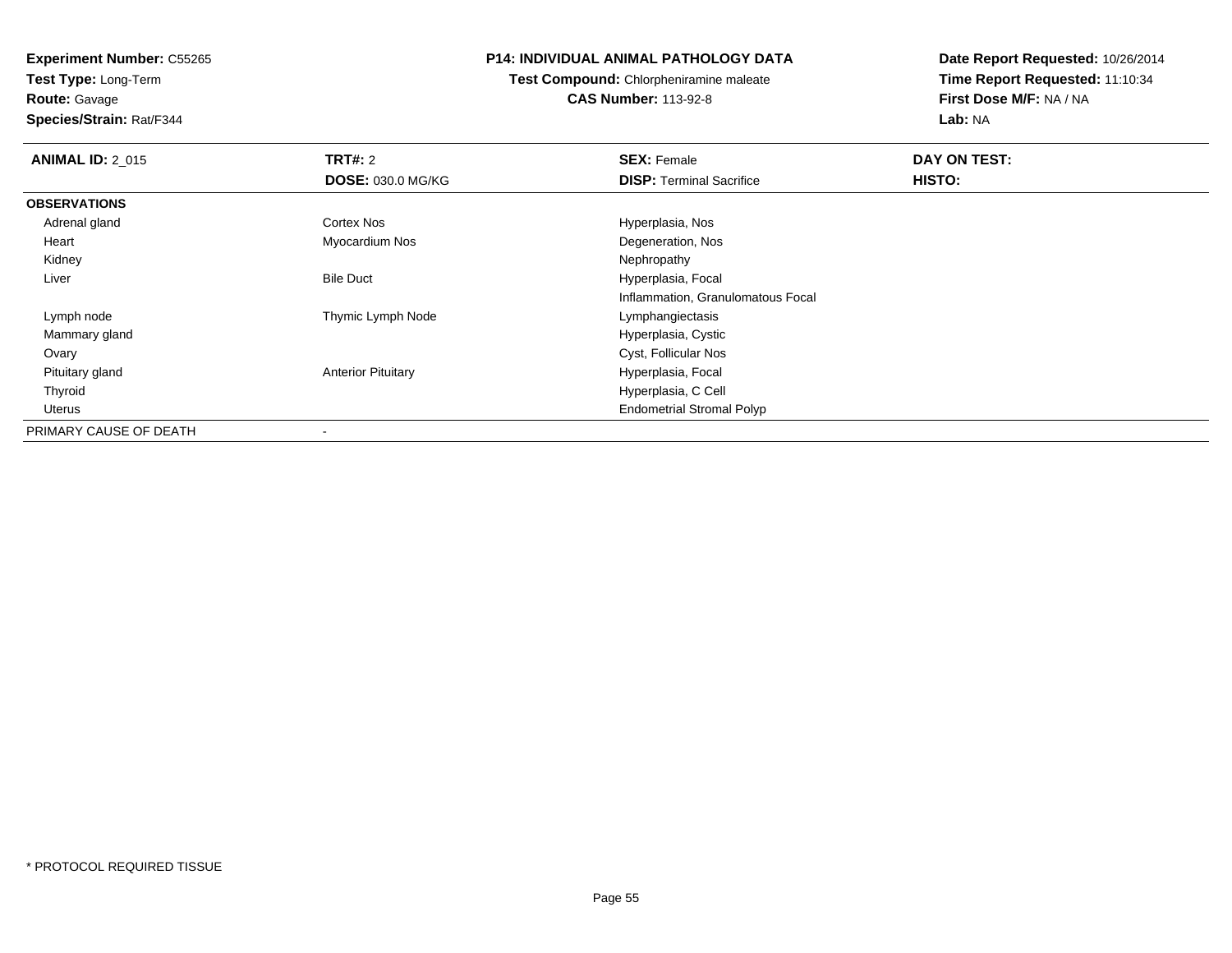| <b>Experiment Number: C55265</b><br>Test Type: Long-Term<br><b>Route: Gavage</b><br>Species/Strain: Rat/F344 |                           | <b>P14: INDIVIDUAL ANIMAL PATHOLOGY DATA</b><br>Test Compound: Chlorpheniramine maleate<br><b>CAS Number: 113-92-8</b> | Date Report Requested: 10/26/2014<br>Time Report Requested: 11:10:34<br>First Dose M/F: NA / NA<br>Lab: NA |
|--------------------------------------------------------------------------------------------------------------|---------------------------|------------------------------------------------------------------------------------------------------------------------|------------------------------------------------------------------------------------------------------------|
| <b>ANIMAL ID: 2 016</b>                                                                                      | TRT#: 2                   | <b>SEX: Female</b>                                                                                                     | DAY ON TEST:                                                                                               |
|                                                                                                              | <b>DOSE: 030.0 MG/KG</b>  | <b>DISP:</b> Moribund Sacrifice                                                                                        | HISTO:                                                                                                     |
| <b>OBSERVATIONS</b>                                                                                          |                           |                                                                                                                        |                                                                                                            |
| Adrenal gland                                                                                                | Cortex Nos                | Hyperplasia, Focal                                                                                                     |                                                                                                            |
| Bone marrow                                                                                                  |                           | Hyperplasia, Reticulum Cell                                                                                            |                                                                                                            |
| Liver                                                                                                        |                           | Cytoplasmic Change, Basophilic                                                                                         |                                                                                                            |
| Mammary gland                                                                                                |                           | Fibroadenoma                                                                                                           |                                                                                                            |
| Pituitary gland                                                                                              | <b>Anterior Pituitary</b> | Hyperplasia, Focal                                                                                                     |                                                                                                            |
| Thyroid                                                                                                      |                           | Hyperplasia, C Cell                                                                                                    |                                                                                                            |
| PRIMARY CAUSE OF DEATH                                                                                       |                           |                                                                                                                        |                                                                                                            |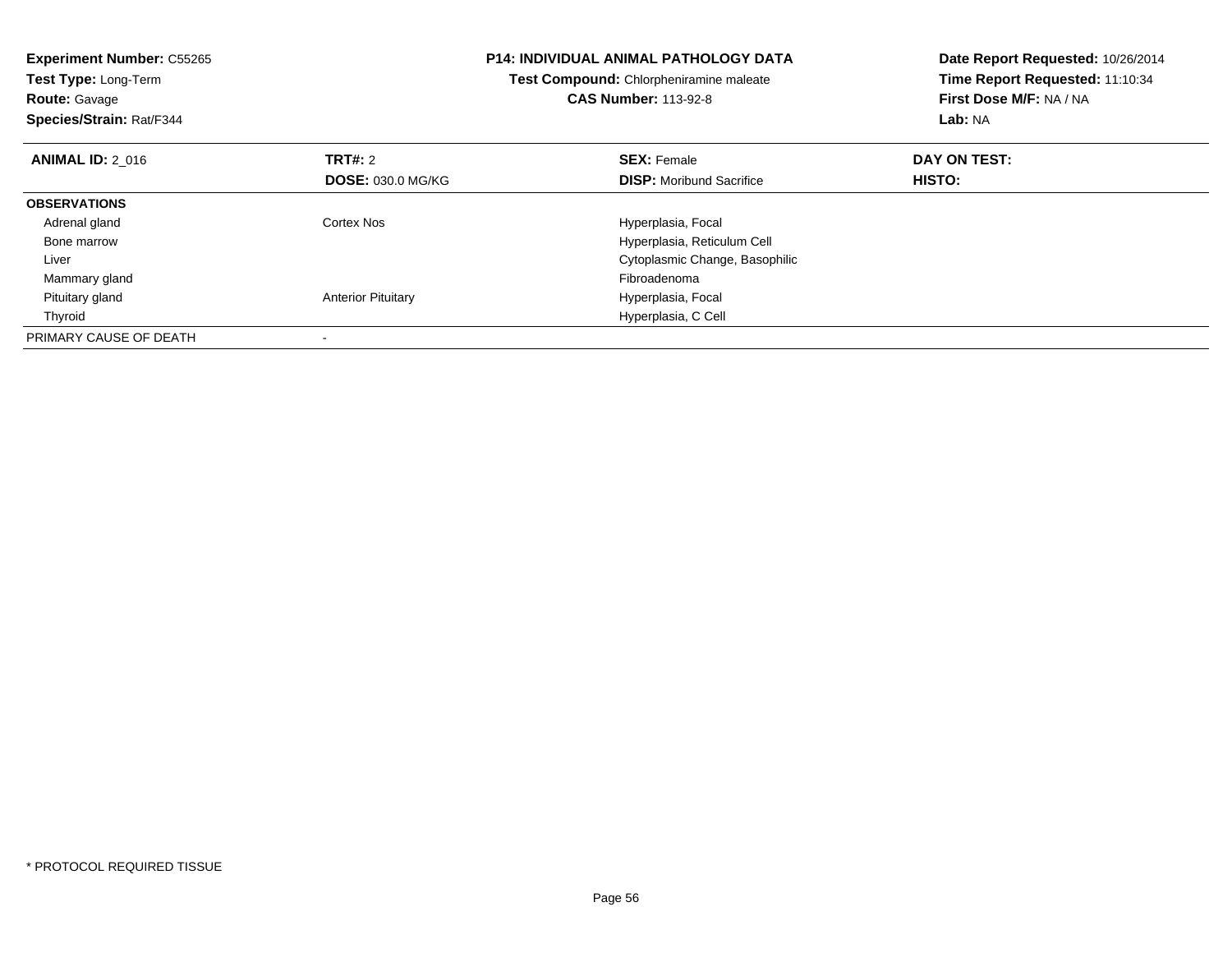**Test Type:** Long-Term**Route:** Gavage

**Species/Strain:** Rat/F344

### **P14: INDIVIDUAL ANIMAL PATHOLOGY DATA**

**Test Compound:** Chlorpheniramine maleate**CAS Number:** 113-92-8

| <b>ANIMAL ID: 2_017</b> | <b>TRT#: 2</b>            | <b>SEX: Female</b>                | DAY ON TEST: |  |
|-------------------------|---------------------------|-----------------------------------|--------------|--|
|                         | <b>DOSE: 030.0 MG/KG</b>  | <b>DISP:</b> Terminal Sacrifice   | HISTO:       |  |
| <b>OBSERVATIONS</b>     |                           |                                   |              |  |
| Adrenal gland           | Cortex Nos                | Metamorphosis, Fatty              |              |  |
| Bone marrow             |                           | Hyperplasia, Reticulum Cell       |              |  |
| Heart                   | Myocardium Nos            | Degeneration, Nos                 |              |  |
| Kidney                  |                           | Nephropathy                       |              |  |
| Liver                   |                           | Cytoplasmic Change, Basophilic    |              |  |
|                         | <b>Bile Duct</b>          | Hyperplasia, Focal                |              |  |
|                         |                           | Inflammation, Granulomatous Focal |              |  |
| Lymph node              | Thymic Lymph Node         | Inflammation, Granulomatous Focal |              |  |
| Mammary gland           |                           | Hyperplasia, Cystic               |              |  |
| Pituitary gland         | <b>Anterior Pituitary</b> | Adenoma, Nos                      |              |  |
| Thyroid                 |                           | Hyperplasia, C Cell               |              |  |
| Uterus                  | Endometrium               | Hyperplasia, Cystic               |              |  |
| PRIMARY CAUSE OF DEATH  |                           |                                   |              |  |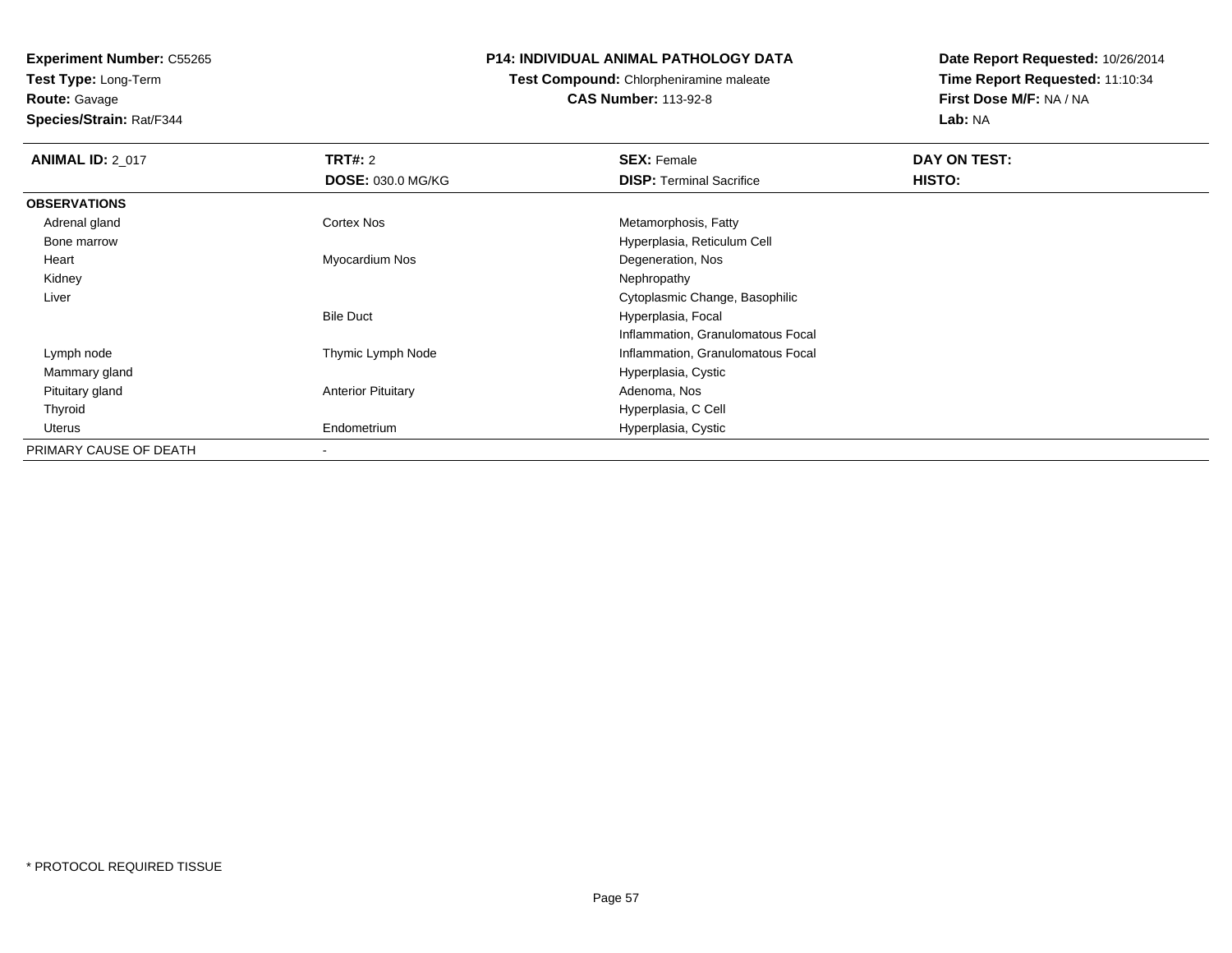**Experiment Number:** C55265**Test Type:** Long-Term**Route:** Gavage **Species/Strain:** Rat/F344**P14: INDIVIDUAL ANIMAL PATHOLOGY DATATest Compound:** Chlorpheniramine maleate**CAS Number:** 113-92-8**Date Report Requested:** 10/26/2014**Time Report Requested:** 11:10:34**First Dose M/F:** NA / NA**Lab:** NA**ANIMAL ID: 2 018 REX:** Female **DAY ON TEST: CONSIST: SEX:** Female **DAY ON TEST: DOSE:** 030.0 MG/KG**DISP:** Moribund Sacrifice **HISTO: OBSERVATIONS** Heart Myocardium Nos Degeneration, Nos Liver Cytoplasmic Change, Basophilic Mammary glandd and the control of the control of the control of the control of the control of the control of the control of the control of the control of the control of the control of the control of the control of the control of the co PancreasAcinus **Acinus** Atrophy, Focal Pituitary glandAnterior Pituitary **Adenoma, Nos** Adenoma, Nos Anterior PituitaryAnterior Pituitary Cyst, Multiple<br>
Multiple Organs Nos<br>
Leukemia, Mc d **Multiple Organs Nos Communist Cell** Leukemia, Mononuclear Cell Unspecified Uteruss and the contract of the contract of the contract of the contract of the contract of the contract of the contract of the contract of the contract of the contract of the contract of the contract of the contract of the cont PRIMARY CAUSE OF DEATH-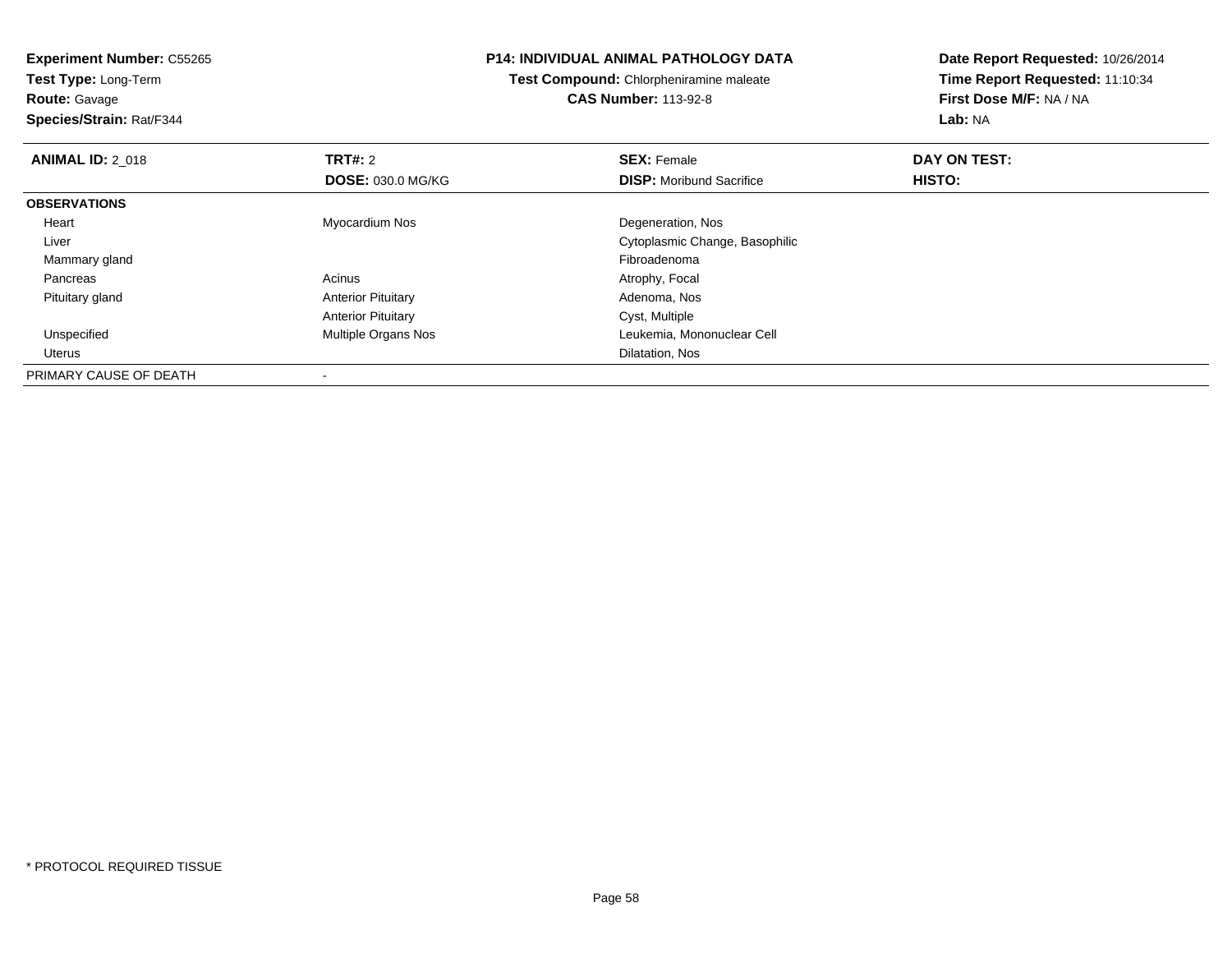| <b>Experiment Number: C55265</b><br>Test Type: Long-Term<br><b>Route: Gavage</b><br>Species/Strain: Rat/F344 |                          | <b>P14: INDIVIDUAL ANIMAL PATHOLOGY DATA</b><br>Test Compound: Chlorpheniramine maleate<br><b>CAS Number: 113-92-8</b> | Date Report Requested: 10/26/2014<br>Time Report Requested: 11:10:34<br>First Dose M/F: NA / NA<br>Lab: NA |
|--------------------------------------------------------------------------------------------------------------|--------------------------|------------------------------------------------------------------------------------------------------------------------|------------------------------------------------------------------------------------------------------------|
| <b>ANIMAL ID: 2 019</b>                                                                                      | <b>TRT#: 2</b>           | <b>SEX: Female</b>                                                                                                     | DAY ON TEST:                                                                                               |
|                                                                                                              | <b>DOSE: 030.0 MG/KG</b> | <b>DISP:</b> Moribund Sacrifice                                                                                        | HISTO:                                                                                                     |
| <b>OBSERVATIONS</b>                                                                                          |                          |                                                                                                                        |                                                                                                            |
| Bone                                                                                                         | Tarsal Joint             | Osteoarthropathy, Hypertrophic, Nos                                                                                    |                                                                                                            |
| <b>Intestine Small</b>                                                                                       | <b>Mesentery Nos</b>     | Inflammation, Granulomatous Focal                                                                                      |                                                                                                            |
| Lymph node                                                                                                   | Mandibular Lymph Node    | Histiocytosis                                                                                                          |                                                                                                            |
|                                                                                                              | Renal Lymph Node         | Histiocytosis                                                                                                          |                                                                                                            |
| Spleen                                                                                                       | Red Pulp                 | <b>Hemosiderosis</b>                                                                                                   |                                                                                                            |
| Uterus                                                                                                       |                          | <b>Endometrial Stromal Polyp</b>                                                                                       |                                                                                                            |
| PRIMARY CAUSE OF DEATH                                                                                       |                          |                                                                                                                        |                                                                                                            |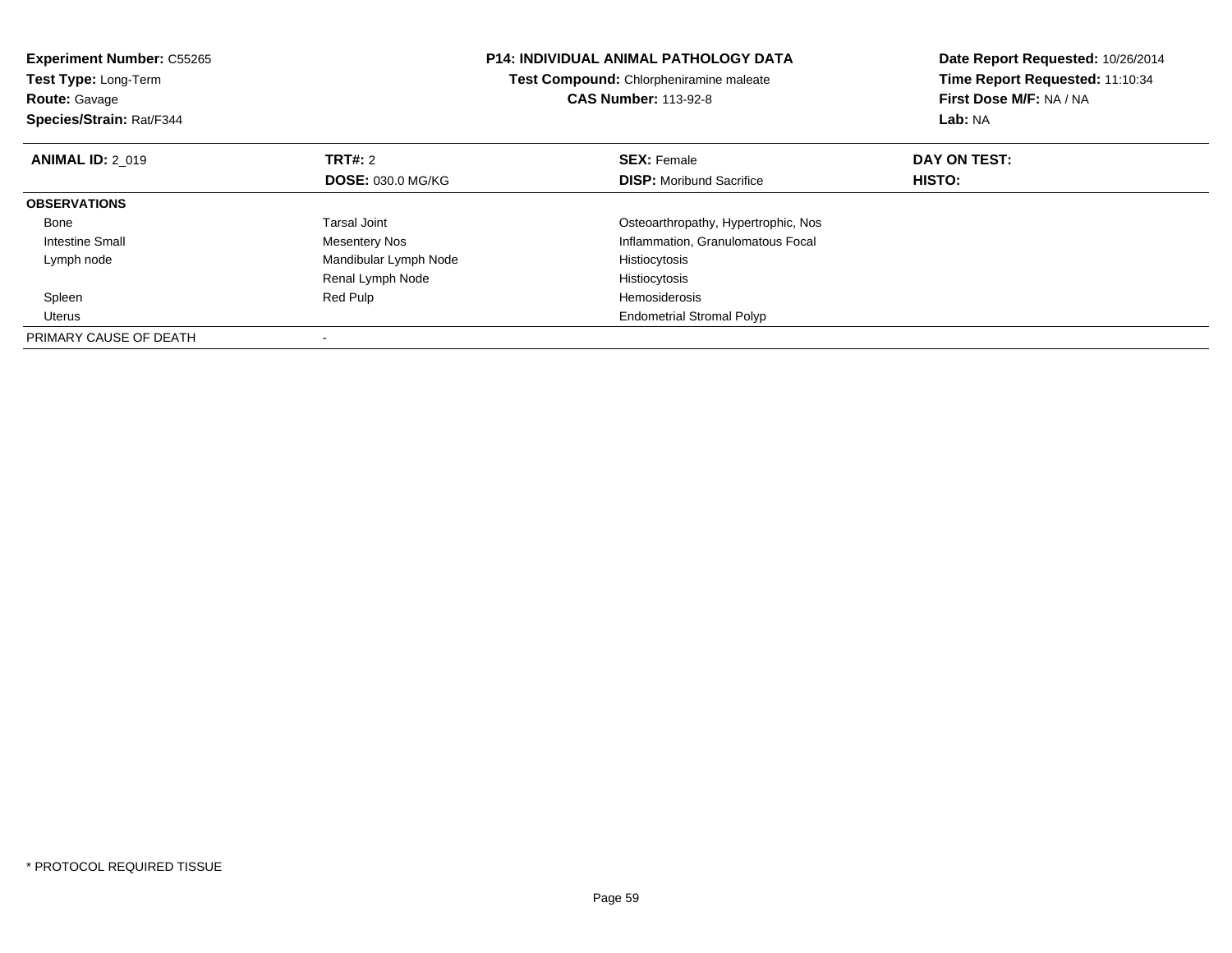| <b>Experiment Number: C55265</b> |                          | <b>P14: INDIVIDUAL ANIMAL PATHOLOGY DATA</b> | Date Report Requested: 10/26/2014 |
|----------------------------------|--------------------------|----------------------------------------------|-----------------------------------|
| Test Type: Long-Term             |                          | Test Compound: Chlorpheniramine maleate      | Time Report Requested: 11:10:34   |
| <b>Route: Gavage</b>             |                          | <b>CAS Number: 113-92-8</b>                  | First Dose M/F: NA / NA           |
| Species/Strain: Rat/F344         |                          |                                              | Lab: NA                           |
| <b>ANIMAL ID: 2 020</b>          | TRT#: 2                  | <b>SEX: Female</b>                           | DAY ON TEST:                      |
|                                  | <b>DOSE: 030.0 MG/KG</b> | <b>DISP:</b> Natural Death                   | HISTO:                            |
| <b>OBSERVATIONS</b>              |                          |                                              |                                   |
| Bone                             | Femur                    | Osteosclerosis                               |                                   |
| Liver                            |                          | Inflammation, Granulomatous Focal            |                                   |
| PRIMARY CAUSE OF DEATH           |                          |                                              |                                   |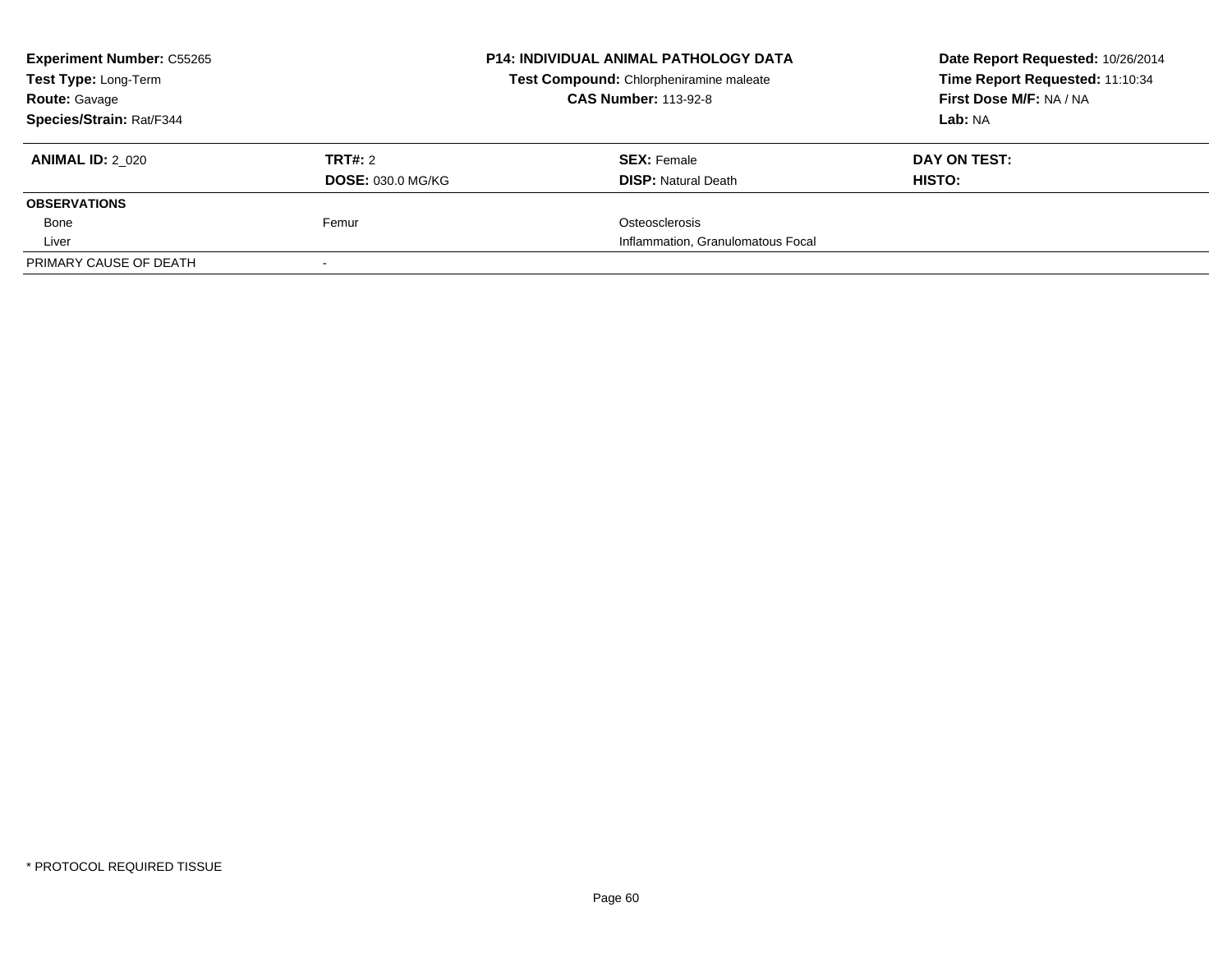| <b>Experiment Number: C55265</b><br>Test Type: Long-Term<br><b>Route: Gavage</b><br>Species/Strain: Rat/F344 |                          | <b>P14: INDIVIDUAL ANIMAL PATHOLOGY DATA</b><br>Test Compound: Chlorpheniramine maleate<br><b>CAS Number: 113-92-8</b> | Date Report Requested: 10/26/2014<br>Time Report Requested: 11:10:34<br>First Dose M/F: NA / NA<br>Lab: NA |
|--------------------------------------------------------------------------------------------------------------|--------------------------|------------------------------------------------------------------------------------------------------------------------|------------------------------------------------------------------------------------------------------------|
| <b>ANIMAL ID: 2 021</b>                                                                                      | TRT#: 2                  | <b>SEX: Female</b>                                                                                                     | DAY ON TEST:                                                                                               |
|                                                                                                              | <b>DOSE: 030.0 MG/KG</b> | <b>DISP: Natural Death</b>                                                                                             | HISTO:                                                                                                     |
| <b>OBSERVATIONS</b>                                                                                          |                          |                                                                                                                        |                                                                                                            |
| Heart                                                                                                        | Myocardium Nos           | Degeneration, Nos                                                                                                      |                                                                                                            |
| Liver                                                                                                        |                          | Inflammation, Acute/Chronic                                                                                            |                                                                                                            |
| Ovary                                                                                                        |                          | Congestion, Nos                                                                                                        |                                                                                                            |
| PRIMARY CAUSE OF DEATH                                                                                       |                          |                                                                                                                        |                                                                                                            |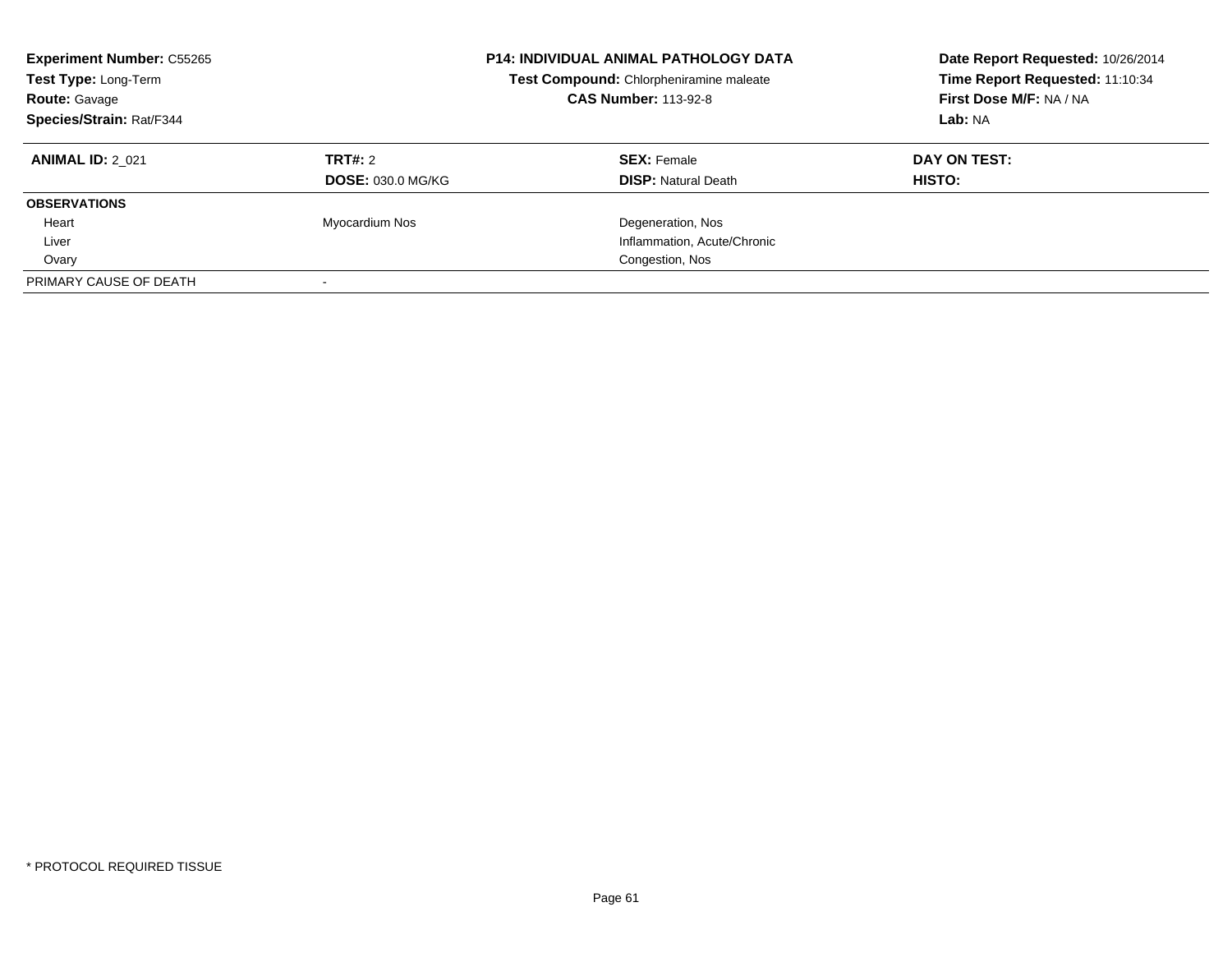| <b>Experiment Number: C55265</b><br>Test Type: Long-Term<br><b>Route: Gavage</b> |                          | <b>P14: INDIVIDUAL ANIMAL PATHOLOGY DATA</b><br>Test Compound: Chlorpheniramine maleate<br><b>CAS Number: 113-92-8</b> | Date Report Requested: 10/26/2014<br>Time Report Requested: 11:10:34<br>First Dose M/F: NA / NA |
|----------------------------------------------------------------------------------|--------------------------|------------------------------------------------------------------------------------------------------------------------|-------------------------------------------------------------------------------------------------|
| Species/Strain: Rat/F344                                                         |                          |                                                                                                                        | Lab: NA                                                                                         |
| <b>ANIMAL ID: 2 022</b>                                                          | TRT#: 2                  | <b>SEX: Female</b>                                                                                                     | DAY ON TEST:                                                                                    |
|                                                                                  | <b>DOSE: 030.0 MG/KG</b> | <b>DISP:</b> Natural Death                                                                                             | HISTO:                                                                                          |
| <b>OBSERVATIONS</b>                                                              |                          |                                                                                                                        |                                                                                                 |
| Lung                                                                             |                          | Edema, Nos                                                                                                             |                                                                                                 |
| PRIMARY CAUSE OF DEATH                                                           |                          |                                                                                                                        |                                                                                                 |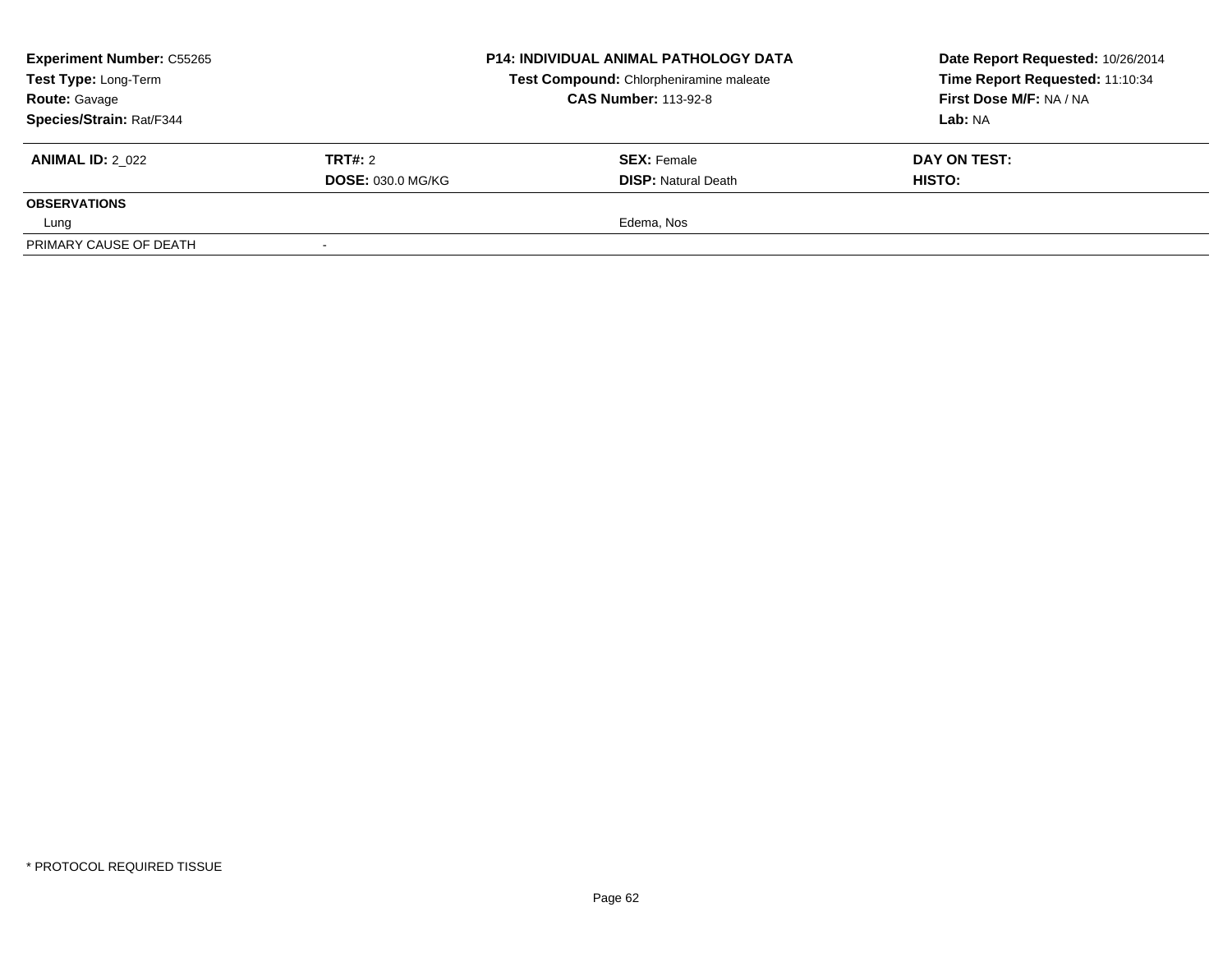**Test Type:** Long-Term

**Route:** Gavage

**Species/Strain:** Rat/F344

#### **P14: INDIVIDUAL ANIMAL PATHOLOGY DATA**

**Test Compound:** Chlorpheniramine maleate**CAS Number:** 113-92-8

| <b>ANIMAL ID: 2_023</b> | TRT#: 2                   | <b>SEX: Female</b>                | DAY ON TEST: |  |
|-------------------------|---------------------------|-----------------------------------|--------------|--|
|                         | DOSE: 030.0 MG/KG         | <b>DISP: Terminal Sacrifice</b>   | HISTO:       |  |
| <b>OBSERVATIONS</b>     |                           |                                   |              |  |
| Adrenal gland           | <b>Cortex Nos</b>         | Metamorphosis, Fatty              |              |  |
| Eye                     | Retina                    | Atrophy, Focal                    |              |  |
|                         | <b>Crystalline Lens</b>   | Cataract                          |              |  |
|                         | Cornea                    | Inflammation, Active Chronic      |              |  |
| Kidney                  |                           | Nephropathy                       |              |  |
| Liver                   |                           | Cytoplasmic Change, Basophilic    |              |  |
|                         |                           | Inflammation, Granulomatous Focal |              |  |
| Pancreas                | Acinus                    | Atrophy, Focal                    |              |  |
| Pituitary gland         | <b>Anterior Pituitary</b> | Hyperplasia, Focal                |              |  |
| Spleen                  | Red Pulp                  | Hematopoiesis                     |              |  |
| PRIMARY CAUSE OF DEATH  |                           |                                   |              |  |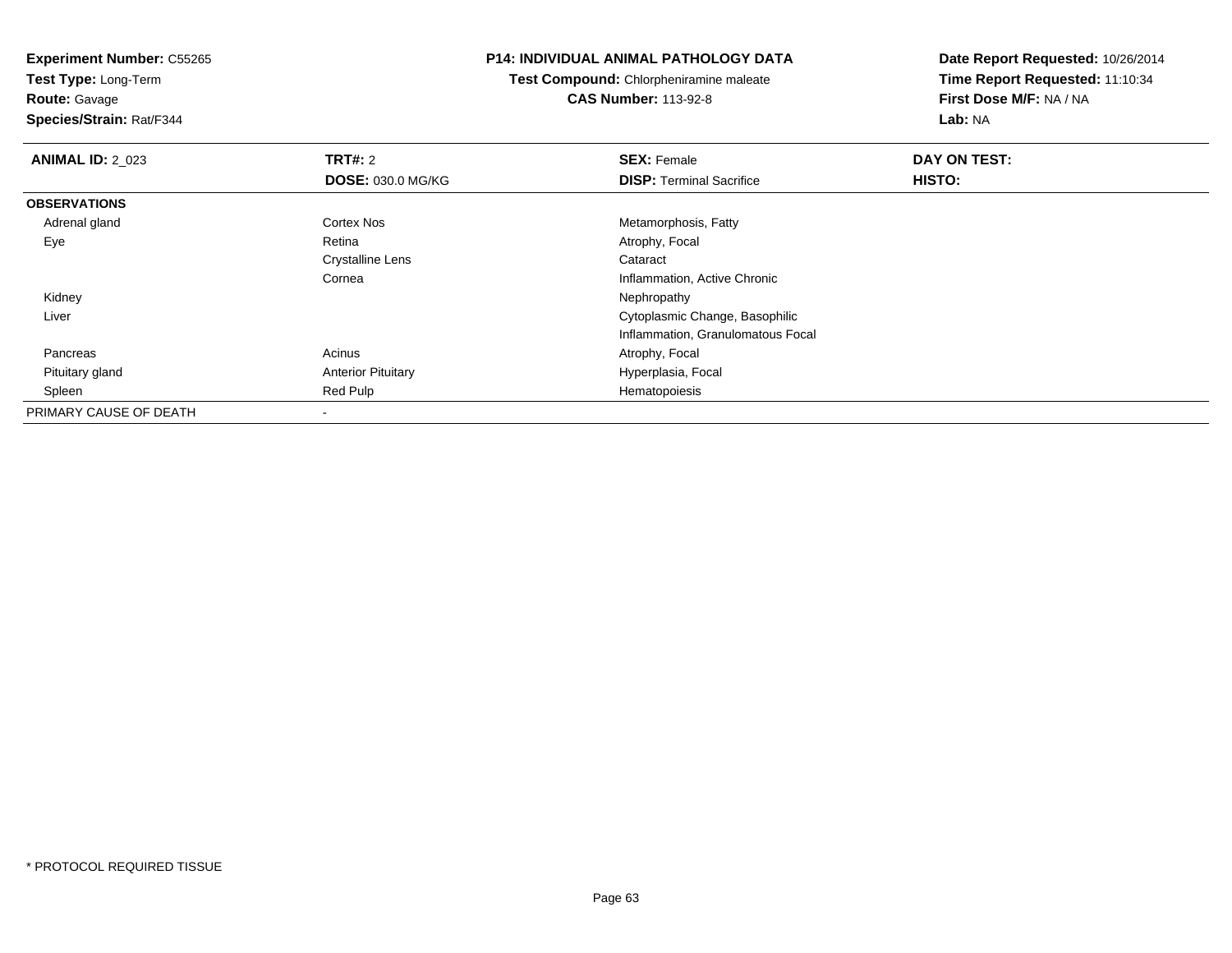| <b>Experiment Number: C55265</b><br>Test Type: Long-Term<br><b>Route: Gavage</b><br>Species/Strain: Rat/F344 |                           | <b>P14: INDIVIDUAL ANIMAL PATHOLOGY DATA</b><br>Test Compound: Chlorpheniramine maleate<br><b>CAS Number: 113-92-8</b> | Date Report Requested: 10/26/2014<br>Time Report Requested: 11:10:34<br>First Dose M/F: NA / NA<br>Lab: NA |
|--------------------------------------------------------------------------------------------------------------|---------------------------|------------------------------------------------------------------------------------------------------------------------|------------------------------------------------------------------------------------------------------------|
| <b>ANIMAL ID: 2_024</b>                                                                                      | <b>TRT#: 2</b>            | <b>SEX: Female</b>                                                                                                     | DAY ON TEST:                                                                                               |
|                                                                                                              | <b>DOSE: 030.0 MG/KG</b>  | <b>DISP:</b> Moribund Sacrifice                                                                                        | HISTO:                                                                                                     |
| <b>OBSERVATIONS</b>                                                                                          |                           |                                                                                                                        |                                                                                                            |
| Adrenal gland                                                                                                | Medulla                   | Hyperplasia, Focal                                                                                                     |                                                                                                            |
|                                                                                                              | Cortex Nos                | Metamorphosis, Fatty                                                                                                   |                                                                                                            |
| Heart                                                                                                        | Left Atrium Nos           | Thrombus, Mural                                                                                                        |                                                                                                            |
| Kidney                                                                                                       | Tubule                    | Degeneration, Cytologic                                                                                                |                                                                                                            |
| Mammary gland                                                                                                |                           | Hyperplasia, Cystic                                                                                                    |                                                                                                            |
| Pituitary gland                                                                                              | <b>Anterior Pituitary</b> | Cyst, Multiple                                                                                                         |                                                                                                            |
| Spleen                                                                                                       | Red Pulp                  | Hematopoiesis                                                                                                          |                                                                                                            |
| <b>Uterus</b>                                                                                                |                           | <b>Endometrial Stromal Polyp</b>                                                                                       |                                                                                                            |
| PRIMARY CAUSE OF DEATH                                                                                       |                           |                                                                                                                        |                                                                                                            |

-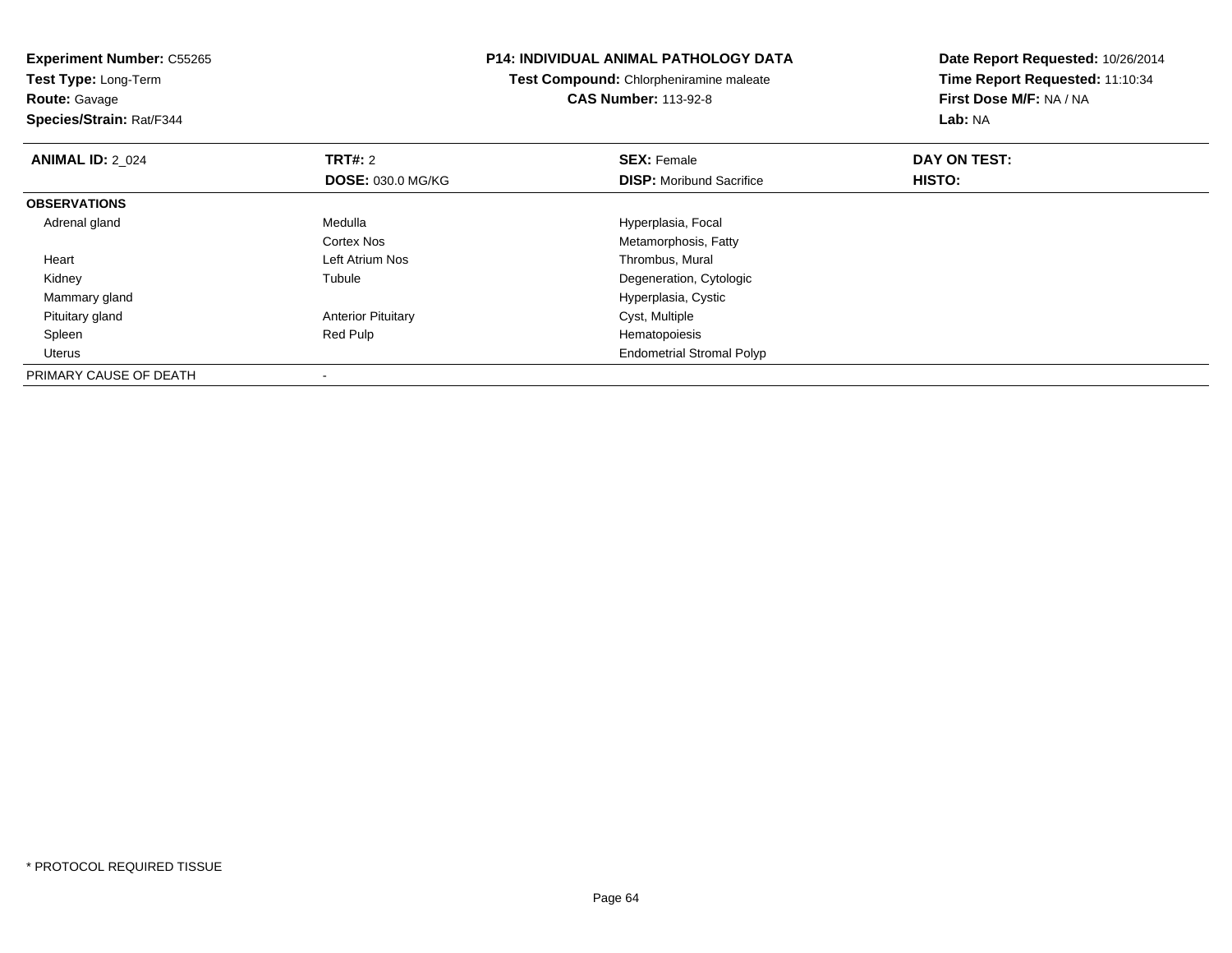**Experiment Number:** C55265**Test Type:** Long-Term**Route:** Gavage **Species/Strain:** Rat/F344**P14: INDIVIDUAL ANIMAL PATHOLOGY DATATest Compound:** Chlorpheniramine maleate**CAS Number:** 113-92-8**Date Report Requested:** 10/26/2014**Time Report Requested:** 11:10:34**First Dose M/F:** NA / NA**Lab:** NA**ANIMAL ID: 2 025 TRT#:** 2 **SEX:** Female **DAY ON TEST: DOSE:** 030.0 MG/KG**DISP:** Moribund Sacrifice **HISTO: OBSERVATIONS** Adrenal glandCortex Nos **Hyperplasia**, Focal Heart Myocardium Nos Degeneration, Nos Kidneyy the control of the control of the control of the control of the control of the control of the control of the control of the control of the control of the control of the control of the control of the control of the contro Liver Inflammation, Granulomatous Focal Mammary glandd and the control of the control of the control of the control of the control of the control of the control of the control of the control of the control of the control of the control of the control of the control of the co Ovary Cyst, Follicular Nos Spleen Red Pulp Hematopoiesis Thyroid Hyperplasia, C Cell Uterus Hemorrhage, Chronic PRIMARY CAUSE OF DEATH-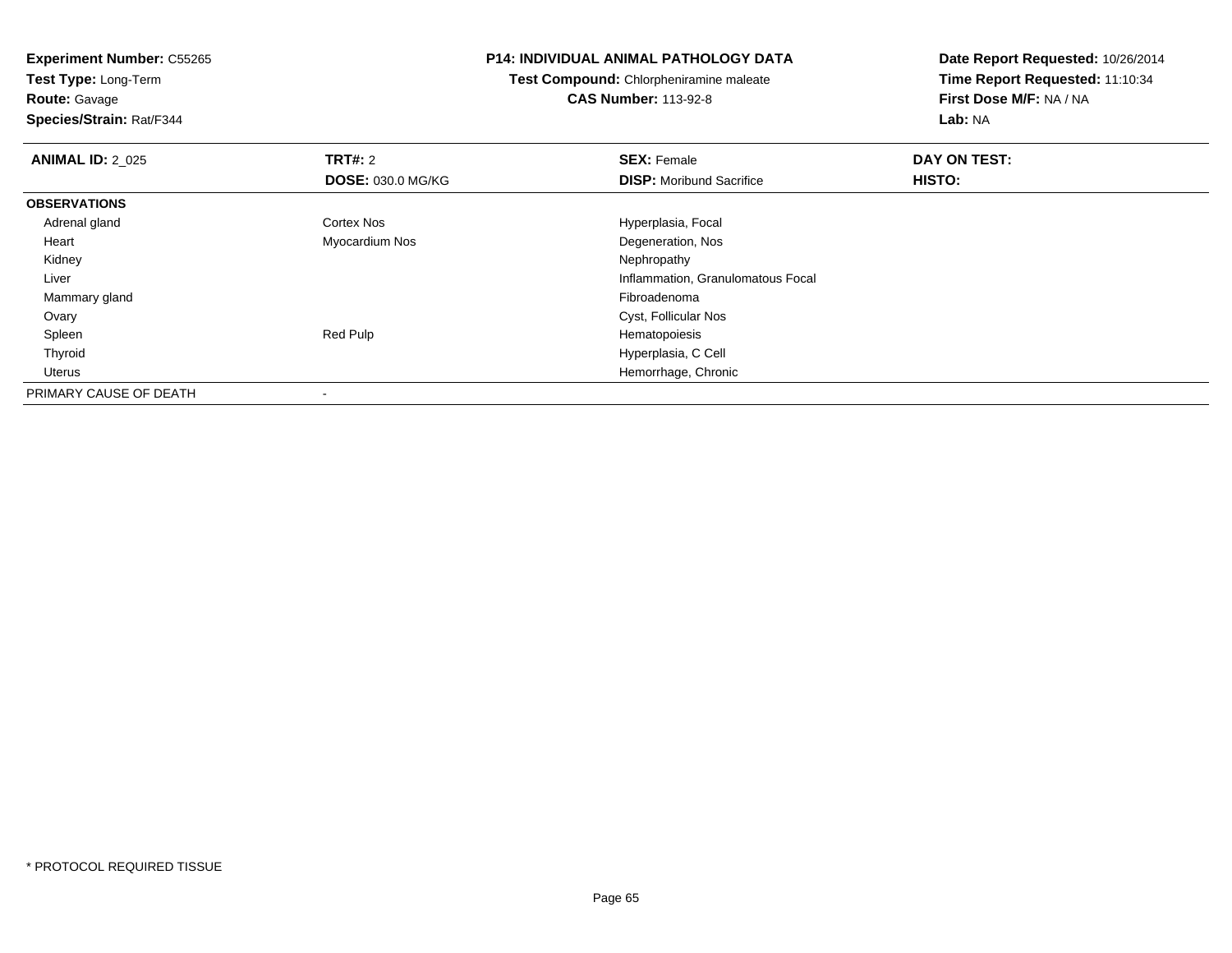**Test Type:** Long-Term

**Route:** Gavage

**Species/Strain:** Rat/F344

### **P14: INDIVIDUAL ANIMAL PATHOLOGY DATA**

**Test Compound:** Chlorpheniramine maleate**CAS Number:** 113-92-8

| <b>ANIMAL ID: 2 026</b> | TRT#: 2                    | <b>SEX: Female</b>                | DAY ON TEST:  |  |
|-------------------------|----------------------------|-----------------------------------|---------------|--|
|                         | <b>DOSE: 030.0 MG/KG</b>   | <b>DISP:</b> Moribund Sacrifice   | <b>HISTO:</b> |  |
| <b>OBSERVATIONS</b>     |                            |                                   |               |  |
| Adrenal gland           | <b>Cortex Nos</b>          | Hemorrhage                        |               |  |
| Heart                   | Myocardium Nos             | Degeneration, Nos                 |               |  |
| Liver                   | <b>Bile Duct</b>           | Hyperplasia, Focal                |               |  |
| Lymph node              | Mandibular Lymph Node      | Histiocytosis                     |               |  |
|                         | Mesenteric Lymph Node      | Inflammation, Granulomatous Focal |               |  |
| Pancreas                | Acinus                     | Atrophy, Focal                    |               |  |
| Unspecified             | <b>Multiple Organs Nos</b> | Inflammation, Acute Focal         |               |  |
| Uterus                  |                            | Dilatation, Nos                   |               |  |
| PRIMARY CAUSE OF DEATH  | $\overline{\phantom{a}}$   |                                   |               |  |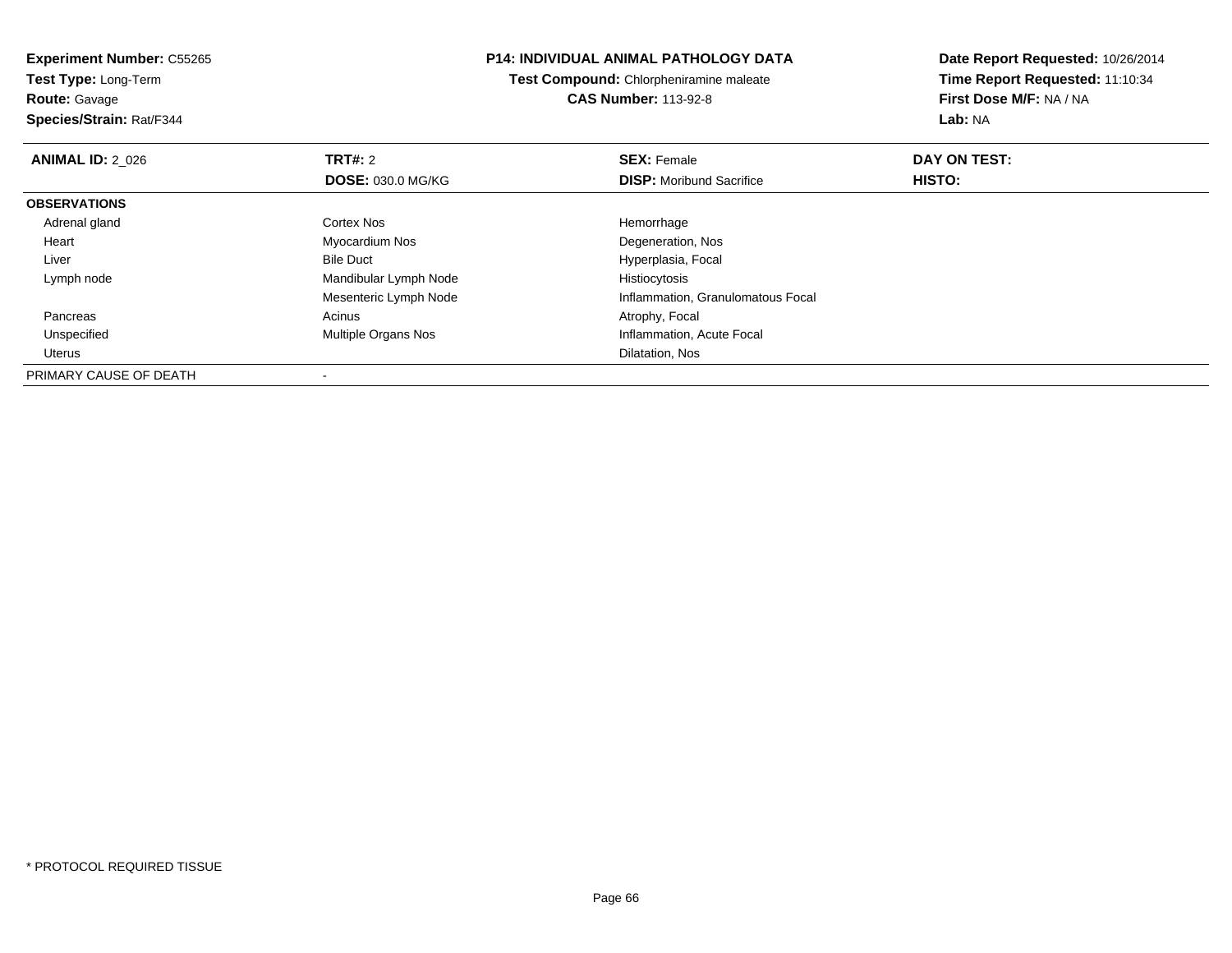**Test Type:** Long-Term

# **Route:** Gavage

**Species/Strain:** Rat/F344

### **P14: INDIVIDUAL ANIMAL PATHOLOGY DATA**

**Test Compound:** Chlorpheniramine maleate**CAS Number:** 113-92-8

| <b>ANIMAL ID: 2 027</b> | TRT#: 2                   | <b>SEX: Female</b>                | DAY ON TEST: |  |
|-------------------------|---------------------------|-----------------------------------|--------------|--|
|                         | <b>DOSE: 030.0 MG/KG</b>  | <b>DISP:</b> Terminal Sacrifice   | HISTO:       |  |
| <b>OBSERVATIONS</b>     |                           |                                   |              |  |
| Adrenal gland           | Cortex Nos                | <b>Focal Cellular Change</b>      |              |  |
|                         | <b>Cortex Nos</b>         | Hyperplasia, Nos                  |              |  |
| Heart                   | Myocardium Nos            | Degeneration, Nos                 |              |  |
| Liver                   |                           | Cytoplasmic Change, Basophilic    |              |  |
|                         |                           | Inflammation, Granulomatous Focal |              |  |
| Mammary gland           |                           | Hyperplasia, Cystic               |              |  |
| Pituitary gland         | <b>Anterior Pituitary</b> | Adenoma, Nos                      |              |  |
|                         | <b>Anterior Pituitary</b> | Cyst, Multiple                    |              |  |
| Thyroid                 |                           | Hyperplasia, C Cell               |              |  |
| Uterus                  | Cervix Uteri              | <b>Diverticulum</b>               |              |  |
|                         |                           | <b>Endometrial Stromal Polyp</b>  |              |  |
| PRIMARY CAUSE OF DEATH  | $\,$ $\,$                 |                                   |              |  |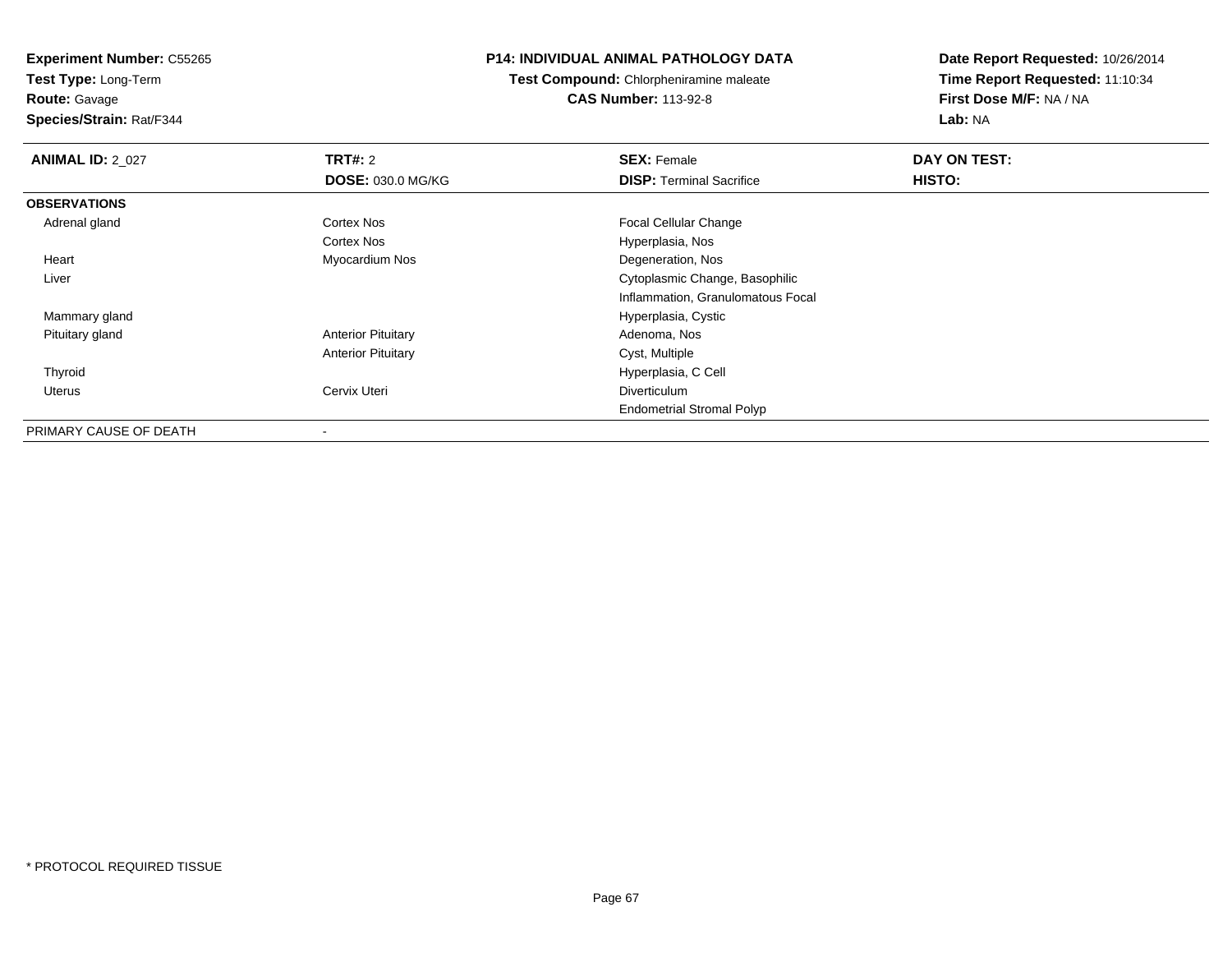| <b>Experiment Number: C55265</b><br>Test Type: Long-Term<br><b>Route: Gavage</b><br>Species/Strain: Rat/F344 |                          | <b>P14: INDIVIDUAL ANIMAL PATHOLOGY DATA</b><br>Test Compound: Chlorpheniramine maleate<br><b>CAS Number: 113-92-8</b> | Date Report Requested: 10/26/2014<br>Time Report Requested: 11:10:34<br>First Dose M/F: NA / NA<br>Lab: NA |  |
|--------------------------------------------------------------------------------------------------------------|--------------------------|------------------------------------------------------------------------------------------------------------------------|------------------------------------------------------------------------------------------------------------|--|
| <b>ANIMAL ID: 2 028</b>                                                                                      | TRT#: 2                  | <b>SEX: Female</b>                                                                                                     | DAY ON TEST:                                                                                               |  |
|                                                                                                              | <b>DOSE: 030.0 MG/KG</b> | <b>DISP: Dosing Accident</b>                                                                                           | HISTO:                                                                                                     |  |
| <b>OBSERVATIONS</b>                                                                                          |                          |                                                                                                                        |                                                                                                            |  |
| Heart                                                                                                        | Myocardium Nos           | Degeneration, Nos                                                                                                      |                                                                                                            |  |
| Kidney                                                                                                       |                          | Nephropathy                                                                                                            |                                                                                                            |  |
| Liver                                                                                                        |                          | Cytoplasmic Change, Basophilic                                                                                         |                                                                                                            |  |
|                                                                                                              | <b>Bile Duct</b>         | Hyperplasia, Focal                                                                                                     |                                                                                                            |  |
| Thyroid                                                                                                      |                          | Hyperplasia, C Cell                                                                                                    |                                                                                                            |  |
| Uterus                                                                                                       | Endometrium              | Hyperplasia, Cystic                                                                                                    |                                                                                                            |  |
| PRIMARY CAUSE OF DEATH                                                                                       |                          |                                                                                                                        |                                                                                                            |  |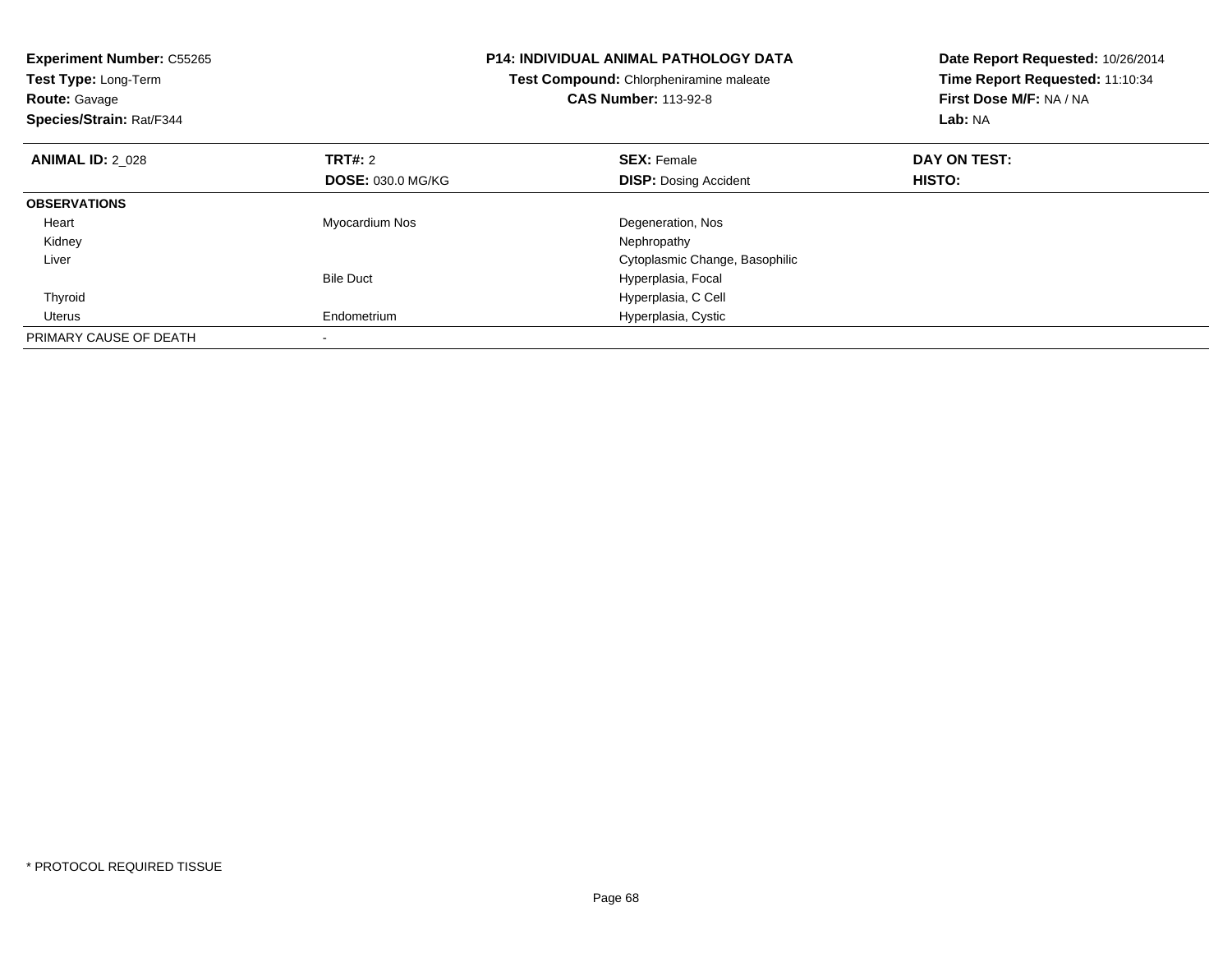**Experiment Number:** C55265**Test Type:** Long-Term**Route:** Gavage **Species/Strain:** Rat/F344**P14: INDIVIDUAL ANIMAL PATHOLOGY DATATest Compound:** Chlorpheniramine maleate**CAS Number:** 113-92-8**Date Report Requested:** 10/26/2014**Time Report Requested:** 11:10:34**First Dose M/F:** NA / NA**Lab:** NA**ANIMAL ID: 2 029 TRT#:** 2 **SEX:** Female **DAY ON TEST: DOSE:** 030.0 MG/KG**DISP:** Terminal Sacrifice **HISTO: OBSERVATIONS** Adrenal gland Cortical Adenoma Cortex Nos Focal Cellular Change Heart Myocardium Nos Degeneration, Nos Kidneyy the control of the control of the control of the control of the control of the control of the control of the control of the control of the control of the control of the control of the control of the control of the contro Liver Cytoplasmic Change, Basophilic Mammary gland Hyperplasia, Cystic Thyroid C-Cell Adenoma Hyperplasia, C Cell Uterus Endometrial Stromal PolypPRIMARY CAUSE OF DEATH-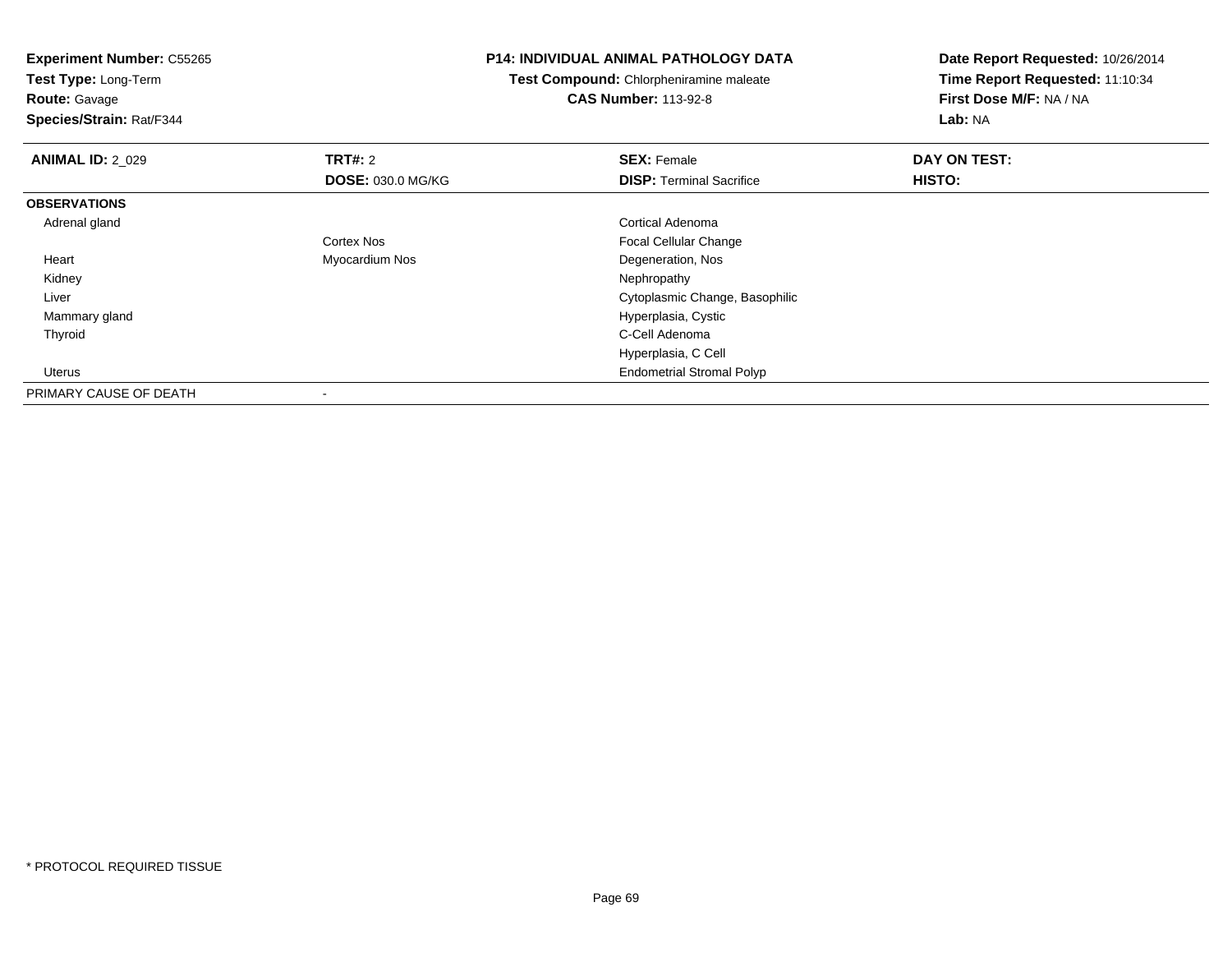**Test Type:** Long-Term

**Route:** Gavage

**Species/Strain:** Rat/F344

### **P14: INDIVIDUAL ANIMAL PATHOLOGY DATA**

**Test Compound:** Chlorpheniramine maleate**CAS Number:** 113-92-8

| <b>ANIMAL ID: 2_030</b> | TRT#: 2                   | <b>SEX: Female</b>                | DAY ON TEST: |  |
|-------------------------|---------------------------|-----------------------------------|--------------|--|
|                         | <b>DOSE: 030.0 MG/KG</b>  | <b>DISP:</b> Terminal Sacrifice   | HISTO:       |  |
| <b>OBSERVATIONS</b>     |                           |                                   |              |  |
| Adrenal gland           | Cortex Nos                | Hyperplasia, Focal                |              |  |
|                         | Medulla                   | Pheochromocytoma                  |              |  |
| Heart                   | Myocardium Nos            | Degeneration, Nos                 |              |  |
| Kidney                  |                           | Nephropathy                       |              |  |
| Liver                   |                           | Cytoplasmic Change, Basophilic    |              |  |
|                         |                           | Inflammation, Granulomatous Focal |              |  |
| Ovary                   |                           | Cyst, Follicular Nos              |              |  |
| Pancreas                | Acinus                    | Atrophy, Focal                    |              |  |
| Pituitary gland         | <b>Anterior Pituitary</b> | Carcinoma, Nos                    |              |  |
| Thyroid                 |                           | Cyst, Follicular Nos              |              |  |
|                         |                           | Hyperplasia, C Cell               |              |  |
| PRIMARY CAUSE OF DEATH  | $\overline{\phantom{a}}$  |                                   |              |  |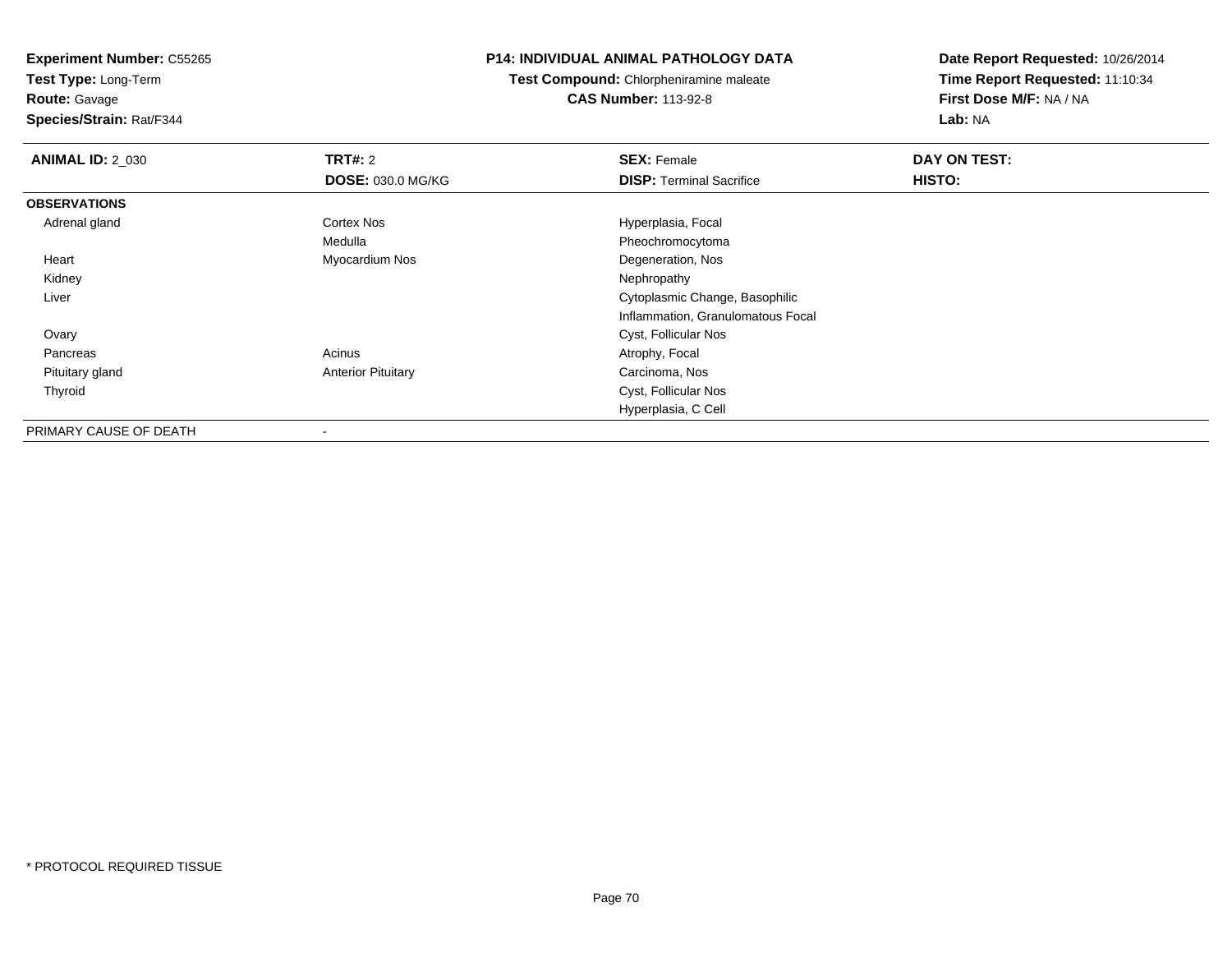| <b>Experiment Number: C55265</b><br><b>Test Type: Long-Term</b><br><b>Route: Gavage</b><br>Species/Strain: Rat/F344 |                          | <b>P14: INDIVIDUAL ANIMAL PATHOLOGY DATA</b><br>Test Compound: Chlorpheniramine maleate<br><b>CAS Number: 113-92-8</b> | Date Report Requested: 10/26/2014<br>Time Report Requested: 11:10:34<br>First Dose M/F: NA / NA<br>Lab: NA |  |
|---------------------------------------------------------------------------------------------------------------------|--------------------------|------------------------------------------------------------------------------------------------------------------------|------------------------------------------------------------------------------------------------------------|--|
| <b>ANIMAL ID: 2 031</b>                                                                                             | <b>TRT#: 2</b>           | <b>SEX: Female</b>                                                                                                     | DAY ON TEST:                                                                                               |  |
|                                                                                                                     | <b>DOSE: 030.0 MG/KG</b> | <b>DISP:</b> Terminal Sacrifice                                                                                        | <b>HISTO:</b>                                                                                              |  |
| <b>OBSERVATIONS</b>                                                                                                 |                          |                                                                                                                        |                                                                                                            |  |
| Heart                                                                                                               | Myocardium Nos           | Degeneration, Nos                                                                                                      |                                                                                                            |  |
| Kidney                                                                                                              |                          | Nephropathy                                                                                                            |                                                                                                            |  |
| Liver                                                                                                               |                          | Cytoplasmic Change, Basophilic                                                                                         |                                                                                                            |  |
| Thyroid                                                                                                             |                          | Hyperplasia, C Cell                                                                                                    |                                                                                                            |  |
| Unspecified                                                                                                         | Multiple Organs Nos      | Leukemia, Mononuclear Cell                                                                                             |                                                                                                            |  |
| Uterus                                                                                                              |                          | <b>Endometrial Stromal Polyp</b>                                                                                       |                                                                                                            |  |
| PRIMARY CAUSE OF DEATH                                                                                              |                          |                                                                                                                        |                                                                                                            |  |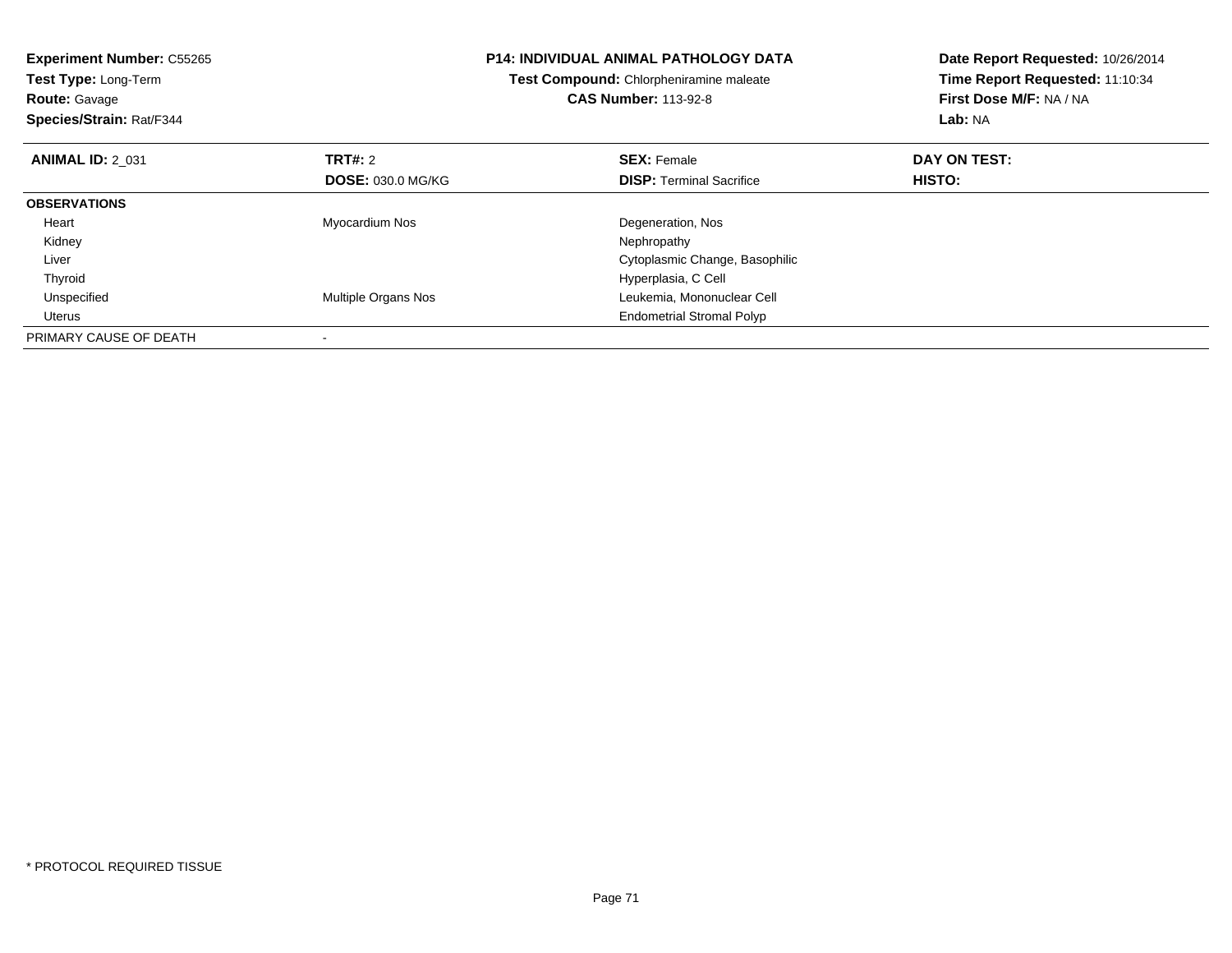**Test Type:** Long-Term

**Route:** Gavage

**Species/Strain:** Rat/F344

# **P14: INDIVIDUAL ANIMAL PATHOLOGY DATA**

**Test Compound:** Chlorpheniramine maleate**CAS Number:** 113-92-8

| <b>ANIMAL ID: 2_032</b> | TRT#: 2                   | <b>SEX: Female</b>                  | DAY ON TEST: |  |
|-------------------------|---------------------------|-------------------------------------|--------------|--|
|                         | <b>DOSE: 030.0 MG/KG</b>  | <b>DISP: Natural Death</b>          | HISTO:       |  |
| <b>OBSERVATIONS</b>     |                           |                                     |              |  |
| Adrenal gland           | Cortex Nos                | Hemosiderosis                       |              |  |
| Bone                    | Carpal Bone               | Osteoarthropathy, Hypertrophic, Nos |              |  |
| <b>Brain</b>            | Cerebrum                  | Atrophy, Pressure                   |              |  |
|                         | Cerebrum                  | Hemorrhage                          |              |  |
| Heart                   | Myocardium Nos            | Degeneration, Nos                   |              |  |
| Kidney                  |                           | Nephropathy                         |              |  |
| Liver                   |                           | Cytoplasmic Change, Basophilic      |              |  |
|                         |                           | Inflammation, Granulomatous Focal   |              |  |
| Lung                    |                           | Aspiration, Foreign Body            |              |  |
| Lymph node              | Mandibular Lymph Node     | Hemorrhage                          |              |  |
|                         | Thymic Lymph Node         | Inflammation, Active Chronic        |              |  |
| Parathyroid gland       |                           | Hyperplasia, Focal                  |              |  |
| Pituitary gland         | <b>Anterior Pituitary</b> | Adenoma, Nos                        |              |  |
| Spleen                  | Red Pulp                  | Hematopoiesis                       |              |  |
| PRIMARY CAUSE OF DEATH  |                           |                                     |              |  |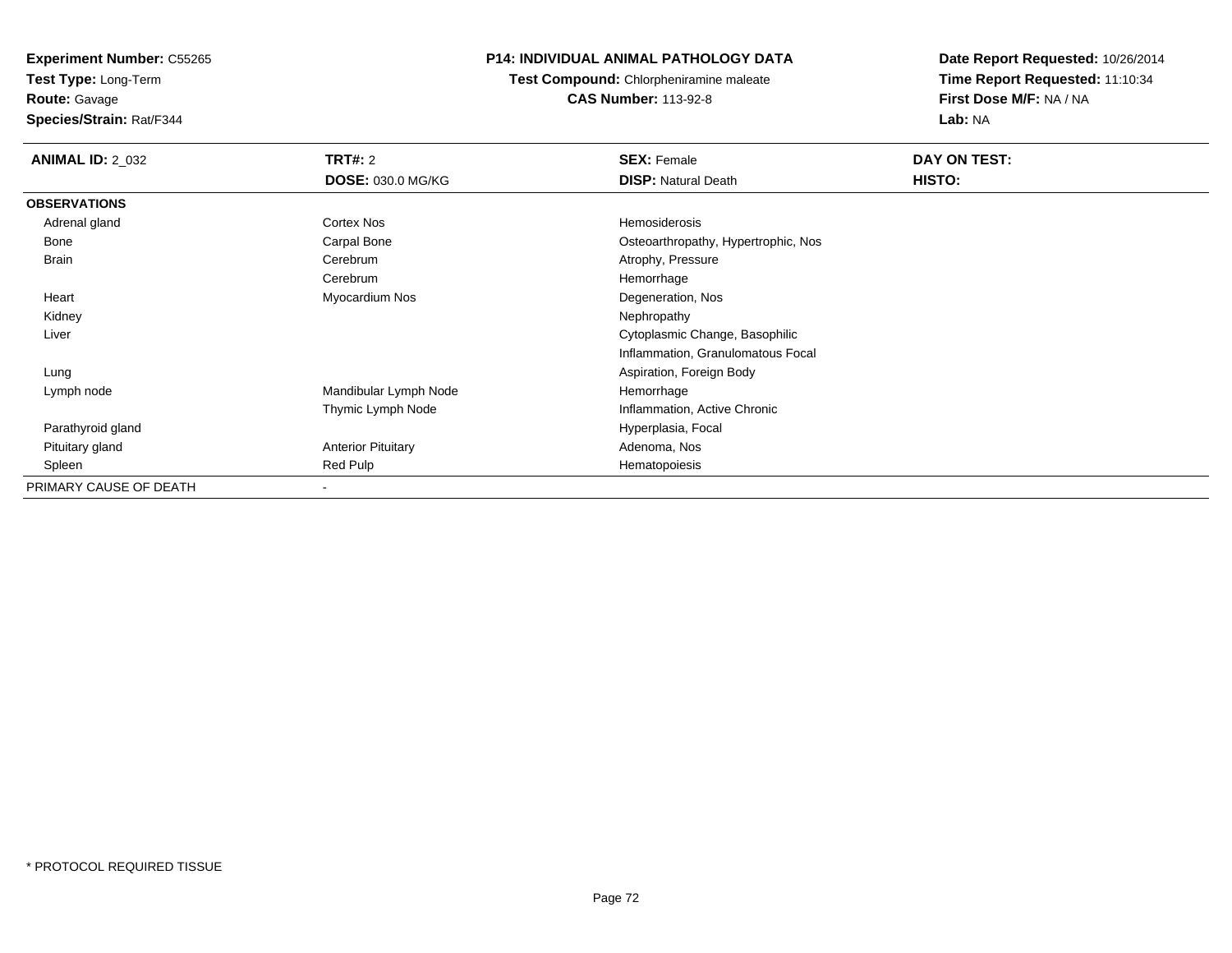**Experiment Number:** C55265**Test Type:** Long-Term**Route:** Gavage **Species/Strain:** Rat/F344**P14: INDIVIDUAL ANIMAL PATHOLOGY DATATest Compound:** Chlorpheniramine maleate**CAS Number:** 113-92-8**Date Report Requested:** 10/26/2014**Time Report Requested:** 11:10:34**First Dose M/F:** NA / NA**Lab:** NA**ANIMAL ID:** 2\_033**TRT#:** 2 **SEX:** Female **DAY ON TEST: DOSE:** 030.0 MG/KG**DISP:** Terminal Sacrifice **HISTO: OBSERVATIONS** Heart Myocardium Nos Degeneration, Nos Kidneyy the control of the control of the control of the control of the control of the control of the control of the control of the control of the control of the control of the control of the control of the control of the contro Liver Cytoplasmic Change, Basophilic Inflammation, Granulomatous Focal**Ovary**  Cyst, Follicular Nos Pituitary glandAnterior Pituitary **Adenoma, Nos** Adenoma, Nos Thyroid Hyperplasia, C Cell Uterus Endometrium Hyperplasia, Cystic PRIMARY CAUSE OF DEATH-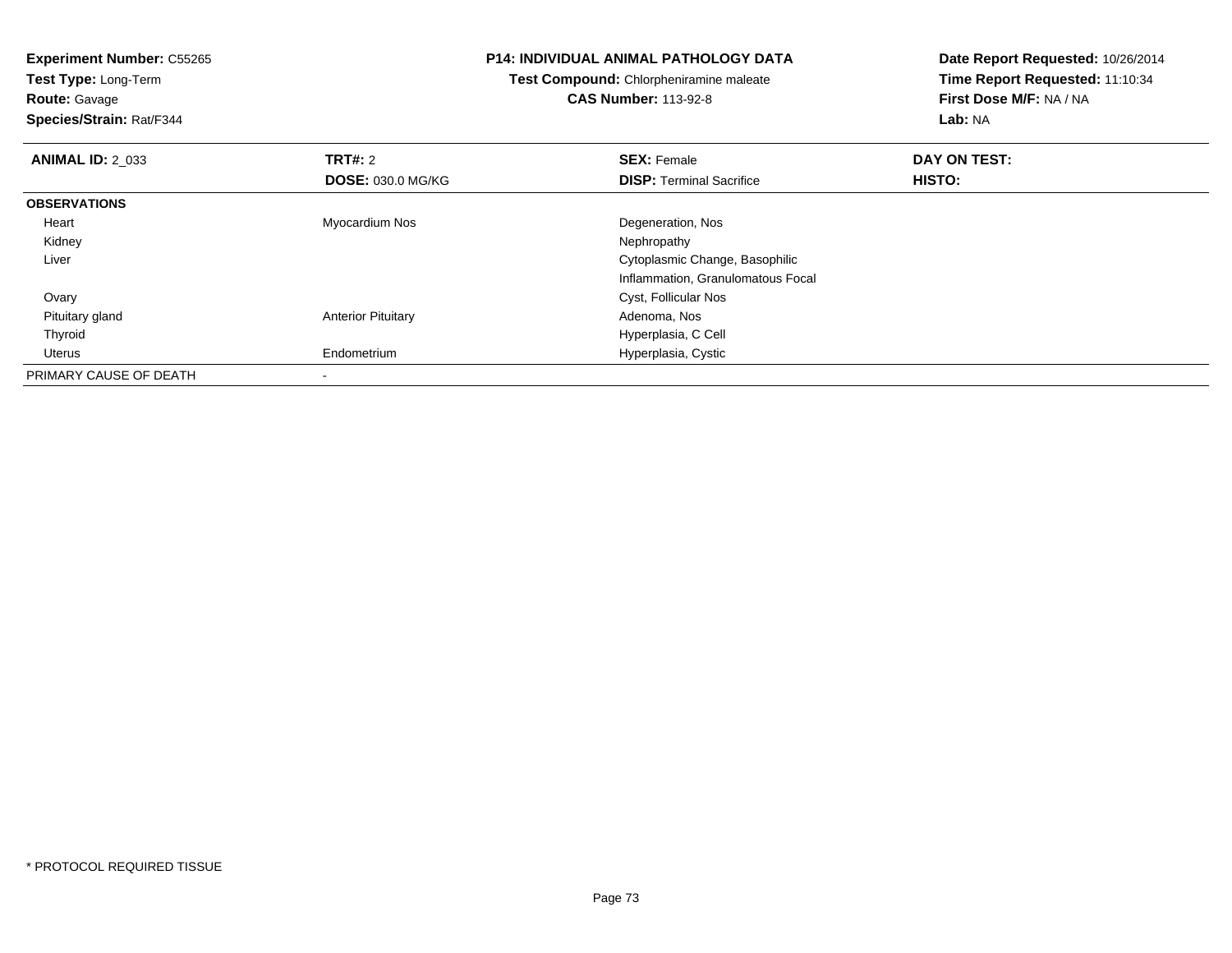| <b>Experiment Number: C55265</b> |                          | <b>P14: INDIVIDUAL ANIMAL PATHOLOGY DATA</b>                           | Date Report Requested: 10/26/2014<br>Time Report Requested: 11:10:34 |
|----------------------------------|--------------------------|------------------------------------------------------------------------|----------------------------------------------------------------------|
| Test Type: Long-Term             |                          | Test Compound: Chlorpheniramine maleate<br><b>CAS Number: 113-92-8</b> | First Dose M/F: NA / NA                                              |
| <b>Route: Gavage</b>             |                          |                                                                        |                                                                      |
| Species/Strain: Rat/F344         |                          |                                                                        | Lab: NA                                                              |
| <b>ANIMAL ID: 2 034</b>          | TRT#: 2                  | <b>SEX: Female</b>                                                     | DAY ON TEST:                                                         |
|                                  | <b>DOSE: 030.0 MG/KG</b> | <b>DISP:</b> Natural Death                                             | <b>HISTO:</b>                                                        |
| <b>OBSERVATIONS</b>              |                          |                                                                        |                                                                      |
| Lung                             | Alveoli                  | Hemorrhage                                                             |                                                                      |
|                                  |                          | Inflammation, Interstitial                                             |                                                                      |
| PRIMARY CAUSE OF DEATH           | $\sim$                   |                                                                        |                                                                      |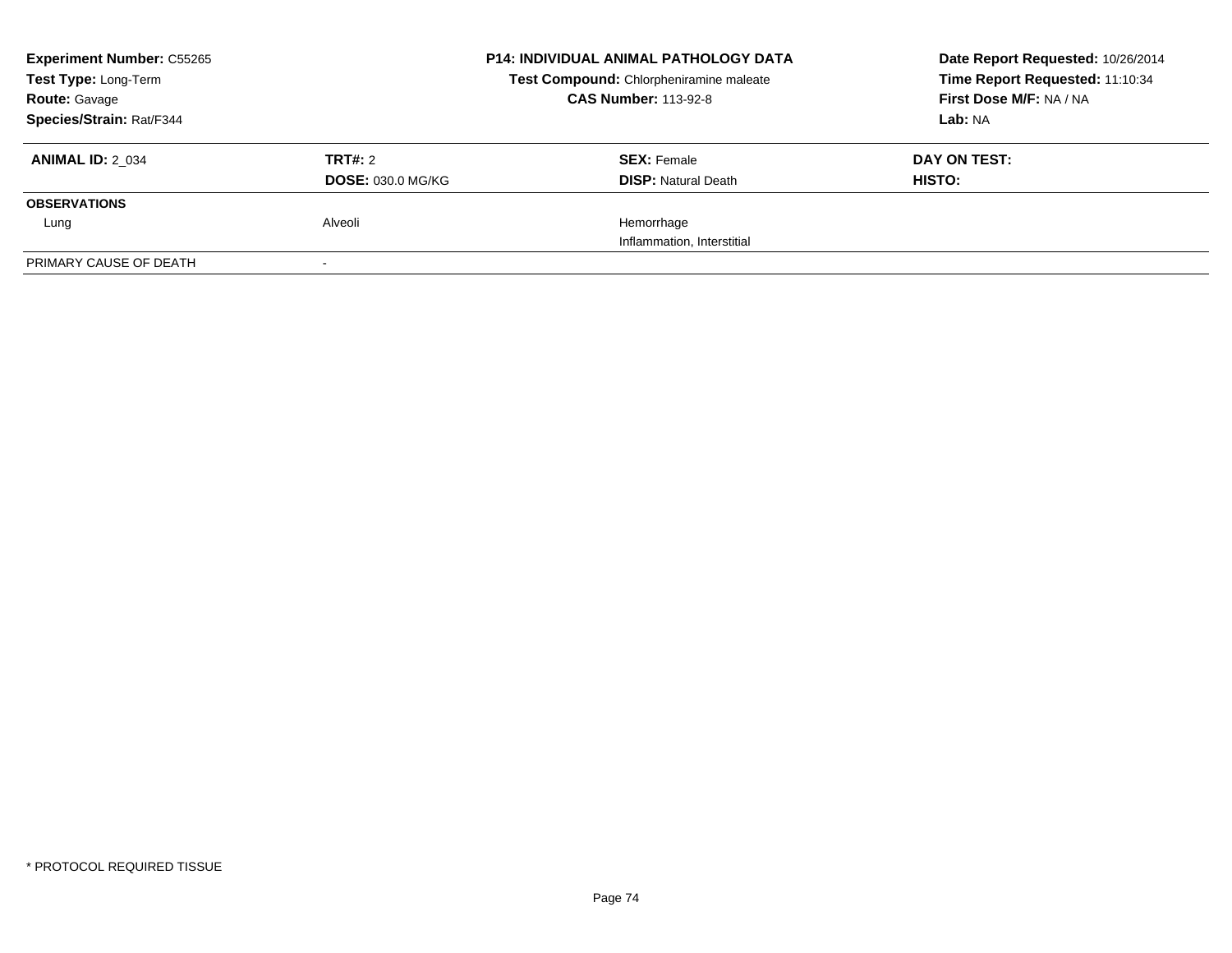**Test Type:** Long-Term**Route:** Gavage

**Species/Strain:** Rat/F344

#### **P14: INDIVIDUAL ANIMAL PATHOLOGY DATA**

**Test Compound:** Chlorpheniramine maleate**CAS Number:** 113-92-8

| <b>ANIMAL ID: 2_035</b> | TRT#: 2                   | <b>SEX: Female</b>                | DAY ON TEST: |  |
|-------------------------|---------------------------|-----------------------------------|--------------|--|
|                         | <b>DOSE: 030.0 MG/KG</b>  | <b>DISP: Terminal Sacrifice</b>   | HISTO:       |  |
| <b>OBSERVATIONS</b>     |                           |                                   |              |  |
| Heart                   | Myocardium Nos            | Degeneration, Nos                 |              |  |
| Kidney                  |                           | Nephropathy                       |              |  |
| Liver                   |                           | Cytoplasmic Change, Basophilic    |              |  |
|                         |                           | Inflammation, Granulomatous Focal |              |  |
| Mammary gland           |                           | Hyperplasia, Cystic               |              |  |
| Ovary                   |                           | Cyst, Follicular Nos              |              |  |
|                         |                           | Cyst, Parovarian                  |              |  |
| Pituitary gland         | <b>Anterior Pituitary</b> | Adenoma, Nos                      |              |  |
| Thyroid                 |                           | Hyperplasia, C Cell               |              |  |
| Uterus                  | Endometrium               | Hyperplasia, Cystic               |              |  |
| PRIMARY CAUSE OF DEATH  | ۰                         |                                   |              |  |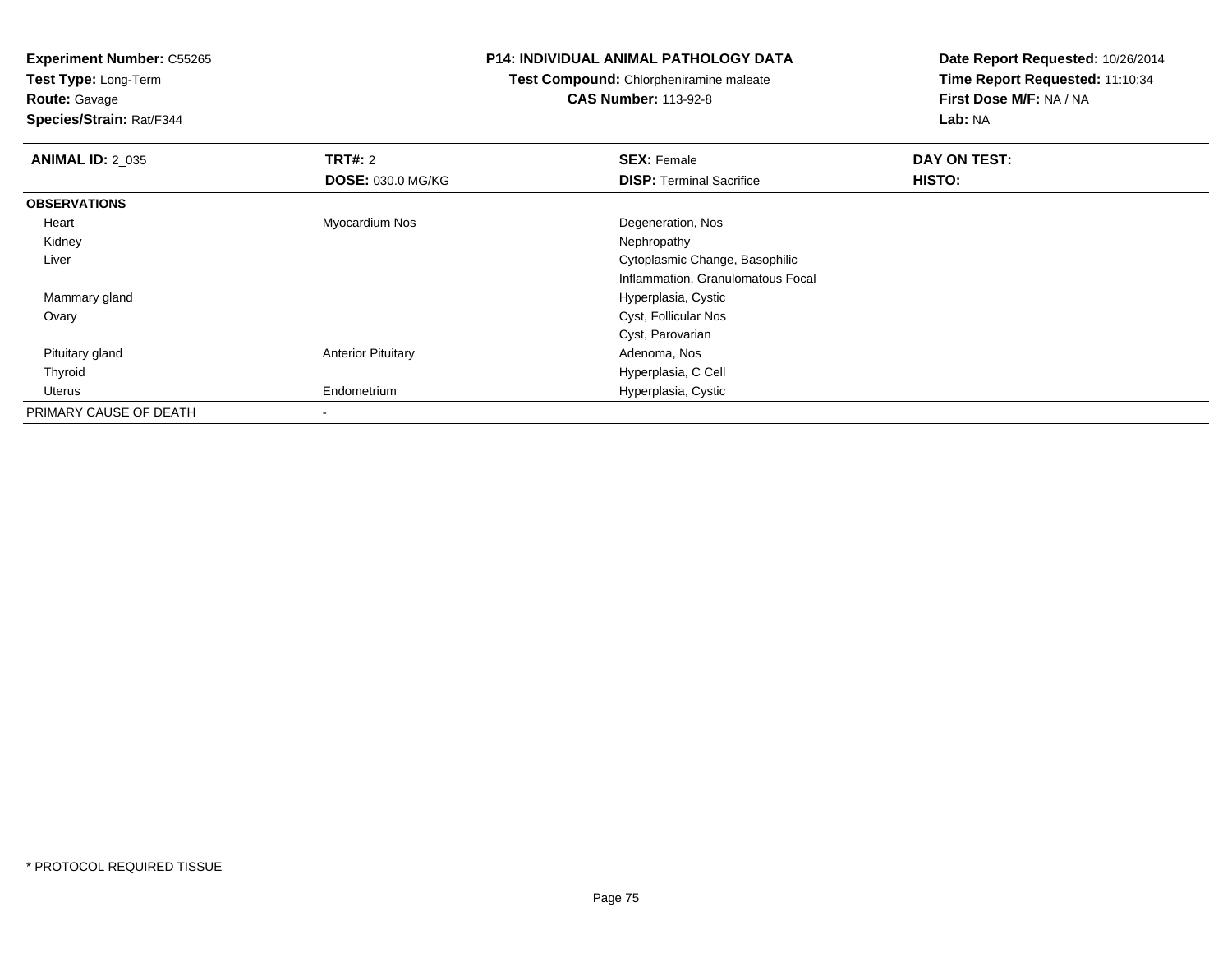**Test Type:** Long-Term**Route:** Gavage

**Species/Strain:** Rat/F344

#### **P14: INDIVIDUAL ANIMAL PATHOLOGY DATA**

**Test Compound:** Chlorpheniramine maleate**CAS Number:** 113-92-8

| <b>ANIMAL ID: 2_036</b> | TRT#: 2                   | <b>SEX: Female</b>                | DAY ON TEST: |  |
|-------------------------|---------------------------|-----------------------------------|--------------|--|
|                         | <b>DOSE: 030.0 MG/KG</b>  | <b>DISP: Terminal Sacrifice</b>   | HISTO:       |  |
| <b>OBSERVATIONS</b>     |                           |                                   |              |  |
| Adrenal gland           | <b>Cortex Nos</b>         | Hyperplasia, Focal                |              |  |
| Clitoral gland          |                           | Inflammation, Active Chronic      |              |  |
| Heart                   | Myocardium Nos            | Degeneration, Nos                 |              |  |
| Kidney                  |                           | Nephropathy                       |              |  |
| Liver                   |                           | Inflammation, Granulomatous Focal |              |  |
| Mammary gland           |                           | Hyperplasia, Cystic               |              |  |
| Pituitary gland         | <b>Anterior Pituitary</b> | Cyst, Nos                         |              |  |
|                         | <b>Anterior Pituitary</b> | Hyperplasia, Focal                |              |  |
| Thyroid                 |                           | Hyperplasia, C Cell               |              |  |
| Uterus                  |                           | Dilatation, Nos                   |              |  |
| PRIMARY CAUSE OF DEATH  |                           |                                   |              |  |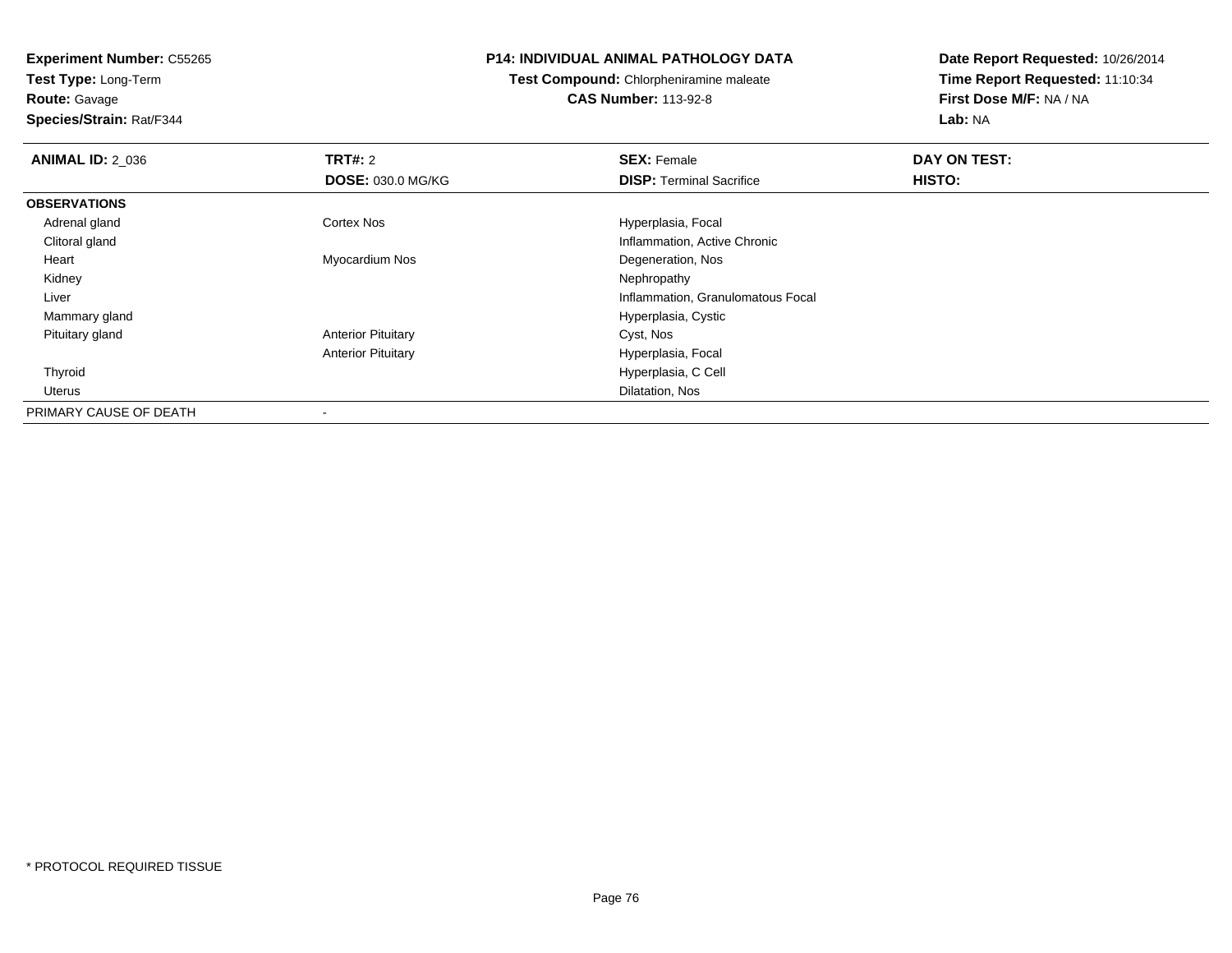| <b>Experiment Number: C55265</b><br><b>Test Type: Long-Term</b><br><b>Route: Gavage</b> |                          | <b>P14: INDIVIDUAL ANIMAL PATHOLOGY DATA</b><br>Test Compound: Chlorpheniramine maleate<br><b>CAS Number: 113-92-8</b> | Date Report Requested: 10/26/2014<br>Time Report Requested: 11:10:34<br>First Dose M/F: NA / NA |
|-----------------------------------------------------------------------------------------|--------------------------|------------------------------------------------------------------------------------------------------------------------|-------------------------------------------------------------------------------------------------|
| <b>Species/Strain: Rat/F344</b>                                                         |                          |                                                                                                                        | Lab: NA                                                                                         |
| <b>ANIMAL ID: 2 037</b>                                                                 | TRT#: 2                  | <b>SEX: Female</b>                                                                                                     | DAY ON TEST:                                                                                    |
|                                                                                         | <b>DOSE: 030.0 MG/KG</b> | <b>DISP: Natural Death</b>                                                                                             | HISTO:                                                                                          |
| <b>OBSERVATIONS</b>                                                                     |                          |                                                                                                                        |                                                                                                 |
| Heart                                                                                   | Myocardium Nos           | Degeneration, Nos                                                                                                      |                                                                                                 |
| Intestine Small                                                                         | Mesentery Nos            | Inflammation, Granulomatous Focal                                                                                      |                                                                                                 |
| PRIMARY CAUSE OF DEATH                                                                  |                          |                                                                                                                        |                                                                                                 |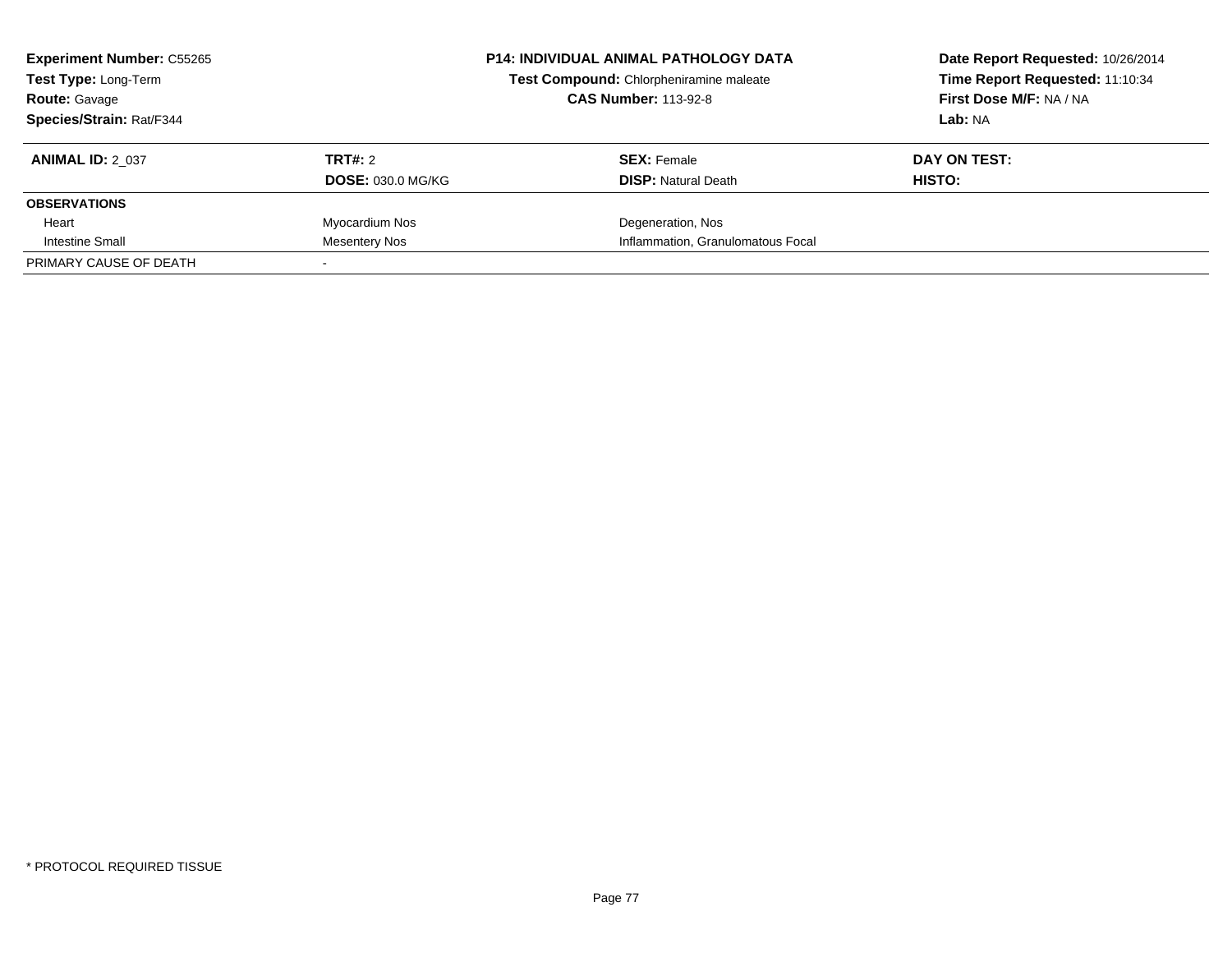**Test Type:** Long-Term

## **Route:** Gavage

**Species/Strain:** Rat/F344

#### **P14: INDIVIDUAL ANIMAL PATHOLOGY DATA**

**Test Compound:** Chlorpheniramine maleate**CAS Number:** 113-92-8

| <b>ANIMAL ID: 2_038</b> | <b>TRT#: 2</b>            | <b>SEX: Female</b>                | DAY ON TEST: |  |
|-------------------------|---------------------------|-----------------------------------|--------------|--|
|                         | <b>DOSE: 030.0 MG/KG</b>  | <b>DISP:</b> Terminal Sacrifice   | HISTO:       |  |
| <b>OBSERVATIONS</b>     |                           |                                   |              |  |
| <b>Brain</b>            | Cerebrum                  | Atrophy, Pressure                 |              |  |
|                         | Ventricle                 | Hydrocephalus, Nos                |              |  |
| Heart                   | Myocardium Nos            | Degeneration, Nos                 |              |  |
| Intestine Small         | Jejunum                   | Inflammation, Active Chronic      |              |  |
|                         | Jejunum                   | Ulcer, Nos                        |              |  |
| Kidney                  |                           | Nephropathy                       |              |  |
| Liver                   |                           | Inflammation, Granulomatous Focal |              |  |
| Mammary gland           |                           | Fibroadenoma                      |              |  |
|                         |                           | Hyperplasia, Cystic               |              |  |
| Pituitary gland         | <b>Anterior Pituitary</b> | Adenoma, Nos                      |              |  |
| Thyroid                 |                           | Hyperplasia, C Cell               |              |  |
| PRIMARY CAUSE OF DEATH  | $\blacksquare$            |                                   |              |  |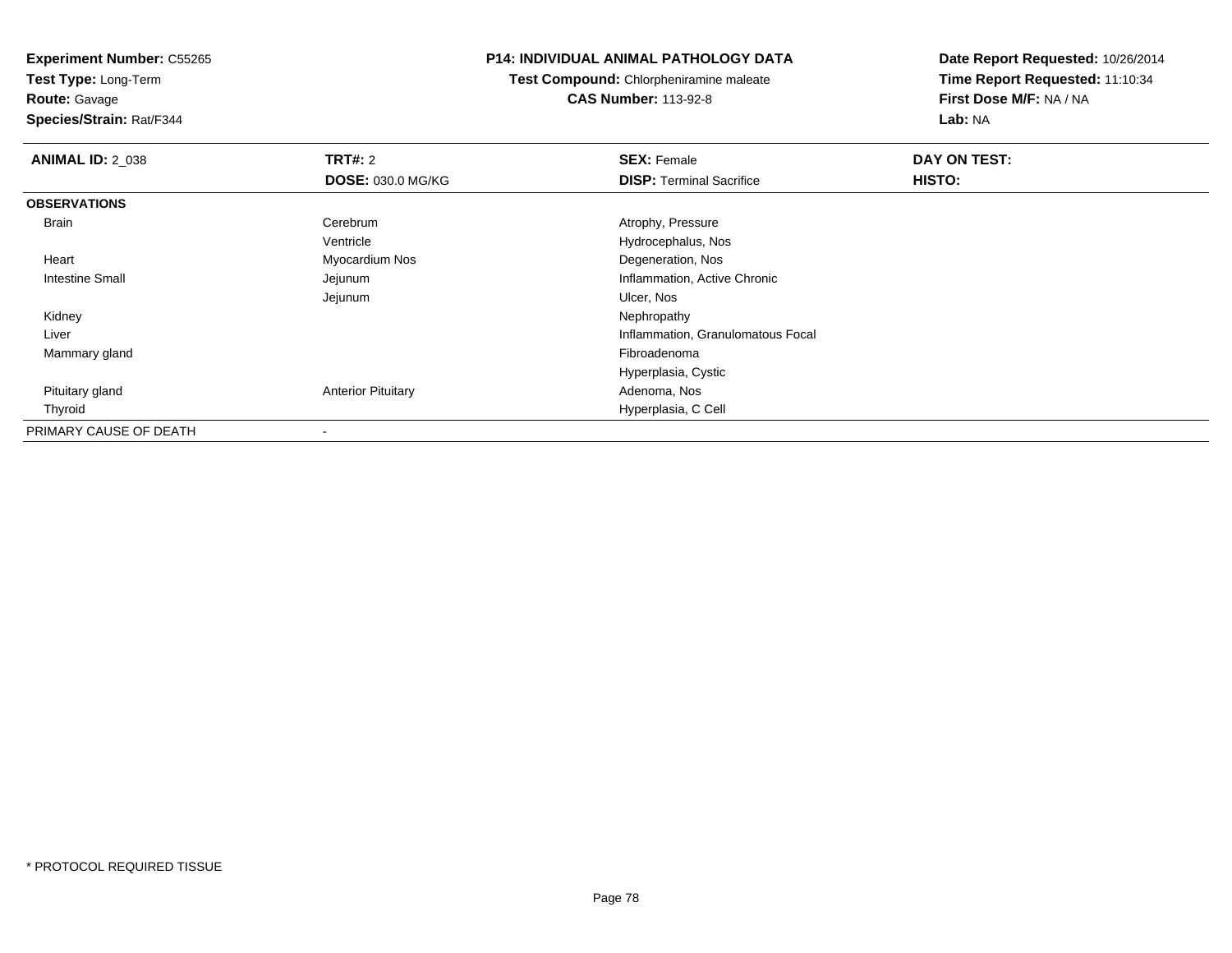| <b>Experiment Number: C55265</b><br>Test Type: Long-Term<br><b>Route: Gavage</b><br>Species/Strain: Rat/F344 |                                     | <b>P14: INDIVIDUAL ANIMAL PATHOLOGY DATA</b><br>Date Report Requested: 10/26/2014<br>Time Report Requested: 11:10:34<br>Test Compound: Chlorpheniramine maleate<br>First Dose M/F: NA / NA<br><b>CAS Number: 113-92-8</b><br>Lab: NA |                        |
|--------------------------------------------------------------------------------------------------------------|-------------------------------------|--------------------------------------------------------------------------------------------------------------------------------------------------------------------------------------------------------------------------------------|------------------------|
| <b>ANIMAL ID: 2 039</b>                                                                                      | TRT#: 2<br><b>DOSE: 030.0 MG/KG</b> | <b>SEX: Female</b><br><b>DISP: Natural Death</b>                                                                                                                                                                                     | DAY ON TEST:<br>HISTO: |
| <b>OBSERVATIONS</b>                                                                                          |                                     |                                                                                                                                                                                                                                      |                        |
| Heart                                                                                                        | Myocardium Nos                      | Degeneration, Nos                                                                                                                                                                                                                    |                        |
| Intestine Small                                                                                              | Jejunum                             | Inflammation, Active Chronic                                                                                                                                                                                                         |                        |
| Spleen                                                                                                       | Red Pulp                            | <b>Hemosiderosis</b>                                                                                                                                                                                                                 |                        |
| Urinary bladder                                                                                              |                                     | Inflammation, Active Chronic                                                                                                                                                                                                         |                        |
| PRIMARY CAUSE OF DEATH                                                                                       |                                     |                                                                                                                                                                                                                                      |                        |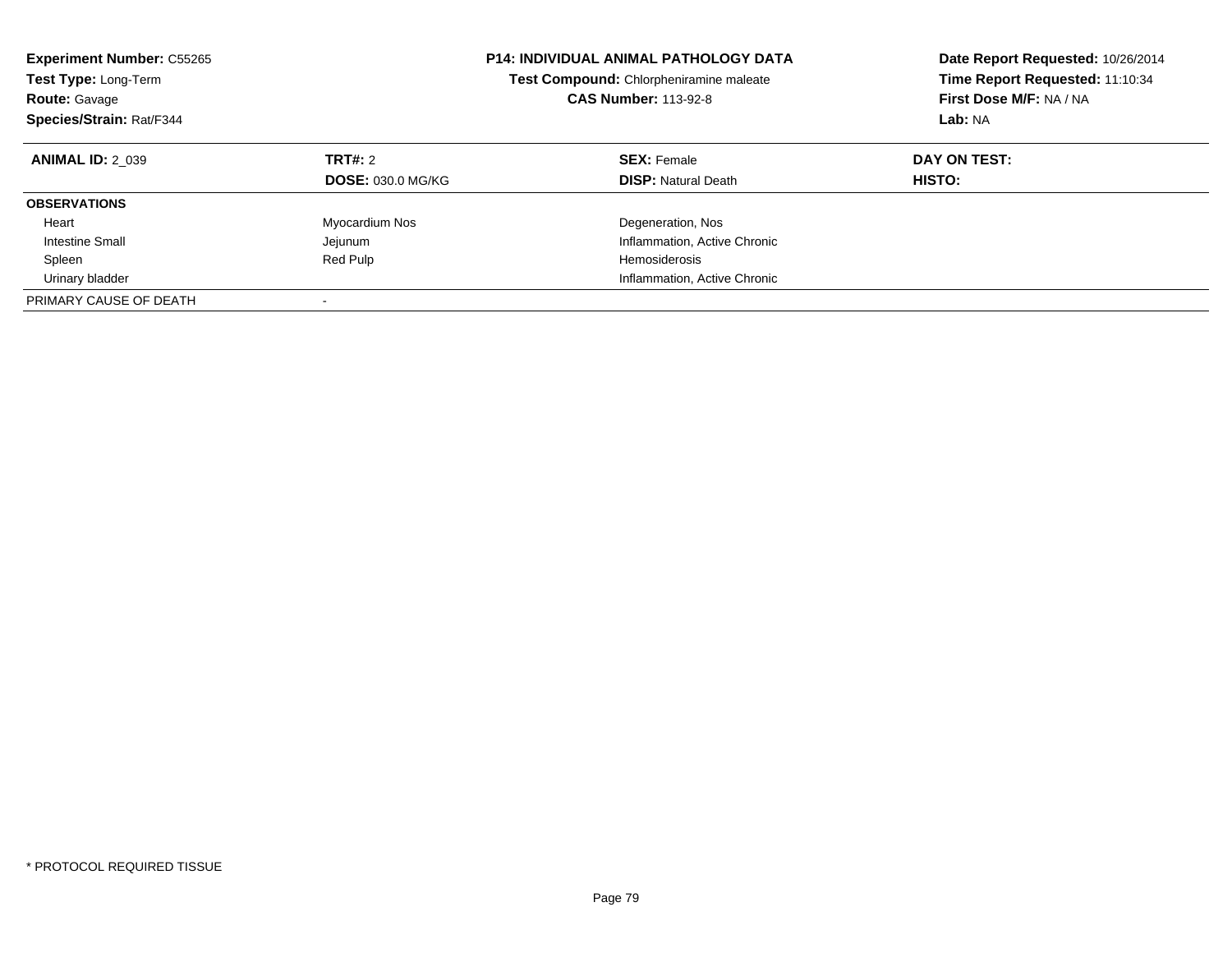| <b>Experiment Number: C55265</b><br>Test Type: Long-Term |                          | <b>P14: INDIVIDUAL ANIMAL PATHOLOGY DATA</b> | Date Report Requested: 10/26/2014 |
|----------------------------------------------------------|--------------------------|----------------------------------------------|-----------------------------------|
|                                                          |                          | Test Compound: Chlorpheniramine maleate      | Time Report Requested: 11:10:34   |
| <b>Route: Gavage</b>                                     |                          | <b>CAS Number: 113-92-8</b>                  | First Dose M/F: NA / NA           |
| Species/Strain: Rat/F344                                 |                          |                                              | Lab: NA                           |
| <b>ANIMAL ID: 2 040</b>                                  | TRT#: 2                  | <b>SEX: Female</b>                           | DAY ON TEST:                      |
|                                                          | <b>DOSE: 030.0 MG/KG</b> | <b>DISP:</b> Dosing Accident                 | HISTO:                            |
| <b>OBSERVATIONS</b>                                      |                          |                                              |                                   |
| Intestine Large                                          | Colon                    | Parasitism                                   |                                   |
| Lung                                                     |                          | Inflammation, Interstitial                   |                                   |
| PRIMARY CAUSE OF DEATH                                   |                          |                                              |                                   |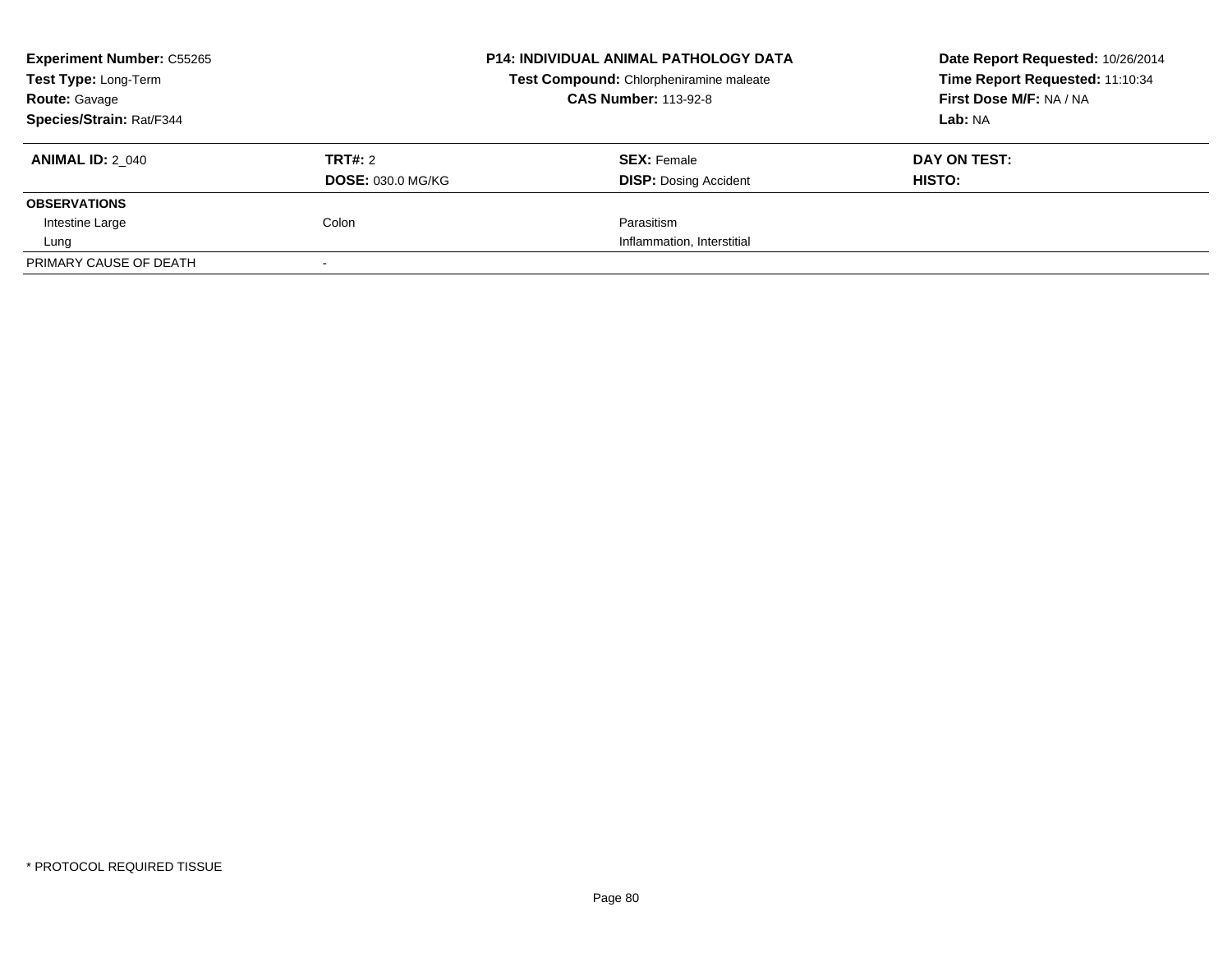| <b>Experiment Number: C55265</b><br>Test Type: Long-Term<br><b>Route: Gavage</b><br><b>Species/Strain: Rat/F344</b> |                                     | <b>P14: INDIVIDUAL ANIMAL PATHOLOGY DATA</b><br>Test Compound: Chlorpheniramine maleate<br><b>CAS Number: 113-92-8</b> | Date Report Requested: 10/26/2014<br>Time Report Requested: 11:10:34<br>First Dose M/F: NA / NA<br>Lab: NA |
|---------------------------------------------------------------------------------------------------------------------|-------------------------------------|------------------------------------------------------------------------------------------------------------------------|------------------------------------------------------------------------------------------------------------|
| <b>ANIMAL ID: 2 041</b>                                                                                             | TRT#: 2<br><b>DOSE: 030.0 MG/KG</b> | <b>SEX:</b> Female<br><b>DISP:</b> Natural Death                                                                       | DAY ON TEST:<br><b>HISTO:</b>                                                                              |
| <b>OBSERVATIONS</b>                                                                                                 |                                     |                                                                                                                        |                                                                                                            |
| Liver<br>PRIMARY CAUSE OF DEATH                                                                                     | $\sim$                              | Inflammation, Granulomatous Focal                                                                                      |                                                                                                            |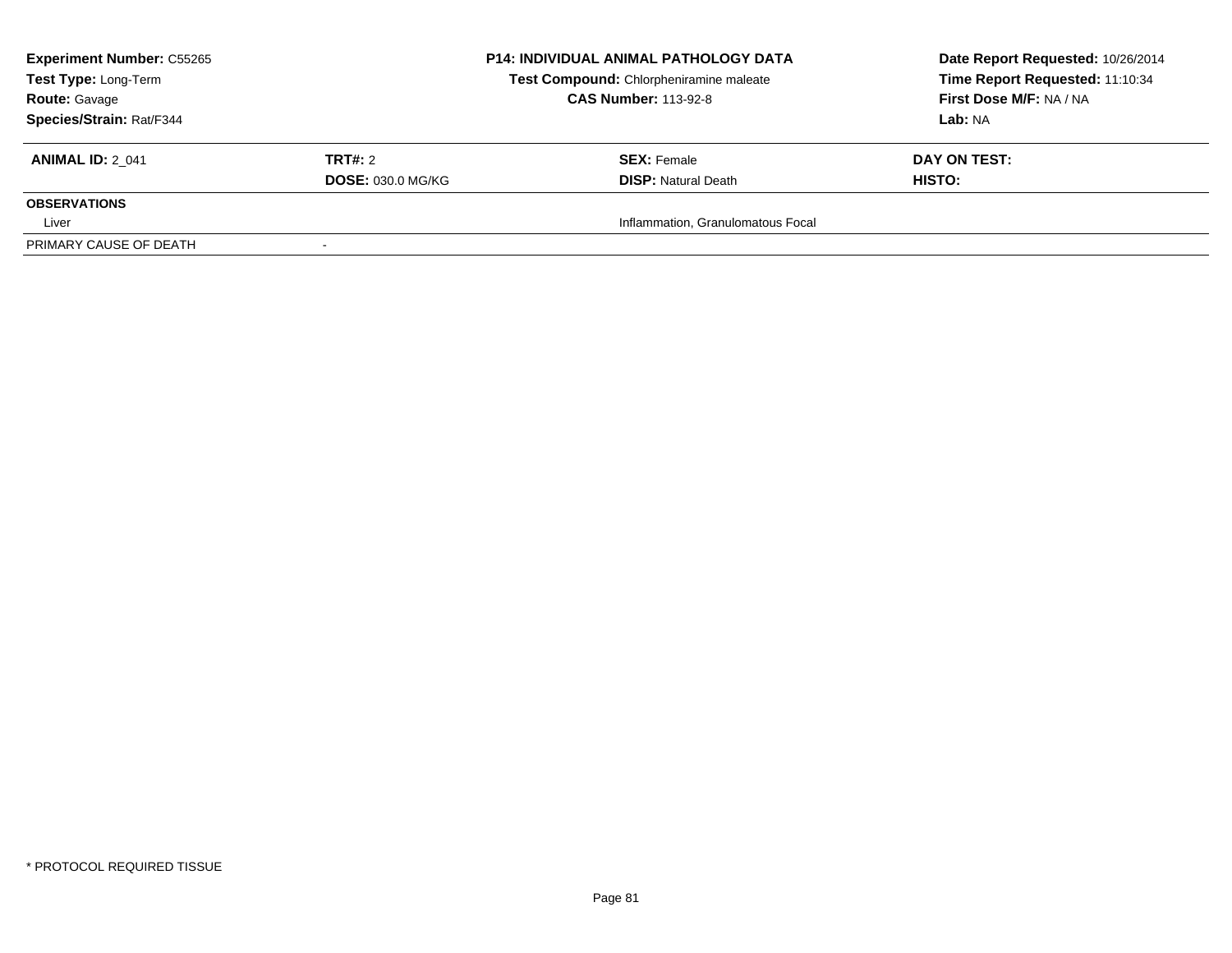**Test Type:** Long-Term**Route:** Gavage

**Species/Strain:** Rat/F344

#### **P14: INDIVIDUAL ANIMAL PATHOLOGY DATA**

**Test Compound:** Chlorpheniramine maleate**CAS Number:** 113-92-8

| <b>ANIMAL ID: 2 042</b> | <b>TRT#: 2</b>            | <b>SEX: Female</b>               | DAY ON TEST: |  |
|-------------------------|---------------------------|----------------------------------|--------------|--|
|                         | <b>DOSE: 030.0 MG/KG</b>  | <b>DISP: Natural Death</b>       | HISTO:       |  |
| <b>OBSERVATIONS</b>     |                           |                                  |              |  |
| Adrenal gland           | Medulla                   | Pheochromocytoma                 |              |  |
| Heart                   | Myocardium Nos            | Degeneration, Nos                |              |  |
| Kidney                  | Tubule                    | Necrosis, Focal                  |              |  |
| Liver                   |                           | Cytoplasmic Change, Basophilic   |              |  |
|                         | <b>Bile Duct</b>          | Hyperplasia, Focal               |              |  |
| Lung                    |                           | Edema, Nos                       |              |  |
|                         | <b>Bronchiole</b>         | Inflammation, Acute/Chronic      |              |  |
| Mammary gland           |                           | Hyperplasia, Cystic              |              |  |
| Pituitary gland         | <b>Anterior Pituitary</b> | Adenoma, Nos                     |              |  |
| Stomach                 | <b>Glandular Stomach</b>  | Inflammation, Active Chronic     |              |  |
| Uterus                  |                           | <b>Endometrial Stromal Polyp</b> |              |  |
|                         | Endometrium               | Hyperplasia, Cystic              |              |  |
| PRIMARY CAUSE OF DEATH  |                           |                                  |              |  |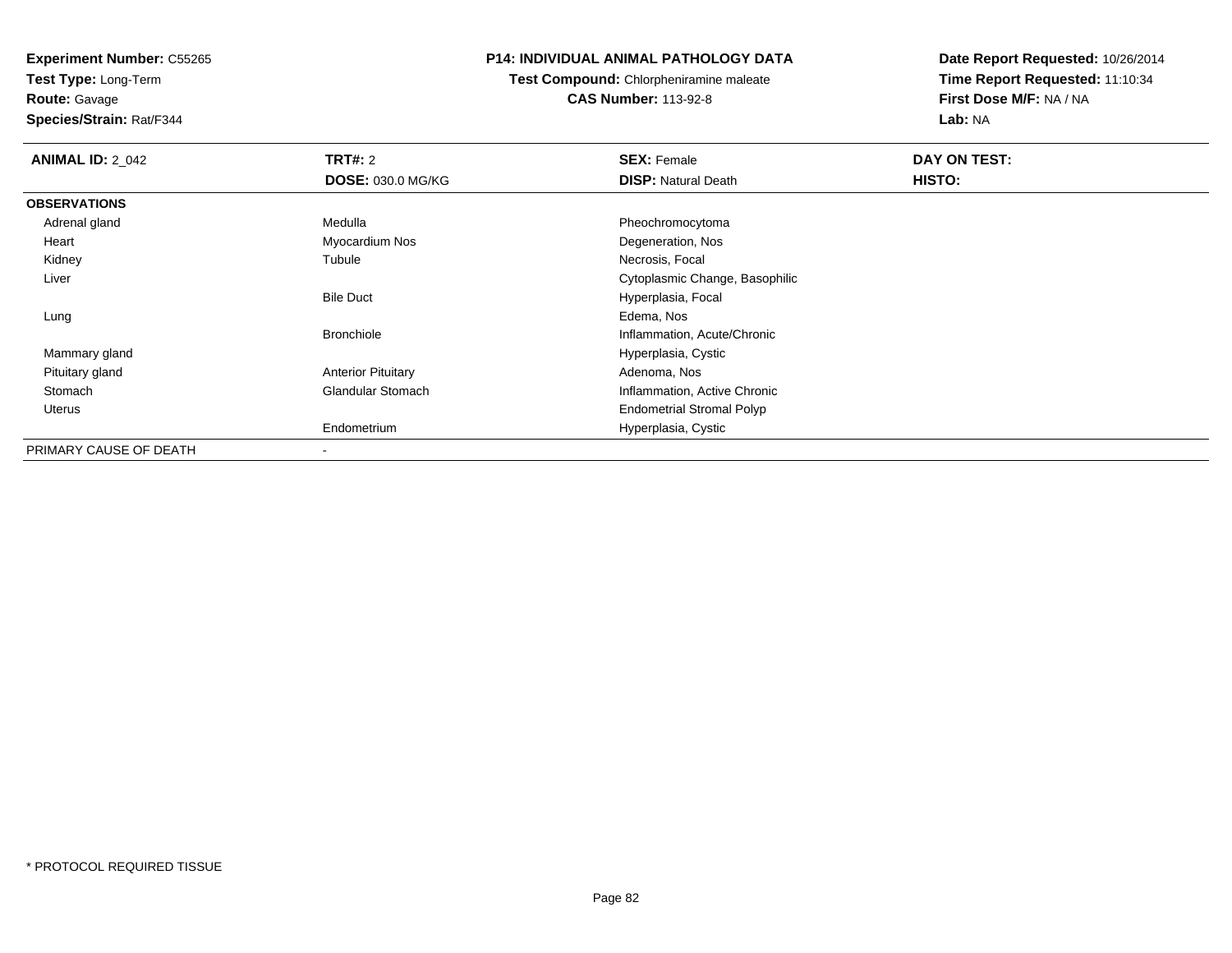**Experiment Number:** C55265**Test Type:** Long-Term

**Route:** Gavage

**Species/Strain:** Rat/F344

#### **P14: INDIVIDUAL ANIMAL PATHOLOGY DATA**

**Test Compound:** Chlorpheniramine maleate**CAS Number:** 113-92-8

| <b>ANIMAL ID: 2_043</b> | <b>TRT#: 2</b>            | <b>SEX: Female</b>              | DAY ON TEST: |
|-------------------------|---------------------------|---------------------------------|--------------|
|                         | <b>DOSE: 030.0 MG/KG</b>  | <b>DISP: Terminal Sacrifice</b> | HISTO:       |
| <b>OBSERVATIONS</b>     |                           |                                 |              |
| Adrenal gland           | Cortex Nos                | Metamorphosis, Fatty            |              |
| Bone                    | Femur                     | Osteosclerosis                  |              |
| Bone marrow             |                           | Hyperplasia, Granulocytic       |              |
| Heart                   | Myocardium Nos            | Degeneration, Nos               |              |
|                         | Left Atrium Nos           | Thrombus, Mural                 |              |
| Kidney                  |                           | Nephropathy                     |              |
| Liver                   |                           | Clear-Cell Change               |              |
|                         |                           | Cytoplasmic Change, Basophilic  |              |
|                         | Hepatocytes               | Cytoplasmic Vacuolization       |              |
| Lymph node              | Thymic Lymph Node         | Lymphangiectasis                |              |
| Pancreas                | Acinus                    | Atrophy, Focal                  |              |
| Pituitary gland         | <b>Anterior Pituitary</b> | Cyst, Multiple                  |              |
|                         | <b>Anterior Pituitary</b> | Hyperplasia, Focal              |              |
| Spleen                  | Red Pulp                  | Hematopoiesis                   |              |
| Thymus                  |                           | Dilatation, Ducts               |              |
| Thyroid                 |                           | Hyperplasia, C Cell             |              |
| Unspecified             | Hip                       | Fibroma                         |              |
| PRIMARY CAUSE OF DEATH  | $\sim$                    |                                 |              |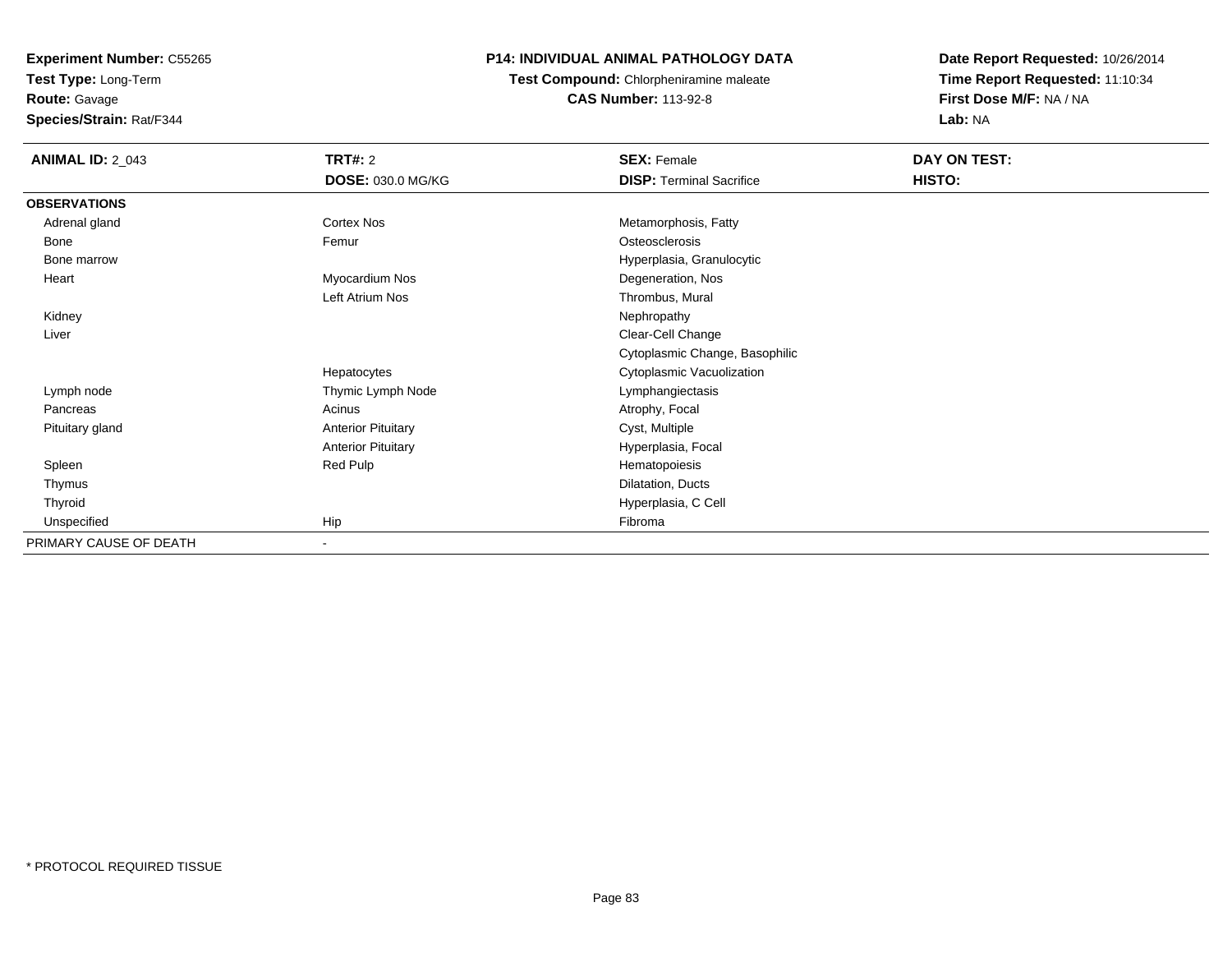**Test Type:** Long-Term**Route:** Gavage

**Species/Strain:** Rat/F344

#### **P14: INDIVIDUAL ANIMAL PATHOLOGY DATA**

**Test Compound:** Chlorpheniramine maleate**CAS Number:** 113-92-8

| <b>ANIMAL ID: 2 044</b> | TRT#: 2                   | <b>SEX: Female</b>              | DAY ON TEST: |  |
|-------------------------|---------------------------|---------------------------------|--------------|--|
|                         | DOSE: 030.0 MG/KG         | <b>DISP: Terminal Sacrifice</b> | HISTO:       |  |
| <b>OBSERVATIONS</b>     |                           |                                 |              |  |
| Adrenal gland           | <b>Cortex Nos</b>         | Hyperplasia, Focal              |              |  |
|                         | <b>Cortex Nos</b>         | Metamorphosis, Fatty            |              |  |
| Heart                   | Myocardium Nos            | Degeneration, Nos               |              |  |
| Kidney                  |                           | Nephropathy                     |              |  |
| Liver                   |                           | Cytoplasmic Change, Basophilic  |              |  |
|                         | <b>Bile Duct</b>          | Hyperplasia, Focal              |              |  |
| Lymph node              | Mandibular Lymph Node     | Lymphangiectasis                |              |  |
| Pituitary gland         | <b>Anterior Pituitary</b> | Hyperplasia, Focal              |              |  |
| Thyroid                 |                           | Hyperplasia, C Cell             |              |  |
| Uterus                  |                           | Dilatation, Nos                 |              |  |
| PRIMARY CAUSE OF DEATH  |                           |                                 |              |  |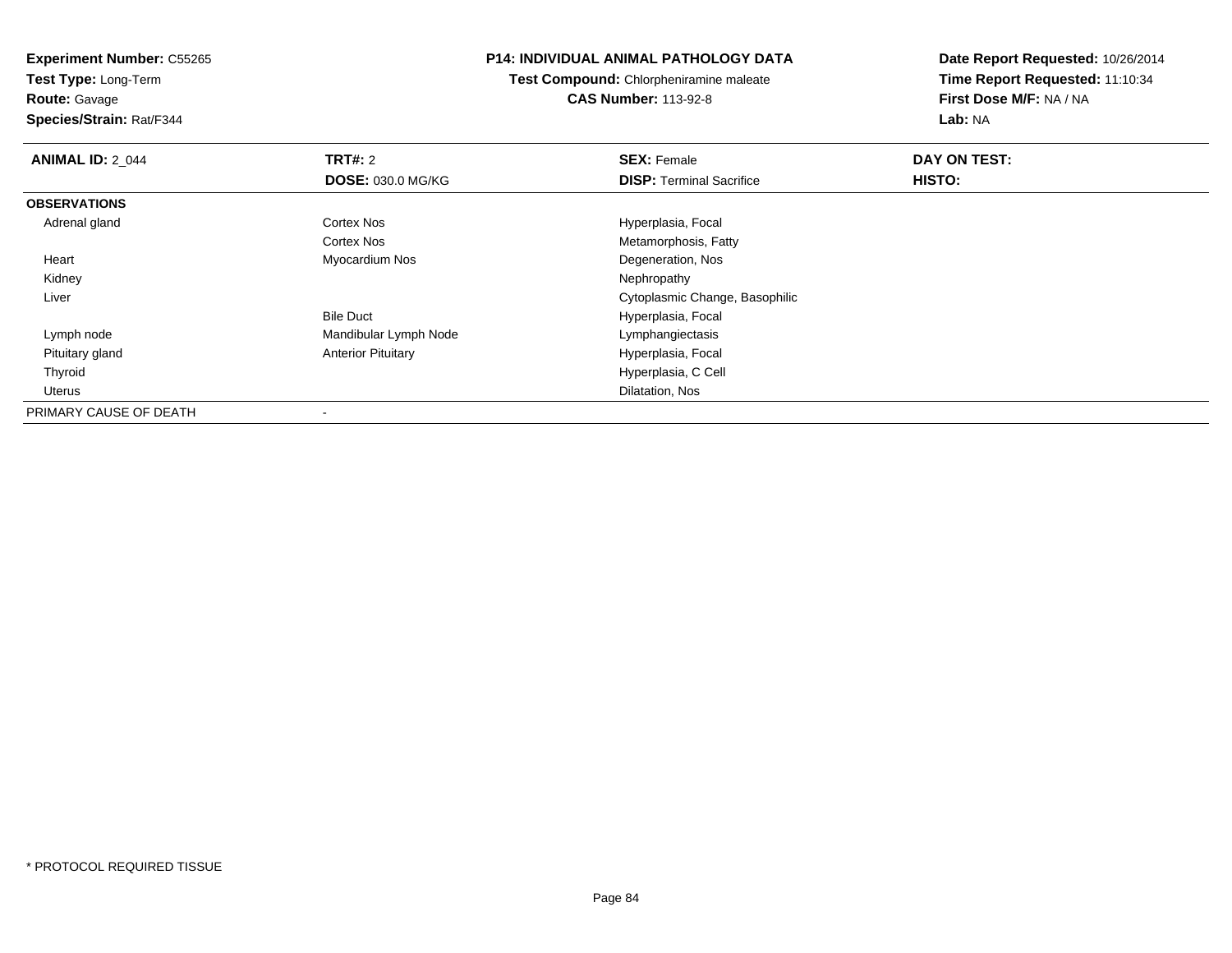**Test Type:** Long-Term

## **Route:** Gavage

**Species/Strain:** Rat/F344

#### **P14: INDIVIDUAL ANIMAL PATHOLOGY DATA**

### **Test Compound:** Chlorpheniramine maleate**CAS Number:** 113-92-8

| <b>ANIMAL ID: 2_045</b> | TRT#: 2                   | <b>SEX: Female</b>                | DAY ON TEST: |  |
|-------------------------|---------------------------|-----------------------------------|--------------|--|
|                         | <b>DOSE: 030.0 MG/KG</b>  | <b>DISP: Terminal Sacrifice</b>   | HISTO:       |  |
| <b>OBSERVATIONS</b>     |                           |                                   |              |  |
| Bone marrow             |                           | Hyperplasia, Reticulum Cell       |              |  |
| Eye                     | Retina                    | Atrophy, Focal                    |              |  |
|                         | <b>Crystalline Lens</b>   | Cataract                          |              |  |
|                         |                           | Collapse                          |              |  |
|                         |                           | Synechia, Anterior                |              |  |
| Heart                   | Myocardium Nos            | Degeneration, Nos                 |              |  |
| Kidney                  |                           | Nephropathy                       |              |  |
| Liver                   |                           | Cytoplasmic Change, Basophilic    |              |  |
|                         | <b>Bile Duct</b>          | Hyperplasia, Focal                |              |  |
|                         |                           | Inflammation, Granulomatous Focal |              |  |
| Ovary                   |                           | Cyst, Parovarian                  |              |  |
| Pancreas                | Acinus                    | Atrophy, Focal                    |              |  |
| Pituitary gland         | <b>Anterior Pituitary</b> | Cyst, Nos                         |              |  |
| Thyroid                 |                           | Hyperplasia, C Cell               |              |  |
| Uterus                  |                           | <b>Endometrial Stromal Polyp</b>  |              |  |
| PRIMARY CAUSE OF DEATH  |                           |                                   |              |  |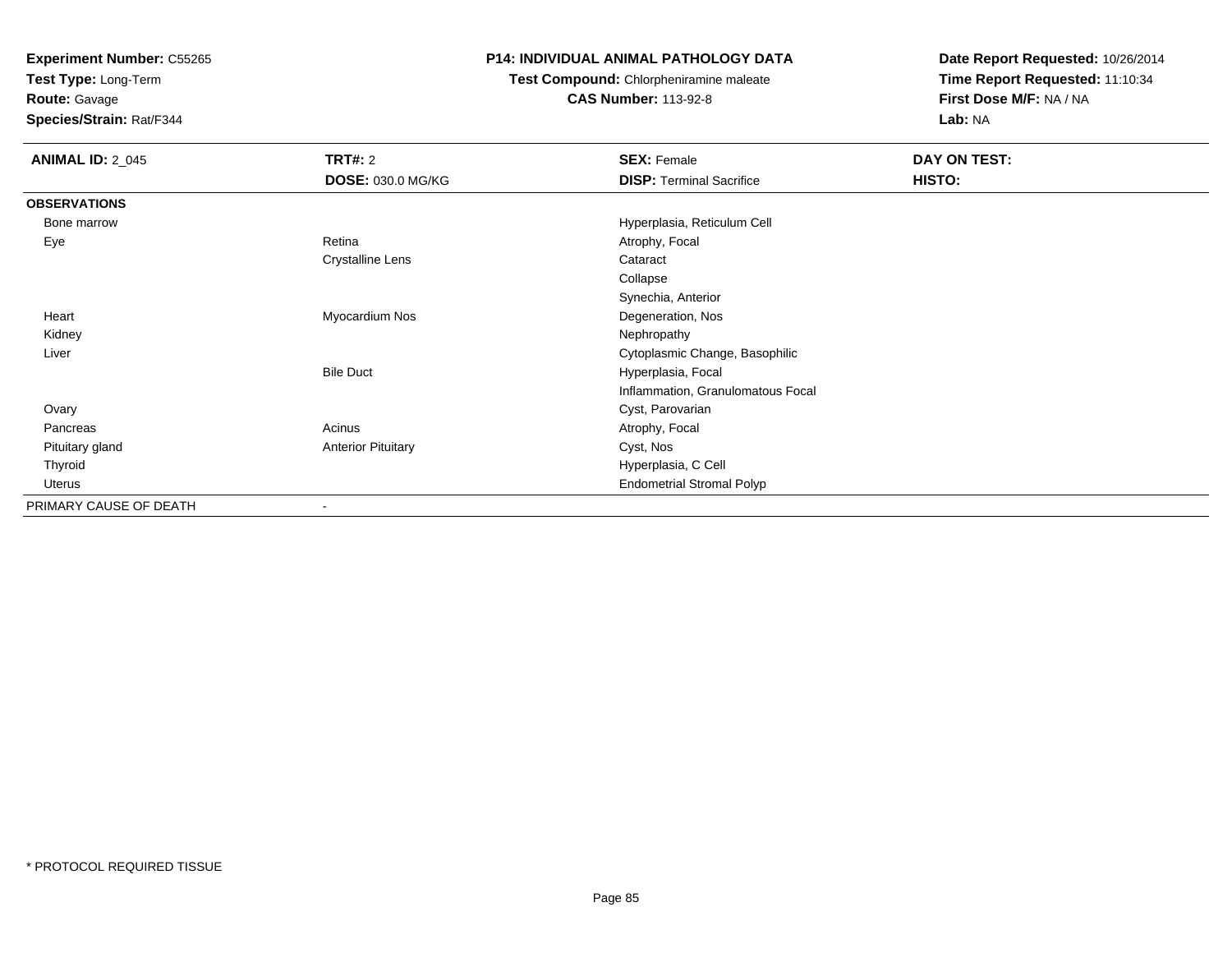| <b>Experiment Number: C55265</b> |                          | <b>P14: INDIVIDUAL ANIMAL PATHOLOGY DATA</b> | Date Report Requested: 10/26/2014 |
|----------------------------------|--------------------------|----------------------------------------------|-----------------------------------|
| Test Type: Long-Term             |                          | Test Compound: Chlorpheniramine maleate      | Time Report Requested: 11:10:34   |
| <b>Route: Gavage</b>             |                          | <b>CAS Number: 113-92-8</b>                  | First Dose M/F: NA / NA           |
| Species/Strain: Rat/F344         |                          |                                              | Lab: NA                           |
| <b>ANIMAL ID: 2 046</b>          | TRT#: 2                  | <b>SEX: Female</b>                           | DAY ON TEST:                      |
|                                  | <b>DOSE: 030.0 MG/KG</b> | <b>DISP:</b> Natural Death                   | <b>HISTO:</b>                     |
| <b>OBSERVATIONS</b>              |                          |                                              |                                   |
| Esophagus                        |                          | Dilatation, Nos                              |                                   |
| Heart                            | Myocardium Nos           | Degeneration, Nos                            |                                   |
| PRIMARY CAUSE OF DEATH           |                          |                                              |                                   |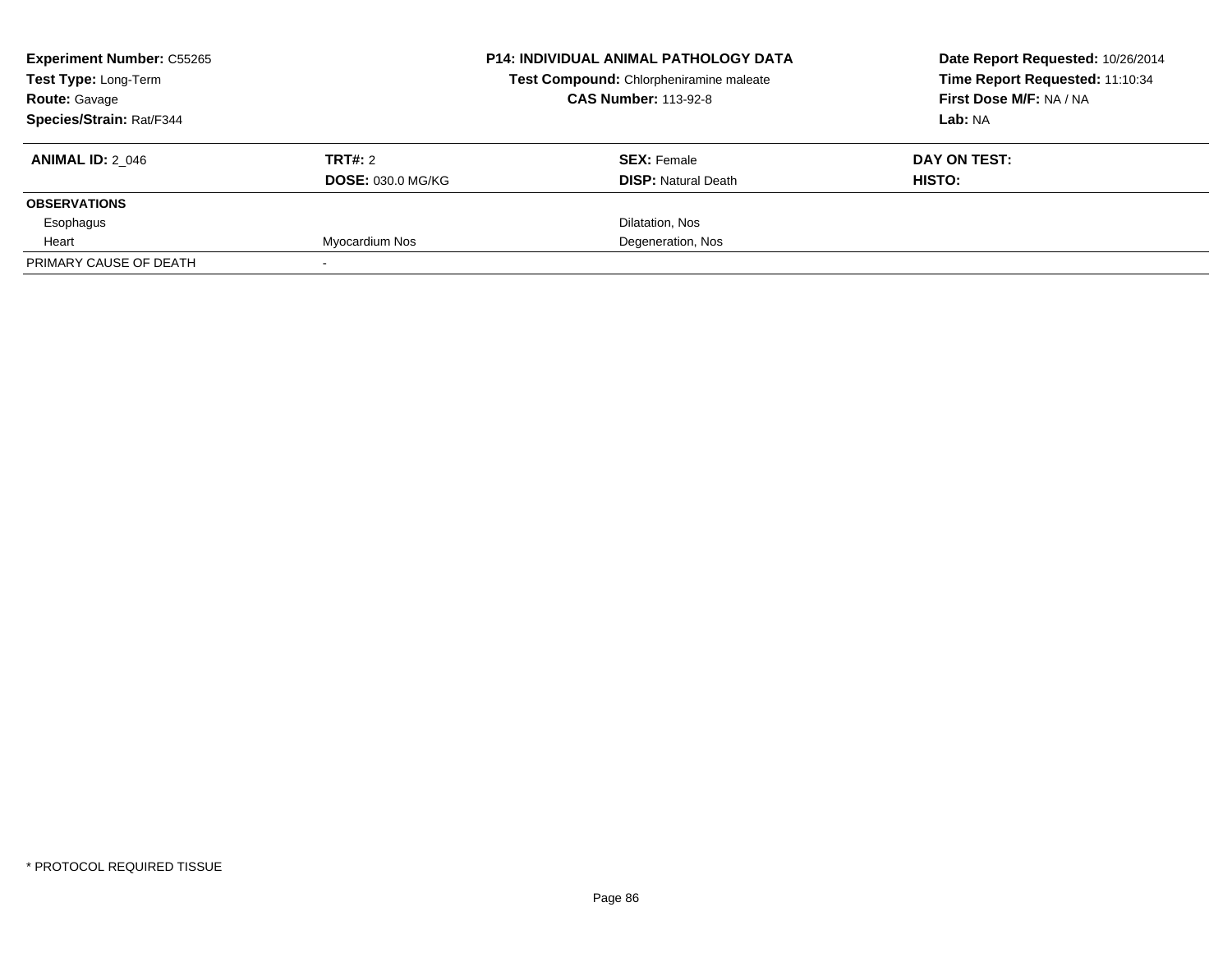**Experiment Number:** C55265**Test Type:** Long-Term**Route:** Gavage **Species/Strain:** Rat/F344**P14: INDIVIDUAL ANIMAL PATHOLOGY DATATest Compound:** Chlorpheniramine maleate**CAS Number:** 113-92-8**Date Report Requested:** 10/26/2014**Time Report Requested:** 11:10:34**First Dose M/F:** NA / NA**Lab:** NA**ANIMAL ID: 2 047 TRT#:** <sup>2</sup> **SEX:** Female **DAY ON TEST: DOSE:** 030.0 MG/KG**DISP:** Terminal Sacrifice **HISTO: OBSERVATIONS** Heart Myocardium Nos Degeneration, Nos Kidneyy the control of the control of the control of the control of the control of the control of the control of the control of the control of the control of the control of the control of the control of the control of the contro Liver Cytoplasmic Change, BasophilicFocal Cellular Change Inflammation, Granulomatous Focal Pituitary glandAnterior Pituitary **Cyst, Multiple** Anterior Pituitary Hyperplasia, Focal Uterus Endometrial Stromal PolypPRIMARY CAUSE OF DEATH-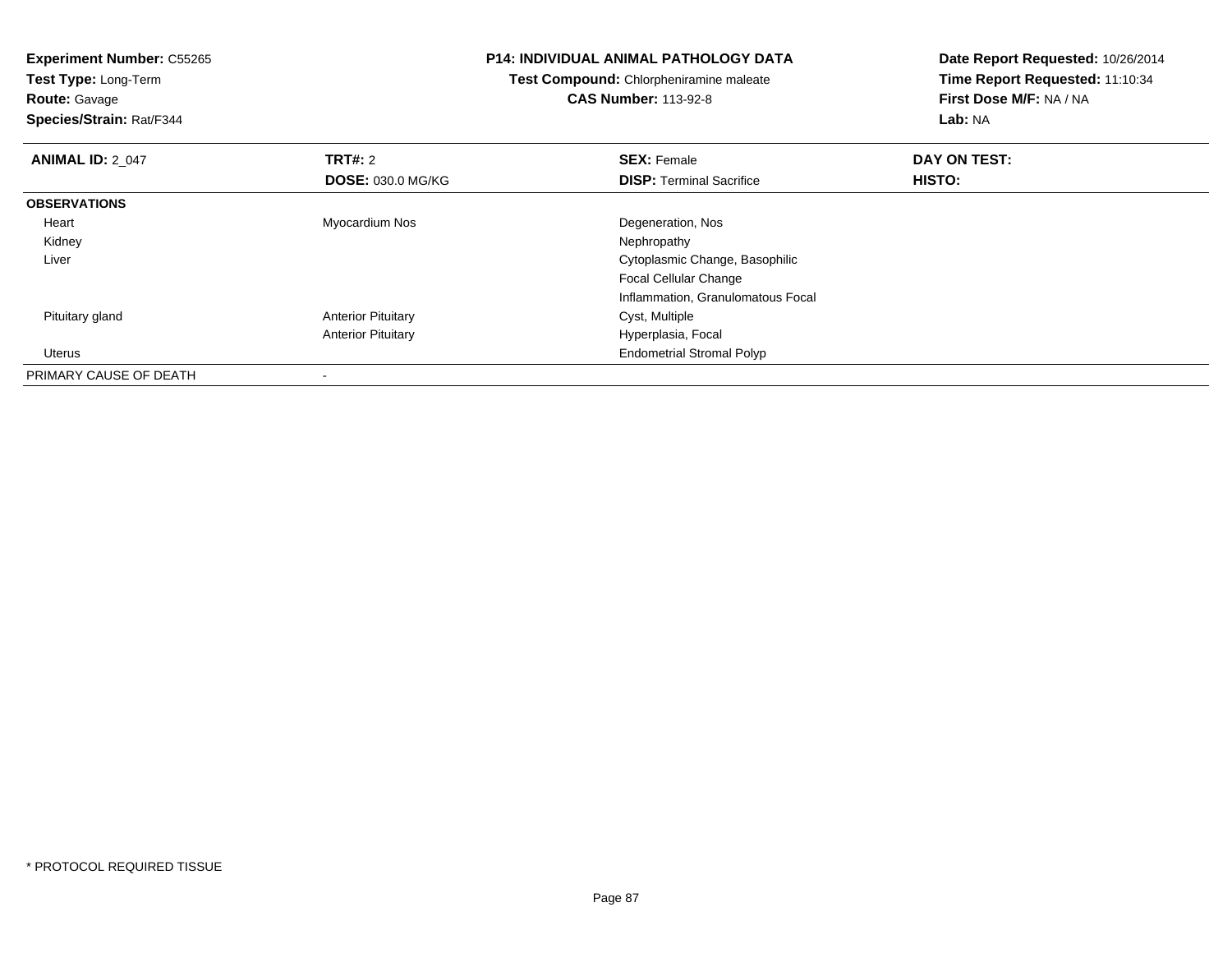**Test Type:** Long-Term**Route:** Gavage

**Species/Strain:** Rat/F344

#### **P14: INDIVIDUAL ANIMAL PATHOLOGY DATA**

**Test Compound:** Chlorpheniramine maleate**CAS Number:** 113-92-8

| <b>ANIMAL ID: 2_048</b> | TRT#: 2                   | <b>SEX: Female</b>                | DAY ON TEST: |  |
|-------------------------|---------------------------|-----------------------------------|--------------|--|
|                         | <b>DOSE: 030.0 MG/KG</b>  | <b>DISP: Terminal Sacrifice</b>   | HISTO:       |  |
| <b>OBSERVATIONS</b>     |                           |                                   |              |  |
| Heart                   | Myocardium Nos            | Degeneration, Nos                 |              |  |
| Kidney                  |                           | Nephropathy                       |              |  |
| Liver                   |                           | Cytoplasmic Change, Basophilic    |              |  |
|                         |                           | <b>Focal Cellular Change</b>      |              |  |
|                         |                           | Inflammation, Granulomatous Focal |              |  |
| Mammary gland           |                           | Hyperplasia, Cystic               |              |  |
| Pituitary gland         | <b>Anterior Pituitary</b> | Adenoma, Nos                      |              |  |
|                         | <b>Anterior Pituitary</b> | Cyst, Nos                         |              |  |
| Salivary gland          |                           | Atrophy, Focal                    |              |  |
| Uterus                  | Endometrium               | Hyperplasia, Cystic               |              |  |
| PRIMARY CAUSE OF DEATH  | ٠                         |                                   |              |  |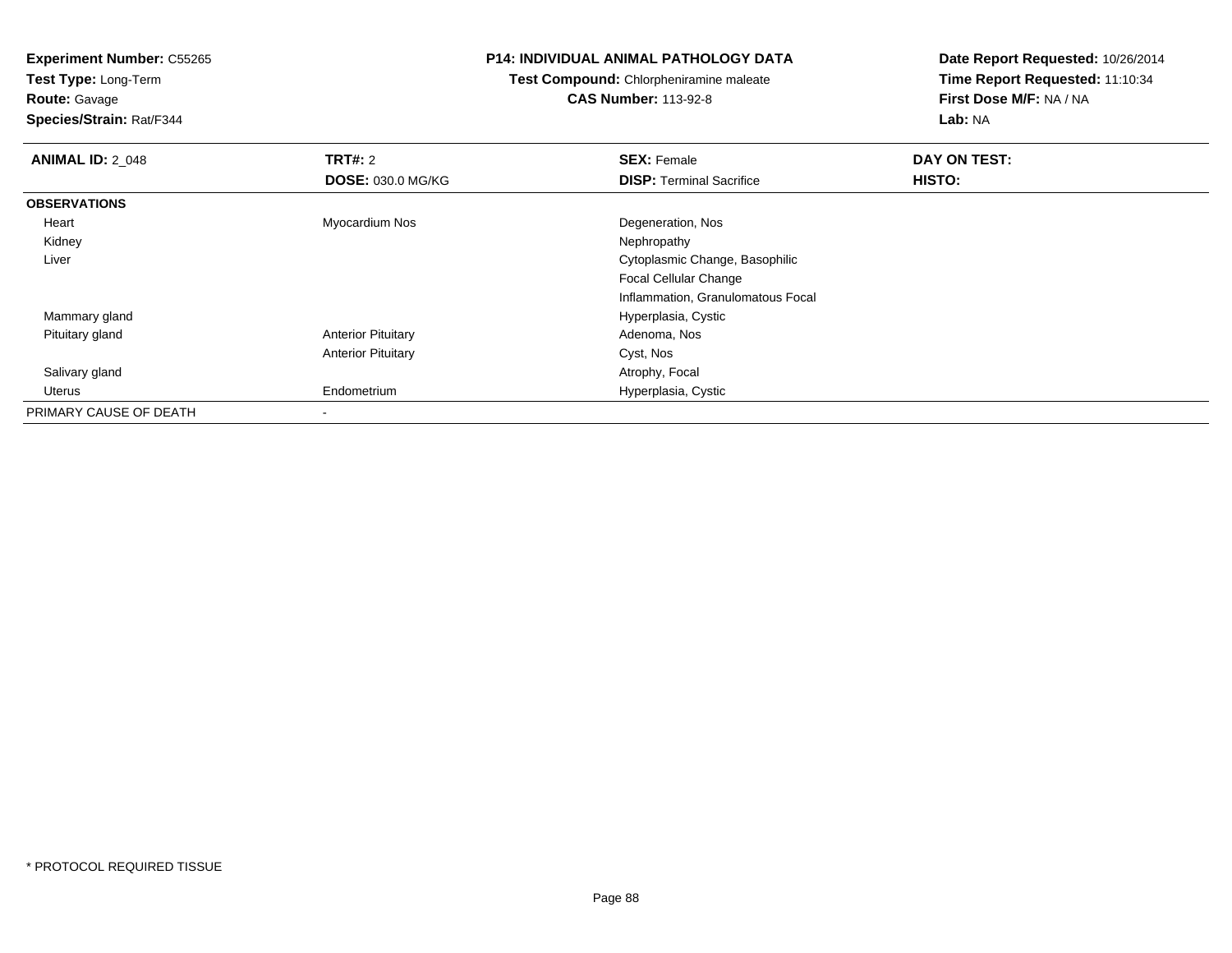| <b>Experiment Number: C55265</b><br>Test Type: Long-Term<br><b>Route: Gavage</b><br>Species/Strain: Rat/F344 |                                     | <b>P14: INDIVIDUAL ANIMAL PATHOLOGY DATA</b><br>Test Compound: Chlorpheniramine maleate<br><b>CAS Number: 113-92-8</b> | Date Report Requested: 10/26/2014<br>Time Report Requested: 11:10:34<br>First Dose M/F: NA / NA<br>Lab: NA |
|--------------------------------------------------------------------------------------------------------------|-------------------------------------|------------------------------------------------------------------------------------------------------------------------|------------------------------------------------------------------------------------------------------------|
| <b>ANIMAL ID: 2 049</b>                                                                                      | TRT#: 2<br><b>DOSE: 030.0 MG/KG</b> | <b>SEX: Female</b><br><b>DISP:</b> Natural Death                                                                       | DAY ON TEST:<br><b>HISTO:</b>                                                                              |
| <b>OBSERVATIONS</b>                                                                                          |                                     |                                                                                                                        |                                                                                                            |
| Liver                                                                                                        |                                     | Congestion, Acute Passive                                                                                              |                                                                                                            |
| PRIMARY CAUSE OF DEATH                                                                                       |                                     |                                                                                                                        |                                                                                                            |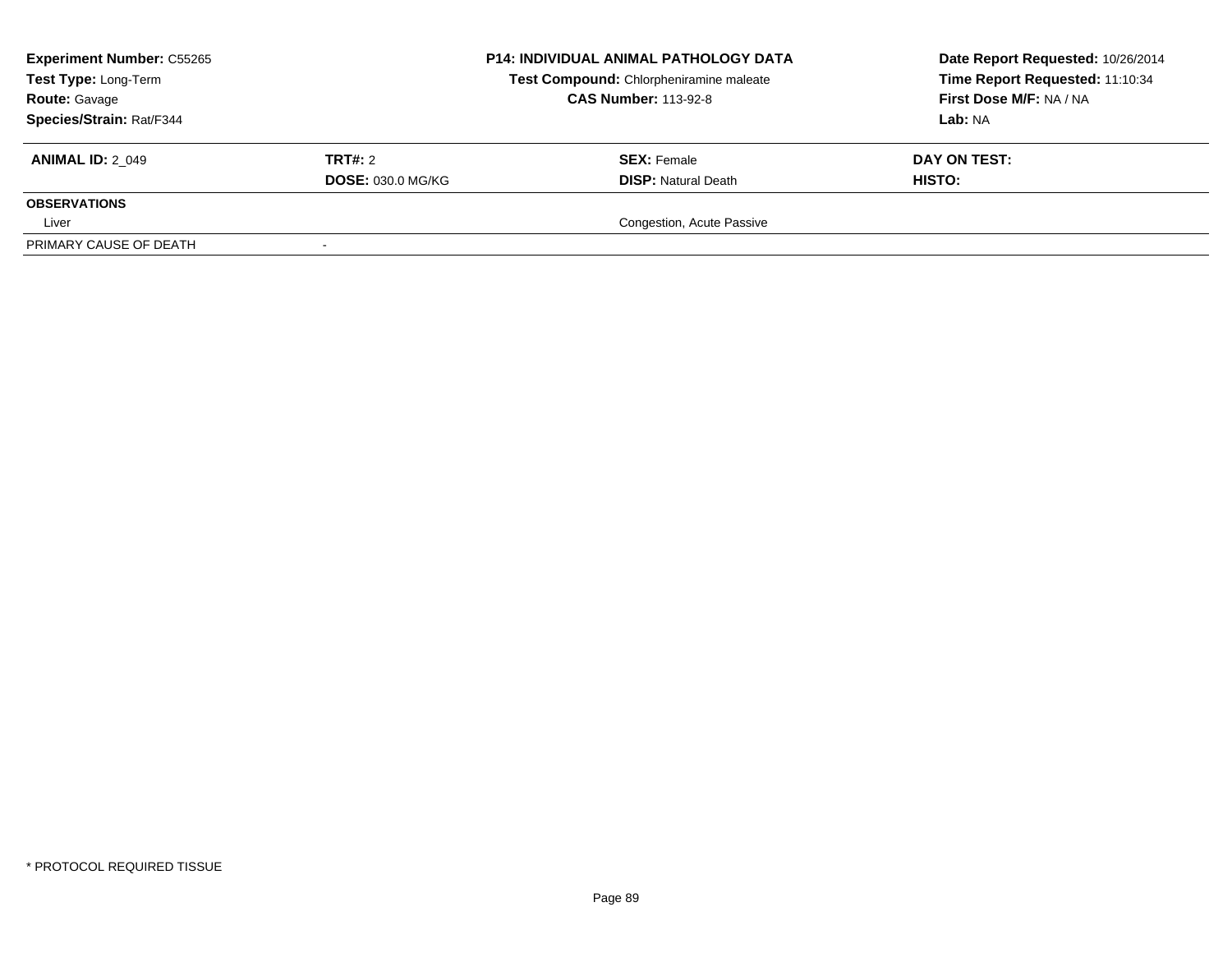**Test Type:** Long-Term**Route:** Gavage

**Species/Strain:** Rat/F344

#### **P14: INDIVIDUAL ANIMAL PATHOLOGY DATA**

**Test Compound:** Chlorpheniramine maleate**CAS Number:** 113-92-8

| <b>ANIMAL ID: 2 050</b> | TRT#: 2                   | <b>SEX: Female</b>                | DAY ON TEST: |
|-------------------------|---------------------------|-----------------------------------|--------------|
|                         | <b>DOSE: 030.0 MG/KG</b>  | <b>DISP:</b> Moribund Sacrifice   | HISTO:       |
| <b>OBSERVATIONS</b>     |                           |                                   |              |
| Intestine Small         | Mesentery Nos             | Inflammation, Granulomatous Focal |              |
| Liver                   |                           | Cytoplasmic Change, Basophilic    |              |
|                         |                           | Inflammation, Granulomatous       |              |
| Lymph node              | Mesenteric Lymph Node     | Inflammation, Granulomatous Focal |              |
| Mammary gland           |                           | Adenocarcinoma, Nos               |              |
|                         |                           | Hyperplasia, Cystic               |              |
| Pituitary gland         | <b>Anterior Pituitary</b> | Adenoma, Nos                      |              |
| Spleen                  | Red Pulp                  | Hematopoiesis                     |              |
| Thyroid                 |                           | Hyperplasia, C Cell               |              |
| PRIMARY CAUSE OF DEATH  |                           |                                   |              |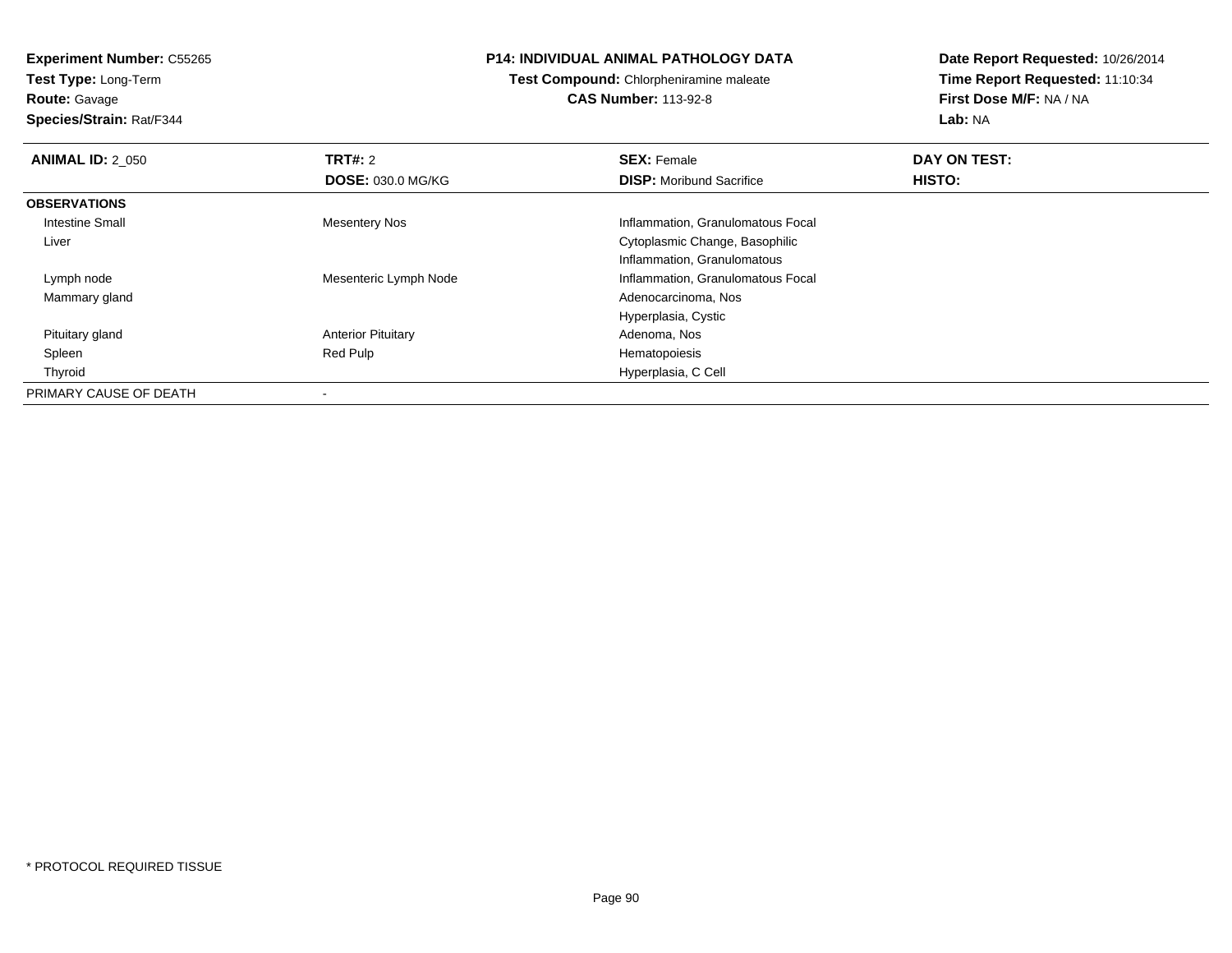| <b>Experiment Number: C55265</b><br>Test Type: Long-Term<br><b>Route: Gavage</b><br>Species/Strain: Rat/F344 |                           | <b>P14: INDIVIDUAL ANIMAL PATHOLOGY DATA</b><br>Test Compound: Chlorpheniramine maleate<br><b>CAS Number: 113-92-8</b> | Date Report Requested: 10/26/2014<br>Time Report Requested: 11:10:34<br>First Dose M/F: NA / NA<br>Lab: NA |  |
|--------------------------------------------------------------------------------------------------------------|---------------------------|------------------------------------------------------------------------------------------------------------------------|------------------------------------------------------------------------------------------------------------|--|
| <b>ANIMAL ID: 3 001</b>                                                                                      | <b>TRT#: 3</b>            | <b>SEX: Female</b>                                                                                                     | DAY ON TEST:                                                                                               |  |
|                                                                                                              | DOSE: 0                   | <b>DISP:</b> Terminal Sacrifice                                                                                        | HISTO:                                                                                                     |  |
| <b>OBSERVATIONS</b>                                                                                          |                           |                                                                                                                        |                                                                                                            |  |
| Heart                                                                                                        | Myocardium Nos            | Degeneration, Nos                                                                                                      |                                                                                                            |  |
| Kidney                                                                                                       |                           | Nephropathy                                                                                                            |                                                                                                            |  |
| Liver                                                                                                        |                           | Cytoplasmic Change, Basophilic                                                                                         |                                                                                                            |  |
|                                                                                                              |                           | Inflammation, Granulomatous Focal                                                                                      |                                                                                                            |  |
| Mammary gland                                                                                                |                           | Fibroadenoma                                                                                                           |                                                                                                            |  |
|                                                                                                              |                           | Hyperplasia, Cystic                                                                                                    |                                                                                                            |  |
| Pituitary gland                                                                                              | <b>Anterior Pituitary</b> | Adenoma, Nos                                                                                                           |                                                                                                            |  |
| Thyroid                                                                                                      |                           | Hyperplasia, C Cell                                                                                                    |                                                                                                            |  |
| PRIMARY CAUSE OF DEATH                                                                                       |                           |                                                                                                                        |                                                                                                            |  |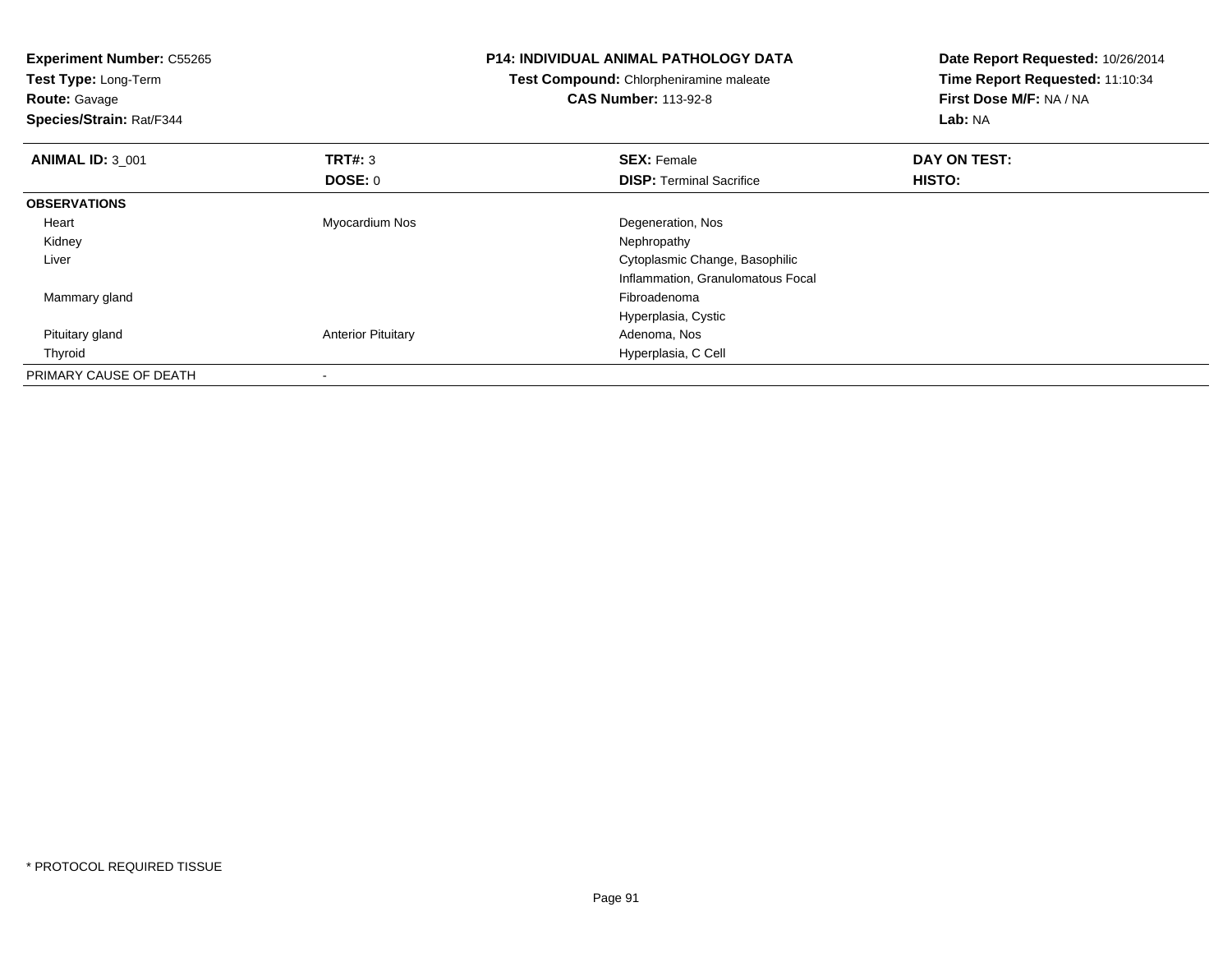**Test Type:** Long-Term

# **Route:** Gavage

**Species/Strain:** Rat/F344

#### **P14: INDIVIDUAL ANIMAL PATHOLOGY DATA**

**Test Compound:** Chlorpheniramine maleate**CAS Number:** 113-92-8

| <b>ANIMAL ID: 3 002</b> | TRT#: 3                   | <b>SEX: Female</b>               | DAY ON TEST: |  |
|-------------------------|---------------------------|----------------------------------|--------------|--|
|                         | <b>DOSE: 0</b>            | <b>DISP: Moribund Sacrifice</b>  | HISTO:       |  |
| <b>OBSERVATIONS</b>     |                           |                                  |              |  |
| Brain                   | Ventricle                 | Hydrocephalus, Nos               |              |  |
| Heart                   | Myocardium Nos            | Degeneration, Nos                |              |  |
| Kidney                  |                           | Nephropathy                      |              |  |
| Liver                   | Hepatocytes               | Cytoplasmic Vacuolization        |              |  |
|                         | <b>Bile Duct</b>          | Hyperplasia, Focal               |              |  |
| Mammary gland           |                           | Hyperplasia, Cystic              |              |  |
| Pituitary gland         | <b>Anterior Pituitary</b> | Adenoma, Nos                     |              |  |
| Stomach                 | Forestomach               | Acanthosis                       |              |  |
|                         | Forestomach               | Hyperkeratosis                   |              |  |
|                         | Forestomach               | Inflammation, Active Chronic     |              |  |
| Unspecified             | Multiple Organs Nos       | Leukemia, Mononuclear Cell       |              |  |
| Uterus                  |                           | <b>Endometrial Stromal Polyp</b> |              |  |
| PRIMARY CAUSE OF DEATH  |                           |                                  |              |  |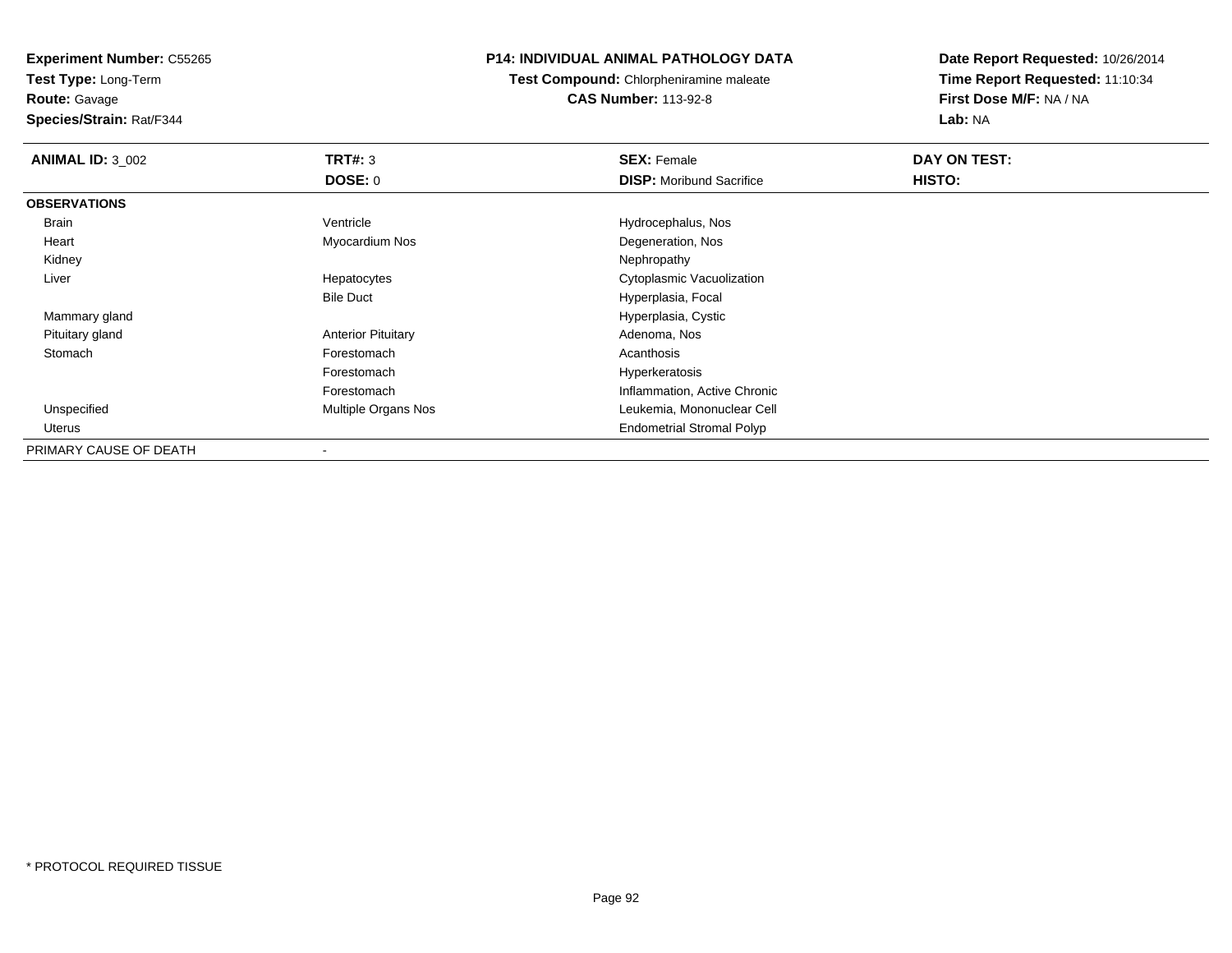| <b>Experiment Number: C55265</b><br>Test Type: Long-Term<br><b>Route: Gavage</b><br>Species/Strain: Rat/F344 |                            | <b>P14: INDIVIDUAL ANIMAL PATHOLOGY DATA</b><br><b>Test Compound:</b> Chlorpheniramine maleate<br><b>CAS Number: 113-92-8</b> | Date Report Requested: 10/26/2014<br>Time Report Requested: 11:10:34<br>First Dose M/F: NA / NA<br>Lab: NA |
|--------------------------------------------------------------------------------------------------------------|----------------------------|-------------------------------------------------------------------------------------------------------------------------------|------------------------------------------------------------------------------------------------------------|
| <b>ANIMAL ID: 3_003</b>                                                                                      | TRT#: 3                    | <b>SEX: Female</b>                                                                                                            | DAY ON TEST:                                                                                               |
|                                                                                                              | DOSE: 0                    | <b>DISP:</b> Terminal Sacrifice                                                                                               | HISTO:                                                                                                     |
| <b>OBSERVATIONS</b>                                                                                          |                            |                                                                                                                               |                                                                                                            |
| Adrenal gland                                                                                                | Cortex Nos                 | Hyperplasia, Nos                                                                                                              |                                                                                                            |
|                                                                                                              | Cortex Nos                 | Metamorphosis, Fatty                                                                                                          |                                                                                                            |
| Heart                                                                                                        | Myocardium Nos             | Degeneration, Nos                                                                                                             |                                                                                                            |
| Liver                                                                                                        |                            | Inflammation, Granulomatous Focal                                                                                             |                                                                                                            |
| Mammary gland                                                                                                |                            | Hyperplasia, Cystic                                                                                                           |                                                                                                            |
| Pituitary gland                                                                                              | <b>Anterior Pituitary</b>  | Adenoma, Nos                                                                                                                  |                                                                                                            |
| Thyroid                                                                                                      |                            | Hyperplasia, C Cell                                                                                                           |                                                                                                            |
| Unspecified                                                                                                  | <b>Multiple Organs Nos</b> | Leukemia, Mononuclear Cell                                                                                                    |                                                                                                            |
| PRIMARY CAUSE OF DEATH                                                                                       |                            |                                                                                                                               |                                                                                                            |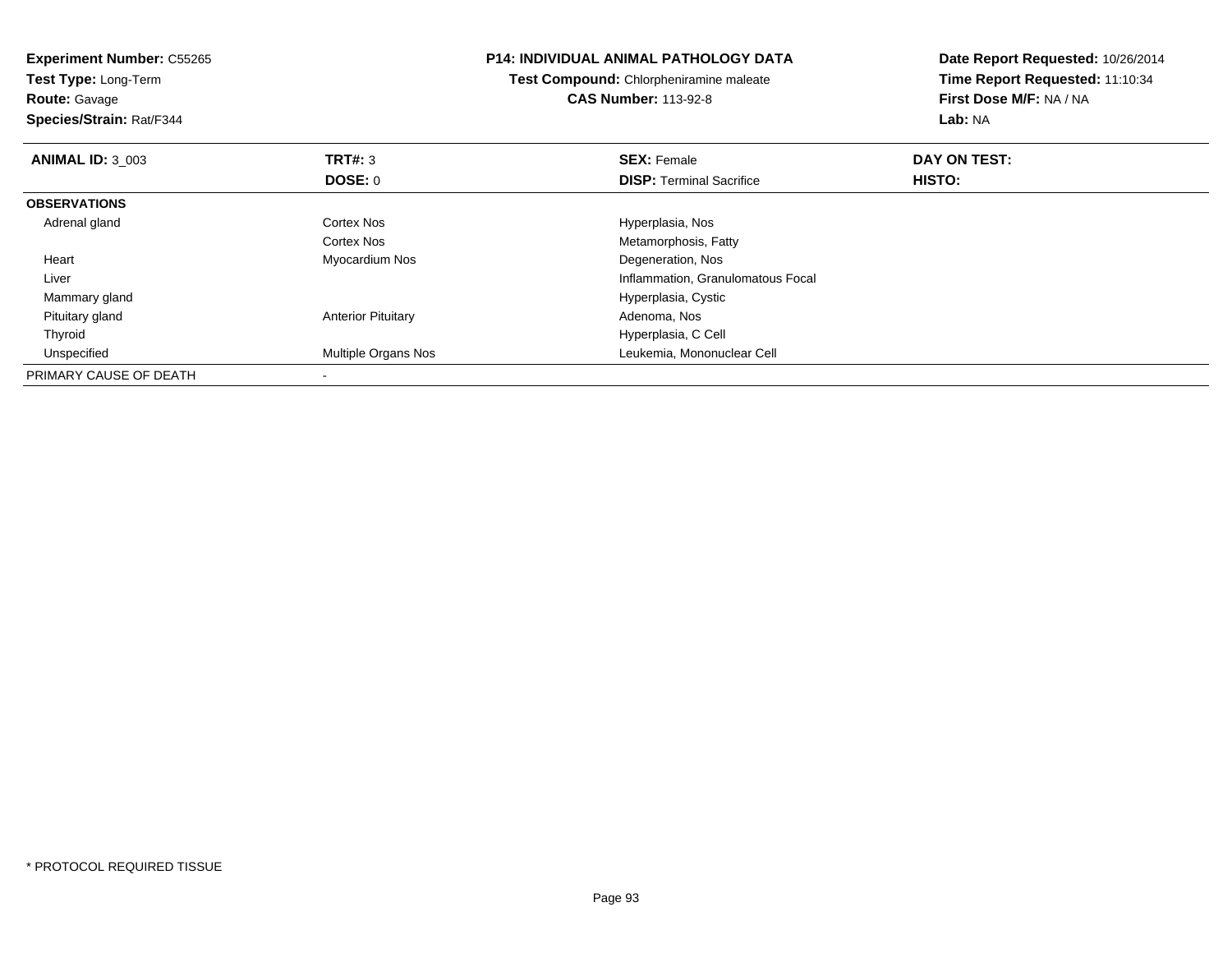| <b>Experiment Number: C55265</b><br>Test Type: Long-Term<br><b>Route: Gavage</b><br>Species/Strain: Rat/F344 |                           | <b>P14: INDIVIDUAL ANIMAL PATHOLOGY DATA</b><br>Test Compound: Chlorpheniramine maleate<br><b>CAS Number: 113-92-8</b> | Date Report Requested: 10/26/2014<br>Time Report Requested: 11:10:34<br>First Dose M/F: NA / NA<br>Lab: NA |
|--------------------------------------------------------------------------------------------------------------|---------------------------|------------------------------------------------------------------------------------------------------------------------|------------------------------------------------------------------------------------------------------------|
| <b>ANIMAL ID: 3 004</b>                                                                                      | TRT#: 3                   | <b>SEX: Female</b>                                                                                                     | DAY ON TEST:                                                                                               |
|                                                                                                              | DOSE: 0                   | <b>DISP:</b> Terminal Sacrifice                                                                                        | <b>HISTO:</b>                                                                                              |
| <b>OBSERVATIONS</b>                                                                                          |                           |                                                                                                                        |                                                                                                            |
| Adrenal gland                                                                                                | Cortex Nos                | Hyperplasia, Nos                                                                                                       |                                                                                                            |
| Kidney                                                                                                       |                           | Nephropathy                                                                                                            |                                                                                                            |
| Liver                                                                                                        |                           | Cytoplasmic Change, Basophilic                                                                                         |                                                                                                            |
| Mammary gland                                                                                                |                           | Hyperplasia, Cystic                                                                                                    |                                                                                                            |
| Pancreas                                                                                                     | Acinus                    | Atrophy, Focal                                                                                                         |                                                                                                            |
| Pituitary gland                                                                                              | <b>Anterior Pituitary</b> | Cyst, Multiple                                                                                                         |                                                                                                            |
| PRIMARY CAUSE OF DEATH                                                                                       |                           |                                                                                                                        |                                                                                                            |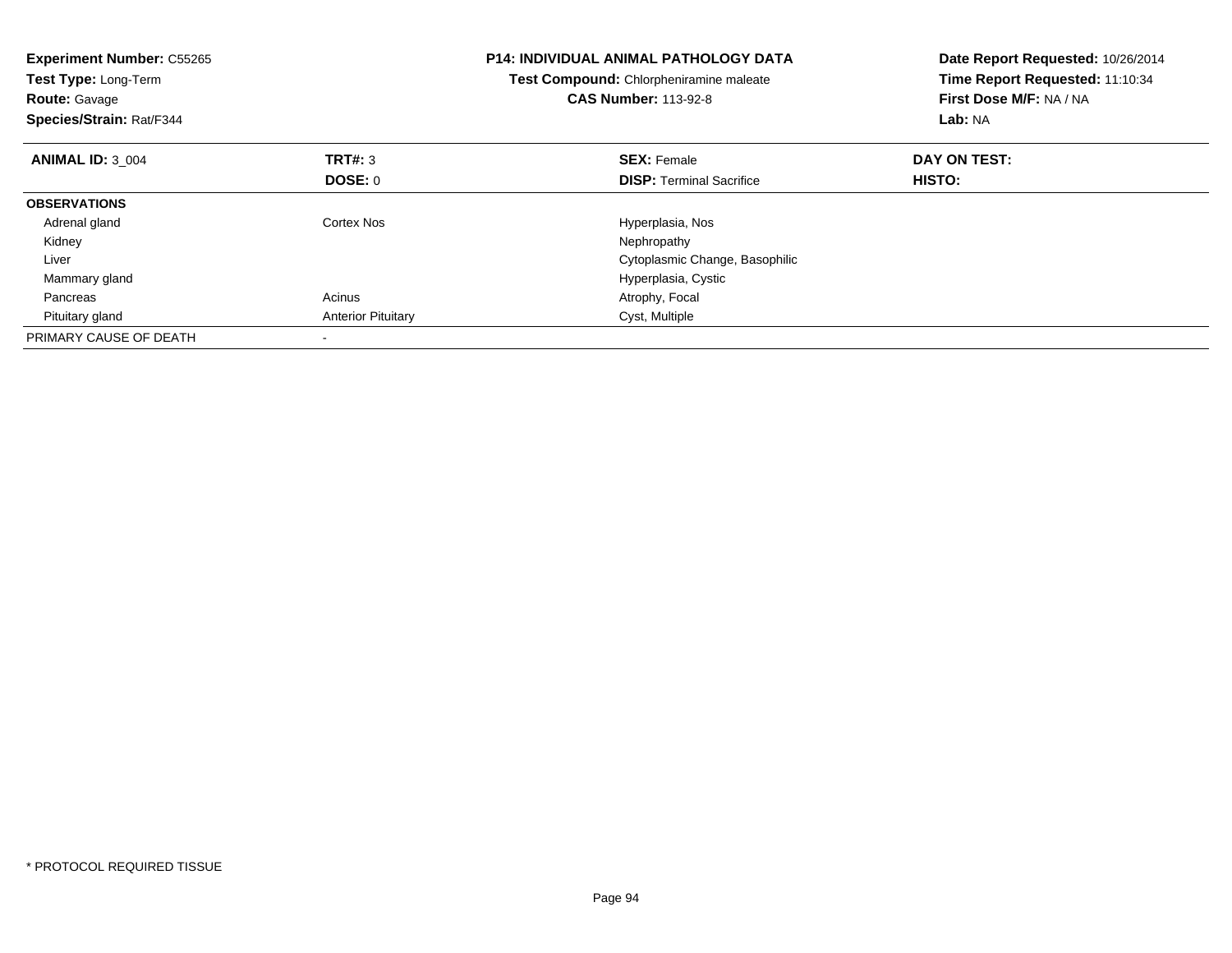**Test Type:** Long-Term

**Route:** Gavage

**Species/Strain:** Rat/F344

#### **P14: INDIVIDUAL ANIMAL PATHOLOGY DATA**

**Test Compound:** Chlorpheniramine maleate**CAS Number:** 113-92-8

| <b>ANIMAL ID: 3 005</b> | TRT#: 3                   | <b>SEX: Female</b>               | DAY ON TEST: |  |
|-------------------------|---------------------------|----------------------------------|--------------|--|
|                         | DOSE: 0                   | <b>DISP: Terminal Sacrifice</b>  | HISTO:       |  |
| <b>OBSERVATIONS</b>     |                           |                                  |              |  |
| Adrenal gland           | <b>Cortex Nos</b>         | Hyperplasia, Nos                 |              |  |
| Eye                     | Retina                    | Atrophy, Focal                   |              |  |
|                         | <b>Crystalline Lens</b>   | Cataract                         |              |  |
| Heart                   | Myocardium Nos            | Degeneration, Nos                |              |  |
| Kidney                  |                           | Nephropathy                      |              |  |
| Liver                   |                           | Cytoplasmic Change, Basophilic   |              |  |
| Pituitary gland         | <b>Anterior Pituitary</b> | Hyperplasia, Focal               |              |  |
| Thyroid                 |                           | C-Cell Adenoma                   |              |  |
|                         |                           | Hyperplasia, C Cell              |              |  |
| Uterus                  |                           | <b>Endometrial Stromal Polyp</b> |              |  |
| PRIMARY CAUSE OF DEATH  | $\overline{\phantom{a}}$  |                                  |              |  |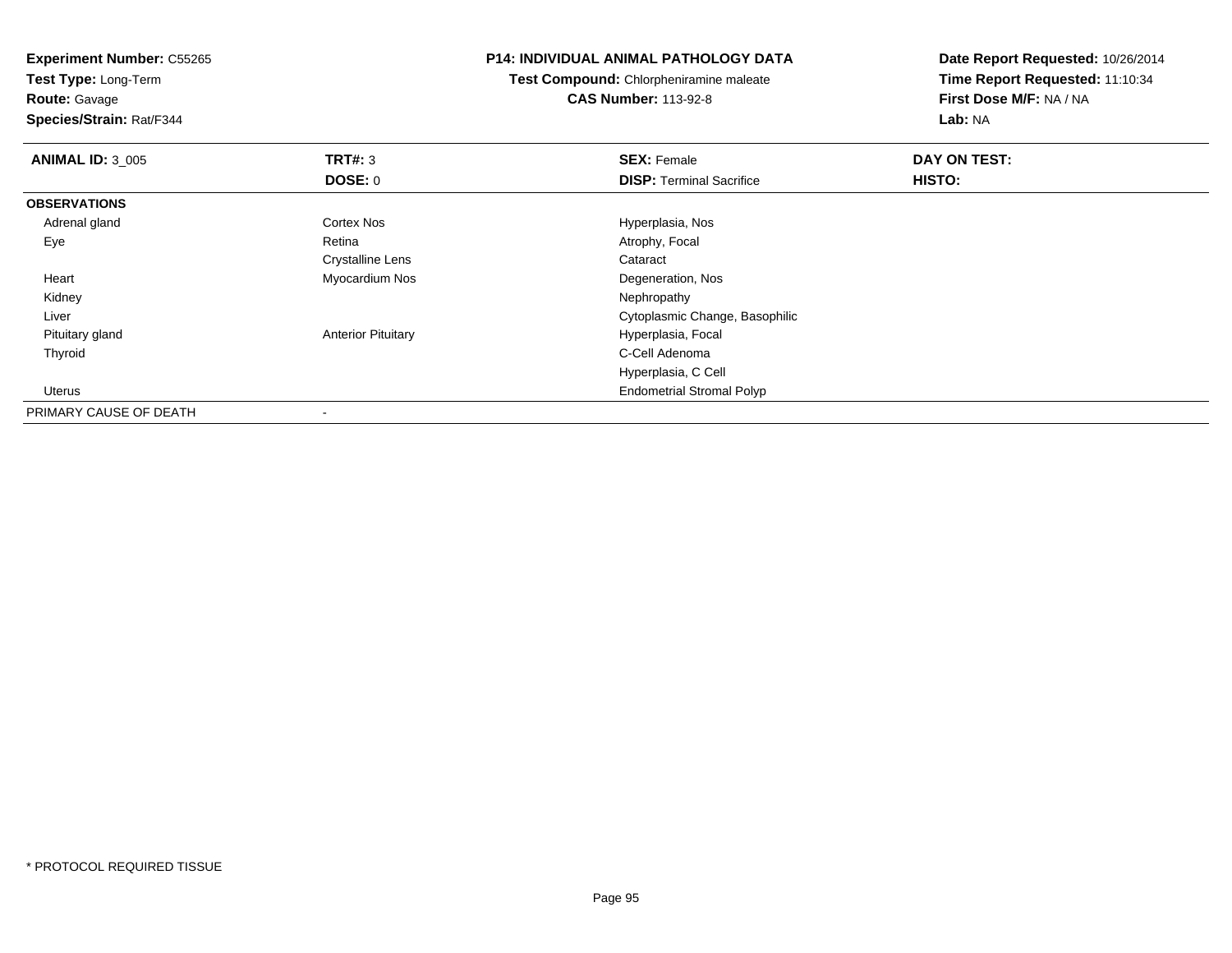**Test Type:** Long-Term

**Route:** Gavage

**Species/Strain:** Rat/F344

#### **P14: INDIVIDUAL ANIMAL PATHOLOGY DATA**

**Test Compound:** Chlorpheniramine maleate**CAS Number:** 113-92-8

| <b>ANIMAL ID: 3_006</b> | TRT#: 3                   | <b>SEX: Female</b>              | DAY ON TEST: |  |
|-------------------------|---------------------------|---------------------------------|--------------|--|
|                         | <b>DOSE: 0</b>            | <b>DISP: Terminal Sacrifice</b> | HISTO:       |  |
| <b>OBSERVATIONS</b>     |                           |                                 |              |  |
| Adrenal gland           | <b>Cortex Nos</b>         | <b>Focal Cellular Change</b>    |              |  |
|                         | <b>Cortex Nos</b>         | Metamorphosis, Fatty            |              |  |
| Heart                   | Myocardium Nos            | Degeneration, Nos               |              |  |
| Liver                   |                           | Cytoplasmic Change, Basophilic  |              |  |
|                         | <b>Bile Duct</b>          | Hyperplasia, Focal              |              |  |
| Mammary gland           |                           | Fibroadenoma                    |              |  |
|                         |                           | Hyperplasia, Cystic             |              |  |
| Ovary                   |                           | Cyst, Follicular Nos            |              |  |
| Pancreas                | Acinus                    | Atrophy, Focal                  |              |  |
| Pituitary gland         | <b>Anterior Pituitary</b> | Cyst, Multiple                  |              |  |
| Thyroid                 |                           | Hyperplasia, C Cell             |              |  |
| Unspecified             | Multiple Organs Nos       | Leukemia, Mononuclear Cell      |              |  |
| Uterus                  | Endometrium               | Hyperplasia, Cystic             |              |  |
| PRIMARY CAUSE OF DEATH  |                           |                                 |              |  |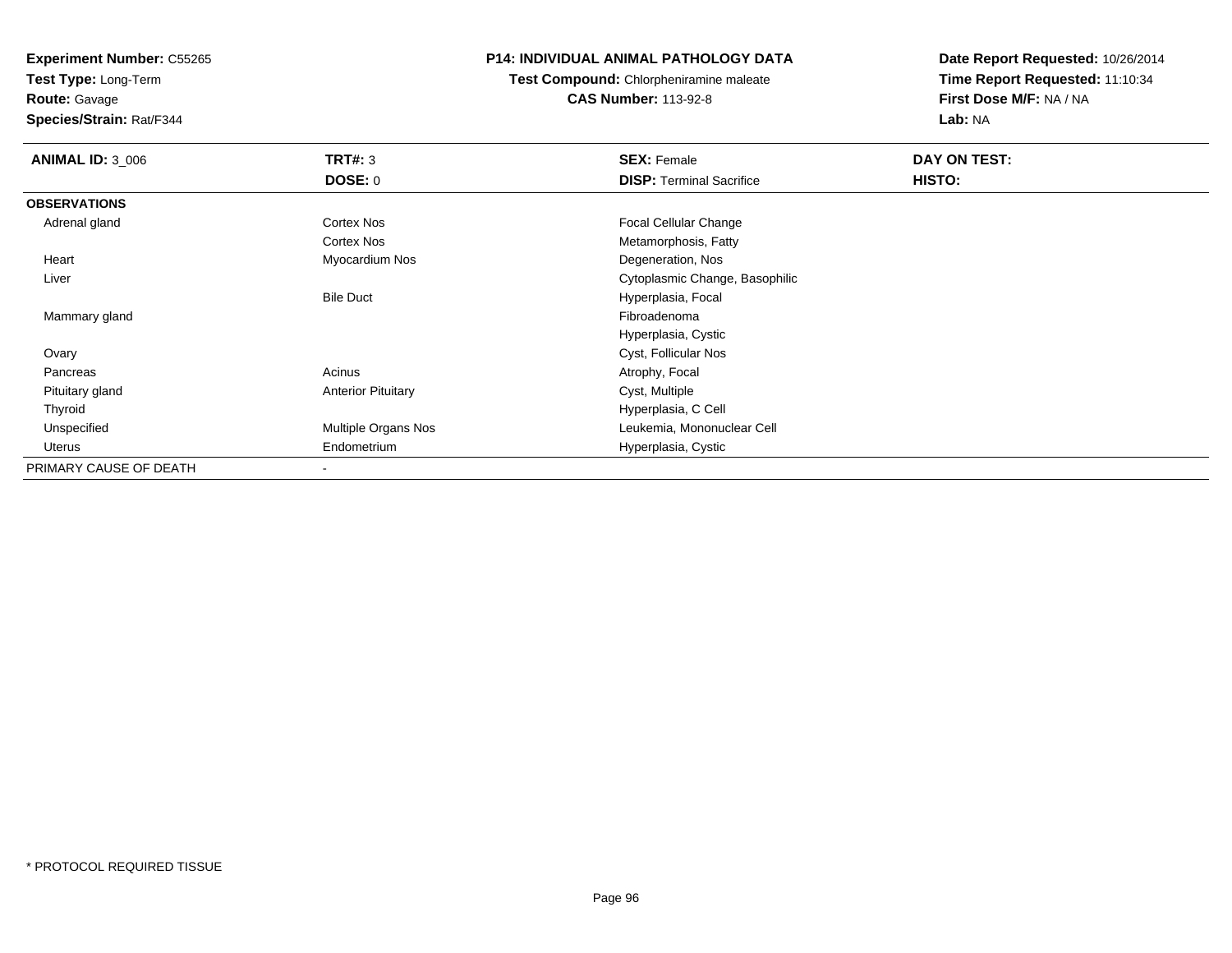| <b>Experiment Number: C55265</b><br>Test Type: Long-Term<br><b>Route: Gavage</b><br>Species/Strain: Rat/F344 |                  | <b>P14: INDIVIDUAL ANIMAL PATHOLOGY DATA</b><br>Test Compound: Chlorpheniramine maleate<br><b>CAS Number: 113-92-8</b> | Date Report Requested: 10/26/2014<br>Time Report Requested: 11:10:34<br>First Dose M/F: NA / NA |
|--------------------------------------------------------------------------------------------------------------|------------------|------------------------------------------------------------------------------------------------------------------------|-------------------------------------------------------------------------------------------------|
|                                                                                                              |                  |                                                                                                                        | Lab: NA                                                                                         |
| <b>ANIMAL ID: 3 007</b>                                                                                      | TRT#: 3          | <b>SEX: Female</b>                                                                                                     | DAY ON TEST:                                                                                    |
|                                                                                                              | DOSE: 0          | <b>DISP: Natural Death</b>                                                                                             | HISTO:                                                                                          |
| <b>OBSERVATIONS</b>                                                                                          |                  |                                                                                                                        |                                                                                                 |
| Kidney                                                                                                       |                  | Nephropathy                                                                                                            |                                                                                                 |
| Liver                                                                                                        | <b>Bile Duct</b> | Hyperplasia, Focal                                                                                                     |                                                                                                 |
|                                                                                                              |                  | Inflammation, Granulomatous Focal                                                                                      |                                                                                                 |
| PRIMARY CAUSE OF DEATH                                                                                       |                  |                                                                                                                        |                                                                                                 |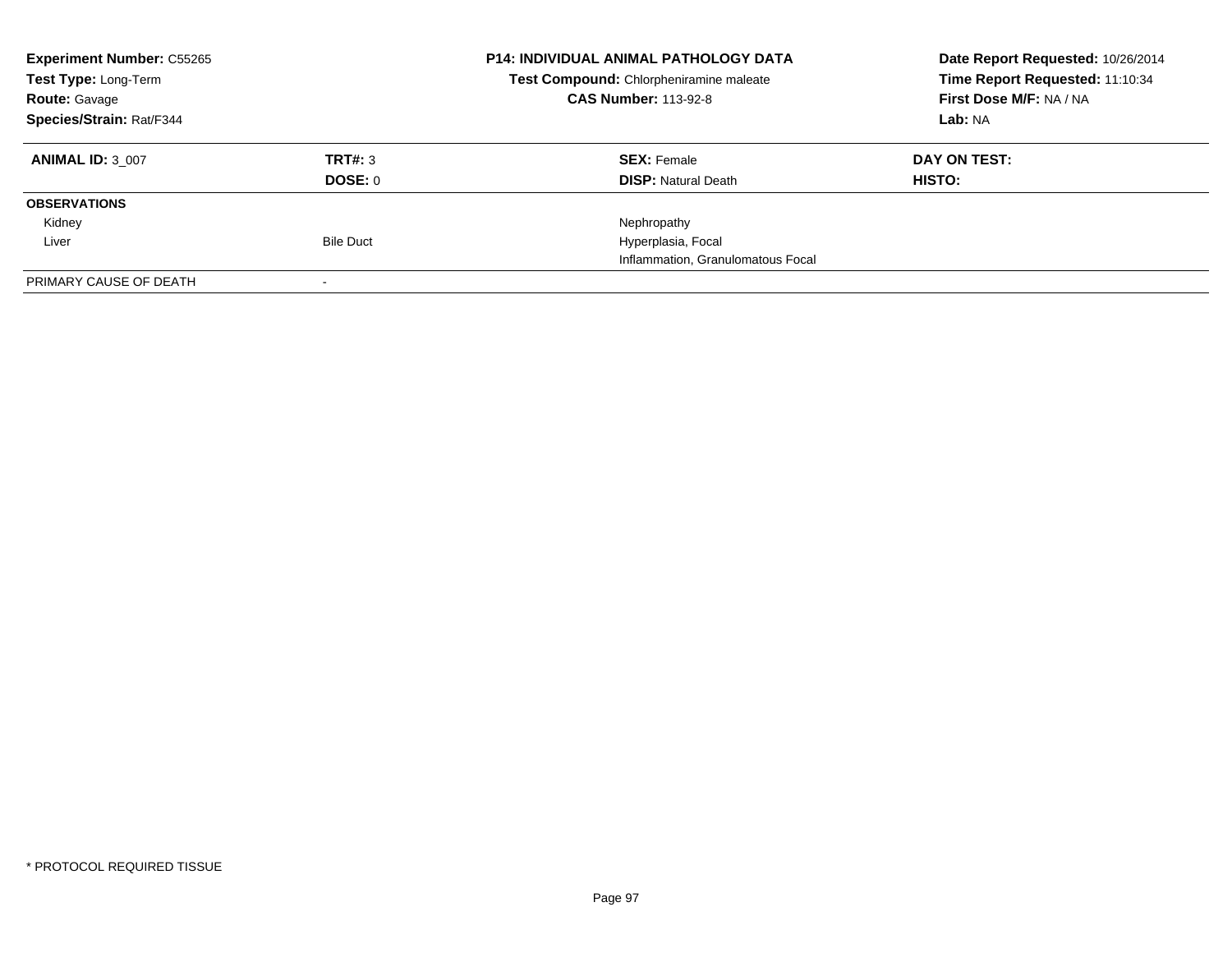**Test Type:** Long-Term

**Route:** Gavage

**Species/Strain:** Rat/F344

#### **P14: INDIVIDUAL ANIMAL PATHOLOGY DATA**

**Test Compound:** Chlorpheniramine maleate**CAS Number:** 113-92-8

| <b>ANIMAL ID: 3_008</b> | <b>TRT#: 3</b>           | <b>SEX: Female</b>                | DAY ON TEST: |  |
|-------------------------|--------------------------|-----------------------------------|--------------|--|
|                         | <b>DOSE: 0</b>           | <b>DISP: Terminal Sacrifice</b>   | HISTO:       |  |
| <b>OBSERVATIONS</b>     |                          |                                   |              |  |
| Adrenal gland           | Cortex Nos               | Focal Cellular Change             |              |  |
|                         | Medulla                  | Hyperplasia, Focal                |              |  |
|                         | Cortex Nos               | Metamorphosis, Fatty              |              |  |
| Clitoral gland          |                          | Adenoma, Nos                      |              |  |
| Heart                   | Myocardium Nos           | Degeneration, Nos                 |              |  |
| Kidney                  |                          | Nephropathy                       |              |  |
| Liver                   |                          | Cytoplasmic Change, Basophilic    |              |  |
|                         | <b>Bile Duct</b>         | Hyperplasia, Focal                |              |  |
|                         |                          | Inflammation, Granulomatous Focal |              |  |
| Mammary gland           |                          | Adenoma, Nos                      |              |  |
|                         |                          | Fibroadenoma                      |              |  |
| Ovary                   |                          | Cyst, Follicular Nos              |              |  |
| Skin                    | Lip Nos                  | Squamous Cell Papilloma           |              |  |
| Thyroid                 |                          | Hyperplasia, C Cell               |              |  |
| Uterus                  | Endometrium              | Hyperplasia, Cystic               |              |  |
| PRIMARY CAUSE OF DEATH  | $\overline{\phantom{a}}$ |                                   |              |  |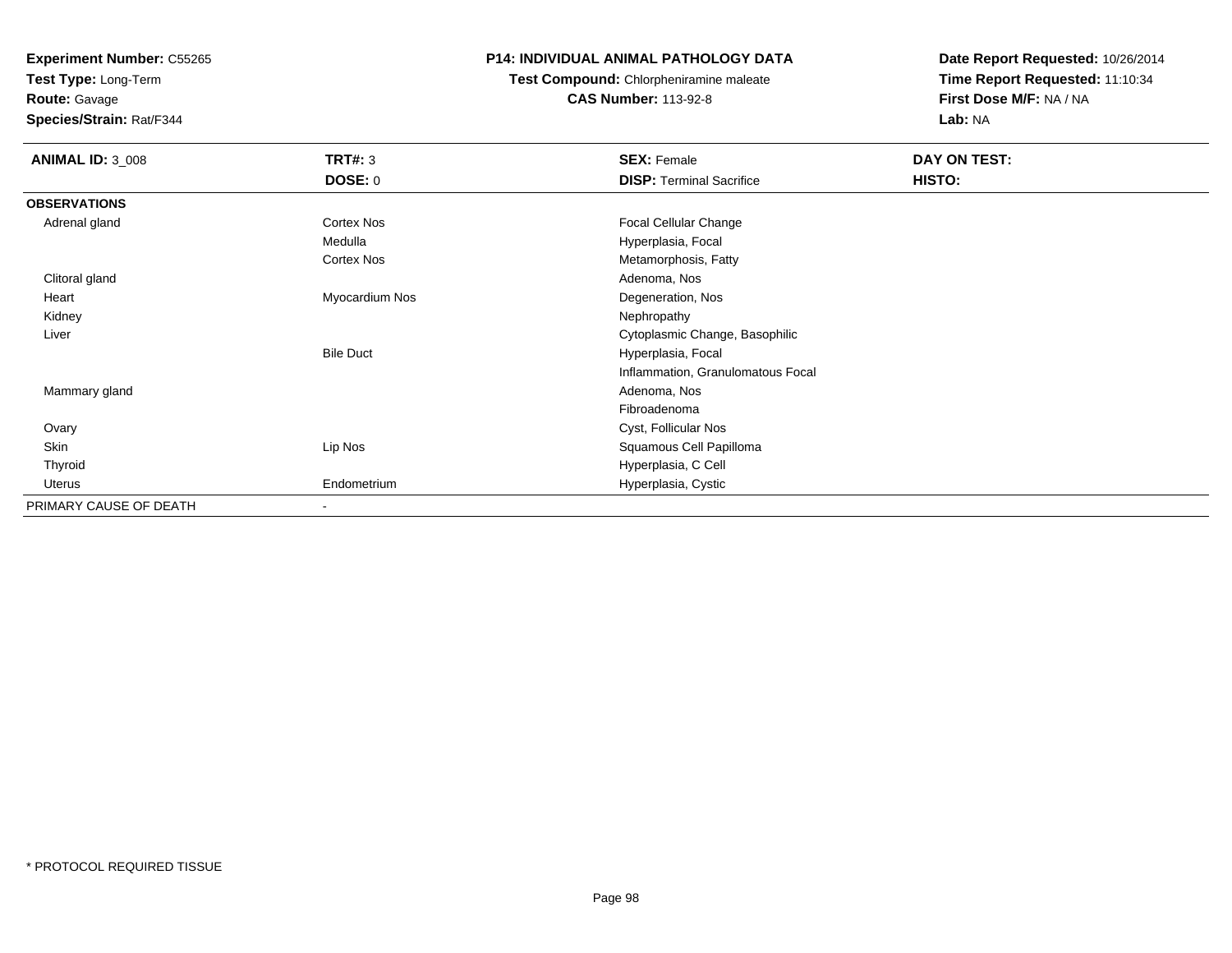| <b>Experiment Number: C55265</b><br>Test Type: Long-Term<br><b>Route: Gavage</b><br>Species/Strain: Rat/F344 |                       | <b>P14: INDIVIDUAL ANIMAL PATHOLOGY DATA</b><br>Test Compound: Chlorpheniramine maleate<br><b>CAS Number: 113-92-8</b> | Date Report Requested: 10/26/2014<br>Time Report Requested: 11:10:34<br>First Dose M/F: NA / NA<br>Lab: NA |  |
|--------------------------------------------------------------------------------------------------------------|-----------------------|------------------------------------------------------------------------------------------------------------------------|------------------------------------------------------------------------------------------------------------|--|
| <b>ANIMAL ID: 3 009</b>                                                                                      | TRT#: 3               | <b>SEX: Female</b>                                                                                                     | DAY ON TEST:                                                                                               |  |
|                                                                                                              | DOSE: 0               | <b>DISP:</b> Moribund Sacrifice                                                                                        | HISTO:                                                                                                     |  |
| <b>OBSERVATIONS</b>                                                                                          |                       |                                                                                                                        |                                                                                                            |  |
| Adrenal gland                                                                                                | Cortex Nos            | Metamorphosis, Fatty                                                                                                   |                                                                                                            |  |
| Lymph node                                                                                                   | Pancreatic Lymph Node | Hematopoiesis                                                                                                          |                                                                                                            |  |
| Mammary gland                                                                                                |                       | Adenocarcinoma, Nos                                                                                                    |                                                                                                            |  |
| Spleen                                                                                                       | Red Pulp              | Hematopoiesis                                                                                                          |                                                                                                            |  |
| Thyroid                                                                                                      |                       | Hyperplasia, C Cell                                                                                                    |                                                                                                            |  |
| PRIMARY CAUSE OF DEATH                                                                                       |                       |                                                                                                                        |                                                                                                            |  |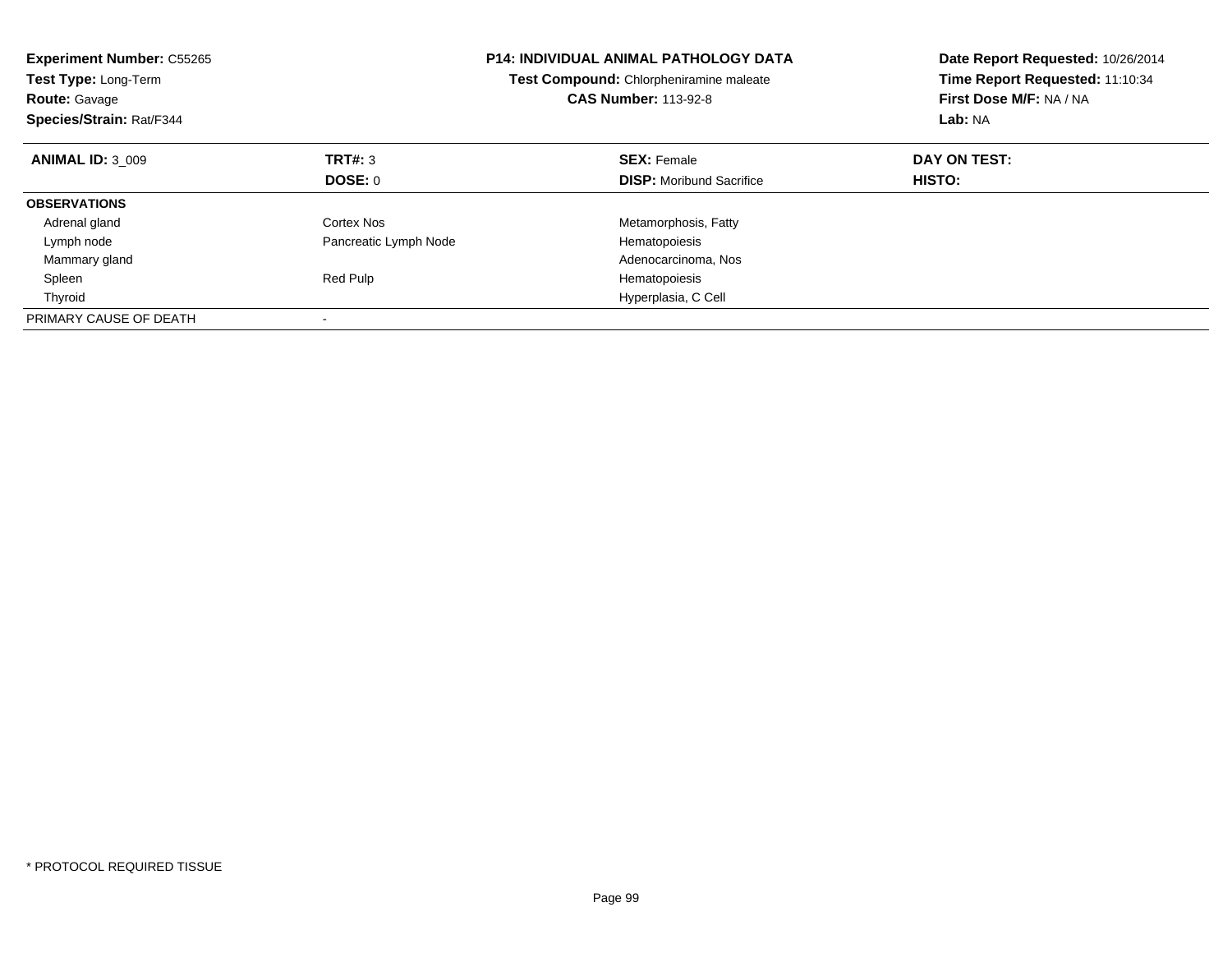| <b>Experiment Number: C55265</b><br><b>Test Type: Long-Term</b><br><b>Route: Gavage</b><br>Species/Strain: Rat/F344 |                | <b>P14: INDIVIDUAL ANIMAL PATHOLOGY DATA</b><br>Test Compound: Chlorpheniramine maleate<br><b>CAS Number: 113-92-8</b> | Date Report Requested: 10/26/2014<br>Time Report Requested: 11:10:34<br>First Dose M/F: NA / NA<br>Lab: NA |
|---------------------------------------------------------------------------------------------------------------------|----------------|------------------------------------------------------------------------------------------------------------------------|------------------------------------------------------------------------------------------------------------|
| <b>ANIMAL ID: 3 010</b>                                                                                             | TRT#: 3        | <b>SEX: Female</b>                                                                                                     | DAY ON TEST:                                                                                               |
|                                                                                                                     | DOSE: 0        | <b>DISP:</b> Moribund Sacrifice                                                                                        | HISTO:                                                                                                     |
| <b>OBSERVATIONS</b>                                                                                                 |                |                                                                                                                        |                                                                                                            |
| Adrenal gland                                                                                                       | Cortex Nos     | Metamorphosis, Fatty                                                                                                   |                                                                                                            |
| Bone                                                                                                                | Femur          | Osteosclerosis                                                                                                         |                                                                                                            |
| Heart                                                                                                               | Myocardium Nos | Degeneration, Nos                                                                                                      |                                                                                                            |
| Liver                                                                                                               |                | Cytoplasmic Change, Basophilic                                                                                         |                                                                                                            |
| Mammary gland                                                                                                       |                | Fibroadenoma                                                                                                           |                                                                                                            |
| Pancreas                                                                                                            | Acinus         | Atrophy, Focal                                                                                                         |                                                                                                            |
| PRIMARY CAUSE OF DEATH                                                                                              |                |                                                                                                                        |                                                                                                            |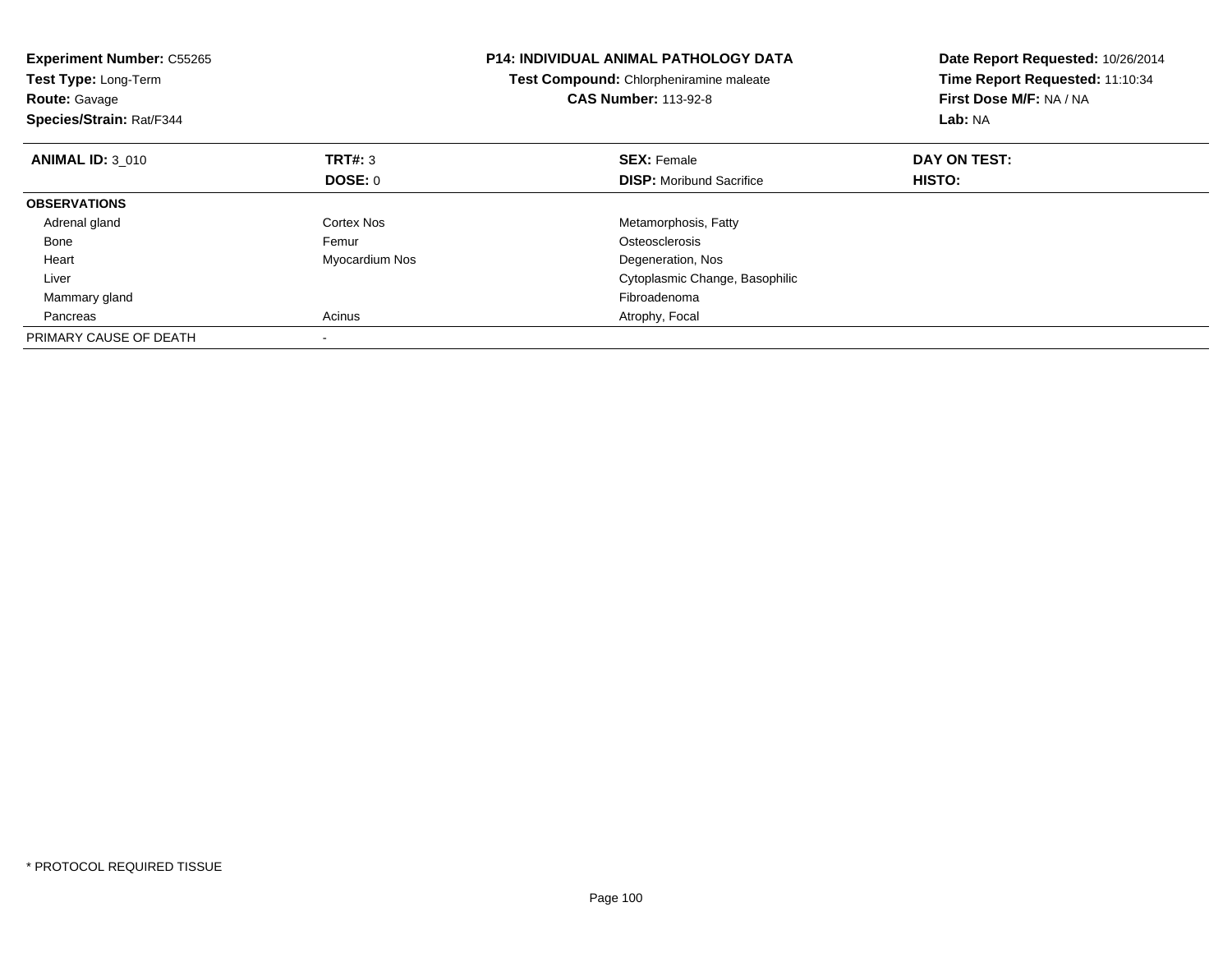**Test Type:** Long-Term

**Route:** Gavage

**Species/Strain:** Rat/F344

#### **P14: INDIVIDUAL ANIMAL PATHOLOGY DATA**

**Test Compound:** Chlorpheniramine maleate**CAS Number:** 113-92-8

| <b>ANIMAL ID: 3_011</b> | TRT#: 3                   | <b>SEX: Female</b>                | DAY ON TEST: |  |
|-------------------------|---------------------------|-----------------------------------|--------------|--|
|                         | DOSE: 0                   | <b>DISP: Terminal Sacrifice</b>   | HISTO:       |  |
| <b>OBSERVATIONS</b>     |                           |                                   |              |  |
| Bone                    | Femur                     | Osteosclerosis                    |              |  |
| Heart                   | Myocardium Nos            | Degeneration, Nos                 |              |  |
| Kidney                  |                           | Nephropathy                       |              |  |
| Liver                   |                           | Cytoplasmic Change, Basophilic    |              |  |
|                         | <b>Bile Duct</b>          | Hyperplasia, Focal                |              |  |
|                         |                           | Inflammation, Granulomatous Focal |              |  |
| Mammary gland           |                           | Hyperplasia, Cystic               |              |  |
| Pancreas                | Acinus                    | Atrophy, Focal                    |              |  |
| Pituitary gland         | <b>Anterior Pituitary</b> | Adenoma, Nos                      |              |  |
| Thyroid                 |                           | Hyperplasia, C Cell               |              |  |
| Uterus                  |                           | <b>Endometrial Stromal Polyp</b>  |              |  |
| PRIMARY CAUSE OF DEATH  |                           |                                   |              |  |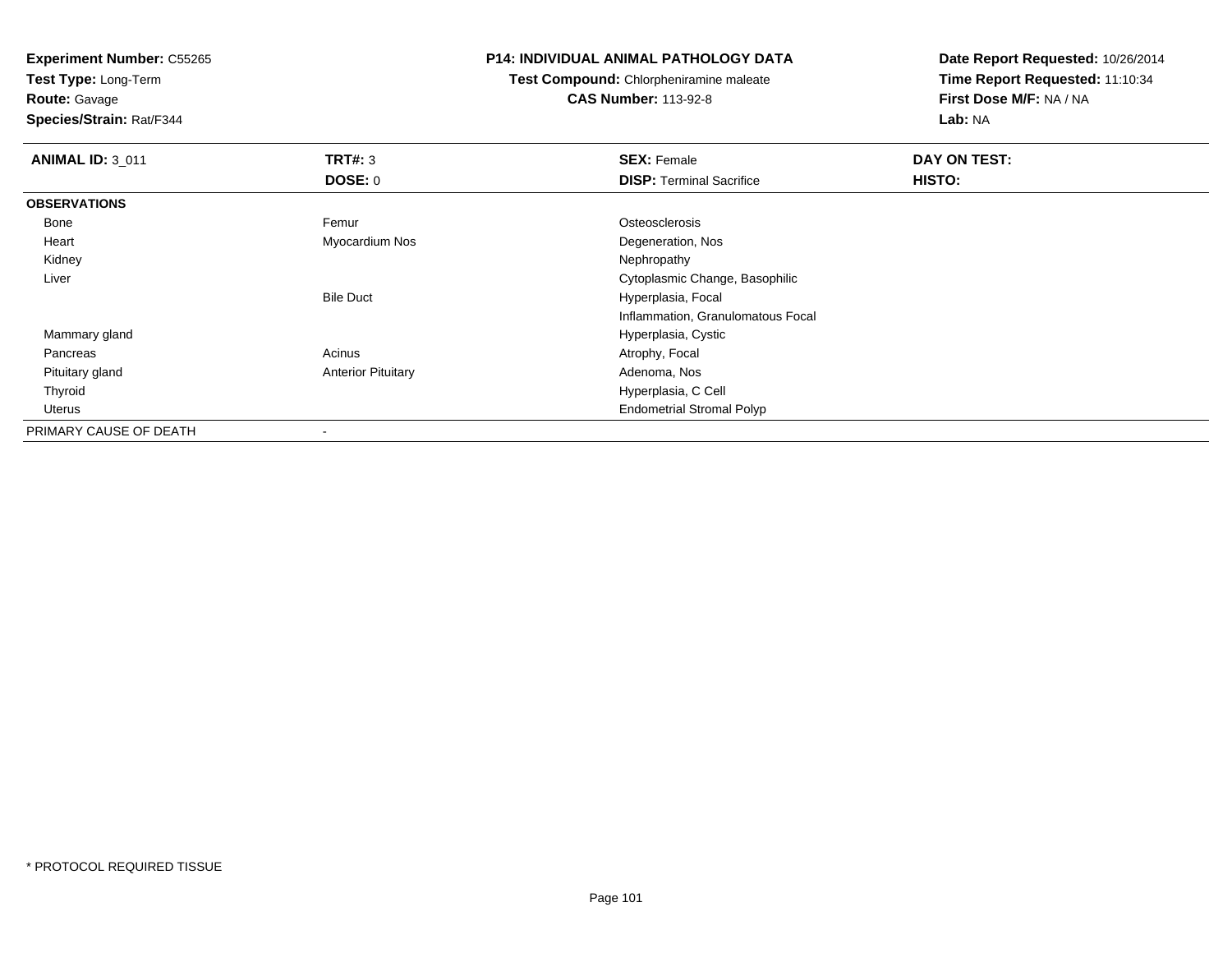**Test Type:** Long-Term

**Route:** Gavage

**Species/Strain:** Rat/F344

#### **P14: INDIVIDUAL ANIMAL PATHOLOGY DATA**

**Test Compound:** Chlorpheniramine maleate**CAS Number:** 113-92-8

| <b>ANIMAL ID: 3_012</b> | TRT#: 3                   | <b>SEX: Female</b>         | DAY ON TEST: |  |
|-------------------------|---------------------------|----------------------------|--------------|--|
|                         | <b>DOSE: 0</b>            | <b>DISP: Natural Death</b> | HISTO:       |  |
| <b>OBSERVATIONS</b>     |                           |                            |              |  |
| Adrenal gland           | <b>Cortex Nos</b>         | Metamorphosis, Fatty       |              |  |
| Heart                   | Myocardium Nos            | Degeneration, Nos          |              |  |
| Liver                   | Hepatocytes               | Cytoplasmic Vacuolization  |              |  |
|                         | <b>Bile Duct</b>          | Hyperplasia, Focal         |              |  |
|                         | Hepatocytes               | Necrosis, Focal            |              |  |
| Mammary gland           |                           | Fibroadenoma               |              |  |
|                         |                           | Hyperplasia, Cystic        |              |  |
| Pancreas                | Acinus                    | Atrophy, Focal             |              |  |
| Pituitary gland         | <b>Anterior Pituitary</b> | Hyperplasia, Focal         |              |  |
| Uterus                  | Endometrium               | Cyst, Multiple             |              |  |
| PRIMARY CAUSE OF DEATH  |                           |                            |              |  |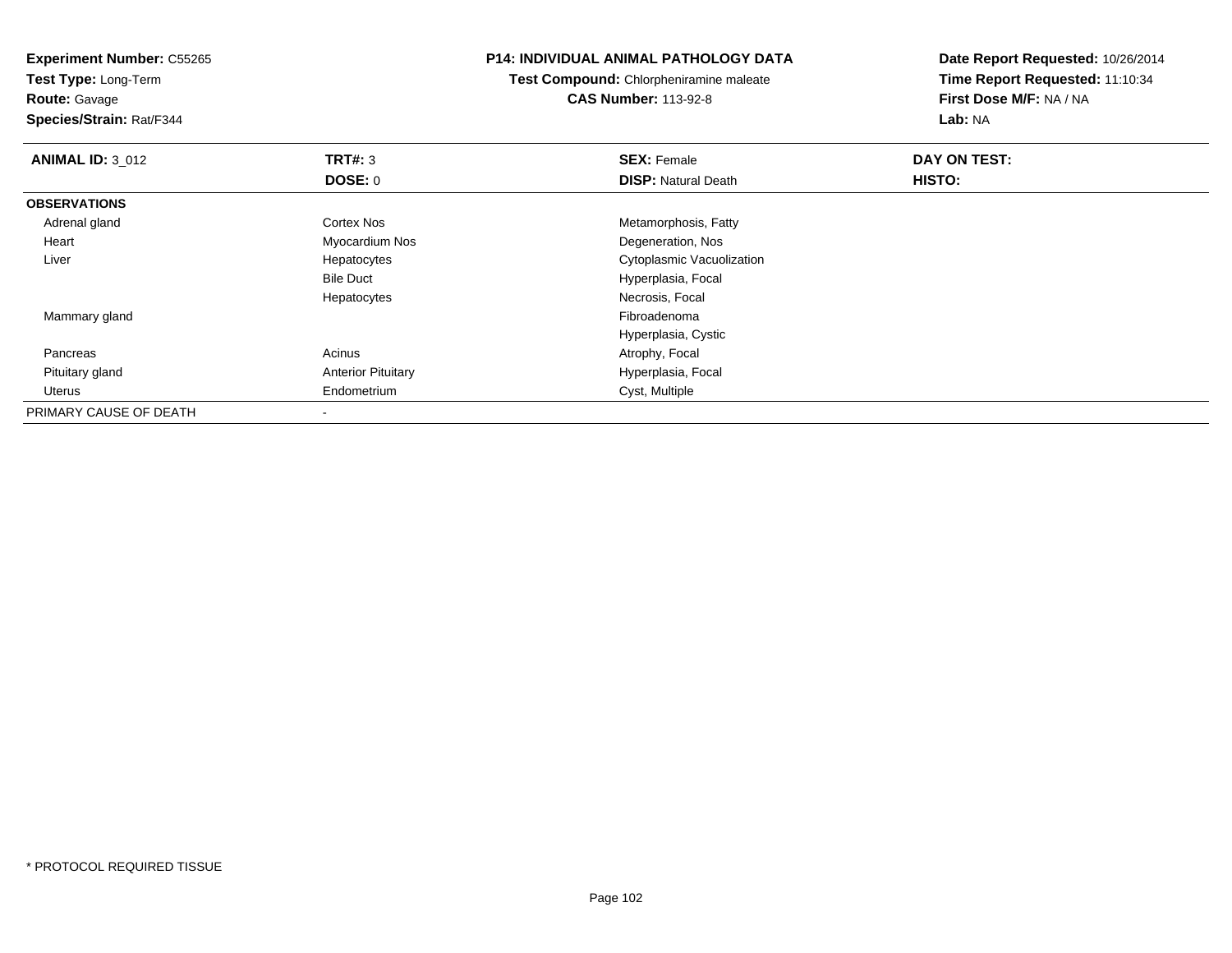| <b>Experiment Number: C55265</b><br>Test Type: Long-Term<br><b>Route: Gavage</b><br>Species/Strain: Rat/F344 |                | <b>P14: INDIVIDUAL ANIMAL PATHOLOGY DATA</b><br>Test Compound: Chlorpheniramine maleate<br><b>CAS Number: 113-92-8</b> | Date Report Requested: 10/26/2014<br>Time Report Requested: 11:10:34<br>First Dose M/F: NA / NA<br>Lab: NA |
|--------------------------------------------------------------------------------------------------------------|----------------|------------------------------------------------------------------------------------------------------------------------|------------------------------------------------------------------------------------------------------------|
| <b>ANIMAL ID: 3 014</b>                                                                                      | <b>TRT#: 3</b> | <b>SEX: Female</b>                                                                                                     | DAY ON TEST:                                                                                               |
|                                                                                                              | DOSE: 0        | <b>DISP:</b> Natural Death                                                                                             | HISTO:                                                                                                     |
| <b>OBSERVATIONS</b>                                                                                          |                |                                                                                                                        |                                                                                                            |
| Adrenal gland                                                                                                |                | Cortical Adenoma                                                                                                       |                                                                                                            |
|                                                                                                              | Cortex Nos     | Metamorphosis, Fatty                                                                                                   |                                                                                                            |
| Heart                                                                                                        | Myocardium Nos | Degeneration, Nos                                                                                                      |                                                                                                            |
| Kidney                                                                                                       |                | Nephropathy                                                                                                            |                                                                                                            |
| Mammary gland                                                                                                |                | Hyperplasia, Cystic                                                                                                    |                                                                                                            |
| Pancreas                                                                                                     | Acinus         | Atrophy, Focal                                                                                                         |                                                                                                            |
| Uterus                                                                                                       |                | <b>Endometrial Stromal Polyp</b>                                                                                       |                                                                                                            |
| PRIMARY CAUSE OF DEATH                                                                                       |                |                                                                                                                        |                                                                                                            |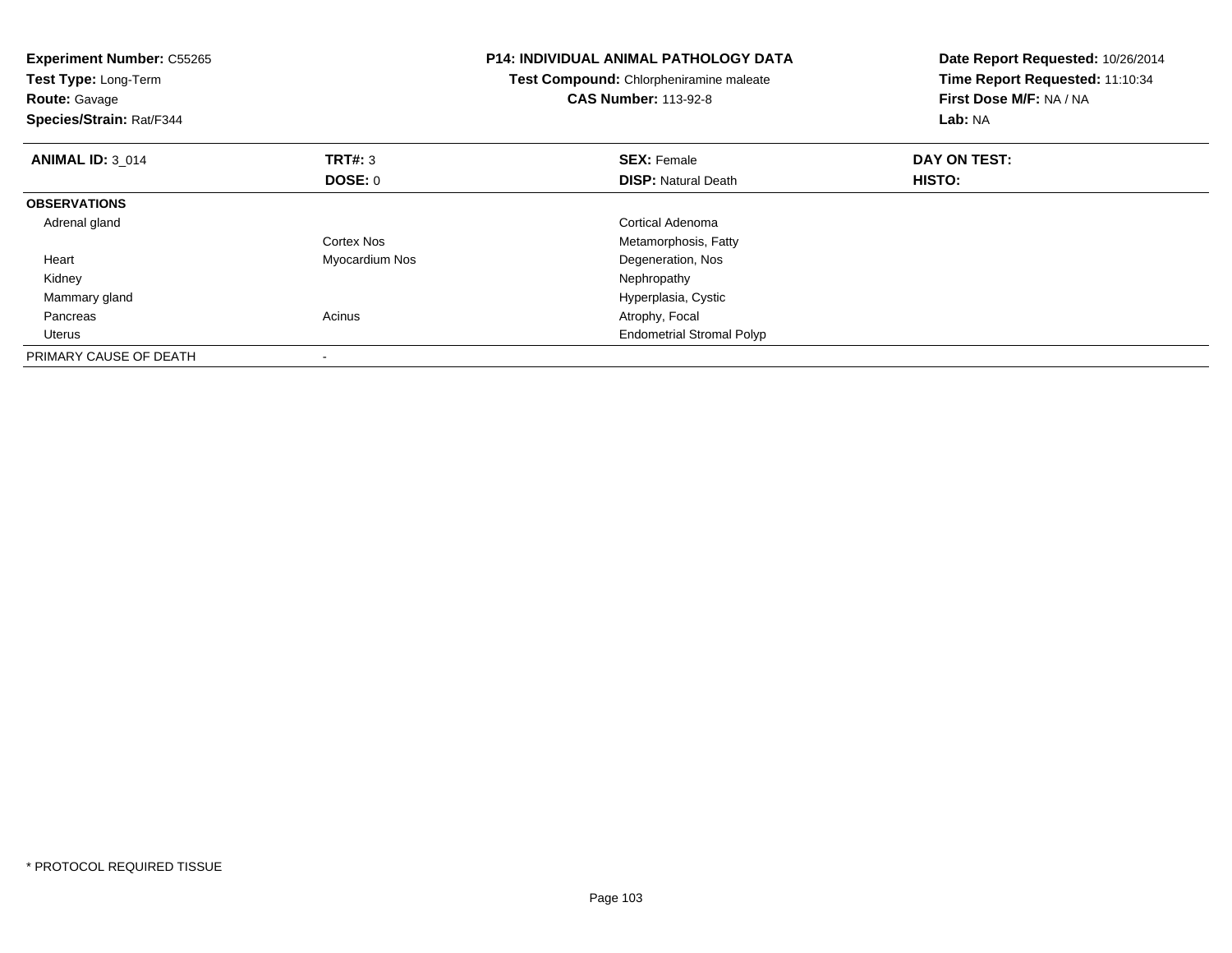| <b>Experiment Number: C55265</b><br>Test Type: Long-Term<br><b>Route: Gavage</b><br>Species/Strain: Rat/F344 |                           | <b>P14: INDIVIDUAL ANIMAL PATHOLOGY DATA</b><br>Test Compound: Chlorpheniramine maleate<br><b>CAS Number: 113-92-8</b> | Date Report Requested: 10/26/2014<br>Time Report Requested: 11:10:34<br>First Dose M/F: NA / NA<br>Lab: NA |  |
|--------------------------------------------------------------------------------------------------------------|---------------------------|------------------------------------------------------------------------------------------------------------------------|------------------------------------------------------------------------------------------------------------|--|
| <b>ANIMAL ID: 3 015</b>                                                                                      | TRT#: 3                   | <b>SEX: Female</b>                                                                                                     | DAY ON TEST:                                                                                               |  |
|                                                                                                              | <b>DOSE: 0</b>            | <b>DISP:</b> Terminal Sacrifice                                                                                        | <b>HISTO:</b>                                                                                              |  |
| <b>OBSERVATIONS</b>                                                                                          |                           |                                                                                                                        |                                                                                                            |  |
| Heart                                                                                                        | Myocardium Nos            | Degeneration, Nos                                                                                                      |                                                                                                            |  |
| Kidney                                                                                                       |                           | Nephropathy                                                                                                            |                                                                                                            |  |
| Liver                                                                                                        |                           | Cytoplasmic Change, Basophilic                                                                                         |                                                                                                            |  |
|                                                                                                              | <b>Bile Duct</b>          | Hyperplasia, Focal                                                                                                     |                                                                                                            |  |
| Pancreas                                                                                                     | Acinus                    | Atrophy, Focal                                                                                                         |                                                                                                            |  |
| Pituitary gland                                                                                              | <b>Anterior Pituitary</b> | Adenoma, Nos                                                                                                           |                                                                                                            |  |
| Salivary gland                                                                                               |                           | Atrophy, Focal                                                                                                         |                                                                                                            |  |
| Urinary bladder                                                                                              |                           | Hyperplasia, Epithelial                                                                                                |                                                                                                            |  |
| PRIMARY CAUSE OF DEATH                                                                                       |                           |                                                                                                                        |                                                                                                            |  |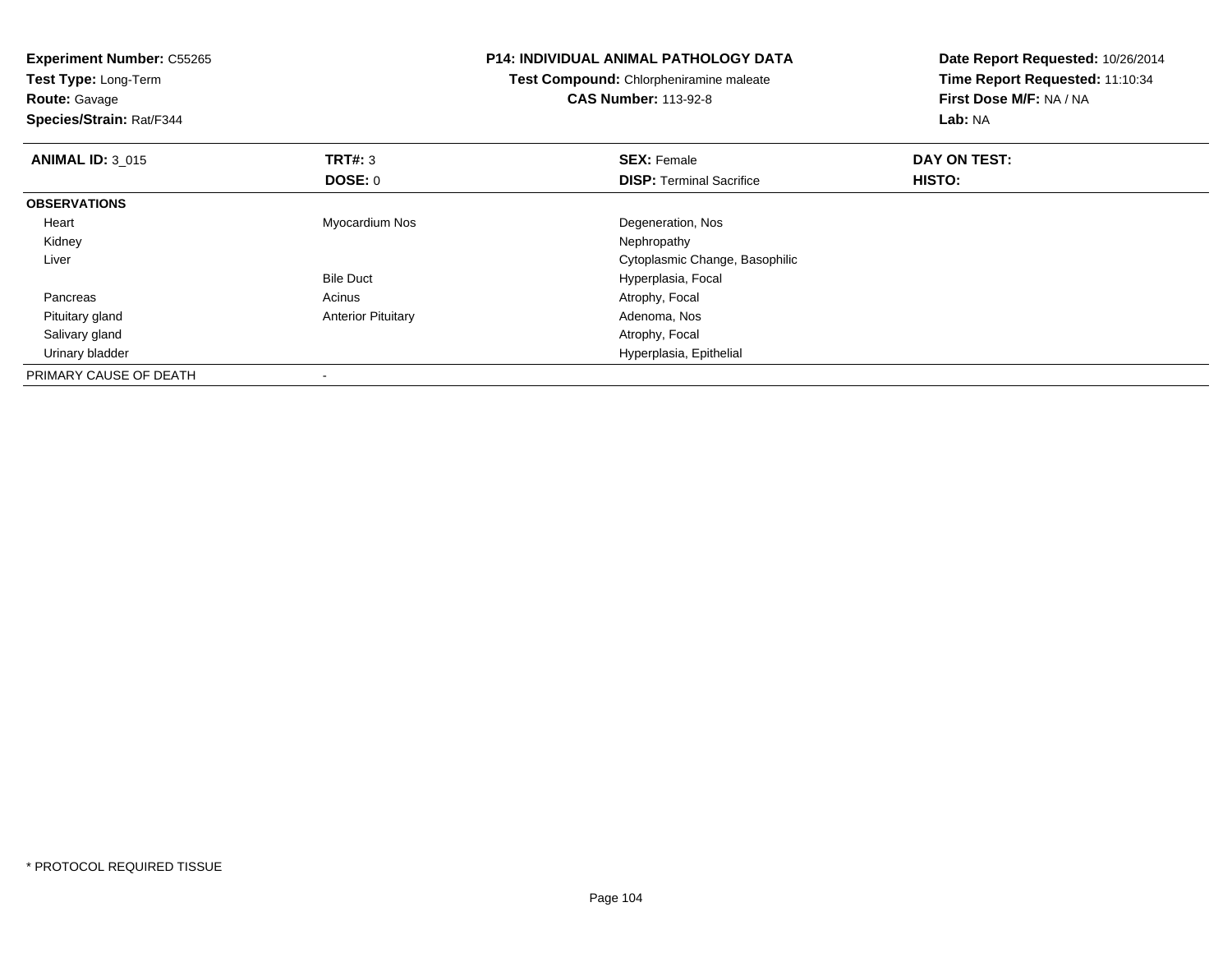**Test Type:** Long-Term

**Route:** Gavage

**Species/Strain:** Rat/F344

#### **P14: INDIVIDUAL ANIMAL PATHOLOGY DATA**

**Test Compound:** Chlorpheniramine maleate**CAS Number:** 113-92-8

| <b>ANIMAL ID: 3_016</b> | <b>TRT#: 3</b>            | <b>SEX: Female</b>              | DAY ON TEST:  |  |
|-------------------------|---------------------------|---------------------------------|---------------|--|
|                         | <b>DOSE: 0</b>            | <b>DISP:</b> Moribund Sacrifice | <b>HISTO:</b> |  |
| <b>OBSERVATIONS</b>     |                           |                                 |               |  |
| Adrenal gland           | Cortex Nos                | Metamorphosis, Fatty            |               |  |
|                         | Medulla                   | Pheochromocytoma                |               |  |
| Kidney                  |                           | Nephropathy                     |               |  |
| Liver                   | Hepatocytes               | Degeneration, Nos               |               |  |
|                         | <b>Bile Duct</b>          | Hyperplasia, Focal              |               |  |
| Mammary gland           |                           | Hyperplasia, Cystic             |               |  |
| Pancreas                | Acinus                    | Atrophy, Focal                  |               |  |
| Pituitary gland         | <b>Anterior Pituitary</b> | Adenoma, Nos                    |               |  |
| Thyroid                 |                           | C-Cell Adenoma                  |               |  |
|                         |                           | Hyperplasia, C Cell             |               |  |
| Unspecified             | Multiple Organs Nos       | Leukemia, Mononuclear Cell      |               |  |
| Uterus                  | Endometrium               | Cyst, Nos                       |               |  |
|                         | Cervix Uteri              | Diverticulum                    |               |  |
| PRIMARY CAUSE OF DEATH  |                           |                                 |               |  |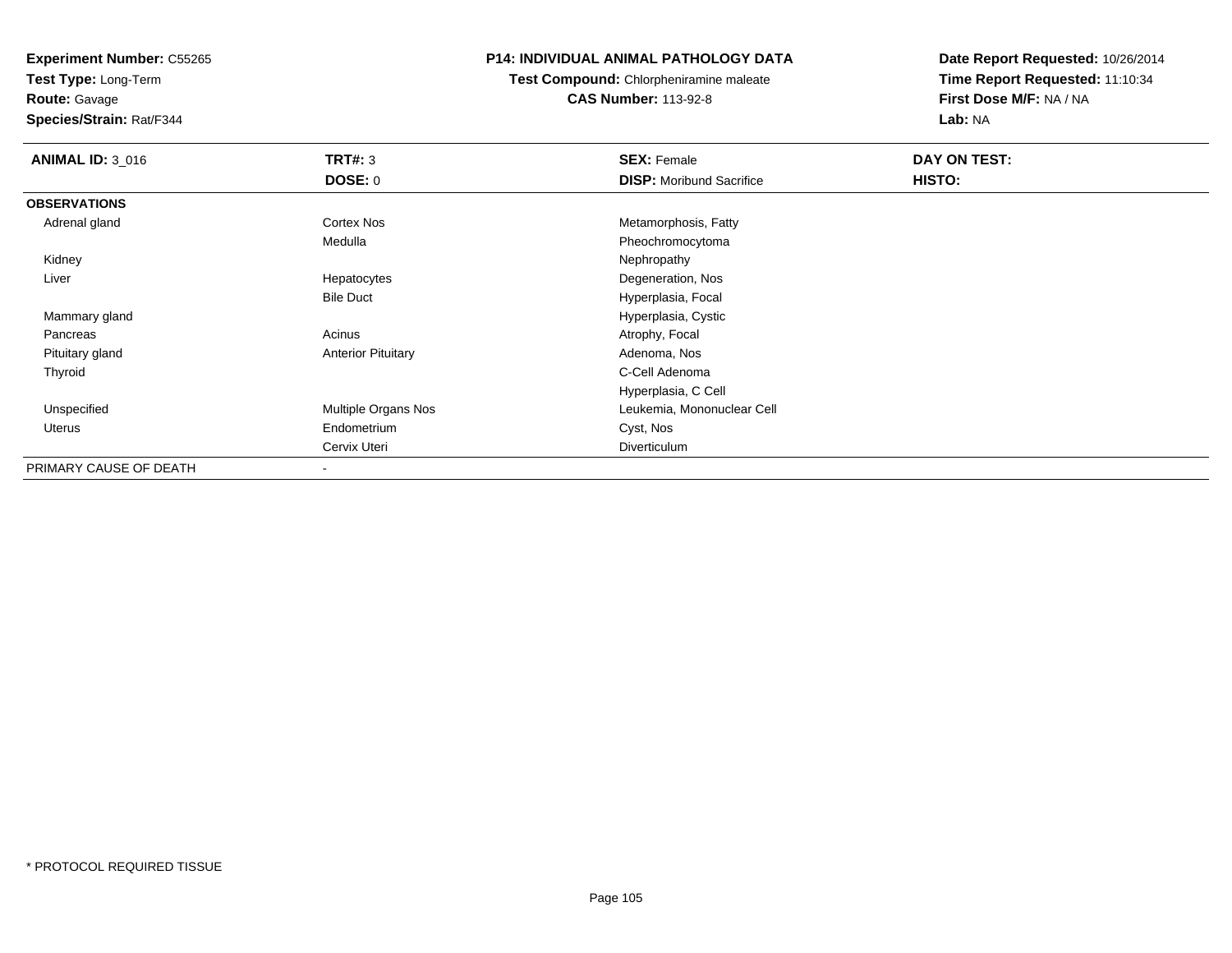**Test Type:** Long-Term

**Route:** Gavage

**Species/Strain:** Rat/F344

#### **P14: INDIVIDUAL ANIMAL PATHOLOGY DATA**

**Test Compound:** Chlorpheniramine maleate**CAS Number:** 113-92-8

| <b>ANIMAL ID: 3_017</b> | TRT#: 3                   | <b>SEX: Female</b>              | DAY ON TEST: |  |
|-------------------------|---------------------------|---------------------------------|--------------|--|
|                         | <b>DOSE: 0</b>            | <b>DISP: Terminal Sacrifice</b> | HISTO:       |  |
| <b>OBSERVATIONS</b>     |                           |                                 |              |  |
| Adrenal gland           | <b>Cortex Nos</b>         | Hyperplasia, Focal              |              |  |
|                         | Medulla                   | Pheochromocytoma                |              |  |
| Clitoral gland          |                           | Adenoma, Nos                    |              |  |
| Heart                   | Myocardium Nos            | Degeneration, Nos               |              |  |
| Kidney                  |                           | Nephropathy                     |              |  |
| Liver                   |                           | Cytoplasmic Change, Basophilic  |              |  |
|                         | <b>Bile Duct</b>          | Hyperplasia, Focal              |              |  |
| Mammary gland           |                           | Hyperplasia, Cystic             |              |  |
| Pancreas                | Acinus                    | Atrophy, Focal                  |              |  |
| Pituitary gland         | <b>Anterior Pituitary</b> | Cyst, Hemorrhagic               |              |  |
| PRIMARY CAUSE OF DEATH  |                           |                                 |              |  |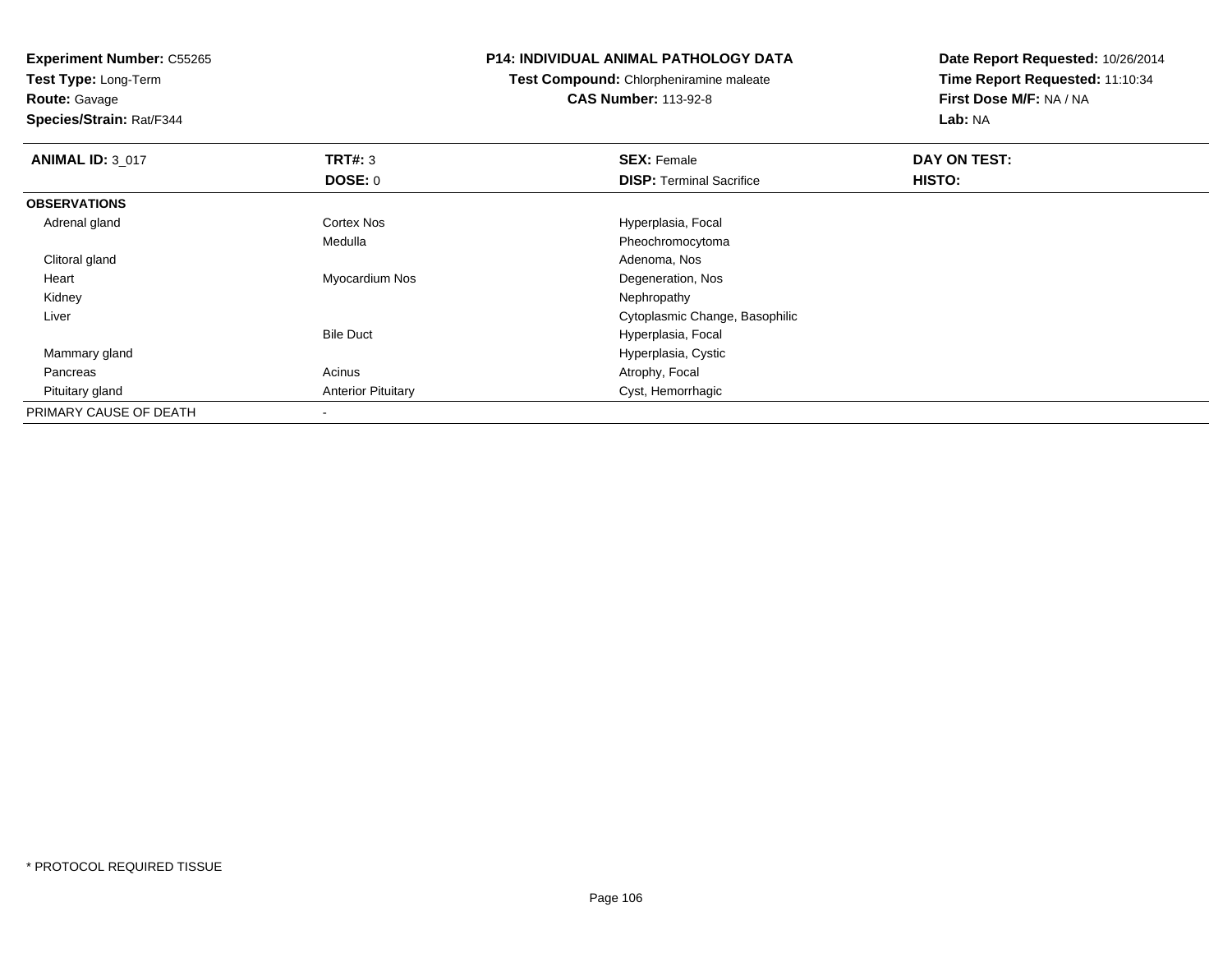**Experiment Number:** C55265**Test Type:** Long-Term**Route:** Gavage **Species/Strain:** Rat/F344**P14: INDIVIDUAL ANIMAL PATHOLOGY DATATest Compound:** Chlorpheniramine maleate**CAS Number:** 113-92-8**Date Report Requested:** 10/26/2014**Time Report Requested:** 11:10:34**First Dose M/F:** NA / NA**Lab:** NA**ANIMAL ID: 3 018 REX:** Female **DAY ON TEST: SEX:** Female **SEX:** Female **DOSE:** 0**DISP:** Dosing Accident **HISTO: OBSERVATIONS** Heart Myocardium Nos Degeneration, Nos Kidneyy the control of the control of the control of the control of the control of the control of the control of the control of the control of the control of the control of the control of the control of the control of the contro LiverBile Duct **Hyperplasia**, Focal Lung Aspiration, Foreign Body Inflammation, Interstitial Lymph nodeMesenteric Lymph Node Depletion, Lymphoid Mesenteric Lymph NodeInflammation, Chronic Focal<br>Adenoma, Nos Pituitary glandAnterior Pituitary **Adenoma, Nosting Community Community** Adenoma, Nosting Ped Pulp<br>
Red Pulp Spleenn and the second term of the Red Pulp Hemosiderosis and the Hemosiderosis and the Hemosiderosis and the Hemosiderosis  $\mathbb{R}^n$ PRIMARY CAUSE OF DEATH-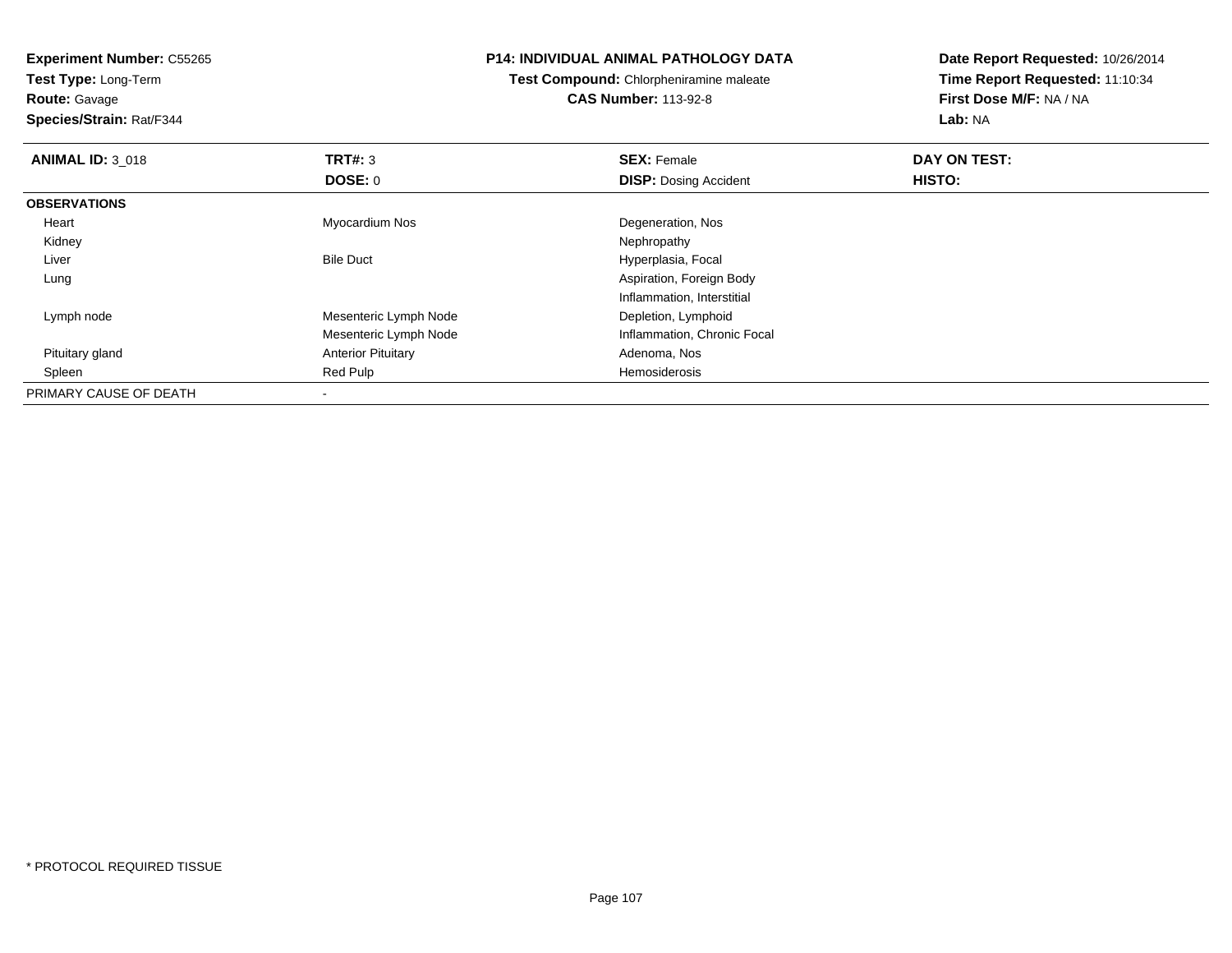**Test Type:** Long-Term**Route:** Gavage

**Species/Strain:** Rat/F344

#### **P14: INDIVIDUAL ANIMAL PATHOLOGY DATA**

**Test Compound:** Chlorpheniramine maleate**CAS Number:** 113-92-8

| <b>ANIMAL ID: 3 019</b> | <b>TRT#: 3</b>      | <b>SEX: Female</b>              | DAY ON TEST: |  |
|-------------------------|---------------------|---------------------------------|--------------|--|
|                         | <b>DOSE: 0</b>      | <b>DISP:</b> Moribund Sacrifice | HISTO:       |  |
| <b>OBSERVATIONS</b>     |                     |                                 |              |  |
| Adrenal gland           | Cortex Nos          | Hyperplasia, Focal              |              |  |
|                         | <b>Cortex Nos</b>   | Metamorphosis, Fatty            |              |  |
| Bone marrow             |                     | Hypoplasia, Hematopoietic       |              |  |
| Heart                   | Myocardium Nos      | Degeneration, Nos               |              |  |
| Kidney                  |                     | Nephropathy                     |              |  |
| Liver                   | Hepatocytes         | Degeneration, Nos               |              |  |
| Mammary gland           |                     | Hyperplasia, Cystic             |              |  |
| Pancreas                | Acinus              | Atrophy, Focal                  |              |  |
| Thyroid                 |                     | Hyperplasia, C Cell             |              |  |
| Unspecified             | Multiple Organs Nos | Leukemia, Mononuclear Cell      |              |  |
| PRIMARY CAUSE OF DEATH  | $\,$                |                                 |              |  |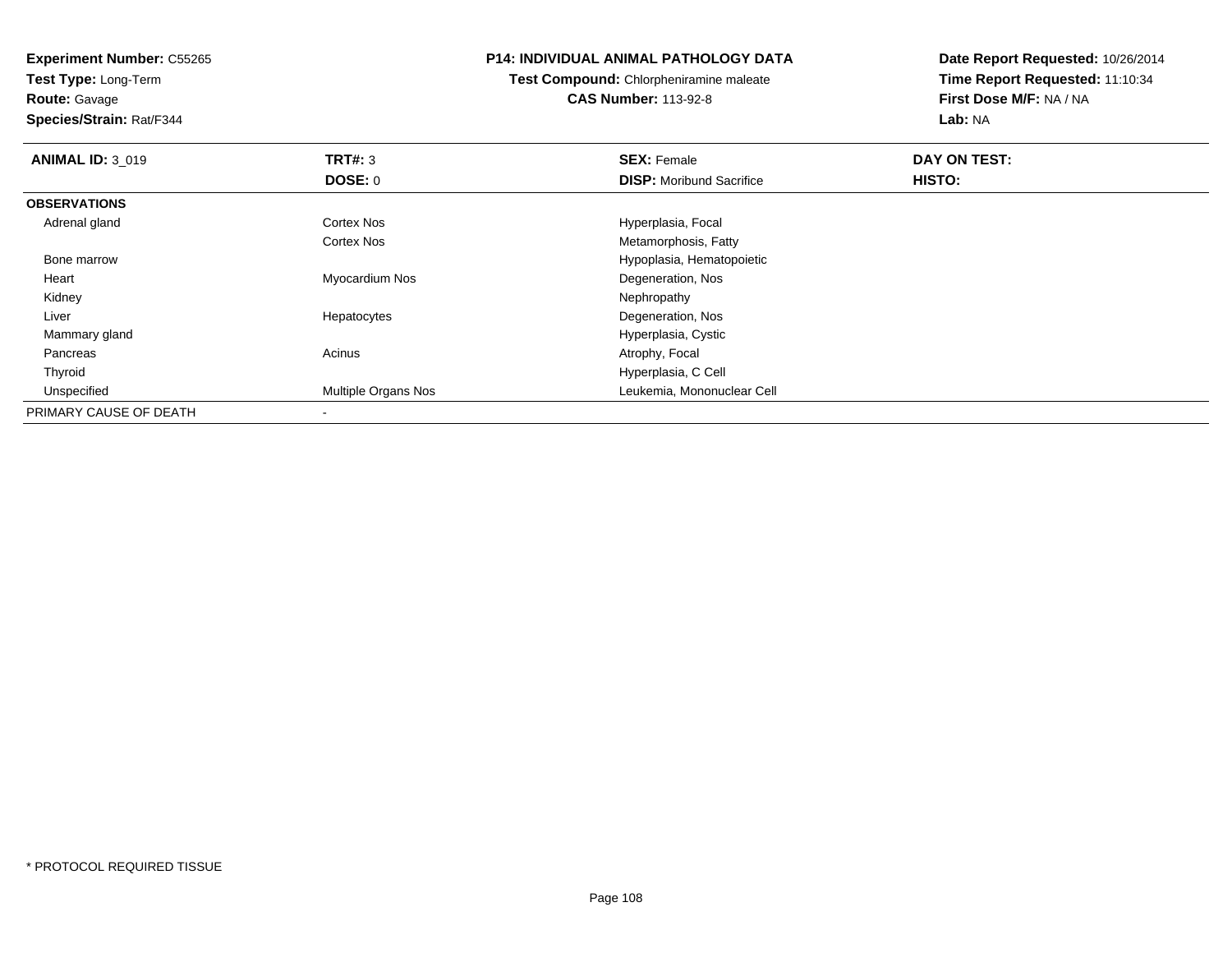| <b>Experiment Number: C55265</b><br>Test Type: Long-Term<br><b>Route: Gavage</b><br>Species/Strain: Rat/F344 |                           | <b>P14: INDIVIDUAL ANIMAL PATHOLOGY DATA</b><br>Test Compound: Chlorpheniramine maleate<br><b>CAS Number: 113-92-8</b> | Date Report Requested: 10/26/2014<br>Time Report Requested: 11:10:34<br>First Dose M/F: NA / NA<br>Lab: NA |
|--------------------------------------------------------------------------------------------------------------|---------------------------|------------------------------------------------------------------------------------------------------------------------|------------------------------------------------------------------------------------------------------------|
| <b>ANIMAL ID: 3 020</b>                                                                                      | <b>TRT#: 3</b>            | <b>SEX: Female</b>                                                                                                     | DAY ON TEST:                                                                                               |
|                                                                                                              | DOSE: 0                   | <b>DISP:</b> Terminal Sacrifice                                                                                        | HISTO:                                                                                                     |
| <b>OBSERVATIONS</b>                                                                                          |                           |                                                                                                                        |                                                                                                            |
| Heart                                                                                                        | Myocardium Nos            | Degeneration, Nos                                                                                                      |                                                                                                            |
| Liver                                                                                                        |                           | Cytoplasmic Change, Basophilic                                                                                         |                                                                                                            |
|                                                                                                              | <b>Bile Duct</b>          | Hyperplasia, Focal                                                                                                     |                                                                                                            |
| Pituitary gland                                                                                              | <b>Anterior Pituitary</b> | Hyperplasia, Focal                                                                                                     |                                                                                                            |
| Thymus                                                                                                       |                           | Cyst, Multiple                                                                                                         |                                                                                                            |
| Uterus                                                                                                       |                           | Dilatation, Nos                                                                                                        |                                                                                                            |
|                                                                                                              | Endometrium               | Hyperplasia, Cystic                                                                                                    |                                                                                                            |
| PRIMARY CAUSE OF DEATH                                                                                       |                           |                                                                                                                        |                                                                                                            |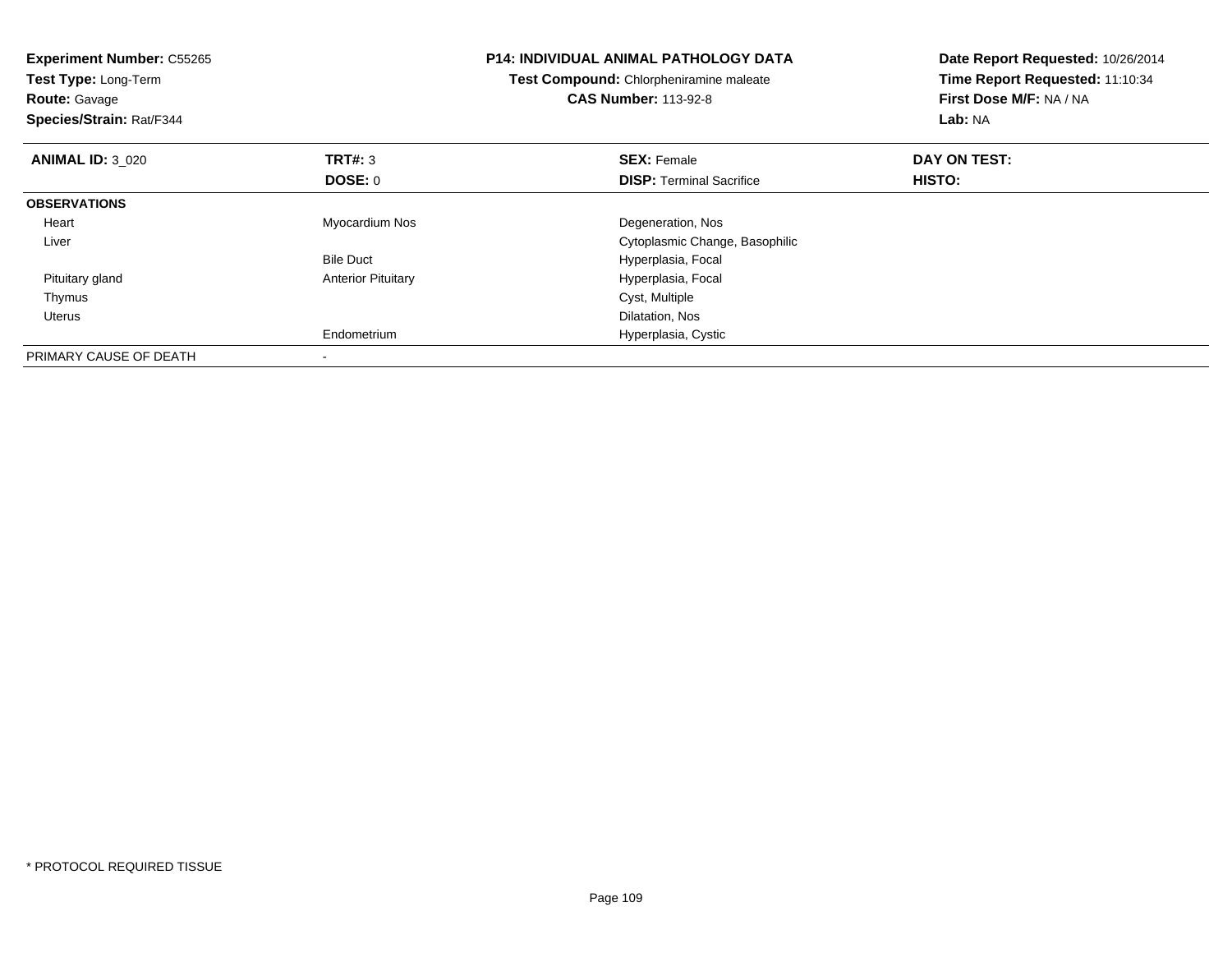**Experiment Number:** C55265**Test Type:** Long-Term**Route:** Gavage **Species/Strain:** Rat/F344**P14: INDIVIDUAL ANIMAL PATHOLOGY DATATest Compound:** Chlorpheniramine maleate**CAS Number:** 113-92-8**Date Report Requested:** 10/26/2014**Time Report Requested:** 11:10:34**First Dose M/F:** NA / NA**Lab:** NA**ANIMAL ID:** 3\_021**TRT#:** 3 **SEX:** Female **DAY ON TEST: DOSE:** 0**DISP:** Terminal Sacrifice **HISTO: OBSERVATIONS** Eye Retina Atrophy, Focal Crystalline Lens Cataract Heart Myocardium Nos Degeneration, Nos Liver Cytoplasmic Change, Basophilic Mammary glandd and the control of the control of the control of the control of the control of the control of the control of the control of the control of the control of the control of the control of the control of the control of the co Pituitary glandAnterior Pituitary **Cyst**, Hemorrhagic Anterior Pituitary Hyperplasia, Focal Thyroid Hyperplasia, C Cell Urinary bladder Hyperplasia, Epithelial PRIMARY CAUSE OF DEATH-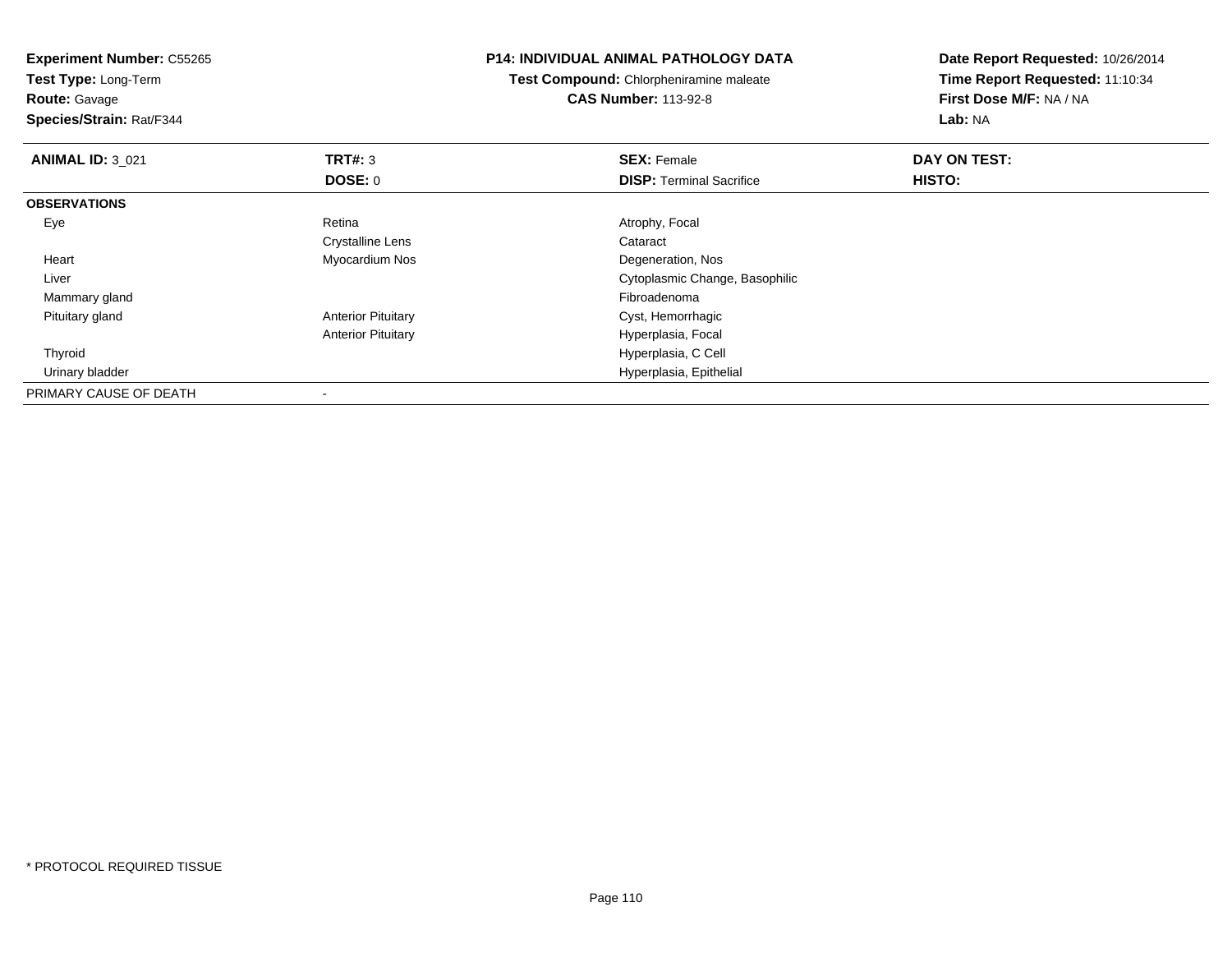**Test Type:** Long-Term

**Route:** Gavage

**Species/Strain:** Rat/F344

## **P14: INDIVIDUAL ANIMAL PATHOLOGY DATA**

**Test Compound:** Chlorpheniramine maleate**CAS Number:** 113-92-8

| <b>ANIMAL ID: 3_022</b> | TRT#: 3                   | <b>SEX: Female</b>                | DAY ON TEST: |
|-------------------------|---------------------------|-----------------------------------|--------------|
|                         | DOSE: 0                   | <b>DISP: Terminal Sacrifice</b>   | HISTO:       |
| <b>OBSERVATIONS</b>     |                           |                                   |              |
| Brain                   | Cerebrum                  | Carcinoma, Nos, Invasive          |              |
| Heart                   | Myocardium Nos            | Degeneration, Nos                 |              |
| Kidney                  |                           | Nephropathy                       |              |
| Liver                   |                           | Cytoplasmic Change, Basophilic    |              |
|                         |                           | Inflammation, Granulomatous Focal |              |
| Mammary gland           |                           | Hyperplasia, Cystic               |              |
| Pancreas                | Acinus                    | Atrophy, Focal                    |              |
| Pituitary gland         | <b>Anterior Pituitary</b> | Carcinoma, Nos                    |              |
| Spleen                  | Red Pulp                  | Fibrosis, Focal                   |              |
| Thyroid                 |                           | Hyperplasia, C Cell               |              |
| Uterus                  | Endometrium               | Hyperplasia, Cystic               |              |
| PRIMARY CAUSE OF DEATH  |                           |                                   |              |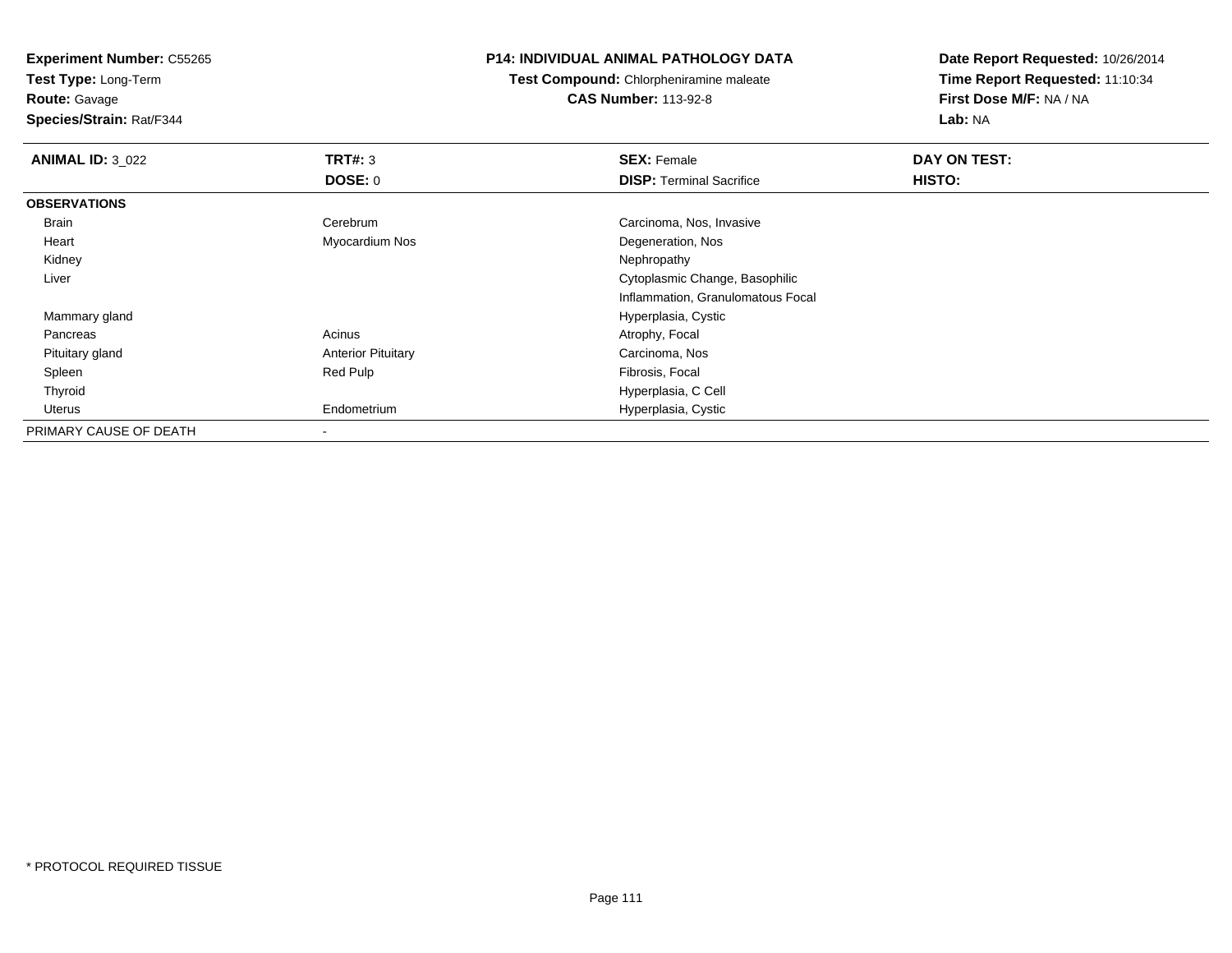**Test Type:** Long-Term

**Route:** Gavage

**Species/Strain:** Rat/F344

### **P14: INDIVIDUAL ANIMAL PATHOLOGY DATA**

**Test Compound:** Chlorpheniramine maleate**CAS Number:** 113-92-8

| <b>ANIMAL ID: 3_023</b> | <b>TRT#: 3</b>            | <b>SEX: Female</b>                | DAY ON TEST: |  |
|-------------------------|---------------------------|-----------------------------------|--------------|--|
|                         | <b>DOSE: 0</b>            | <b>DISP:</b> Moribund Sacrifice   | HISTO:       |  |
| <b>OBSERVATIONS</b>     |                           |                                   |              |  |
| Brain                   | Ventricle                 | Hydrocephalus, Nos                |              |  |
| Clitoral gland          |                           | Adenoma, Nos                      |              |  |
| Kidney                  |                           | Nephropathy                       |              |  |
| Liver                   |                           | Clear-Cell Change                 |              |  |
|                         |                           | Cytoplasmic Change, Basophilic    |              |  |
|                         | <b>Bile Duct</b>          | Hyperplasia, Focal                |              |  |
|                         |                           | Inflammation, Granulomatous Focal |              |  |
|                         |                           | Neoplastic Nodule                 |              |  |
| Mammary gland           |                           | Hyperplasia, Cystic               |              |  |
| Ovary                   |                           | Cyst, Parovarian                  |              |  |
| Pancreas                | Acinus                    | Atrophy, Focal                    |              |  |
| Pituitary gland         | <b>Anterior Pituitary</b> | Adenoma, Nos                      |              |  |
| Thyroid                 |                           | Hyperplasia, C Cell               |              |  |
| PRIMARY CAUSE OF DEATH  |                           |                                   |              |  |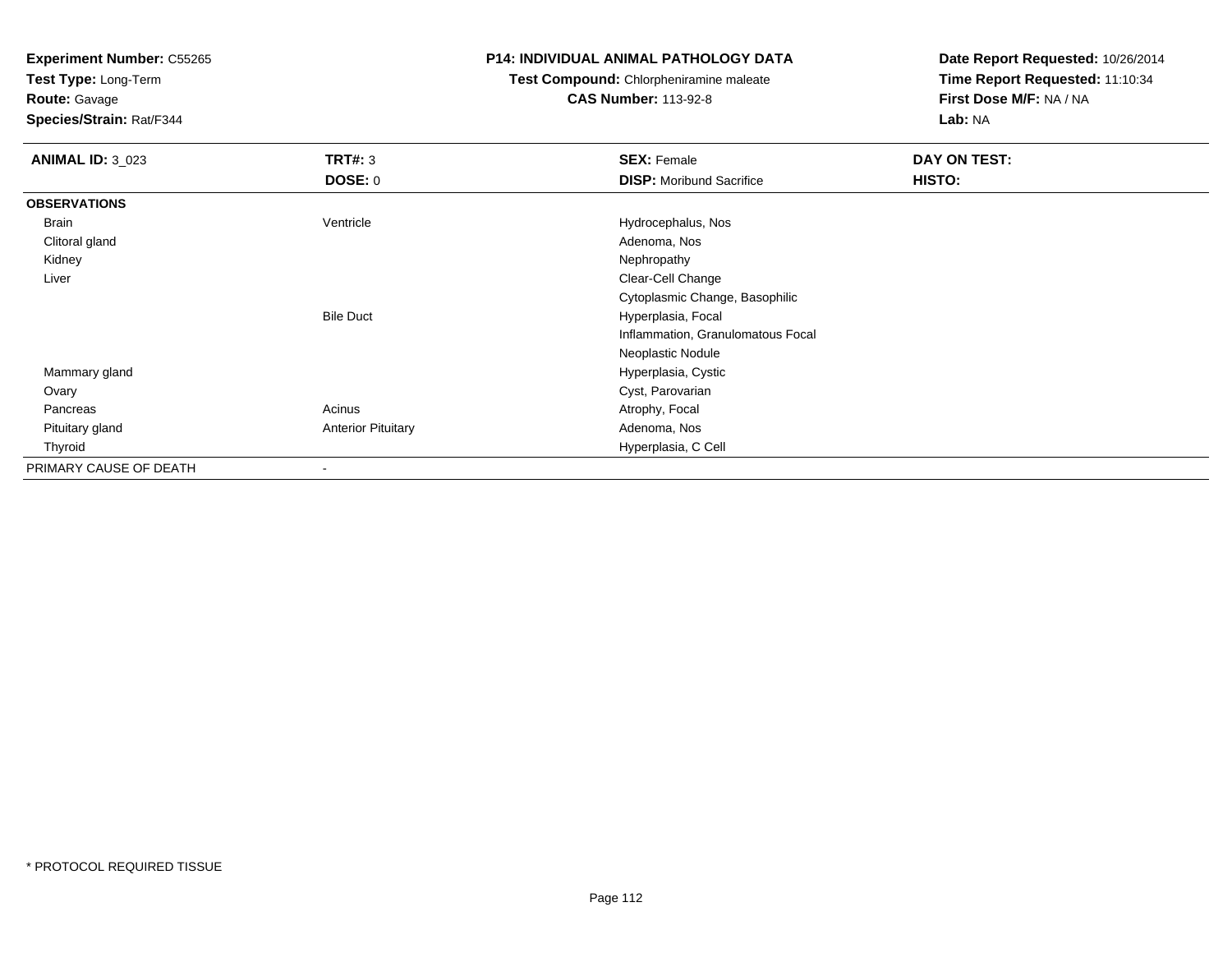| <b>Experiment Number: C55265</b><br>Test Type: Long-Term<br><b>Route: Gavage</b><br>Species/Strain: Rat/F344 |                           | <b>P14: INDIVIDUAL ANIMAL PATHOLOGY DATA</b><br>Test Compound: Chlorpheniramine maleate<br><b>CAS Number: 113-92-8</b> | Date Report Requested: 10/26/2014<br>Time Report Requested: 11:10:34<br>First Dose M/F: NA / NA<br>Lab: NA |
|--------------------------------------------------------------------------------------------------------------|---------------------------|------------------------------------------------------------------------------------------------------------------------|------------------------------------------------------------------------------------------------------------|
| <b>ANIMAL ID: 3 024</b>                                                                                      | TRT#: 3                   | <b>SEX: Female</b>                                                                                                     | DAY ON TEST:                                                                                               |
|                                                                                                              | <b>DOSE: 0</b>            | <b>DISP:</b> Natural Death                                                                                             | HISTO:                                                                                                     |
| <b>OBSERVATIONS</b>                                                                                          |                           |                                                                                                                        |                                                                                                            |
| Heart                                                                                                        | Myocardium Nos            | Degeneration, Nos                                                                                                      |                                                                                                            |
| Liver                                                                                                        | Hepatocytes               | Cytoplasmic Vacuolization                                                                                              |                                                                                                            |
| Lung                                                                                                         |                           | Aspiration, Foreign Body                                                                                               |                                                                                                            |
| Mammary gland                                                                                                |                           | Fibroadenoma                                                                                                           |                                                                                                            |
| Pituitary gland                                                                                              | <b>Anterior Pituitary</b> | Adenoma, Nos                                                                                                           |                                                                                                            |
| Spleen                                                                                                       | Red Pulp                  | Hemosiderosis                                                                                                          |                                                                                                            |
| PRIMARY CAUSE OF DEATH                                                                                       |                           |                                                                                                                        |                                                                                                            |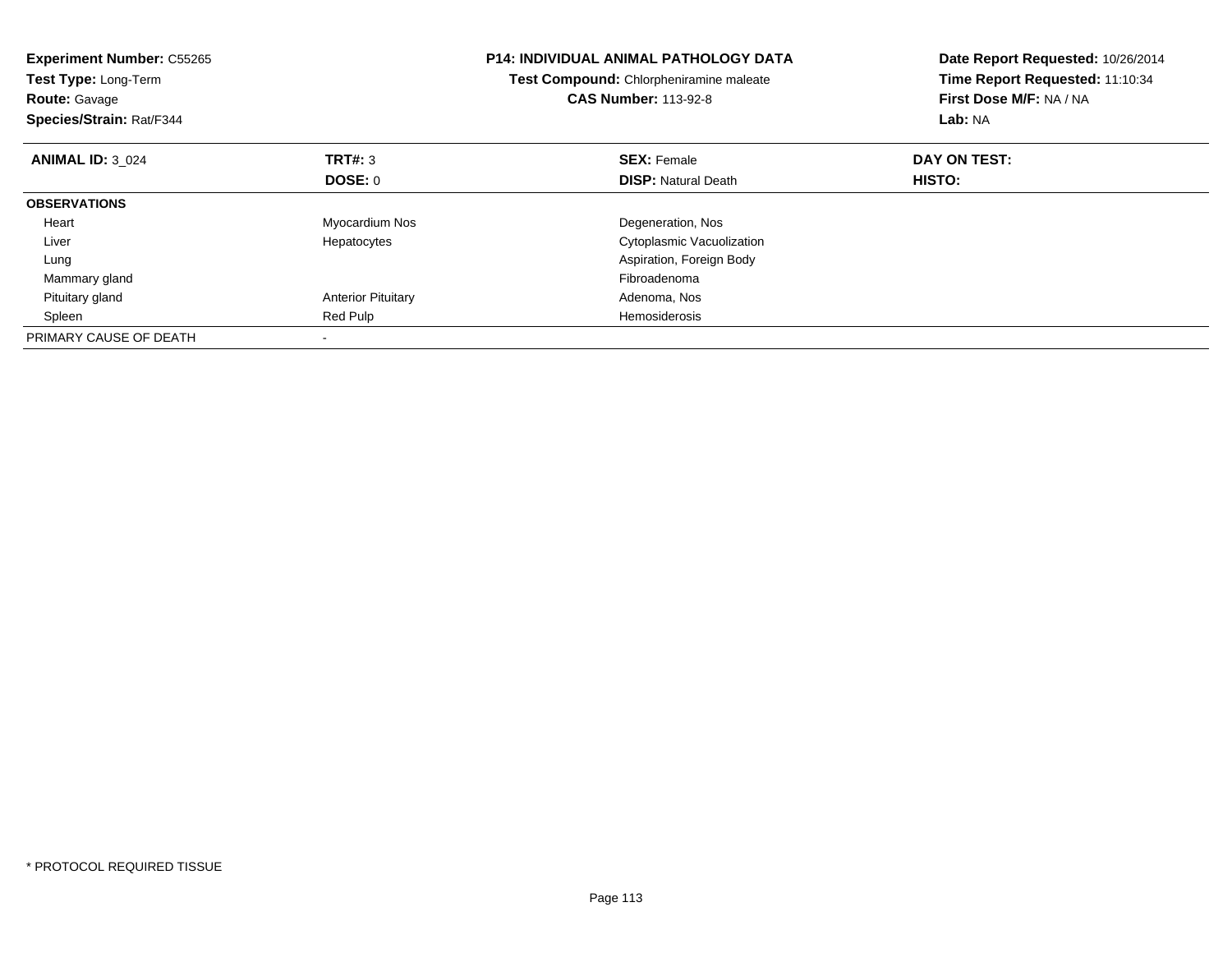**Test Type:** Long-Term

**Route:** Gavage

**Species/Strain:** Rat/F344

## **P14: INDIVIDUAL ANIMAL PATHOLOGY DATA**

**Test Compound:** Chlorpheniramine maleate**CAS Number:** 113-92-8

| <b>ANIMAL ID: 3 025</b> | TRT#: 3                   | <b>SEX: Female</b>               | <b>DAY ON TEST:</b> |
|-------------------------|---------------------------|----------------------------------|---------------------|
|                         | DOSE: 0                   | <b>DISP: Terminal Sacrifice</b>  | HISTO:              |
| <b>OBSERVATIONS</b>     |                           |                                  |                     |
| Adrenal gland           | Medulla                   | Hyperplasia, Focal               |                     |
| Heart                   | Myocardium Nos            | Degeneration, Nos                |                     |
| Kidney                  |                           | Nephropathy                      |                     |
| Liver                   |                           | Cytoplasmic Change, Basophilic   |                     |
|                         | <b>Bile Duct</b>          | Hyperplasia, Focal               |                     |
| Lung                    |                           | Hyperplasia, Alveolar Epithelium |                     |
| Mammary gland           |                           | Fibroadenoma                     |                     |
|                         |                           | Hyperplasia, Cystic              |                     |
| Pituitary gland         | <b>Anterior Pituitary</b> | Adenoma, Nos                     |                     |
| Thymus                  |                           | Hyperplasia, Epithelial          |                     |
| Thyroid                 |                           | Hyperplasia, C Cell              |                     |
| PRIMARY CAUSE OF DEATH  |                           |                                  |                     |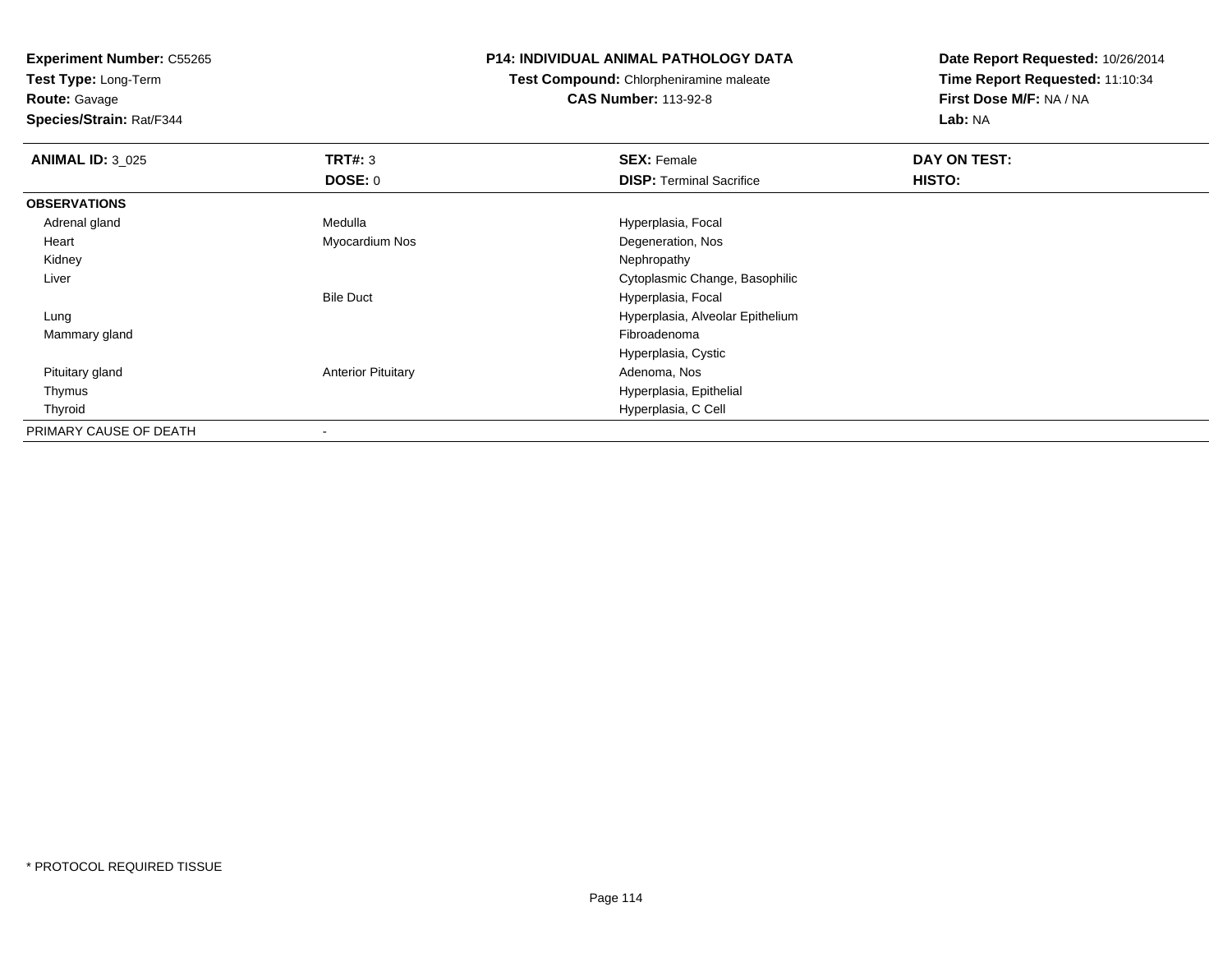| <b>Experiment Number: C55265</b><br>Test Type: Long-Term<br><b>Route: Gavage</b><br>Species/Strain: Rat/F344 |                | <b>P14: INDIVIDUAL ANIMAL PATHOLOGY DATA</b><br>Test Compound: Chlorpheniramine maleate<br><b>CAS Number: 113-92-8</b> | Date Report Requested: 10/26/2014<br>Time Report Requested: 11:10:34<br>First Dose M/F: NA / NA<br>Lab: NA |
|--------------------------------------------------------------------------------------------------------------|----------------|------------------------------------------------------------------------------------------------------------------------|------------------------------------------------------------------------------------------------------------|
| <b>ANIMAL ID: 3 026</b>                                                                                      | TRT#: 3        | <b>SEX: Female</b>                                                                                                     | DAY ON TEST:                                                                                               |
|                                                                                                              | <b>DOSE: 0</b> | <b>DISP:</b> Terminal Sacrifice                                                                                        | HISTO:                                                                                                     |
| <b>OBSERVATIONS</b>                                                                                          |                |                                                                                                                        |                                                                                                            |
| Bone marrow                                                                                                  |                | Hyperplasia, Reticulum Cell                                                                                            |                                                                                                            |
| Heart                                                                                                        | Myocardium Nos | Degeneration, Nos                                                                                                      |                                                                                                            |
| Kidney                                                                                                       |                | Nephropathy                                                                                                            |                                                                                                            |
| Liver                                                                                                        |                | Cytoplasmic Change, Basophilic                                                                                         |                                                                                                            |
| Mammary gland                                                                                                |                | Hyperplasia, Cystic                                                                                                    |                                                                                                            |
| Thyroid                                                                                                      |                | Hyperplasia, C Cell                                                                                                    |                                                                                                            |
| PRIMARY CAUSE OF DEATH                                                                                       |                |                                                                                                                        |                                                                                                            |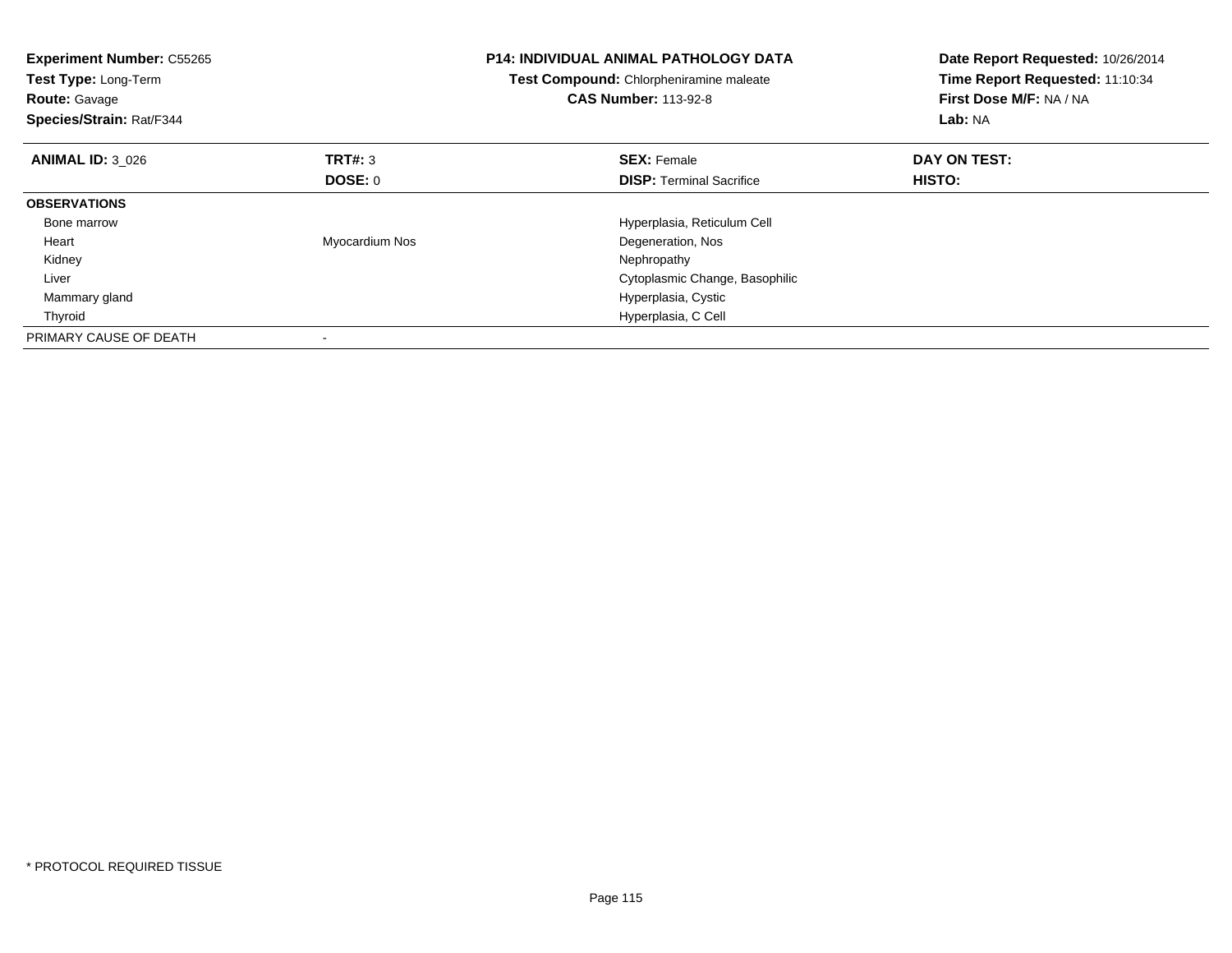| <b>Experiment Number: C55265</b><br>Test Type: Long-Term<br><b>Route: Gavage</b><br>Species/Strain: Rat/F344 |                           | <b>P14: INDIVIDUAL ANIMAL PATHOLOGY DATA</b><br>Test Compound: Chlorpheniramine maleate<br><b>CAS Number: 113-92-8</b> | Date Report Requested: 10/26/2014<br>Time Report Requested: 11:10:34<br>First Dose M/F: NA / NA<br>Lab: NA |
|--------------------------------------------------------------------------------------------------------------|---------------------------|------------------------------------------------------------------------------------------------------------------------|------------------------------------------------------------------------------------------------------------|
| <b>ANIMAL ID: 3 027</b>                                                                                      | TRT#: 3                   | <b>SEX: Female</b>                                                                                                     | DAY ON TEST:                                                                                               |
|                                                                                                              | DOSE: 0                   | <b>DISP:</b> Moribund Sacrifice                                                                                        | HISTO:                                                                                                     |
| <b>OBSERVATIONS</b>                                                                                          |                           |                                                                                                                        |                                                                                                            |
| Heart                                                                                                        | Myocardium Nos            | Degeneration, Nos                                                                                                      |                                                                                                            |
| Pituitary gland                                                                                              | <b>Anterior Pituitary</b> | Adenoma, Nos                                                                                                           |                                                                                                            |
|                                                                                                              | <b>Anterior Pituitary</b> | Cyst, Hemorrhagic                                                                                                      |                                                                                                            |
| Stomach                                                                                                      | <b>Glandular Stomach</b>  | Inflammation, Chronic Focal                                                                                            |                                                                                                            |
| Urinary bladder                                                                                              |                           | Hyperplasia, Epithelial                                                                                                |                                                                                                            |
| PRIMARY CAUSE OF DEATH                                                                                       |                           |                                                                                                                        |                                                                                                            |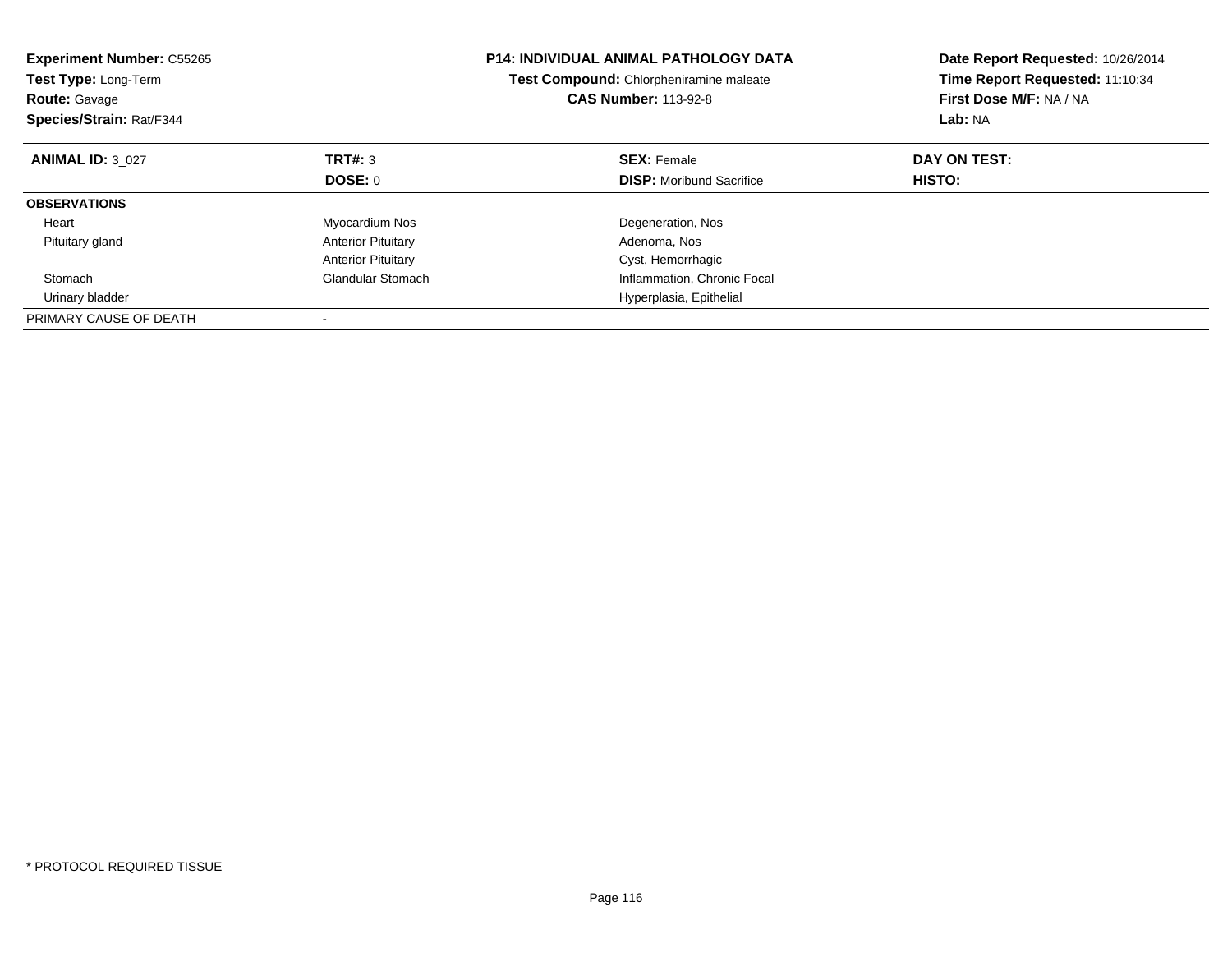| <b>Experiment Number: C55265</b><br>Test Type: Long-Term<br><b>Route: Gavage</b><br>Species/Strain: Rat/F344 |                           | <b>P14: INDIVIDUAL ANIMAL PATHOLOGY DATA</b><br><b>Test Compound: Chlorpheniramine maleate</b><br><b>CAS Number: 113-92-8</b> | Date Report Requested: 10/26/2014<br>Time Report Requested: 11:10:34<br>First Dose M/F: NA / NA<br><b>Lab: NA</b> |
|--------------------------------------------------------------------------------------------------------------|---------------------------|-------------------------------------------------------------------------------------------------------------------------------|-------------------------------------------------------------------------------------------------------------------|
| <b>ANIMAL ID: 3 028</b>                                                                                      | <b>TRT#: 3</b>            | <b>SEX: Female</b>                                                                                                            | DAY ON TEST:                                                                                                      |
|                                                                                                              | DOSE: 0                   | <b>DISP:</b> Terminal Sacrifice                                                                                               | <b>HISTO:</b>                                                                                                     |
| <b>OBSERVATIONS</b>                                                                                          |                           |                                                                                                                               |                                                                                                                   |
| Heart                                                                                                        | Myocardium Nos            | Degeneration, Nos                                                                                                             |                                                                                                                   |
| Kidney                                                                                                       |                           | Nephropathy                                                                                                                   |                                                                                                                   |
| Liver                                                                                                        |                           | Clear-Cell Change                                                                                                             |                                                                                                                   |
|                                                                                                              |                           | Cytoplasmic Change, Basophilic                                                                                                |                                                                                                                   |
|                                                                                                              | <b>Bile Duct</b>          | Hyperplasia, Focal                                                                                                            |                                                                                                                   |
| Pancreas                                                                                                     | Acinus                    | Atrophy, Focal                                                                                                                |                                                                                                                   |
| Pituitary gland                                                                                              | <b>Anterior Pituitary</b> | Adenoma, Nos                                                                                                                  |                                                                                                                   |
| Thyroid                                                                                                      |                           | Hyperplasia, C Cell                                                                                                           |                                                                                                                   |
| PRIMARY CAUSE OF DEATH                                                                                       |                           |                                                                                                                               |                                                                                                                   |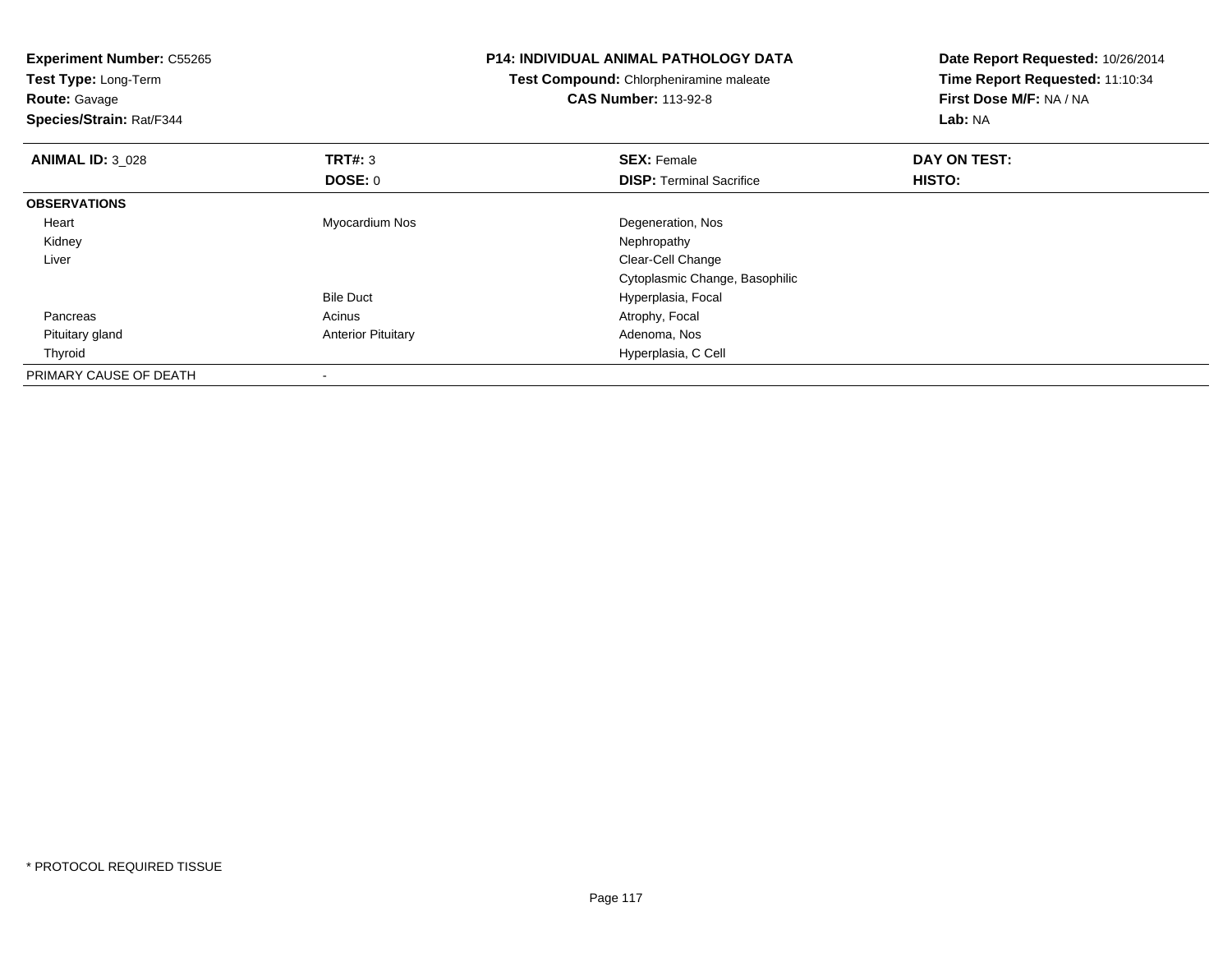**Test Type:** Long-Term

**Route:** Gavage

**Species/Strain:** Rat/F344

# **P14: INDIVIDUAL ANIMAL PATHOLOGY DATA**

**Test Compound:** Chlorpheniramine maleate**CAS Number:** 113-92-8

| <b>ANIMAL ID: 3_029</b> | TRT#: 3                   | <b>SEX: Female</b>              | DAY ON TEST: |  |
|-------------------------|---------------------------|---------------------------------|--------------|--|
|                         | <b>DOSE: 0</b>            | <b>DISP: Terminal Sacrifice</b> | HISTO:       |  |
| <b>OBSERVATIONS</b>     |                           |                                 |              |  |
| Adrenal gland           | <b>Cortex Nos</b>         | Hyperplasia, Focal              |              |  |
|                         | <b>Cortex Nos</b>         | Metamorphosis, Fatty            |              |  |
| Heart                   | Myocardium Nos            | Degeneration, Nos               |              |  |
| Kidney                  |                           | Nephropathy                     |              |  |
| Liver                   |                           | Cytoplasmic Change, Basophilic  |              |  |
|                         | <b>Bile Duct</b>          | Hyperplasia, Focal              |              |  |
| Mammary gland           |                           | Hyperplasia, Cystic             |              |  |
| Pituitary gland         | <b>Anterior Pituitary</b> | Cyst, Multiple                  |              |  |
|                         | <b>Anterior Pituitary</b> | Hyperplasia, Focal              |              |  |
| Thyroid                 |                           | C-Cell Adenoma                  |              |  |
|                         |                           | Hyperplasia, C Cell             |              |  |
| Unspecified             | Multiple Organs Nos       | Leukemia, Mononuclear Cell      |              |  |
|                         | Abdomen                   | Lipoma                          |              |  |
| PRIMARY CAUSE OF DEATH  | $\overline{\phantom{a}}$  |                                 |              |  |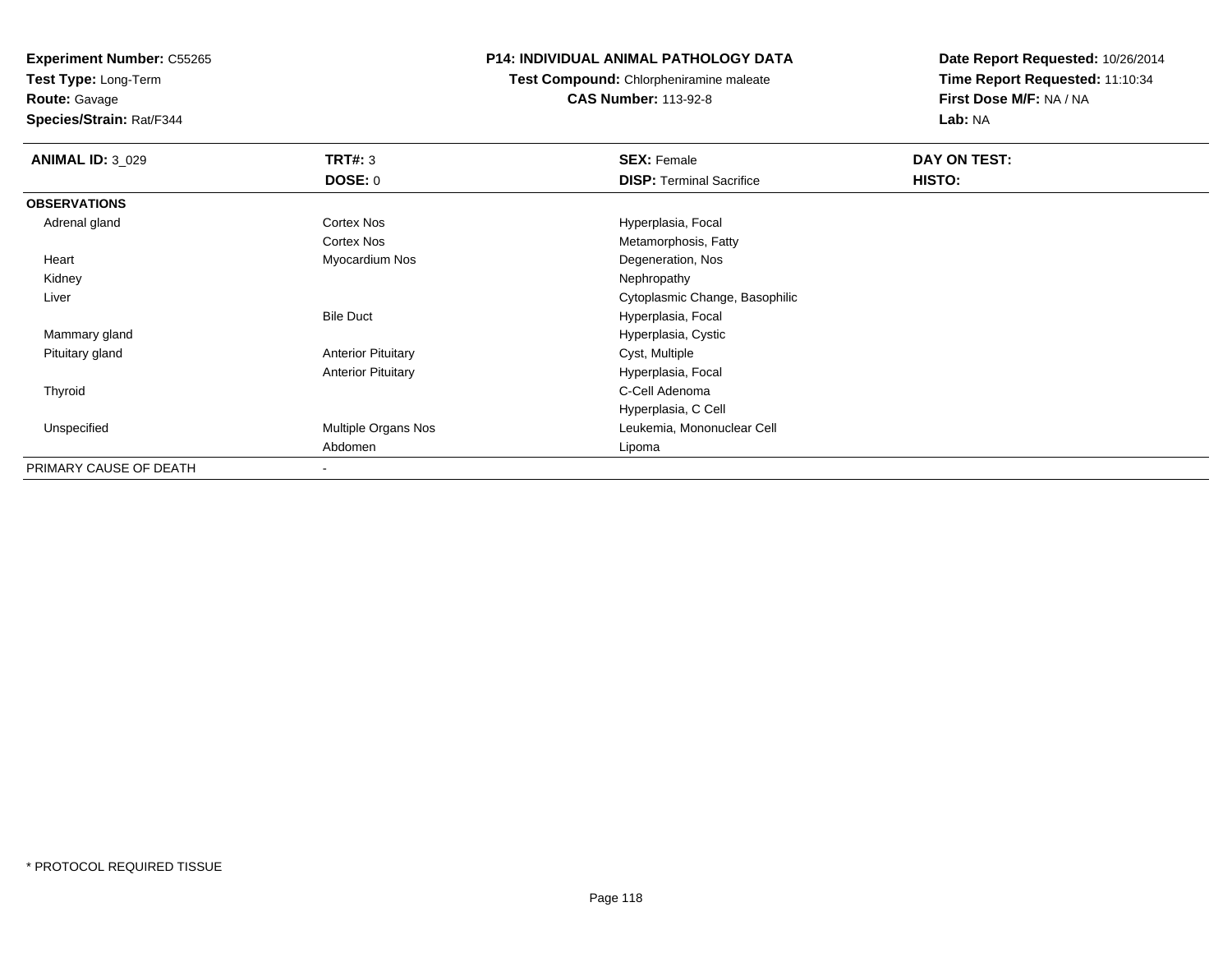**Test Type:** Long-Term

**Route:** Gavage

**Species/Strain:** Rat/F344

## **P14: INDIVIDUAL ANIMAL PATHOLOGY DATA**

**Test Compound:** Chlorpheniramine maleate**CAS Number:** 113-92-8

| <b>ANIMAL ID: 3_030</b> | TRT#: 3                   | <b>SEX: Female</b>                | DAY ON TEST: |  |
|-------------------------|---------------------------|-----------------------------------|--------------|--|
|                         | DOSE: 0                   | <b>DISP:</b> Moribund Sacrifice   | HISTO:       |  |
| <b>OBSERVATIONS</b>     |                           |                                   |              |  |
| Adrenal gland           | <b>Cortex Nos</b>         | Metamorphosis, Fatty              |              |  |
| Heart                   | Myocardium Nos            | Degeneration, Nos                 |              |  |
| Kidney                  | Tubule                    | Necrosis, Diffuse                 |              |  |
| Liver                   |                           | Cytoplasmic Change, Basophilic    |              |  |
|                         |                           | Inflammation, Granulomatous Focal |              |  |
| Mammary gland           |                           | Adenocarcinoma, Nos               |              |  |
|                         |                           | Fibroadenoma                      |              |  |
| Pancreas                | Acinus                    | Atrophy, Focal                    |              |  |
| Pituitary gland         | <b>Anterior Pituitary</b> | Adenoma, Nos                      |              |  |
|                         | <b>Anterior Pituitary</b> | Cyst, Hemorrhagic                 |              |  |
| Thyroid                 |                           | Hyperplasia, C Cell               |              |  |
| Zymbal gland            |                           | Carcinoma, Nos                    |              |  |
| PRIMARY CAUSE OF DEATH  |                           |                                   |              |  |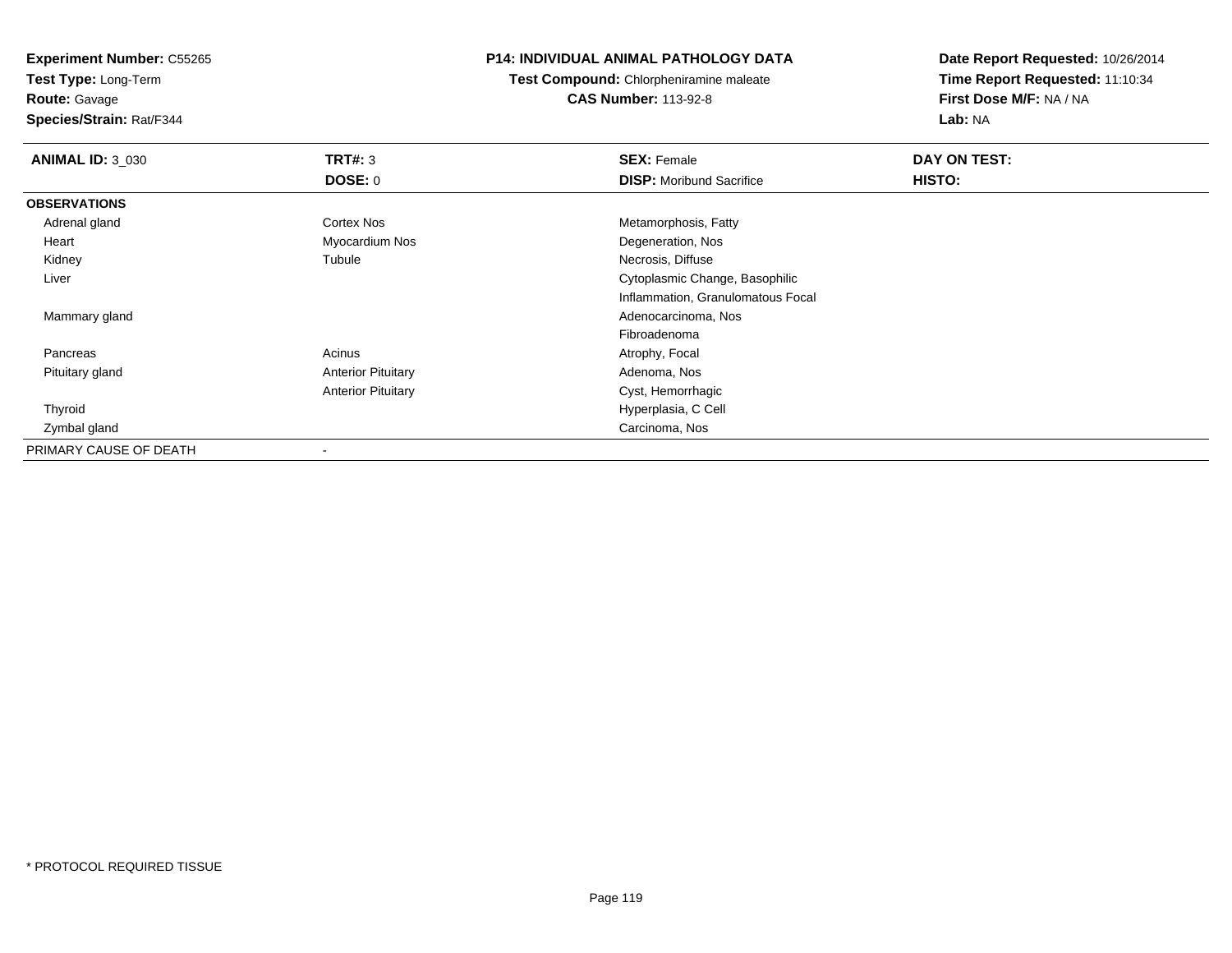**Test Type:** Long-Term

**Route:** Gavage

**Species/Strain:** Rat/F344

#### **P14: INDIVIDUAL ANIMAL PATHOLOGY DATA**

**Test Compound:** Chlorpheniramine maleate**CAS Number:** 113-92-8

| <b>ANIMAL ID: 3 031</b> | TRT#: 3                   | <b>SEX: Female</b>              | DAY ON TEST: |  |
|-------------------------|---------------------------|---------------------------------|--------------|--|
|                         | DOSE: 0                   | <b>DISP: Terminal Sacrifice</b> | HISTO:       |  |
| <b>OBSERVATIONS</b>     |                           |                                 |              |  |
| Kidney                  | Tubule                    | Necrosis, Focal                 |              |  |
|                         |                           | Nephropathy                     |              |  |
| Liver                   |                           | Cytoplasmic Change, Basophilic  |              |  |
|                         | <b>Bile Duct</b>          | Hyperplasia, Focal              |              |  |
|                         |                           | Neoplastic Nodule               |              |  |
| Mammary gland           |                           | Fibroadenoma                    |              |  |
| Pancreas                | Acinus                    | Atrophy, Focal                  |              |  |
| Pituitary gland         | <b>Anterior Pituitary</b> | Adenoma, Nos                    |              |  |
|                         | <b>Anterior Pituitary</b> | Cyst, Hemorrhagic               |              |  |
| Unspecified             | Multiple Organs Nos       | Leukemia, Mononuclear Cell      |              |  |
| PRIMARY CAUSE OF DEATH  |                           |                                 |              |  |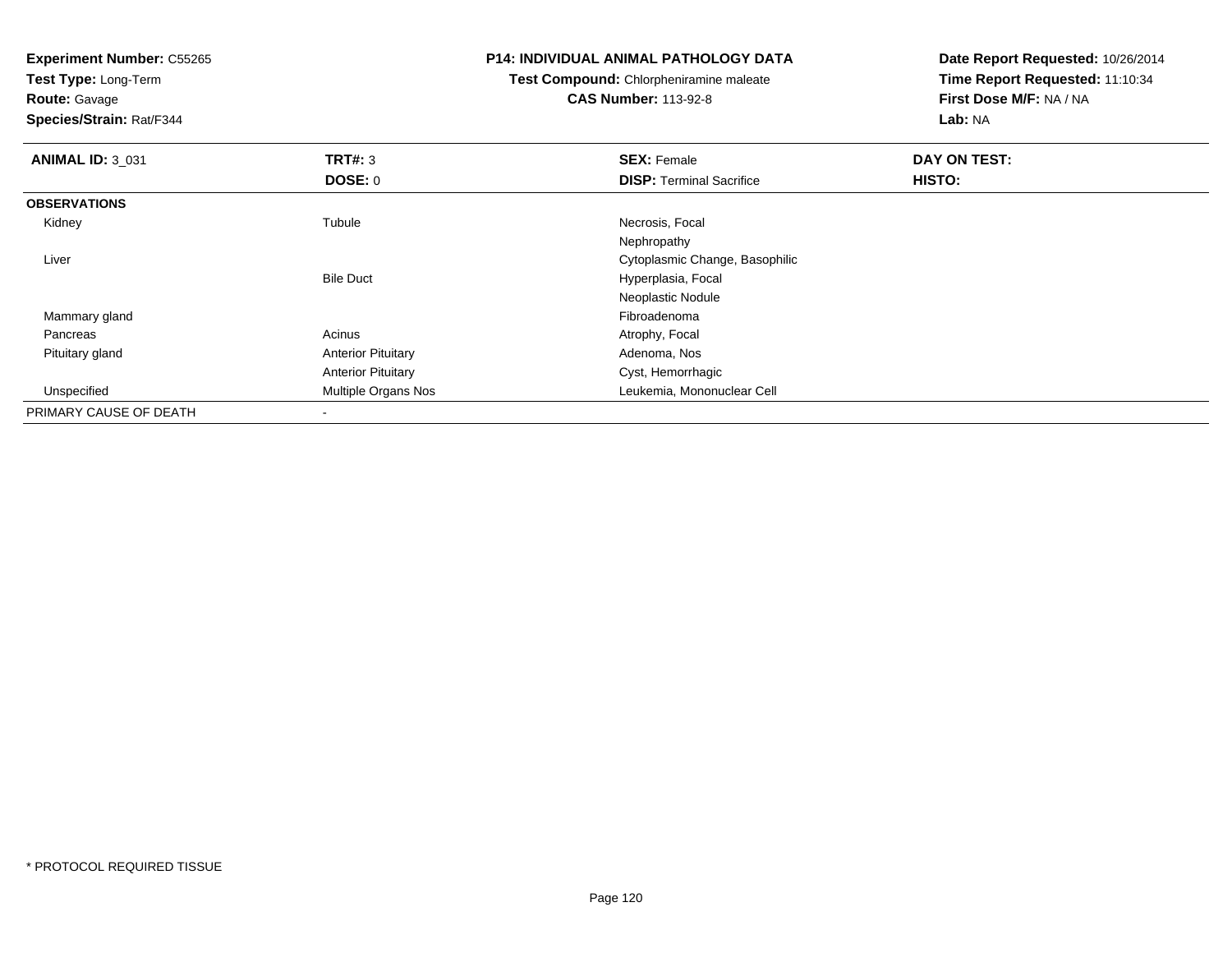**Test Type:** Long-Term

**Route:** Gavage

**Species/Strain:** Rat/F344

#### **P14: INDIVIDUAL ANIMAL PATHOLOGY DATA**

**Test Compound:** Chlorpheniramine maleate

**CAS Number:** 113-92-8

| <b>ANIMAL ID: 3 032</b> | TRT#: 3          | <b>SEX: Female</b>                | DAY ON TEST: |  |
|-------------------------|------------------|-----------------------------------|--------------|--|
|                         | <b>DOSE: 0</b>   | <b>DISP:</b> Terminal Sacrifice   | HISTO:       |  |
| <b>OBSERVATIONS</b>     |                  |                                   |              |  |
| Bone marrow             |                  | Hyperplasia, Reticulum Cell       |              |  |
| Heart                   | Myocardium Nos   | Degeneration, Nos                 |              |  |
| Kidney                  |                  | Nephropathy                       |              |  |
| Liver                   |                  | Cytoplasmic Change, Basophilic    |              |  |
|                         | <b>Bile Duct</b> | Hyperplasia, Focal                |              |  |
|                         |                  | Inflammation, Granulomatous Focal |              |  |
| Mammary gland           |                  | Fibroadenoma                      |              |  |
|                         |                  | Hyperplasia, Cystic               |              |  |
| <b>Uterus</b>           |                  | Dilatation, Nos                   |              |  |
|                         |                  | <b>Endometrial Stromal Polyp</b>  |              |  |
|                         | Endometrium      | Hyperplasia, Cystic               |              |  |
| PRIMARY CAUSE OF DEATH  | $\blacksquare$   |                                   |              |  |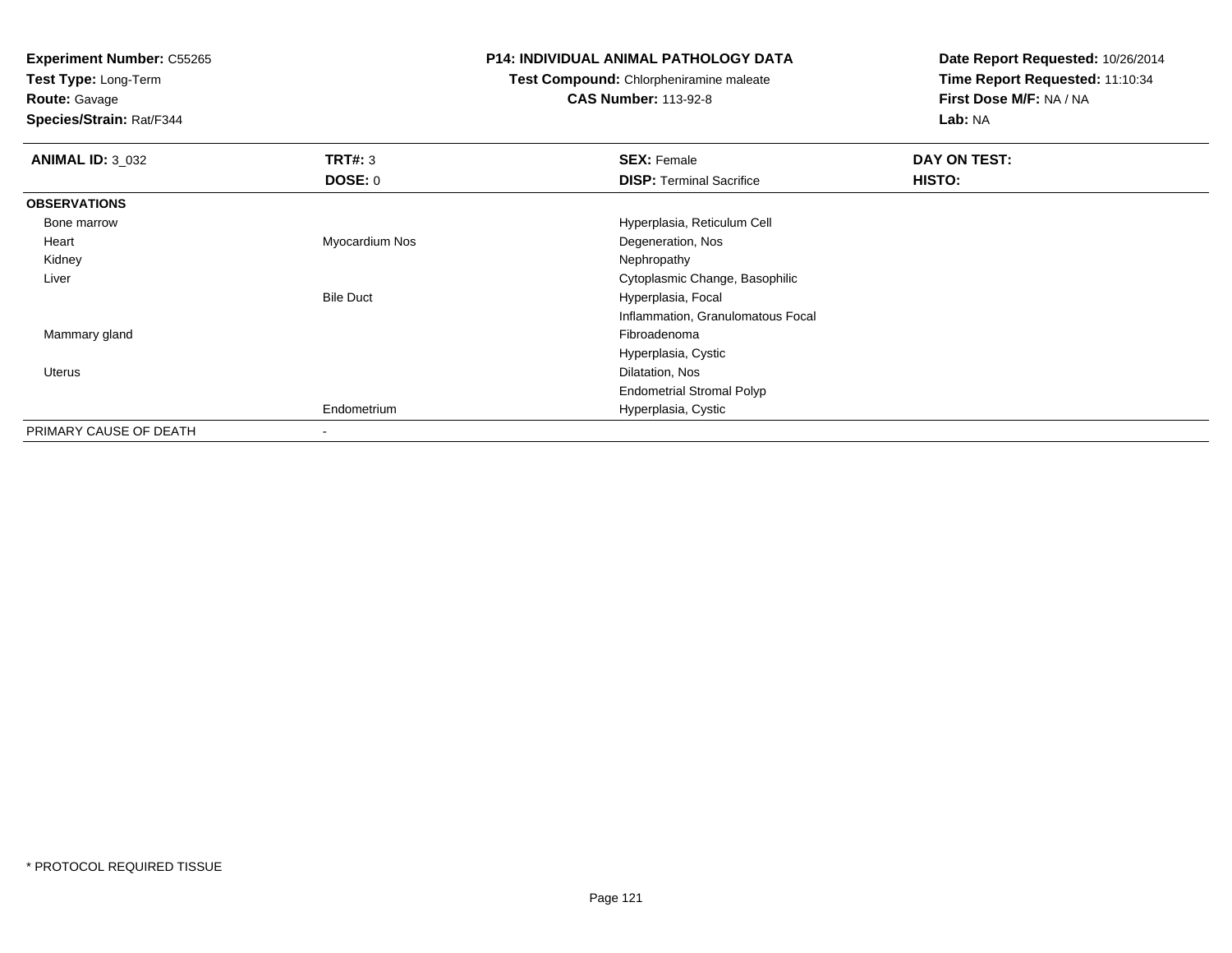**Experiment Number:** C55265**Test Type:** Long-Term**Route:** Gavage **Species/Strain:** Rat/F344**P14: INDIVIDUAL ANIMAL PATHOLOGY DATATest Compound:** Chlorpheniramine maleate**CAS Number:** 113-92-8**Date Report Requested:** 10/26/2014**Time Report Requested:** 11:10:34**First Dose M/F:** NA / NA**Lab:** NA**ANIMAL ID:** 3\_033**TRT#:** 3 **SEX:** Female **DAY ON TEST: DOSE:** 0**DISP:** Terminal Sacrifice **HISTO: OBSERVATIONS** Adrenal glandCortex Nos **Focal Cellular Change**  Heart Myocardium Nos Degeneration, Nos Liver Cytoplasmic Change, BasophilicBile Duct Hyperplasia, Focal Inflammation, Granulomatous Focal Mammary gland Hyperplasia, Cystic Pituitary gland**Anterior Pituitary** Anterior Pituitary Hyperplasia, Focal Thyroid Hyperplasia, C Cell PRIMARY CAUSE OF DEATH-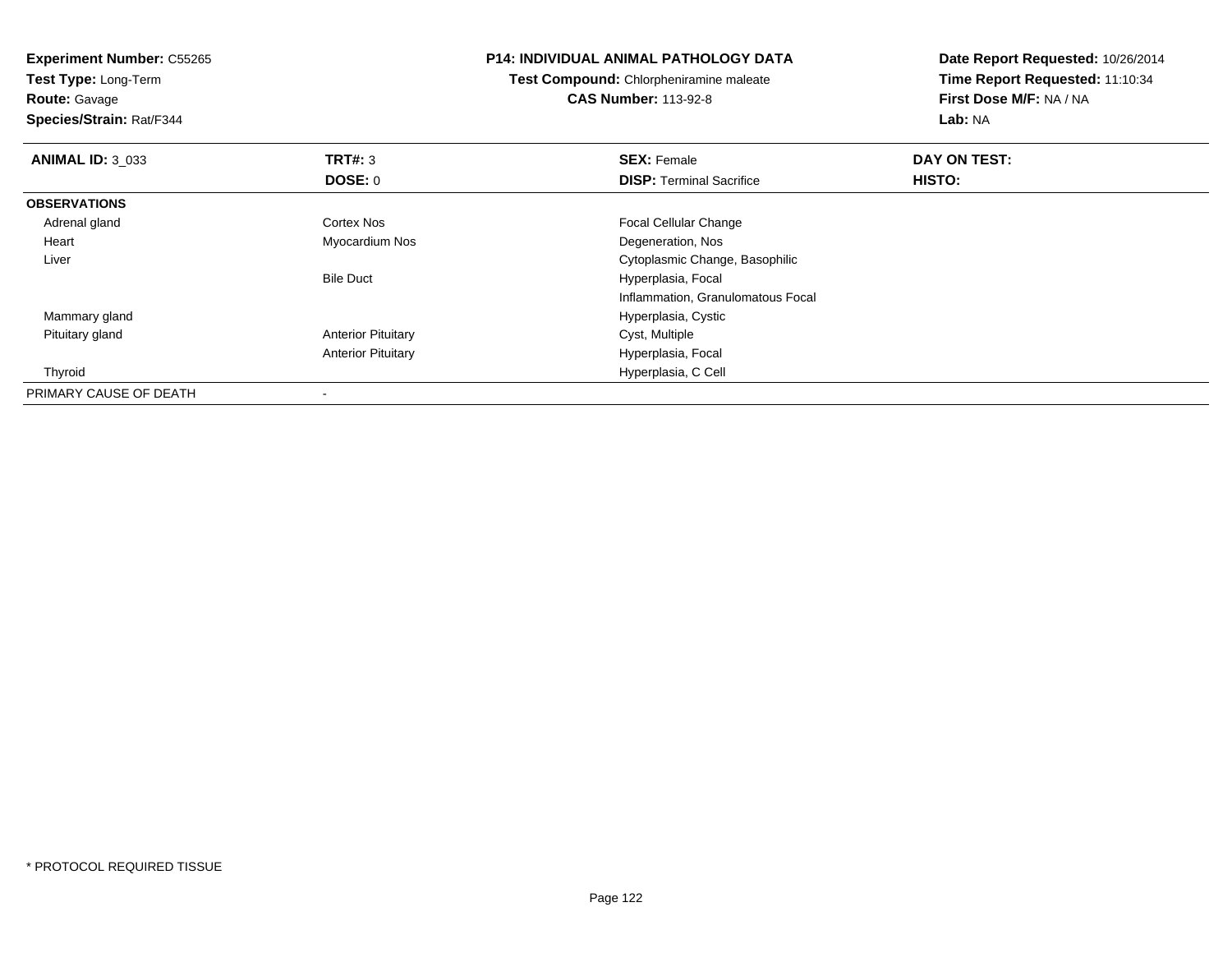**Experiment Number:** C55265**Test Type:** Long-Term**Route:** Gavage **Species/Strain:** Rat/F344**P14: INDIVIDUAL ANIMAL PATHOLOGY DATATest Compound:** Chlorpheniramine maleate**CAS Number:** 113-92-8**Date Report Requested:** 10/26/2014**Time Report Requested:** 11:10:34**First Dose M/F:** NA / NA**Lab:** NA**ANIMAL ID:** 3\_034**TRT#:** 3 **SEX:** Female **DAY ON TEST: DOSE:** 0**DISP:** Terminal Sacrifice **HISTO: OBSERVATIONS** Adrenal glandMedulla **Manuel Accord Medulla** Hyperplasia, Focal Medulla Pheochromocytoma Heart Myocardium Nos Degeneration, Nos Kidneyy the control of the control of the control of the control of the control of the control of the control of the control of the control of the control of the control of the control of the control of the control of the contro Liver Cytoplasmic Change, Basophilic Inflammation, Granulomatous Focal Mammary glandHyperplasia, Cystic<br>Multiple Organs Nos<br>Leukemia, Mononuc UnspecifiedLeukemia, Mononuclear Cell Uterus Dilatation, Nos Endometrial Stromal Polyp

PRIMARY CAUSE OF DEATH-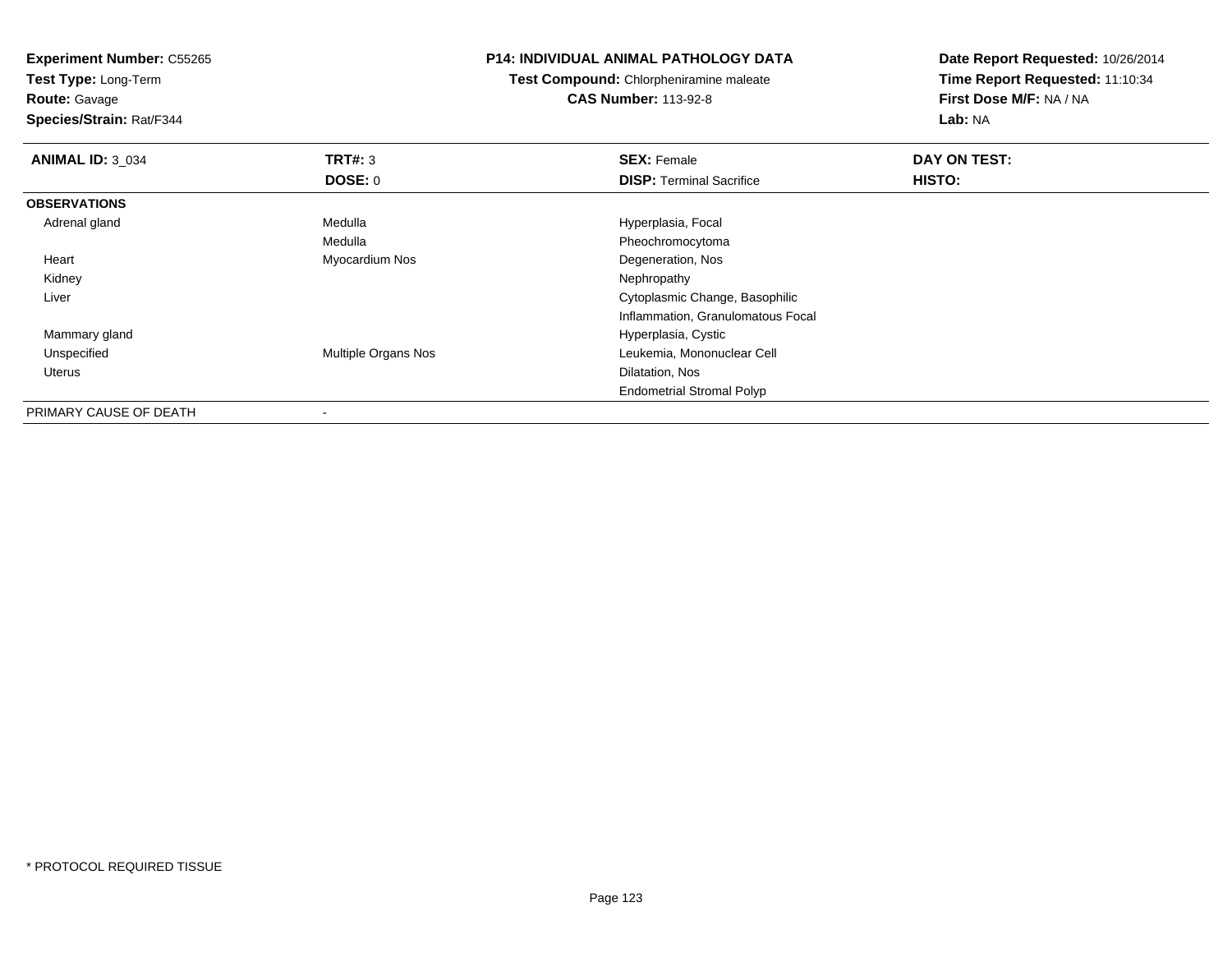**Test Type:** Long-Term

**Route:** Gavage

**Species/Strain:** Rat/F344

## **P14: INDIVIDUAL ANIMAL PATHOLOGY DATA**

**Test Compound:** Chlorpheniramine maleate**CAS Number:** 113-92-8

| <b>ANIMAL ID: 3_035</b> | TRT#: 3                   | <b>SEX: Female</b>                | DAY ON TEST: |  |
|-------------------------|---------------------------|-----------------------------------|--------------|--|
|                         | <b>DOSE: 0</b>            | <b>DISP: Natural Death</b>        | HISTO:       |  |
| <b>OBSERVATIONS</b>     |                           |                                   |              |  |
| Bone                    | Femur                     | Osteosclerosis                    |              |  |
| <b>Brain</b>            | Cerebrum                  | Atrophy, Pressure                 |              |  |
| Eye                     | Retina                    | Atrophy, Focal                    |              |  |
|                         | <b>Crystalline Lens</b>   | Cataract                          |              |  |
| Heart                   | Myocardium Nos            | Degeneration, Nos                 |              |  |
| Kidney                  |                           | Nephropathy                       |              |  |
| Liver                   |                           | Hematopoiesis                     |              |  |
|                         | <b>Bile Duct</b>          | Hyperplasia, Focal                |              |  |
|                         |                           | Inflammation, Granulomatous Focal |              |  |
| Mammary gland           |                           | Hyperplasia, Cystic               |              |  |
| Pituitary gland         | <b>Anterior Pituitary</b> | Adenoma, Nos                      |              |  |
| Uterus                  |                           | <b>Endometrial Stromal Polyp</b>  |              |  |
| PRIMARY CAUSE OF DEATH  |                           |                                   |              |  |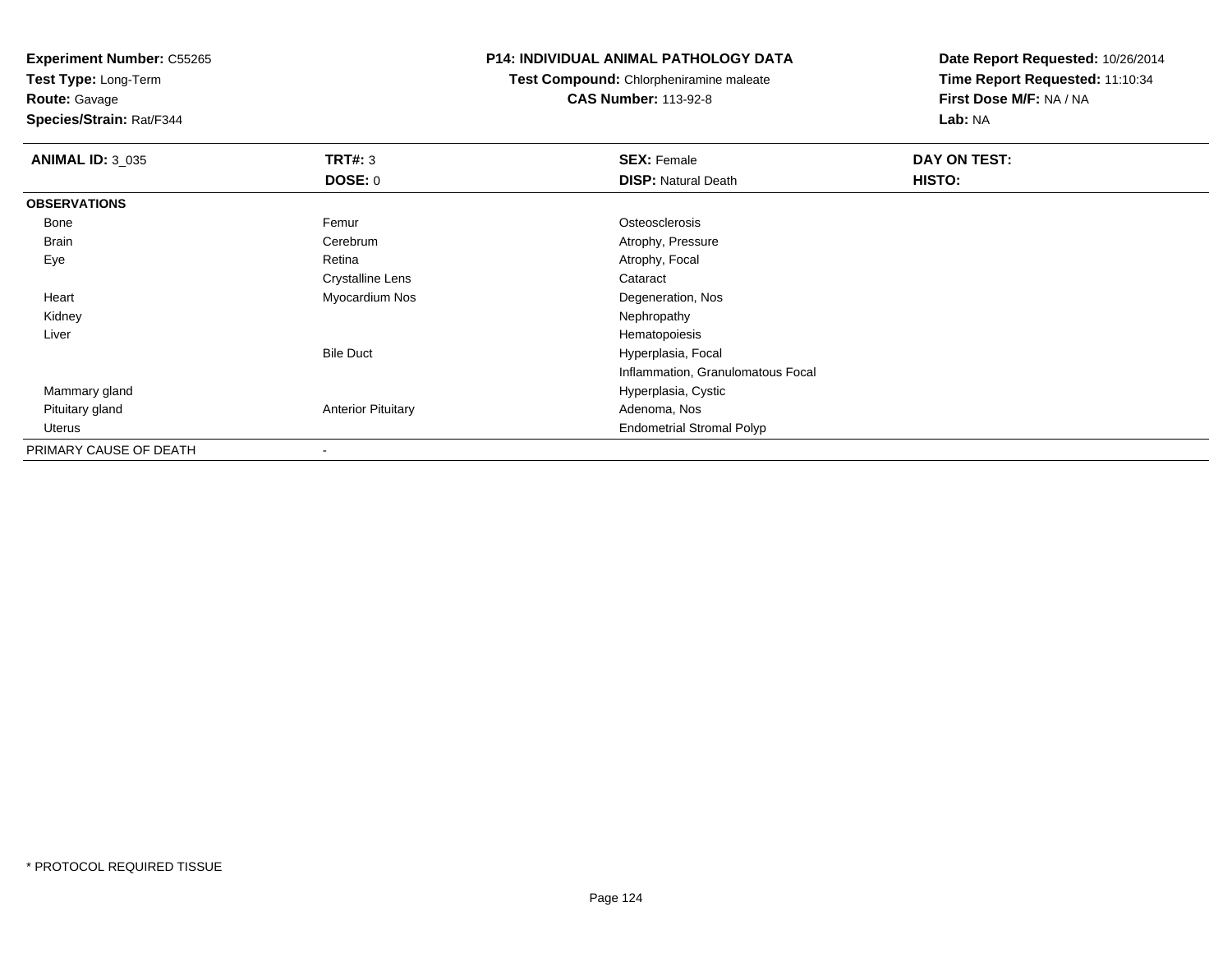**Experiment Number:** C55265**Test Type:** Long-Term**Route:** Gavage **Species/Strain:** Rat/F344**P14: INDIVIDUAL ANIMAL PATHOLOGY DATATest Compound:** Chlorpheniramine maleate**CAS Number:** 113-92-8**Date Report Requested:** 10/26/2014**Time Report Requested:** 11:10:34**First Dose M/F:** NA / NA**Lab:** NA**ANIMAL ID:** 3\_036**6 DAY ON TEST: TRT#:** 3 **SEX: Female SEX: Female DAY ON TEST: DOSE:** 0**DISP:** Terminal Sacrifice **HISTO: OBSERVATIONS** Adrenal glandCortex Nos **Focal Cellular Change**  Heart Myocardium NosDegeneration, Nos<br>Nephropathy Kidneyy the control of the control of the control of the control of the control of the control of the control of the control of the control of the control of the control of the control of the control of the control of the contro Liver Clear-Cell Changet **Hyperplasia, Focal** Bile DuctInflammation, Granulomatous Focal Pituitary glandAnterior Pituitary **Cyst, Hemorrhagic**  Thyroid Hyperplasia, C Cell Unspecifiedd **Eyelid** Eyelid **Expedition Contains the Contract of Containing Service Contract of Neurofibroma** PRIMARY CAUSE OF DEATH-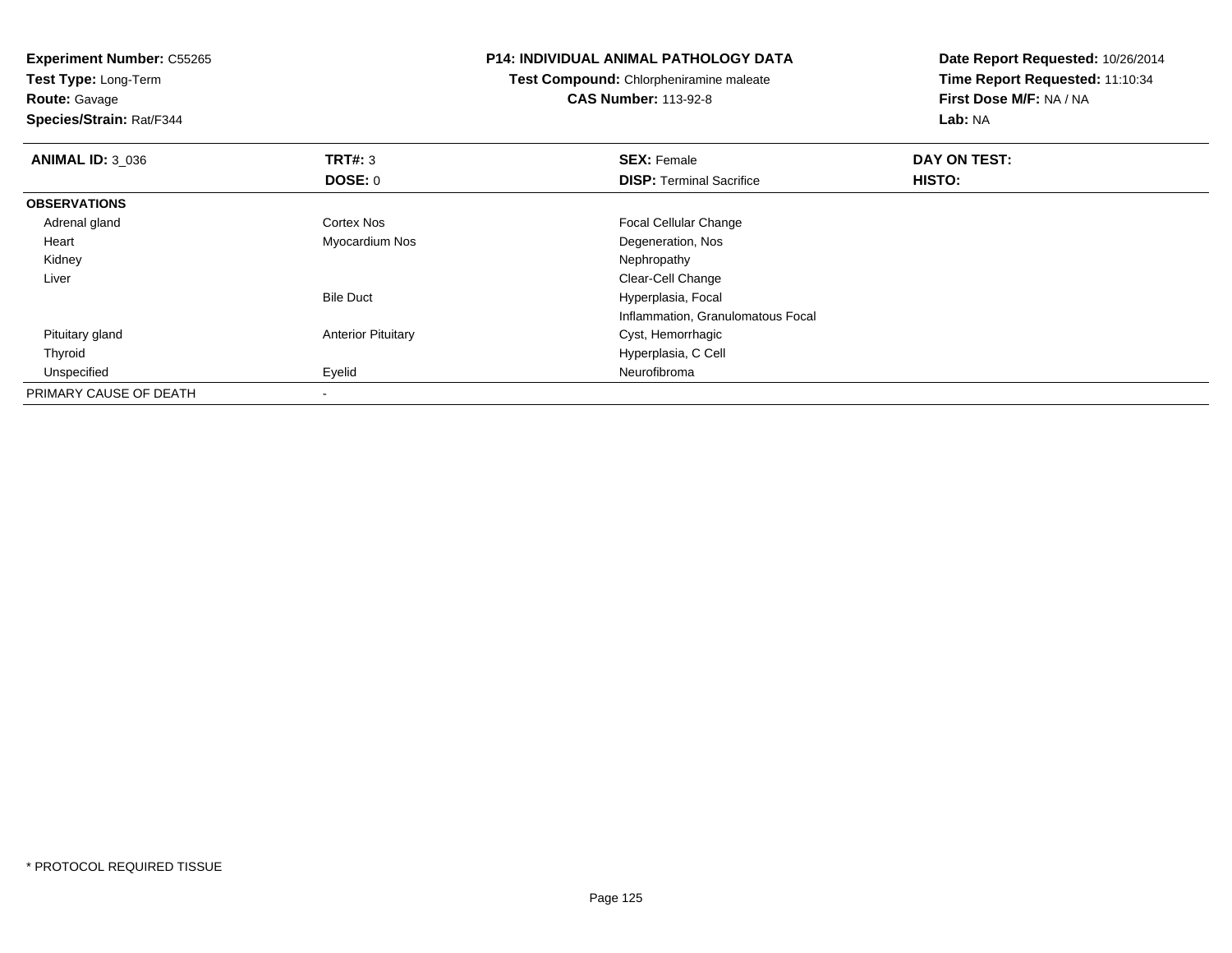**Experiment Number:** C55265**Test Type:** Long-Term**Route:** Gavage **Species/Strain:** Rat/F344**P14: INDIVIDUAL ANIMAL PATHOLOGY DATATest Compound:** Chlorpheniramine maleate**CAS Number:** 113-92-8**Date Report Requested:** 10/26/2014**Time Report Requested:** 11:10:34**First Dose M/F:** NA / NA**Lab:** NA**ANIMAL ID: 3 037 TRT#:** <sup>3</sup> **SEX:** Female **DAY ON TEST: DOSE:** 0**DISP:** Natural Death **HISTO: OBSERVATIONS** Heart Myocardium Nos Degeneration, Nos Kidney Nephrosis, Hydro Cytoplasmic Change, Basophilic LiverBile Duct Hyperplasia, Focal Lymph nodeMandibular Lymph Node<br>
Acinus<br>
Acinus<br>
Acinus<br>
Acinus Pancreass and the contract of the Acinus Acinus and the Acinus Atrophy, Focal and the Atrophy, Focal and the Acinus Acinus Acinus Acinus Acinus Acinus Acinus Acinus Acinus Acinus Acinus Acinus Acinus Acinus Acinus Acinus Acinus Ac Spleenn waa deel een bestel van de Red Pulp de Sean aan de Sean en de Sean aan de Hemosiderosis van de Sean en de Se Unspecified Pelvis Nos Lipoma Urinary bladder Hyperplasia, Epithelial PRIMARY CAUSE OF DEATH-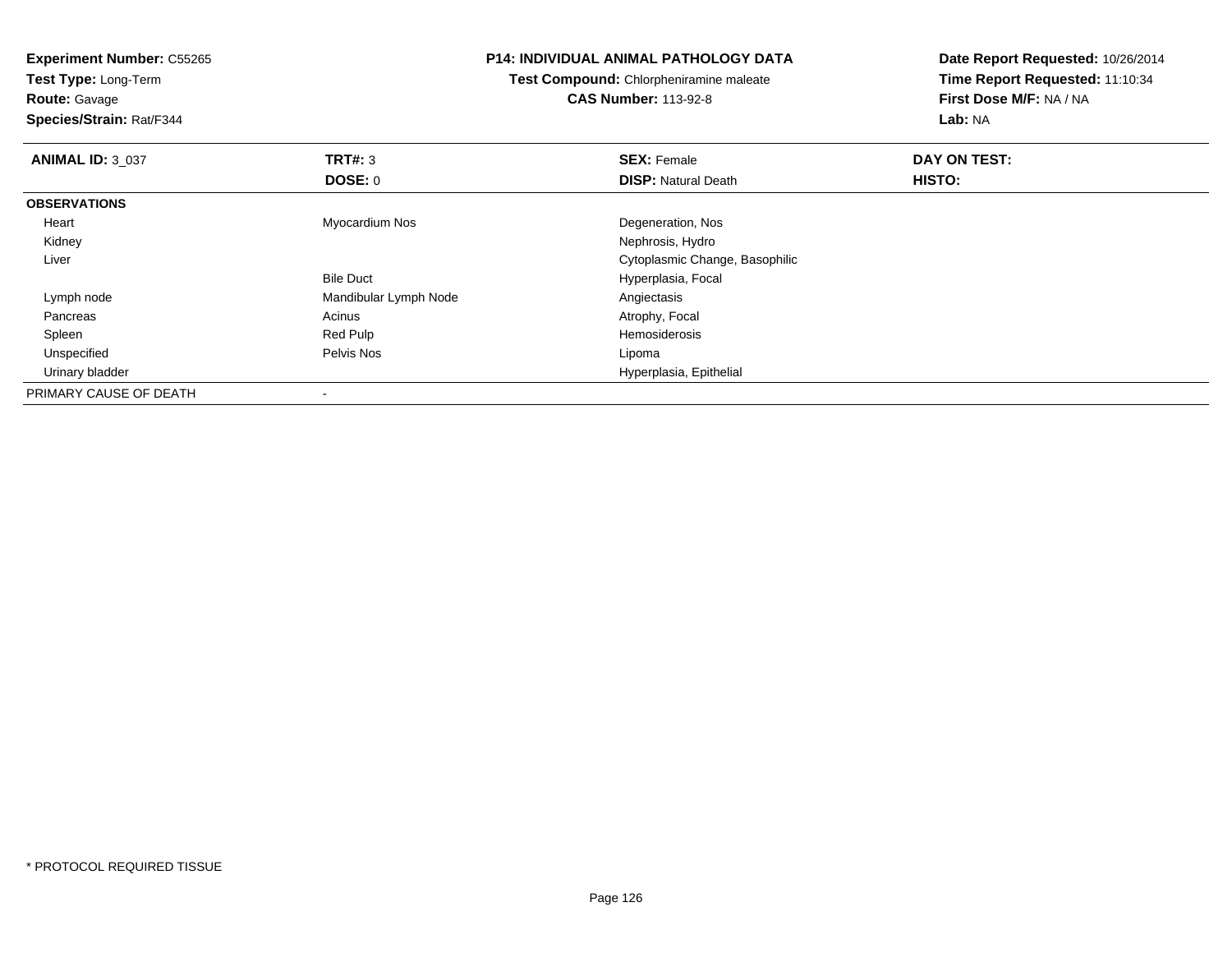**Test Type:** Long-Term

**Route:** Gavage

**Species/Strain:** Rat/F344

## **P14: INDIVIDUAL ANIMAL PATHOLOGY DATA**

**Test Compound:** Chlorpheniramine maleate**CAS Number:** 113-92-8

| <b>ANIMAL ID: 3_038</b> | TRT#: 3                   | <b>SEX: Female</b>                | DAY ON TEST: |  |
|-------------------------|---------------------------|-----------------------------------|--------------|--|
|                         | DOSE: 0                   | <b>DISP: Terminal Sacrifice</b>   | HISTO:       |  |
| <b>OBSERVATIONS</b>     |                           |                                   |              |  |
| Adrenal gland           | Medulla                   | Hyperplasia, Focal                |              |  |
| Heart                   | Myocardium Nos            | Degeneration, Nos                 |              |  |
| Kidney                  |                           | Nephropathy                       |              |  |
| Liver                   |                           | Cytoplasmic Change, Basophilic    |              |  |
|                         | <b>Bile Duct</b>          | Hyperplasia, Focal                |              |  |
|                         |                           | Inflammation, Granulomatous Focal |              |  |
| Mammary gland           |                           | Adenocarcinoma, Nos               |              |  |
|                         |                           | Fibroadenoma                      |              |  |
|                         |                           | Hyperplasia, Cystic               |              |  |
| Pituitary gland         | <b>Anterior Pituitary</b> | Adenoma, Nos                      |              |  |
|                         | <b>Anterior Pituitary</b> | Cyst, Multiple                    |              |  |
| PRIMARY CAUSE OF DEATH  |                           |                                   |              |  |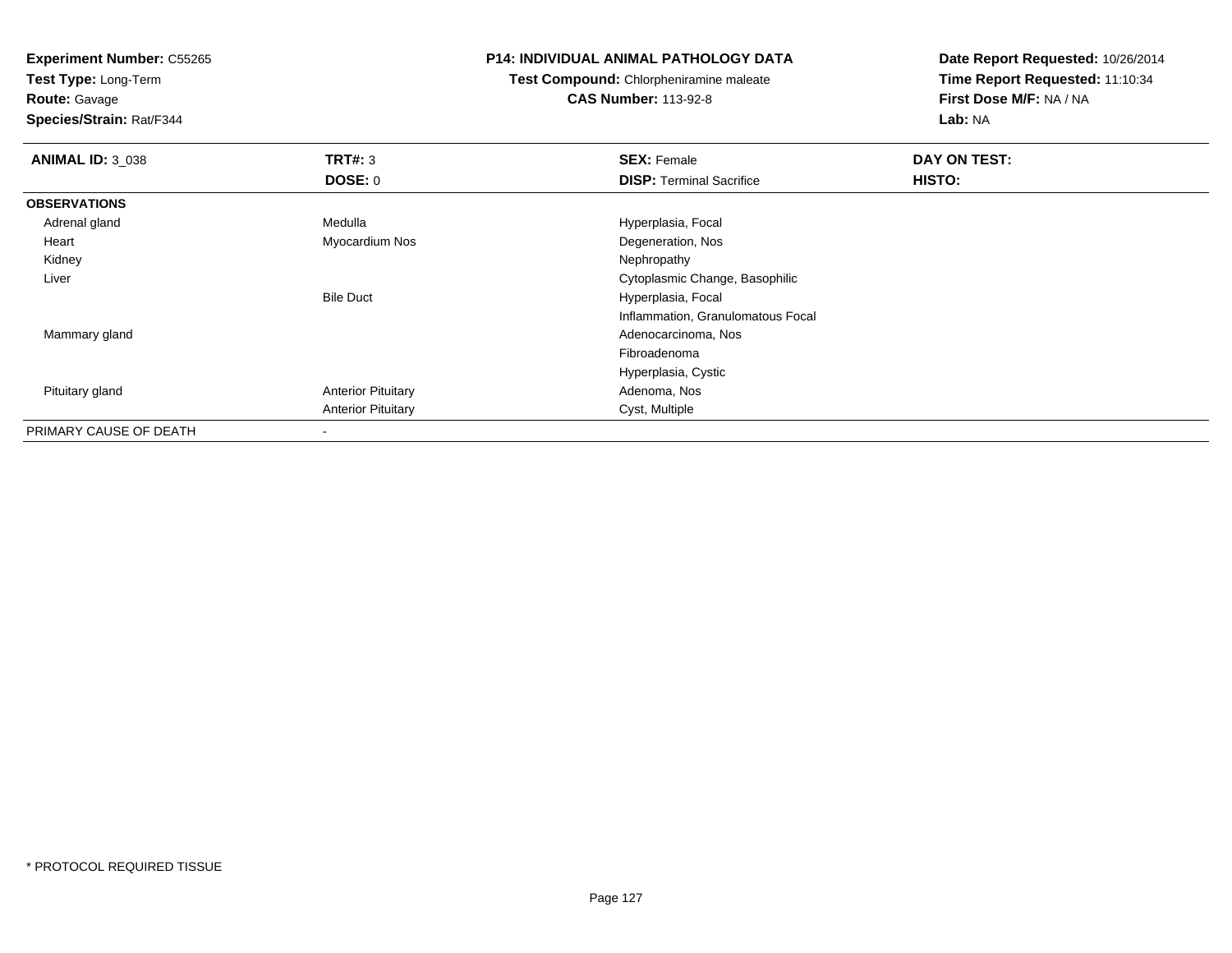**Experiment Number:** C55265**Test Type:** Long-Term**Route:** Gavage **Species/Strain:** Rat/F344**P14: INDIVIDUAL ANIMAL PATHOLOGY DATATest Compound:** Chlorpheniramine maleate**CAS Number:** 113-92-8**Date Report Requested:** 10/26/2014**Time Report Requested:** 11:10:34**First Dose M/F:** NA / NA**Lab:** NA**ANIMAL ID:** 3\_039**TRT#:** 3 **SEX:** Female **DAY ON TEST: DOSE:** 0**DISP:** Terminal Sacrifice **HISTO: OBSERVATIONS** Heart Myocardium Nos Degeneration, Nos Kidneyy the control of the control of the control of the control of the control of the control of the control of the control of the control of the control of the control of the control of the control of the control of the contro Liver Cytoplasmic Change, BasophilicBile Duct Hyperplasia, Focal **Ovary**  Cyst, Follicular Nos PancreasAcinus **Acinus** Atrophy, Focal Pituitary glandAnterior Pituitary **Adenoma, Nostandiary Material Adenoma, Nostandiary Adenoma, Nostandiary Adenoma, Nostandiary Adenoma, Nostandiary Adenoma, Nostandiary Adenoma, Nostandiary Adenoma, Nostandiary Adenoma, Nostandiary Aden**  SkinKeratoacanthoma Thyroid Hyperplasia, C Cell PRIMARY CAUSE OF DEATH-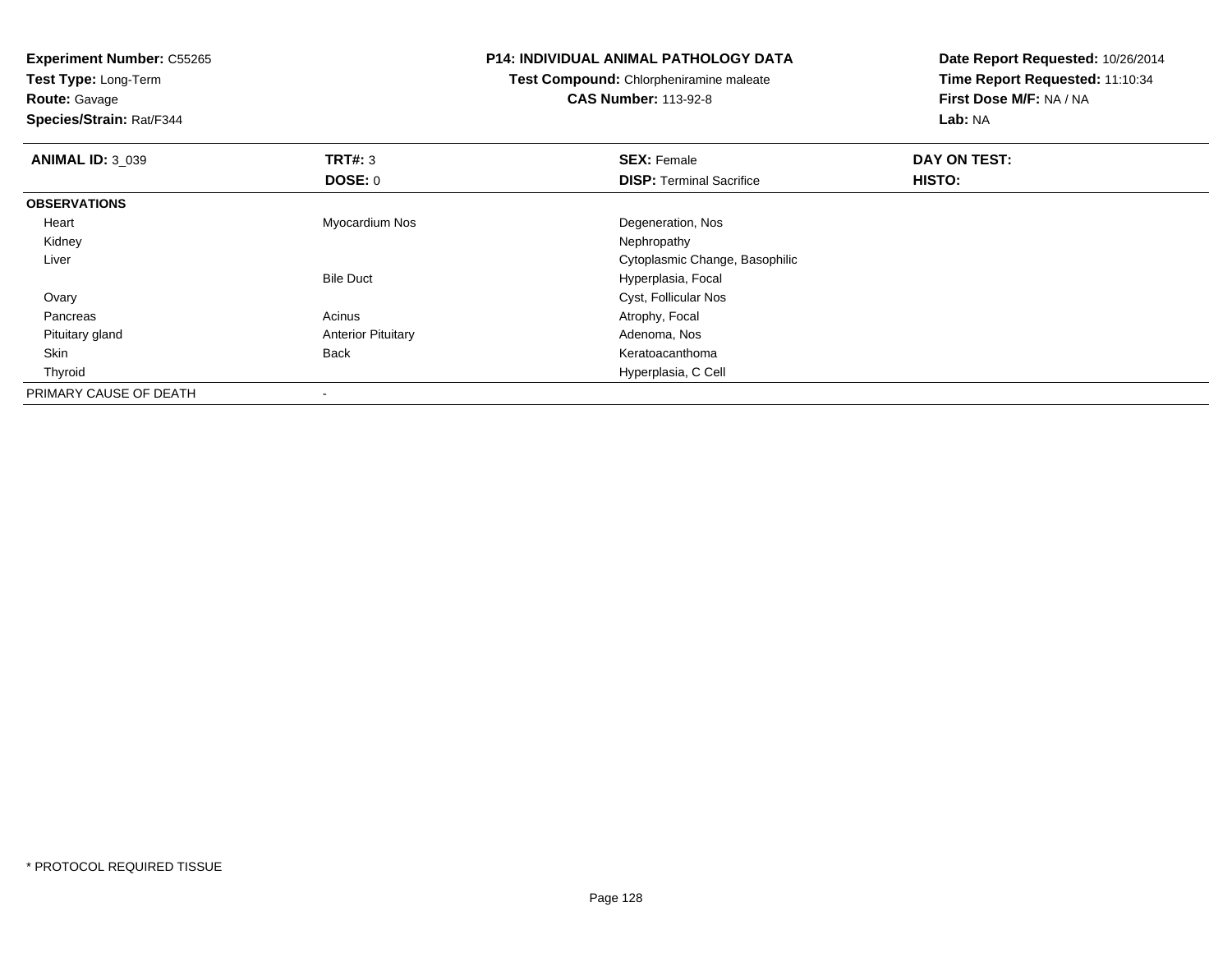| <b>Experiment Number: C55265</b><br>Test Type: Long-Term<br><b>Route: Gavage</b><br>Species/Strain: Rat/F344 |                           | <b>P14: INDIVIDUAL ANIMAL PATHOLOGY DATA</b><br>Test Compound: Chlorpheniramine maleate<br><b>CAS Number: 113-92-8</b> | Date Report Requested: 10/26/2014<br>Time Report Requested: 11:10:34<br>First Dose M/F: NA / NA<br>Lab: NA |
|--------------------------------------------------------------------------------------------------------------|---------------------------|------------------------------------------------------------------------------------------------------------------------|------------------------------------------------------------------------------------------------------------|
| <b>ANIMAL ID: 3_040</b>                                                                                      | <b>TRT#: 3</b>            | <b>SEX: Female</b>                                                                                                     | DAY ON TEST:                                                                                               |
|                                                                                                              | DOSE: 0                   | <b>DISP:</b> Terminal Sacrifice                                                                                        | HISTO:                                                                                                     |
| <b>OBSERVATIONS</b>                                                                                          |                           |                                                                                                                        |                                                                                                            |
| Adrenal gland                                                                                                | Cortex Nos                | Metamorphosis, Fatty                                                                                                   |                                                                                                            |
| Heart                                                                                                        | Myocardium Nos            | Degeneration, Nos                                                                                                      |                                                                                                            |
| Liver                                                                                                        |                           | Cytoplasmic Change, Basophilic                                                                                         |                                                                                                            |
| Mammary gland                                                                                                |                           | Fibroadenoma                                                                                                           |                                                                                                            |
|                                                                                                              |                           | Hyperplasia, Cystic                                                                                                    |                                                                                                            |
| Pituitary gland                                                                                              | <b>Anterior Pituitary</b> | Adenoma, Nos                                                                                                           |                                                                                                            |
| Spleen                                                                                                       | Red Pulp                  | Hematopoiesis                                                                                                          |                                                                                                            |
| Uterus                                                                                                       |                           | <b>Endometrial Stromal Polyp</b>                                                                                       |                                                                                                            |
| PRIMARY CAUSE OF DEATH                                                                                       |                           |                                                                                                                        |                                                                                                            |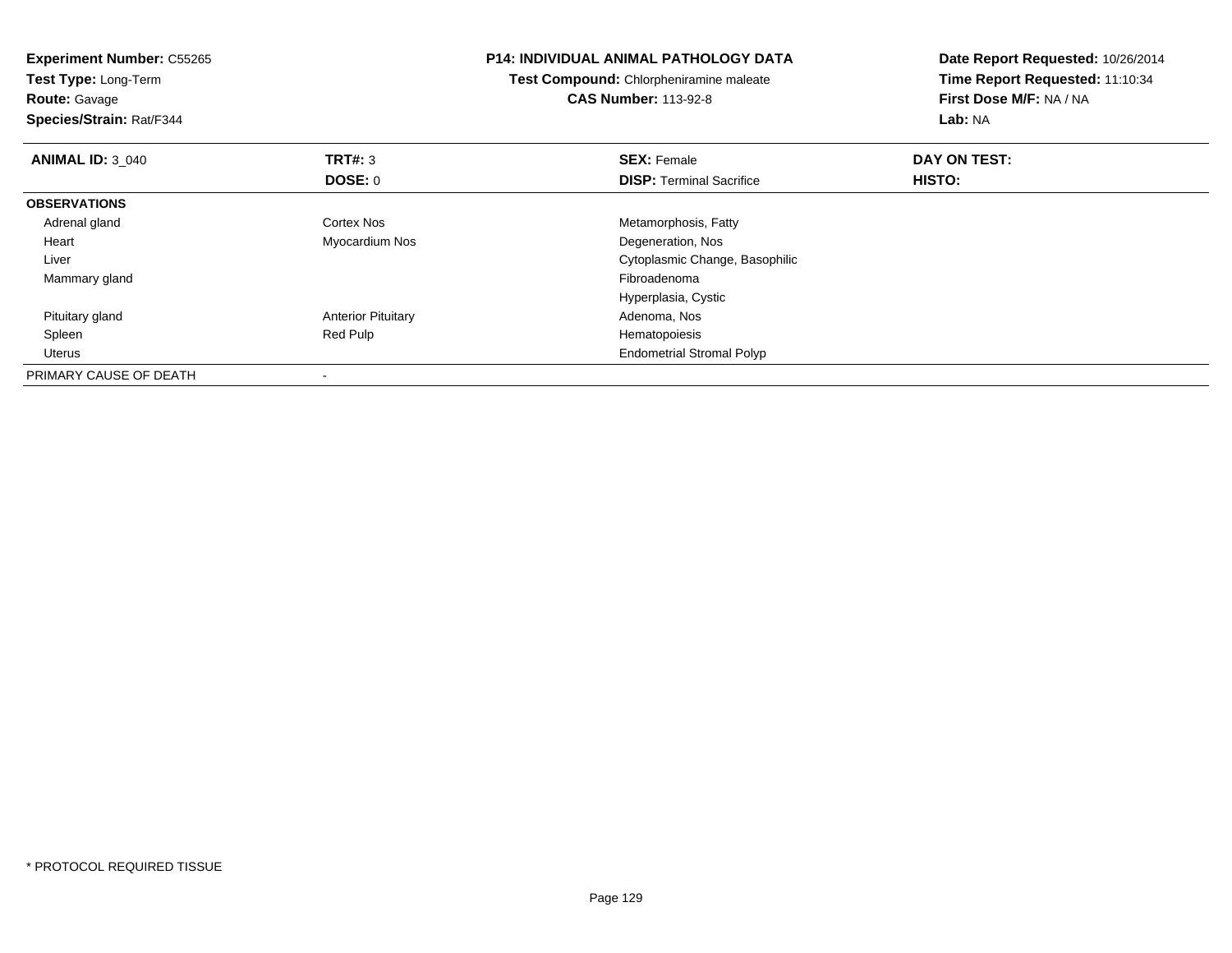**Test Type:** Long-Term

**Route:** Gavage

**Species/Strain:** Rat/F344

# **P14: INDIVIDUAL ANIMAL PATHOLOGY DATA**

**Test Compound:** Chlorpheniramine maleate**CAS Number:** 113-92-8

| <b>ANIMAL ID: 3_041</b> | <b>TRT#: 3</b>            | <b>SEX: Female</b>              | DAY ON TEST: |  |
|-------------------------|---------------------------|---------------------------------|--------------|--|
|                         | DOSE: 0                   | <b>DISP: Terminal Sacrifice</b> | HISTO:       |  |
| <b>OBSERVATIONS</b>     |                           |                                 |              |  |
| Adrenal gland           | Cortex Nos                | Hyperplasia, Focal              |              |  |
| Bone                    | Femur                     | Osteosclerosis                  |              |  |
| Heart                   | Myocardium Nos            | Degeneration, Nos               |              |  |
| Kidney                  |                           | Nephropathy                     |              |  |
| Liver                   |                           | Cytoplasmic Change, Basophilic  |              |  |
|                         | <b>Bile Duct</b>          | Hyperplasia, Focal              |              |  |
| Lymph node              | Thymic Lymph Node         | Inflammation, Chronic Focal     |              |  |
| Mammary gland           |                           | Hyperplasia, Cystic             |              |  |
| Pancreas                | Acinus                    | Atrophy, Focal                  |              |  |
| Pituitary gland         | <b>Anterior Pituitary</b> | Cyst, Multiple                  |              |  |
|                         | <b>Anterior Pituitary</b> | Hyperplasia, Focal              |              |  |
| Thyroid                 |                           | C-Cell Adenoma                  |              |  |
|                         |                           | Hyperplasia, C Cell             |              |  |
| Unspecified             | Multiple Organs Nos       | Leukemia, Mononuclear Cell      |              |  |
| PRIMARY CAUSE OF DEATH  | $\overline{\phantom{a}}$  |                                 |              |  |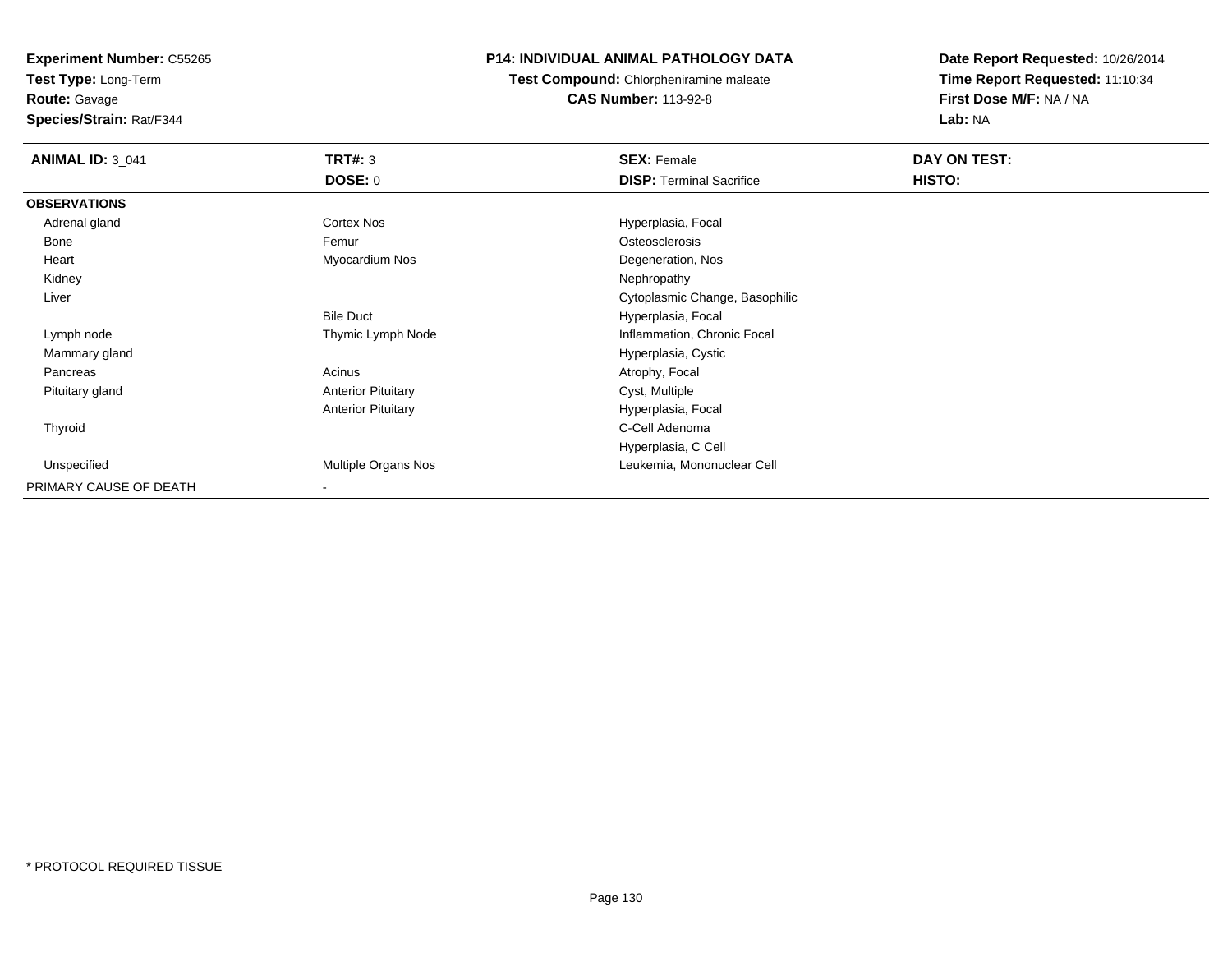**Test Type:** Long-Term**Route:** Gavage

**Species/Strain:** Rat/F344

## **P14: INDIVIDUAL ANIMAL PATHOLOGY DATA**

**Test Compound:** Chlorpheniramine maleate**CAS Number:** 113-92-8

| <b>ANIMAL ID: 3 042</b> | TRT#: 3                   | <b>SEX: Female</b>             | DAY ON TEST: |  |
|-------------------------|---------------------------|--------------------------------|--------------|--|
|                         | <b>DOSE: 0</b>            | <b>DISP: Natural Death</b>     | HISTO:       |  |
| <b>OBSERVATIONS</b>     |                           |                                |              |  |
| Adrenal gland           | Cortex Nos                | <b>Focal Cellular Change</b>   |              |  |
| Bone                    | Femur                     | Osteosclerosis                 |              |  |
| <b>Brain</b>            | Ventricle                 | Hemorrhage                     |              |  |
| Heart                   | Myocardium Nos            | Degeneration, Nos              |              |  |
| Kidney                  |                           | Nephropathy                    |              |  |
| Liver                   |                           | Cytoplasmic Change, Basophilic |              |  |
|                         | Hepatocytes               | Cytoplasmic Vacuolization      |              |  |
|                         | <b>Bile Duct</b>          | Hyperplasia, Focal             |              |  |
| Mammary gland           |                           | Hyperplasia, Cystic            |              |  |
| Pituitary gland         | <b>Anterior Pituitary</b> | Adenoma, Nos                   |              |  |
| Unspecified             | Multiple Organs Nos       | Leukemia, Mononuclear Cell     |              |  |
| PRIMARY CAUSE OF DEATH  | ۰                         |                                |              |  |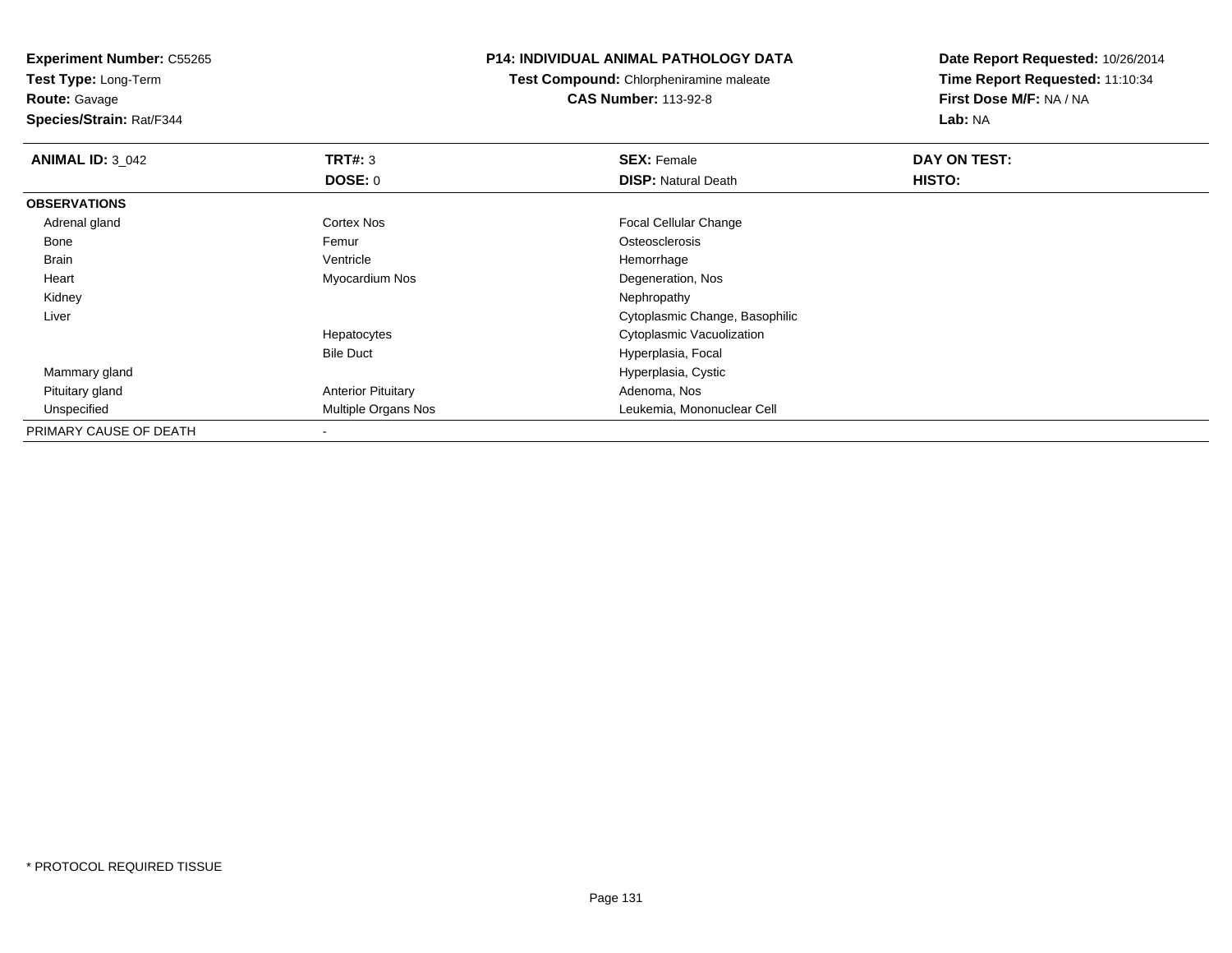**Test Type:** Long-Term

**Route:** Gavage

**Species/Strain:** Rat/F344

## **P14: INDIVIDUAL ANIMAL PATHOLOGY DATA**

**Test Compound:** Chlorpheniramine maleate**CAS Number:** 113-92-8

| <b>ANIMAL ID: 3_043</b> | TRT#: 3                   | <b>SEX: Female</b>              | DAY ON TEST: |  |
|-------------------------|---------------------------|---------------------------------|--------------|--|
|                         | <b>DOSE: 0</b>            | <b>DISP:</b> Moribund Sacrifice | HISTO:       |  |
| <b>OBSERVATIONS</b>     |                           |                                 |              |  |
| Adrenal gland           | <b>Cortex Nos</b>         | Metamorphosis, Fatty            |              |  |
| Bone marrow             |                           | Hyperplasia, Granulocytic       |              |  |
| Kidney                  |                           | Nephropathy                     |              |  |
| Liver                   |                           | Focal Cellular Change           |              |  |
|                         |                           | Hematopoiesis                   |              |  |
| Lymph node              | Thymic Lymph Node         | Angiectasis                     |              |  |
| Mammary gland           |                           | Hyperplasia, Cystic             |              |  |
| Pancreas                | Acinus                    | Atrophy, Focal                  |              |  |
|                         | Islets                    | Hyperplasia, Focal              |              |  |
| Pituitary gland         | <b>Anterior Pituitary</b> | Hyperplasia, Focal              |              |  |
| Spleen                  | Red Pulp                  | Hematopoiesis                   |              |  |
| Unspecified             | Axilla                    | Fibrosarcoma                    |              |  |
| Uterus                  | Endometrium               | Hyperplasia, Cystic             |              |  |
| PRIMARY CAUSE OF DEATH  | $\,$                      |                                 |              |  |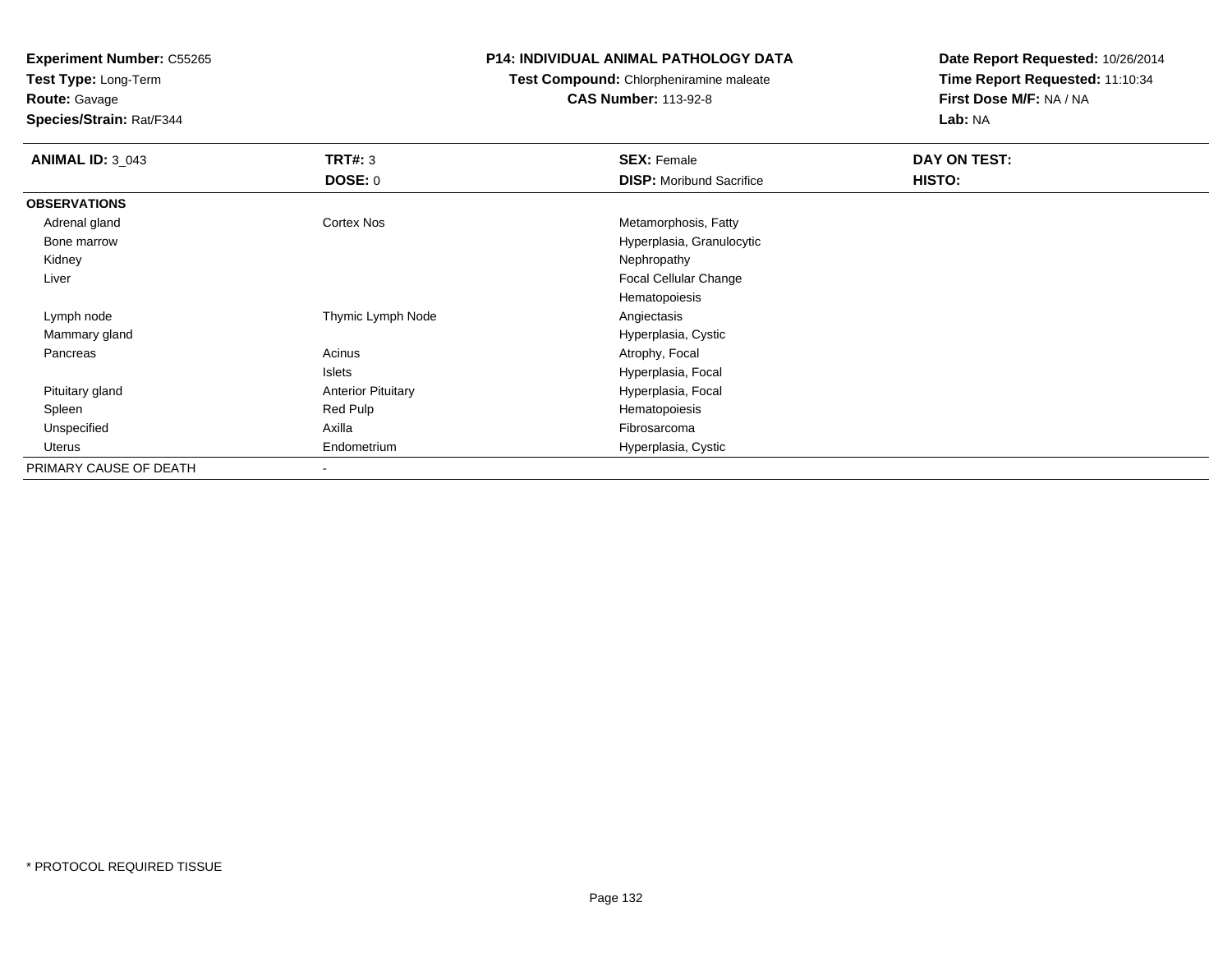**Test Type:** Long-Term

**Route:** Gavage

**Species/Strain:** Rat/F344

## **P14: INDIVIDUAL ANIMAL PATHOLOGY DATA**

**Test Compound:** Chlorpheniramine maleate**CAS Number:** 113-92-8

| <b>ANIMAL ID: 3_044</b> | TRT#: 3                   | <b>SEX: Female</b>                | DAY ON TEST: |  |
|-------------------------|---------------------------|-----------------------------------|--------------|--|
|                         | <b>DOSE: 0</b>            | <b>DISP:</b> Terminal Sacrifice   | HISTO:       |  |
| <b>OBSERVATIONS</b>     |                           |                                   |              |  |
| Adrenal gland           | Cortex Nos                | Hyperplasia, Focal                |              |  |
|                         | Cortex Nos                | Metamorphosis, Fatty              |              |  |
| Heart                   | Myocardium Nos            | Degeneration, Nos                 |              |  |
| Kidney                  |                           | Nephropathy                       |              |  |
| Liver                   |                           | Cytoplasmic Change, Basophilic    |              |  |
|                         | <b>Bile Duct</b>          | Hyperplasia, Focal                |              |  |
|                         |                           | Inflammation, Granulomatous Focal |              |  |
| Mammary gland           |                           | Hyperplasia, Cystic               |              |  |
| Pituitary gland         | <b>Anterior Pituitary</b> | Cyst, Multiple                    |              |  |
|                         | <b>Anterior Pituitary</b> | Hyperplasia, Focal                |              |  |
| Uterus                  | Endometrium               | Hyperplasia, Cystic               |              |  |
| PRIMARY CAUSE OF DEATH  |                           |                                   |              |  |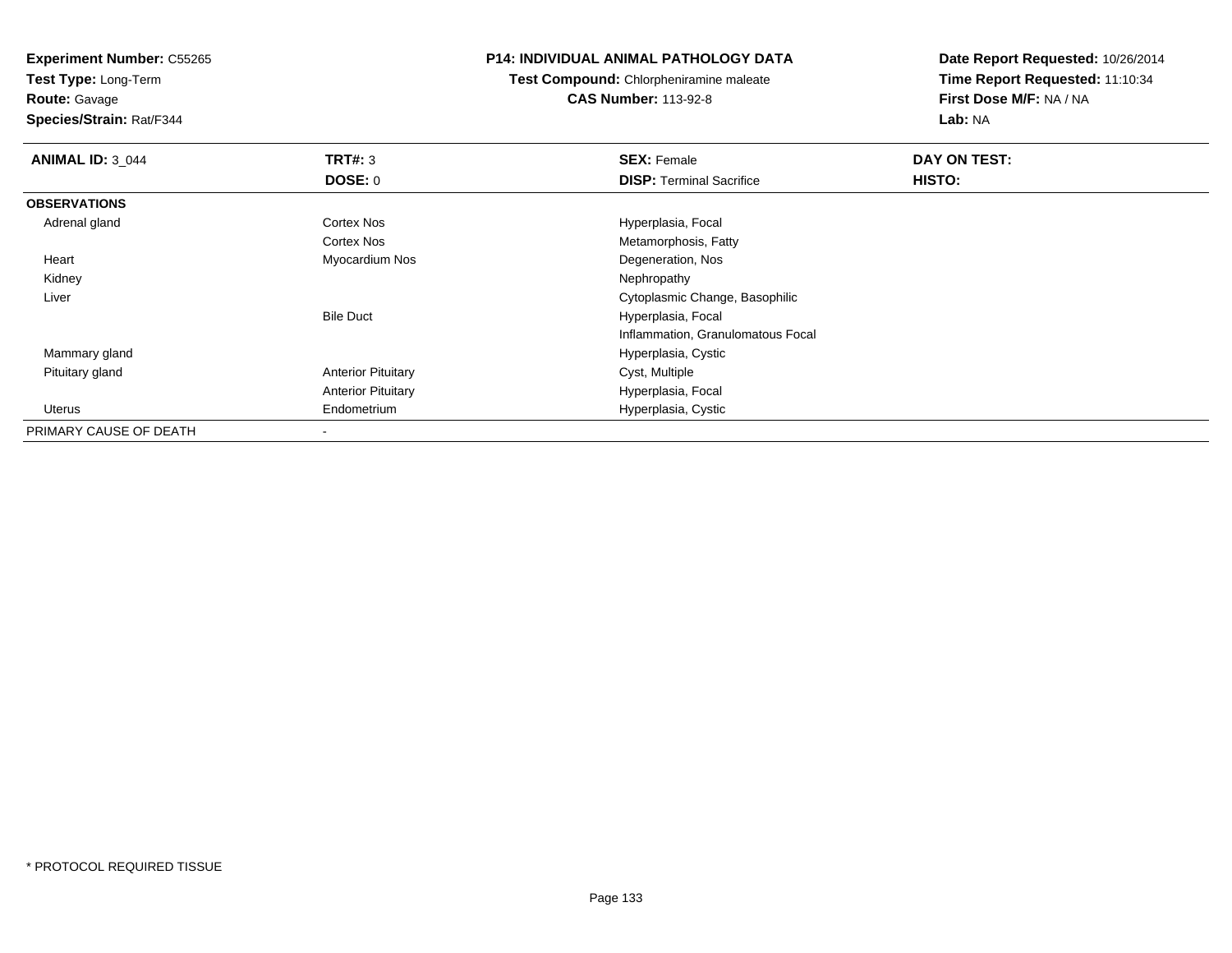| <b>Experiment Number: C55265</b><br>Test Type: Long-Term<br><b>Route: Gavage</b><br>Species/Strain: Rat/F344 |                           | <b>P14: INDIVIDUAL ANIMAL PATHOLOGY DATA</b><br><b>Test Compound: Chlorpheniramine maleate</b><br><b>CAS Number: 113-92-8</b> | Date Report Requested: 10/26/2014<br>Time Report Requested: 11:10:34<br>First Dose M/F: NA / NA<br>Lab: NA |
|--------------------------------------------------------------------------------------------------------------|---------------------------|-------------------------------------------------------------------------------------------------------------------------------|------------------------------------------------------------------------------------------------------------|
| <b>ANIMAL ID: 3 045</b>                                                                                      | TRT#: 3                   | <b>SEX: Female</b>                                                                                                            | DAY ON TEST:                                                                                               |
|                                                                                                              | <b>DOSE: 0</b>            | <b>DISP:</b> Moribund Sacrifice                                                                                               | <b>HISTO:</b>                                                                                              |
| <b>OBSERVATIONS</b>                                                                                          |                           |                                                                                                                               |                                                                                                            |
| <b>Brain</b>                                                                                                 | Cerebrum                  | Hemorrhage                                                                                                                    |                                                                                                            |
| Clitoral gland                                                                                               |                           | Adenoma, Nos                                                                                                                  |                                                                                                            |
| Heart                                                                                                        | Myocardium Nos            | Degeneration, Nos                                                                                                             |                                                                                                            |
| Liver                                                                                                        | <b>Bile Duct</b>          | Hyperplasia, Focal                                                                                                            |                                                                                                            |
| Mammary gland                                                                                                |                           | Hyperplasia, Cystic                                                                                                           |                                                                                                            |
| Pituitary gland                                                                                              | <b>Anterior Pituitary</b> | Adenoma, Nos                                                                                                                  |                                                                                                            |
| Spleen                                                                                                       | <b>Follicles</b>          | Depletion, Lymphoid                                                                                                           |                                                                                                            |
| Unspecified                                                                                                  | Multiple Organs Nos       | Leukemia, Mononuclear Cell                                                                                                    |                                                                                                            |
| PRIMARY CAUSE OF DEATH                                                                                       |                           |                                                                                                                               |                                                                                                            |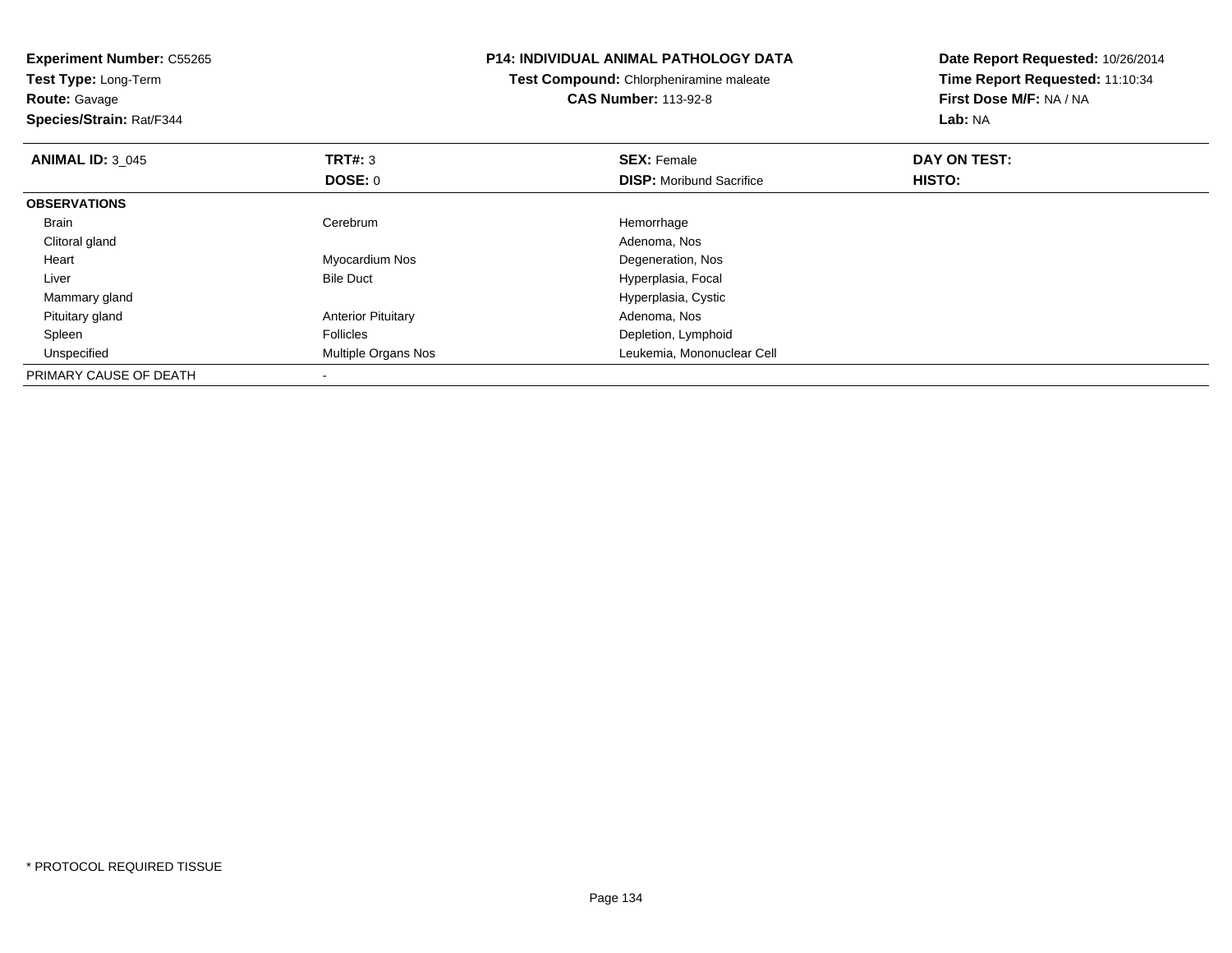**Test Type:** Long-Term**Route:** Gavage

**Species/Strain:** Rat/F344

## **P14: INDIVIDUAL ANIMAL PATHOLOGY DATA**

**Test Compound:** Chlorpheniramine maleate**CAS Number:** 113-92-8

| <b>ANIMAL ID: 3_046</b> | TRT#: 3                   | <b>SEX: Female</b>                | DAY ON TEST: |  |
|-------------------------|---------------------------|-----------------------------------|--------------|--|
|                         | <b>DOSE: 0</b>            | <b>DISP: Terminal Sacrifice</b>   | HISTO:       |  |
| <b>OBSERVATIONS</b>     |                           |                                   |              |  |
| Heart                   | Myocardium Nos            | Degeneration, Nos                 |              |  |
| Kidney                  |                           | Nephropathy                       |              |  |
| Liver                   |                           | Cytoplasmic Change, Basophilic    |              |  |
|                         | <b>Bile Duct</b>          | Hyperplasia, Focal                |              |  |
|                         |                           | Inflammation, Granulomatous Focal |              |  |
| Mammary gland           |                           | Fibroadenoma                      |              |  |
|                         |                           | Hyperplasia, Cystic               |              |  |
| Pancreas                | Acinus                    | Atrophy, Focal                    |              |  |
| Pituitary gland         | <b>Anterior Pituitary</b> | Adenoma, Nos                      |              |  |
|                         | <b>Anterior Pituitary</b> | Hyperplasia, Focal                |              |  |
| Thyroid                 |                           | Hyperplasia, C Cell               |              |  |
| Uterus                  |                           | Dilatation, Nos                   |              |  |
|                         |                           | <b>Endometrial Stromal Polyp</b>  |              |  |
| PRIMARY CAUSE OF DEATH  | ۰                         |                                   |              |  |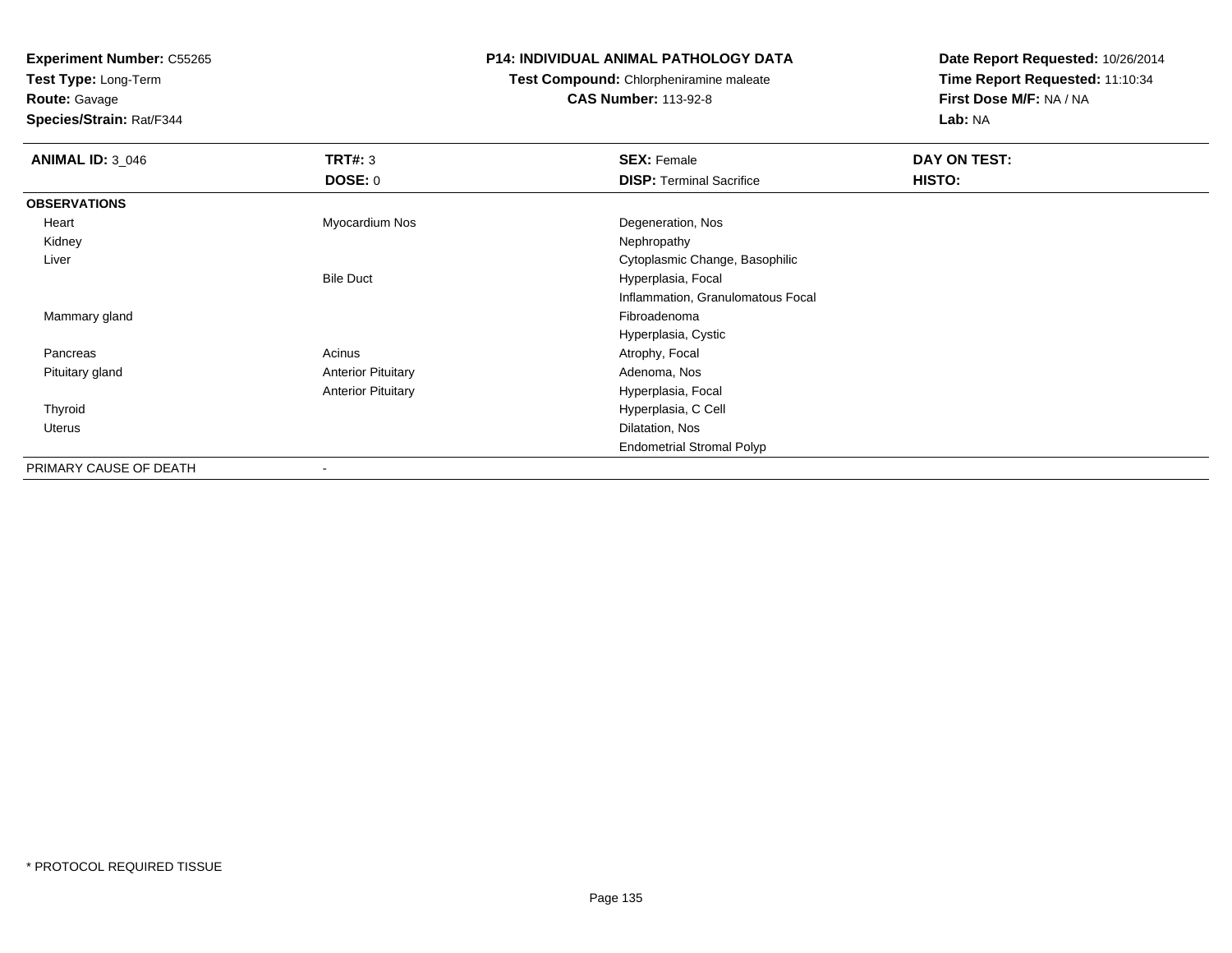**Test Type:** Long-Term

**Route:** Gavage

**Species/Strain:** Rat/F344

# **P14: INDIVIDUAL ANIMAL PATHOLOGY DATA**

**Test Compound:** Chlorpheniramine maleate**CAS Number:** 113-92-8

| <b>ANIMAL ID: 3_047</b> | TRT#: 3                   | <b>SEX: Female</b>                | DAY ON TEST: |
|-------------------------|---------------------------|-----------------------------------|--------------|
|                         | <b>DOSE: 0</b>            | <b>DISP: Terminal Sacrifice</b>   | HISTO:       |
| <b>OBSERVATIONS</b>     |                           |                                   |              |
| Bone                    | Femur                     | Osteosclerosis                    |              |
| Clitoral gland          |                           | Adenoma, Nos                      |              |
| Heart                   | Myocardium Nos            | Degeneration, Nos                 |              |
| Kidney                  |                           | Nephropathy                       |              |
| Liver                   |                           | Cytoplasmic Change, Basophilic    |              |
|                         |                           | Inflammation, Acute Necrotizing   |              |
|                         |                           | Inflammation, Granulomatous Focal |              |
|                         |                           | Leukemoid Reaction                |              |
| Pancreas                | Acinus                    | Atrophy, Focal                    |              |
| Pituitary gland         | <b>Anterior Pituitary</b> | Adenoma, Nos                      |              |
| Spleen                  | Red Pulp                  | Hematopoiesis                     |              |
| Thyroid                 |                           | Hyperplasia, C Cell               |              |
| Urinary bladder         |                           | Hyperplasia, Epithelial           |              |
| Uterus                  | Endometrium               | Hyperplasia, Cystic               |              |
| PRIMARY CAUSE OF DEATH  | ۰.                        |                                   |              |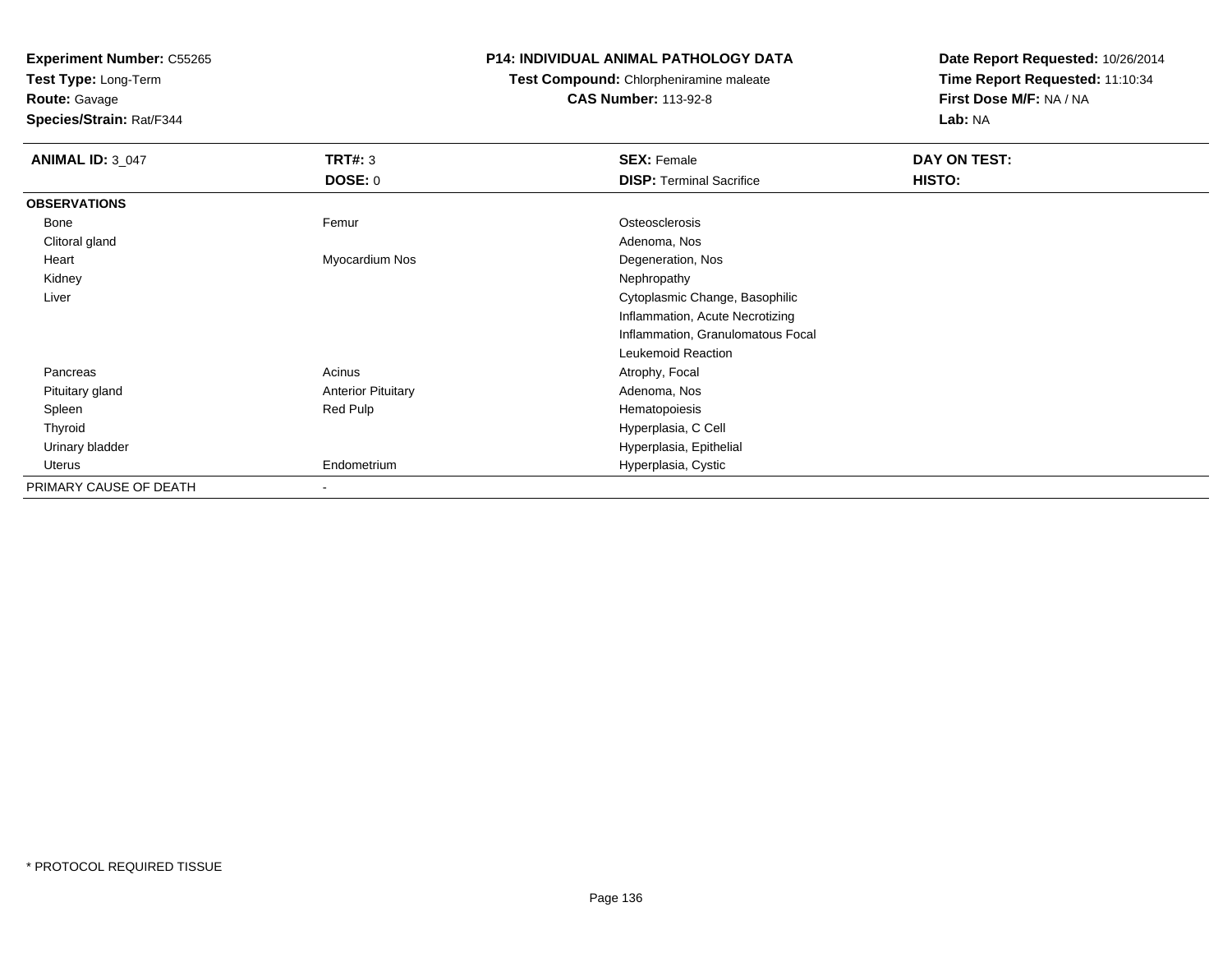**Test Type:** Long-Term

**Route:** Gavage

**Species/Strain:** Rat/F344

## **P14: INDIVIDUAL ANIMAL PATHOLOGY DATA**

**Test Compound:** Chlorpheniramine maleate

**CAS Number:** 113-92-8

| <b>ANIMAL ID: 3 048</b> | TRT#: 3                   | <b>SEX: Female</b>                | DAY ON TEST: |
|-------------------------|---------------------------|-----------------------------------|--------------|
|                         | <b>DOSE: 0</b>            | <b>DISP: Terminal Sacrifice</b>   | HISTO:       |
| <b>OBSERVATIONS</b>     |                           |                                   |              |
| Bone marrow             |                           | Hyperplasia, Reticulum Cell       |              |
| Heart                   | Myocardium Nos            | Degeneration, Nos                 |              |
| Kidney                  |                           | Nephropathy                       |              |
| Liver                   |                           | Cytoplasmic Change, Basophilic    |              |
|                         | <b>Bile Duct</b>          | Hyperplasia, Focal                |              |
|                         |                           | Inflammation, Granulomatous Focal |              |
| Mammary gland           |                           | Hyperplasia, Cystic               |              |
| Ovary                   |                           | Cyst, Parovarian                  |              |
| Pancreas                | Acinus                    | Atrophy, Focal                    |              |
| Pituitary gland         | <b>Anterior Pituitary</b> | Hyperplasia, Focal                |              |
| Thyroid                 |                           | Hyperplasia, C Cell               |              |
| Uterus                  | Endometrium               | Hyperplasia, Cystic               |              |
| PRIMARY CAUSE OF DEATH  |                           |                                   |              |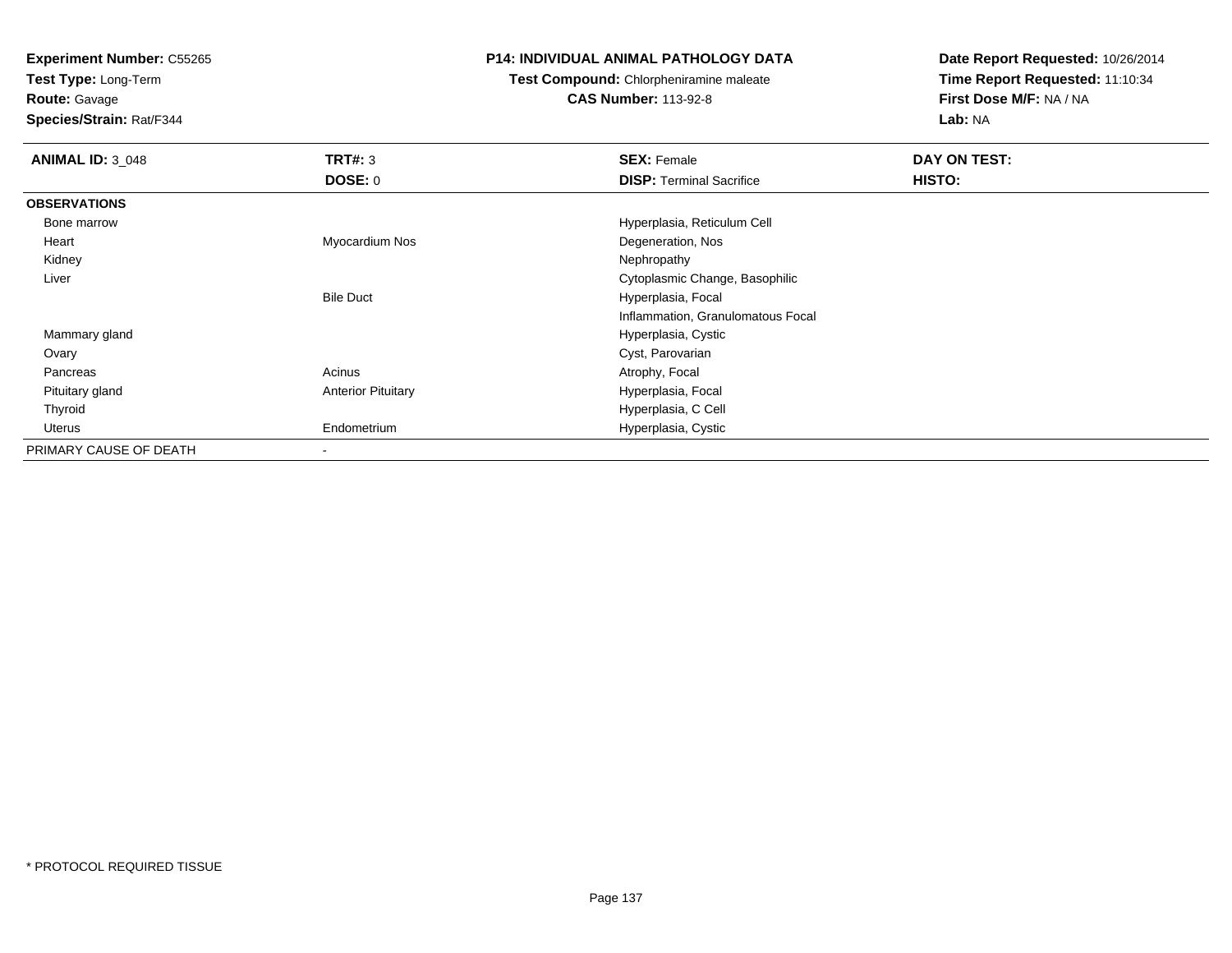| <b>Experiment Number: C55265</b><br>Test Type: Long-Term |                           | <b>P14: INDIVIDUAL ANIMAL PATHOLOGY DATA</b> | Date Report Requested: 10/26/2014 |
|----------------------------------------------------------|---------------------------|----------------------------------------------|-----------------------------------|
|                                                          |                           | Test Compound: Chlorpheniramine maleate      | Time Report Requested: 11:10:34   |
| <b>Route: Gavage</b>                                     |                           | <b>CAS Number: 113-92-8</b>                  | First Dose M/F: NA / NA           |
| Species/Strain: Rat/F344                                 |                           |                                              | Lab: NA                           |
| <b>ANIMAL ID: 3 049</b>                                  | <b>TRT#: 3</b>            | <b>SEX: Female</b>                           | DAY ON TEST:                      |
|                                                          | DOSE: 0                   | <b>DISP: Natural Death</b>                   | HISTO:                            |
| <b>OBSERVATIONS</b>                                      |                           |                                              |                                   |
| <b>Blood vessel</b>                                      | Coronary Artery Nos       | Atherosclerosis                              |                                   |
| Brain                                                    | Cerebrum                  | Atrophy, Pressure                            |                                   |
| Heart                                                    | Myocardium Nos            | Degeneration, Nos                            |                                   |
| Kidney                                                   |                           | Nephropathy                                  |                                   |
| Liver                                                    |                           | Cytoplasmic Change, Basophilic               |                                   |
|                                                          |                           | Inflammation, Acute Necrotizing              |                                   |
| Pituitary gland                                          | <b>Anterior Pituitary</b> | Adenoma, Nos                                 |                                   |
| Uterus                                                   |                           | <b>Endometrial Stromal Polyp</b>             |                                   |
| PRIMARY CAUSE OF DEATH                                   |                           |                                              |                                   |